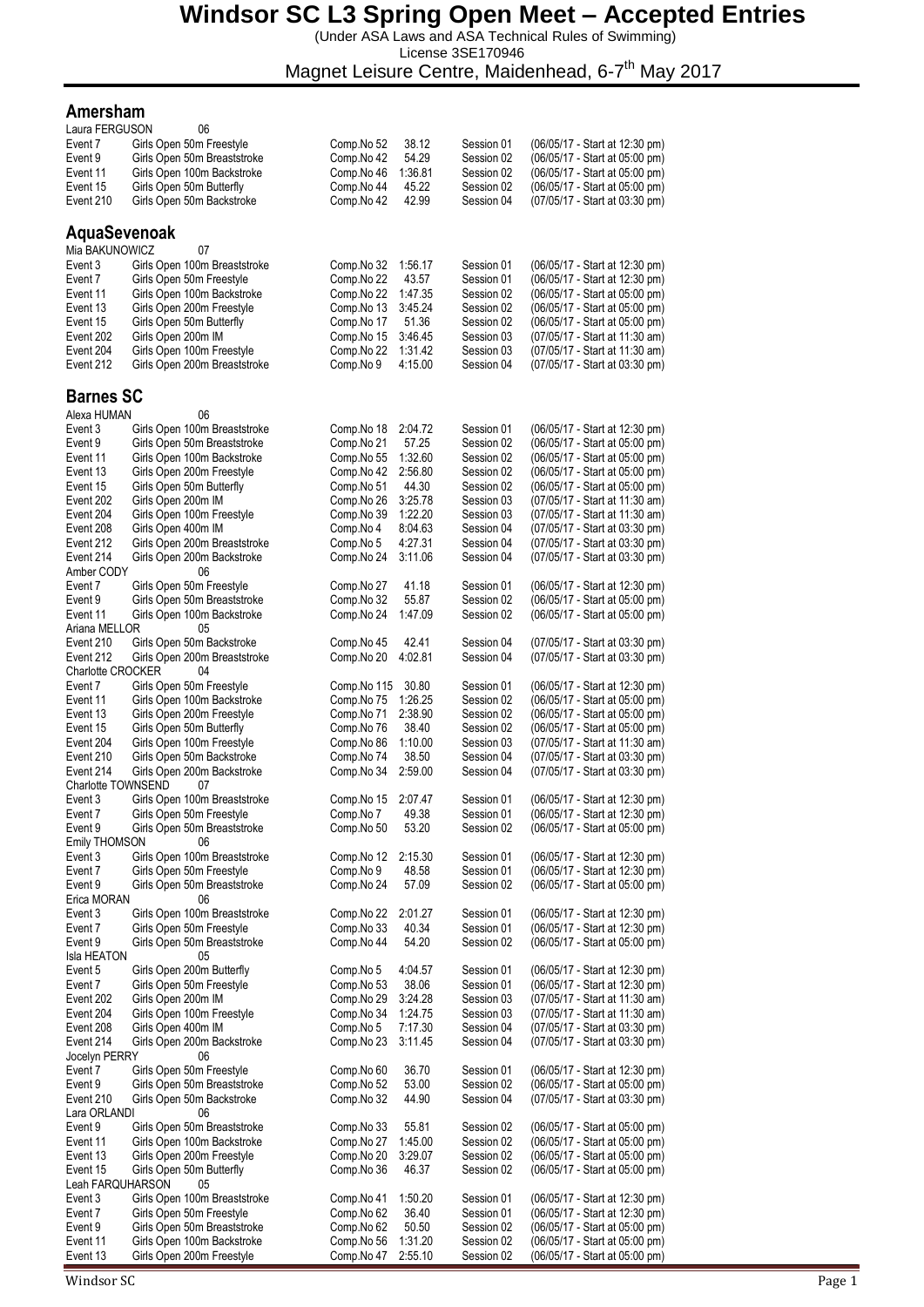(Under ASA Laws and ASA Technical Rules of Swimming) License 3SE170946

Magnet Leisure Centre, Maidenhead, 6-7<sup>th</sup> May 2017

| Event 15               | Girls Open 50m Butterfly                        | Comp.No 63              | $\overline{41.10}$ | Session 02               | (06/05/17 - Start at 05:00 pm)                                   |
|------------------------|-------------------------------------------------|-------------------------|--------------------|--------------------------|------------------------------------------------------------------|
| Event 202              | Girls Open 200m IM                              | Comp.No 35              | 3:19.60            |                          | (07/05/17 - Start at 11:30 am)                                   |
|                        |                                                 |                         |                    | Session 03               |                                                                  |
| Event 204              | Girls Open 100m Freestyle                       | Comp.No 42              | 1:21.40            | Session 03               | (07/05/17 - Start at 11:30 am)                                   |
| Event 206              | Girls Open 100m Butterfly                       | Comp.No 13              | 1:40.79            | Session 03               | (07/05/17 - Start at 11:30 am)                                   |
|                        |                                                 |                         |                    |                          |                                                                  |
| Event 210              | Girls Open 50m Backstroke                       | Comp.No 53              | 41.60              | Session 04               | (07/05/17 - Start at 03:30 pm)                                   |
| Event 214              | Girls Open 200m Backstroke                      | Comp.No 21              | 3:15.60            | Session 04               | (07/05/17 - Start at 03:30 pm)                                   |
| Madeline BURNS         | 05                                              |                         |                    |                          |                                                                  |
|                        |                                                 |                         |                    |                          |                                                                  |
| Event 1                | Girls Open 400m Freestyle                       | Comp.No 33              | 5:29.10            | Session 01               | (06/05/17 - Start at 12:30 pm)                                   |
| Event 3                | Girls Open 100m Breaststroke                    | Comp.No 36              | 1:54.00            | Session 01               | (06/05/17 - Start at 12:30 pm)                                   |
| Event 5                | Girls Open 200m Butterfly                       | Comp.No 6               | 3:47.75            | Session 01               | (06/05/17 - Start at 12:30 pm)                                   |
|                        |                                                 |                         |                    |                          |                                                                  |
| Event 7                | Girls Open 50m Freestyle                        | Comp.No 85              | 34.10              | Session 01               | (06/05/17 - Start at 12:30 pm)                                   |
| Event 9                | Girls Open 50m Breaststroke                     | Comp.No 59              | 51.41              | Session 02               | (06/05/17 - Start at 05:00 pm)                                   |
|                        |                                                 |                         |                    |                          |                                                                  |
| Event 11               | Girls Open 100m Backstroke                      | Comp.No 81              | 1:24.30            | Session 02               | (06/05/17 - Start at 05:00 pm)                                   |
| Event 13               | Girls Open 200m Freestyle                       | Comp.No 66              | 2:40.49            | Session 02               | (06/05/17 - Start at 05:00 pm)                                   |
|                        |                                                 |                         |                    |                          |                                                                  |
| Event 15               | Girls Open 50m Butterfly                        | Comp.No 61              | 41.70              | Session 02               | (06/05/17 - Start at 05:00 pm)                                   |
| Matilda LACK           | 05                                              |                         |                    |                          |                                                                  |
| Event 9                | Girls Open 50m Breaststroke                     | Comp.No 107             | 42.53              | Session 02               | (06/05/17 - Start at 05:00 pm)                                   |
|                        |                                                 |                         |                    |                          |                                                                  |
| Event 11               | Girls Open 100m Backstroke                      | Comp.No 83              | 1:23.69            | Session 02               | (06/05/17 - Start at 05:00 pm)                                   |
| Event 13               | Girls Open 200m Freestyle                       | Comp.No 63              | 2:41.50            | Session 02               | (06/05/17 - Start at 05:00 pm)                                   |
|                        |                                                 |                         |                    |                          |                                                                  |
| Event 15               | Girls Open 50m Butterfly                        | Comp.No 80              | 37.70              | Session 02               | (06/05/17 - Start at 05:00 pm)                                   |
| Event 202              | Girls Open 200m IM                              | Comp.No 63              | 3:00.66            | Session 03               | (07/05/17 - Start at 11:30 am)                                   |
|                        |                                                 |                         | 1:15.20            |                          |                                                                  |
| Event 204              | Girls Open 100m Freestyle                       | Comp.No 64              |                    | Session 03               | (07/05/17 - Start at 11:30 am)                                   |
| Event 210              | Girls Open 50m Backstroke                       | Comp.No 76              | 38.46              | Session 04               | (07/05/17 - Start at 03:30 pm)                                   |
| Event 212              | Girls Open 200m Breaststroke                    | Comp.No 46              | 3:19.20            | Session 04               | (07/05/17 - Start at 03:30 pm)                                   |
|                        |                                                 |                         |                    |                          |                                                                  |
| Event 214              | Girls Open 200m Backstroke                      | Comp.No 36              | 2:56.80            | Session 04               | (07/05/17 - Start at 03:30 pm)                                   |
| Roman SELLERS          | 05                                              |                         |                    |                          |                                                                  |
|                        | Boys Open 200m Breaststroke                     |                         |                    |                          |                                                                  |
| Event 12               |                                                 | Comp.No 5               | 4:11.87            | Session 02               | (06/05/17 - Start at 05:00 pm)                                   |
| Event 201              | Boys Open 400m Freestyle                        | Comp.No 9               | 6:37.50            | Session 03               | (07/05/17 - Start at 11:30 am)                                   |
| Event 203              | Boys Open 100m Breaststroke                     | Comp.No 16              | 1:56.37            | Session 03               | (07/05/17 - Start at 11:30 am)                                   |
|                        |                                                 |                         |                    |                          |                                                                  |
| Thomas TRUELOVE        | 06                                              |                         |                    |                          |                                                                  |
| Event 10               | Boys Open 50m Backstroke                        | Comp.No 12              | 46.50              | Session 02               | (06/05/17 - Start at 05:00 pm)                                   |
|                        |                                                 |                         |                    |                          |                                                                  |
| Event 207              | Boys Open 50m Freestyle                         | Comp.No 30              | 37.09              | Session 03               | (07/05/17 - Start at 11:30 am)                                   |
| Event 209              | Boys Open 50m Breaststroke                      | Comp.No 33              | 51.67              | Session 04               | (07/05/17 - Start at 03:30 pm)                                   |
| Event 215              |                                                 | Comp.No 21              | 46.78              | Session 04               |                                                                  |
|                        | Boys Open 50m Butterfly                         |                         |                    |                          | (07/05/17 - Start at 03:30 pm)                                   |
| Yolanda GRADILLAS      | 07                                              |                         |                    |                          |                                                                  |
| Event 1                | Girls Open 400m Freestyle                       | Comp.No 34              | 5:28.50            | Session 01               | (06/05/17 - Start at 12:30 pm)                                   |
|                        |                                                 |                         |                    |                          |                                                                  |
| Event 3                | Girls Open 100m Breaststroke                    | Comp.No 60              | 1:41.22            | Session 01               | (06/05/17 - Start at 12:30 pm)                                   |
| Event 7                | Girls Open 50m Freestyle                        | Comp.No 97              | 32.90              | Session 01               | (06/05/17 - Start at 12:30 pm)                                   |
| Event 9                | Girls Open 50m Breaststroke                     | Comp.No 90              | 45.73              | Session 02               | (06/05/17 - Start at 05:00 pm)                                   |
|                        |                                                 |                         |                    |                          |                                                                  |
| Event 11               | Girls Open 100m Backstroke                      | Comp.No 84              | 1:23.68            | Session 02               | (06/05/17 - Start at 05:00 pm)                                   |
| Event 13               | Girls Open 200m Freestyle                       | Comp.No 79              | 2:34.40            | Session 02               | (06/05/17 - Start at 05:00 pm)                                   |
|                        |                                                 |                         |                    |                          |                                                                  |
|                        |                                                 |                         |                    |                          |                                                                  |
| Event 15               | Girls Open 50m Butterfly                        | Comp.No 84              | 37.00              | Session 02               | (06/05/17 - Start at 05:00 pm)                                   |
| Event 202              | Girls Open 200m IM                              |                         | 3:03.39            | Session 03               |                                                                  |
|                        |                                                 | Comp.No 58              |                    |                          | (07/05/17 - Start at 11:30 am)                                   |
| Event 204              | Girls Open 100m Freestyle                       | Comp.No 76              | 1:11.98            | Session 03               | (07/05/17 - Start at 11:30 am)                                   |
| Event 206              | Girls Open 100m Butterfly                       | Comp.No 19              | 1:32.84            | Session 03               | (07/05/17 - Start at 11:30 am)                                   |
|                        |                                                 |                         |                    |                          |                                                                  |
| Event 210              | Girls Open 50m Backstroke                       | Comp.No 72              | 38.90              | Session 04               | (07/05/17 - Start at 03:30 pm)                                   |
| Event 214              | Girls Open 200m Backstroke                      | Comp.No 37              | 2:56.80            | Session 04               | (07/05/17 - Start at 03:30 pm)                                   |
|                        |                                                 |                         |                    |                          |                                                                  |
|                        |                                                 |                         |                    |                          |                                                                  |
|                        |                                                 |                         |                    |                          |                                                                  |
| <b>Basingstoke</b>     |                                                 |                         |                    |                          |                                                                  |
| Alexander CLEAVER      | 04                                              |                         |                    |                          |                                                                  |
| Event 2                | Boys Open 200m IM                               | Comp.No 28              | 2:58.70            | Session 01               | (06/05/17 - Start at 12:30 pm)                                   |
|                        |                                                 |                         |                    |                          |                                                                  |
| Event 4                | Boys Open 100m Freestyle                        | Comp.No 38              | 1:16.50            | Session 01               | (06/05/17 - Start at 12:30 pm)                                   |
| Alexander HEATH        | 05                                              |                         |                    |                          |                                                                  |
| Event 2                | Boys Open 200m IM                               | Comp.No 34              | 2:50.19            | Session 01               | (06/05/17 - Start at 12:30 pm)                                   |
|                        |                                                 |                         |                    |                          |                                                                  |
| Event 4                | Boys Open 100m Freestyle                        | Comp.No 51              | 1:08.80            | Session 01               | (06/05/17 - Start at 12:30 pm)                                   |
| Event 10               | Boys Open 50m Backstroke                        | Comp.No 50              | 34.92              | Session 02               | (06/05/17 - Start at 05:00 pm)                                   |
|                        |                                                 |                         |                    |                          |                                                                  |
| Event 14               | Boys Open 200m Backstroke                       | Comp.No 29              | 2:39.14            | Session 02               | (06/05/17 - Start at 05:00 pm)                                   |
| Calum ROGERSON         | 07                                              |                         |                    |                          |                                                                  |
| Event 4                | Boys Open 100m Freestyle                        | Comp.No 10              | 1:37.90            | Session 01               | (06/05/17 - Start at 12:30 pm)                                   |
|                        |                                                 |                         |                    |                          |                                                                  |
| Event 10               | Boys Open 50m Backstroke                        | Comp.No 11              | 46.69              | Session 02               | (06/05/17 - Start at 05:00 pm)                                   |
| Event 203              | Boys Open 100m Breaststroke                     | Comp.No 3               |                    | Session 03               | (07/05/17 - Start at 11:30 am)                                   |
|                        |                                                 |                         |                    |                          | (07/05/17 - Start at 11:30 am)                                   |
| Event 207              | Boys Open 50m Freestyle                         | Comp.No 16              | 40.62              | Session 03               |                                                                  |
| Event 209              | Boys Open 50m Breaststroke                      | Comp.No 14              | 55.45              | Session 04               | (07/05/17 - Start at 03:30 pm)                                   |
| Event 215              |                                                 | Comp.No 17              | 48.93              | Session 04               | (07/05/17 - Start at 03:30 pm)                                   |
|                        | Boys Open 50m Butterfly                         |                         |                    |                          |                                                                  |
| Carolina CRUDELE       | 04                                              |                         |                    |                          |                                                                  |
| Event 7                | Girls Open 50m Freestyle                        | Comp.No 39              | 39.25              | Session 01               | (06/05/17 - Start at 12:30 pm)                                   |
| Event 11               | Girls Open 100m Backstroke                      | Comp.No 20              | 1:48.35            | Session 02               | (06/05/17 - Start at 05:00 pm)                                   |
|                        |                                                 |                         |                    |                          |                                                                  |
| Event 13               | Girls Open 200m Freestyle                       | Comp.No 7               |                    | Session 02               | (06/05/17 - Start at 05:00 pm)                                   |
| Event 15               | Girls Open 50m Butterfly                        | Comp.No 42              | 45.74              | Session 02               | (06/05/17 - Start at 05:00 pm)                                   |
|                        |                                                 |                         |                    |                          |                                                                  |
| Event 204              | Girls Open 100m Freestyle                       | Comp.No 26              | 1:29.97            | Session 03               | (07/05/17 - Start at 11:30 am)                                   |
| Event 210              | Girls Open 50m Backstroke                       | Comp.No 19              | 46.78              | Session 04               | (07/05/17 - Start at 03:30 pm)                                   |
|                        |                                                 |                         |                    |                          |                                                                  |
| Chloe BALLS 03         |                                                 |                         |                    |                          |                                                                  |
| Event 3                | Girls Open 100m Breaststroke                    | Comp.No 57              | 1:43.57            | Session 01               | (06/05/17 - Start at 12:30 pm)                                   |
| Event 7                | Girls Open 50m Freestyle                        | Comp.No 55              | 37.73              | Session 01               |                                                                  |
|                        |                                                 |                         |                    |                          | (06/05/17 - Start at 12:30 pm)                                   |
| Event 9                | Girls Open 50m Breaststroke                     | Comp.No 81              | 47.26              | Session 02               | (06/05/17 - Start at 05:00 pm)                                   |
| Event 15               | Girls Open 50m Butterfly                        | Comp.No 70              | 39.88              | Session 02               | (06/05/17 - Start at 05:00 pm)                                   |
|                        |                                                 |                         |                    |                          |                                                                  |
| Chloe GARLINGE         | 05                                              |                         |                    |                          |                                                                  |
| Event 202              | Girls Open 200m IM                              | Comp.No 52              | 3:07.61            | Session 03               | (07/05/17 - Start at 11:30 am)                                   |
| Event 204              | Girls Open 100m Freestyle                       | Comp.No 51              | 1:18.67            | Session 03               | (07/05/17 - Start at 11:30 am)                                   |
|                        |                                                 |                         |                    |                          |                                                                  |
| Event 206              | Girls Open 100m Butterfly                       | Comp.No 25              | 1:28.32            | Session 03               | (07/05/17 - Start at 11:30 am)                                   |
| Event 208<br>Event 210 | Girls Open 400m IM<br>Girls Open 50m Backstroke | Comp.No 8<br>Comp.No 73 | 6:41.17<br>38.82   | Session 04<br>Session 04 | (07/05/17 - Start at 03:30 pm)<br>(07/05/17 - Start at 03:30 pm) |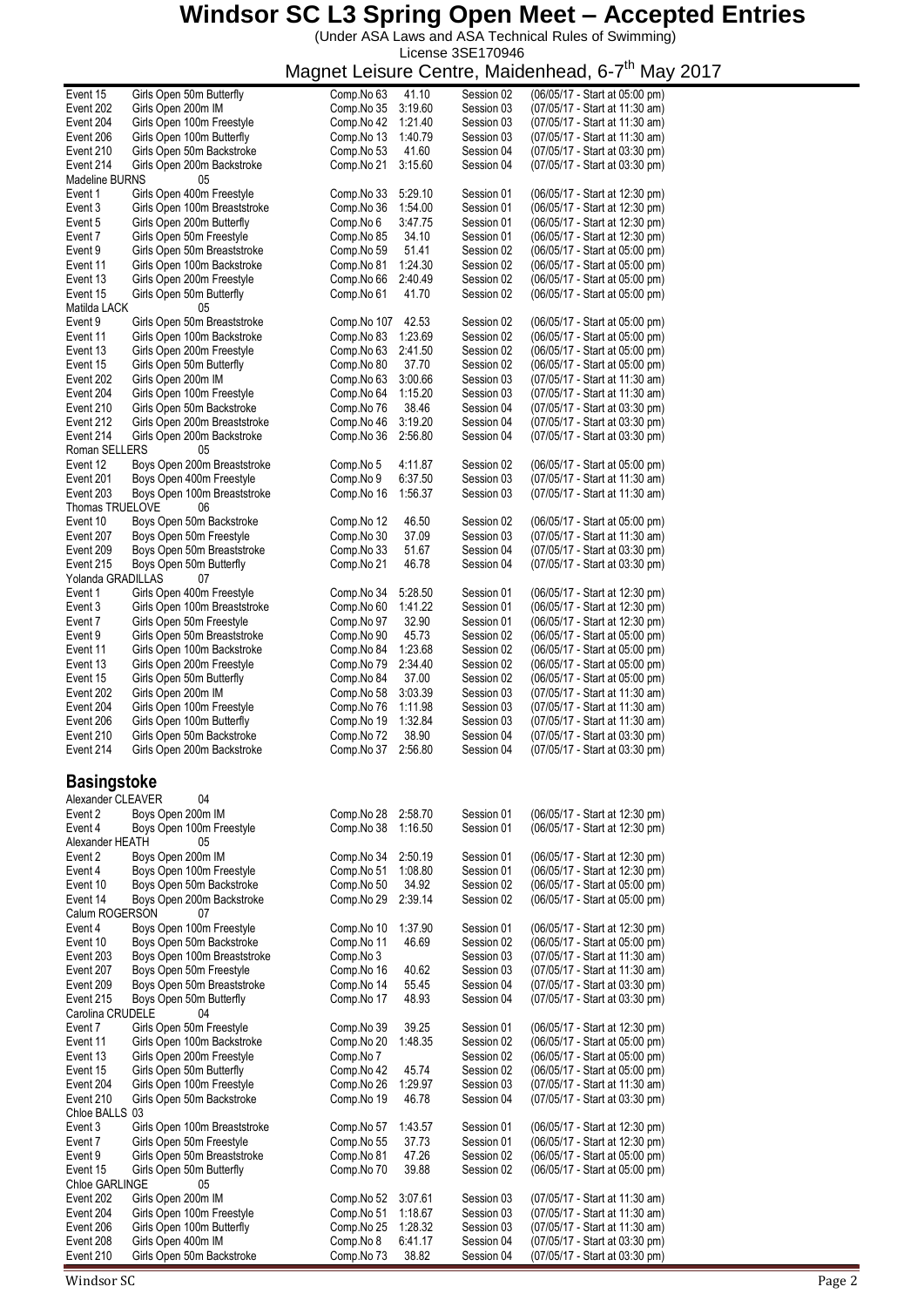(Under ASA Laws and ASA Technical Rules of Swimming) License 3SE170946

| Event 212                  |                    | Girls Open 200m Breaststroke                              | Comp.No 45               | 3:21.61            | Session 04               | (07/05/17 - Start at 03:30 pm)                                   |
|----------------------------|--------------------|-----------------------------------------------------------|--------------------------|--------------------|--------------------------|------------------------------------------------------------------|
| Ella BARTLETT              |                    | 05                                                        |                          |                    |                          |                                                                  |
| Event 3                    |                    | Girls Open 100m Breaststroke                              | Comp.No 16               | 2:07.36            | Session 01               | (06/05/17 - Start at 12:30 pm)                                   |
| Event 7                    |                    | Girls Open 50m Freestyle                                  | Comp.No 21               | 43.77<br>57.24     | Session 01               | (06/05/17 - Start at 12:30 pm)                                   |
| Event 9<br>Event 11        |                    | Girls Open 50m Breaststroke<br>Girls Open 100m Backstroke | Comp.No 22<br>Comp.No 11 | 1:56.31            | Session 02<br>Session 02 | (06/05/17 - Start at 05:00 pm)<br>(06/05/17 - Start at 05:00 pm) |
| Event 15                   |                    | Girls Open 50m Butterfly                                  | Comp.No 25               | 50.10              | Session 02               | (06/05/17 - Start at 05:00 pm)                                   |
| Event 202                  | Girls Open 200m IM |                                                           | Comp.No 2                |                    | Session 03               | (07/05/17 - Start at 11:30 am)                                   |
| Event 210                  |                    | Girls Open 50m Backstroke                                 | Comp.No 16               | 47.09              | Session 04               | (07/05/17 - Start at 03:30 pm)                                   |
| Event 212                  |                    | Girls Open 200m Breaststroke                              | Comp.No 16               | 4:07.45            | Session 04               | (07/05/17 - Start at 03:30 pm)                                   |
| Ellie WILLIAMS             |                    | 02                                                        |                          |                    |                          |                                                                  |
| Event 7                    |                    | Girls Open 50m Freestyle                                  | Comp. No 123 29.60       |                    | Session 01               | (06/05/17 - Start at 12:30 pm)                                   |
| Event 11                   |                    | Girls Open 100m Backstroke                                | Comp. No 104 1:14.63     |                    | Session 02               | (06/05/17 - Start at 05:00 pm)                                   |
| Event 13                   |                    | Girls Open 200m Freestyle                                 | Comp.No 101 2:20.57      |                    | Session 02               | (06/05/17 - Start at 05:00 pm)                                   |
| Emily ROGERSON             |                    | 04                                                        |                          |                    |                          |                                                                  |
| Event 3                    |                    | Girls Open 100m Breaststroke                              | Comp.No 88               | 1:26.24            | Session 01               | (06/05/17 - Start at 12:30 pm)                                   |
| Event 5                    |                    | Girls Open 200m Butterfly                                 | Comp.No 17               | 2:48.08            | Session 01               | (06/05/17 - Start at 12:30 pm)                                   |
| Event 9                    |                    | Girls Open 50m Breaststroke                               | Comp.No 124              | 38.95              | Session 02               | (06/05/17 - Start at 05:00 pm)                                   |
| Event 15                   |                    | Girls Open 50m Butterfly                                  | Comp.No 108 33.55        |                    | Session 02               | (06/05/17 - Start at 05:00 pm)                                   |
| Event 202                  | Girls Open 200m IM |                                                           | Comp.No 87               | 2:43.04            | Session 03               | (07/05/17 - Start at 11:30 am)                                   |
| Event 206                  |                    | Girls Open 100m Butterfly                                 | Comp.No 42               | 1:16.90            | Session 03               | (07/05/17 - Start at 11:30 am)                                   |
| Event 208<br>Event 212     | Girls Open 400m IM | Girls Open 200m Breaststroke                              | Comp.No 22<br>Comp.No 53 | 5:49.13<br>3:00.96 | Session 04<br>Session 04 | (07/05/17 - Start at 03:30 pm)<br>(07/05/17 - Start at 03:30 pm) |
| Emma HOLLINGWORTH          |                    | - 02                                                      |                          |                    |                          |                                                                  |
| Event 1                    |                    | Girls Open 400m Freestyle                                 | Comp.No 32               | 5:31.53            | Session 01               | (06/05/17 - Start at 12:30 pm)                                   |
| Event 5                    |                    | Girls Open 200m Butterfly                                 | Comp.No 10               | 3:06.20            | Session 01               | (06/05/17 - Start at 12:30 pm)                                   |
| Event 7                    |                    | Girls Open 50m Freestyle                                  | Comp.No 108 31.58        |                    | Session 01               | (06/05/17 - Start at 12:30 pm)                                   |
| Event 11                   |                    | Girls Open 100m Backstroke                                | Comp.No 87               | 1:22.75            | Session 02               | (06/05/17 - Start at 05:00 pm)                                   |
| Event 13                   |                    | Girls Open 200m Freestyle                                 | Comp.No 82               | 2:32.90            | Session 02               | (06/05/17 - Start at 05:00 pm)                                   |
| Event 15                   |                    | Girls Open 50m Butterfly                                  | Comp.No 101              | 35.02              | Session 02               | (06/05/17 - Start at 05:00 pm)                                   |
| Event 202                  | Girls Open 200m IM |                                                           | Comp.No 72 2:56.17       |                    | Session 03               | (07/05/17 - Start at 11:30 am)                                   |
| Event 204                  |                    | Girls Open 100m Freestyle                                 | Comp.No 83               | 1:10.36            | Session 03               | (07/05/17 - Start at 11:30 am)                                   |
| Event 206                  |                    | Girls Open 100m Butterfly                                 | Comp.No 32               | 1:23.28            | Session 03               | (07/05/17 - Start at 11:30 am)                                   |
| Evie COLES                 |                    | 05                                                        |                          |                    |                          |                                                                  |
| Event 3                    |                    | Girls Open 100m Breaststroke                              | Comp.No 17               | 2:07.07            | Session 01               | (06/05/17 - Start at 12:30 pm)                                   |
| Event 7                    |                    | Girls Open 50m Freestyle                                  | Comp.No 12               | 46.85              | Session 01               | (06/05/17 - Start at 12:30 pm)                                   |
| Event 9                    |                    | Girls Open 50m Breaststroke                               | Comp.No 16               | 58.54              | Session 02               | (06/05/17 - Start at 05:00 pm)                                   |
| Event 13                   |                    | Girls Open 200m Freestyle                                 | Comp.No 1                |                    | Session 02               | (06/05/17 - Start at 05:00 pm)                                   |
| Event 210                  |                    | Girls Open 50m Backstroke                                 | Comp.No 7                | 51.91              | Session 04               | (07/05/17 - Start at 03:30 pm)                                   |
| Event 212                  |                    | Girls Open 200m Breaststroke                              | Comp.No 15               | 4:08.61            | Session 04               | (07/05/17 - Start at 03:30 pm)                                   |
| <b>Felicity BARNETT</b>    |                    | 05                                                        |                          |                    |                          |                                                                  |
| Event 11                   |                    | Girls Open 100m Backstroke                                | Comp.No 53               | 1:33.45            | Session 02               | (06/05/17 - Start at 05:00 pm)                                   |
| Event 13                   |                    | Girls Open 200m Freestyle                                 | Comp.No 22               | 3:25.72            | Session 02               | (06/05/17 - Start at 05:00 pm)                                   |
| Event 15                   |                    | Girls Open 50m Butterfly                                  | Comp.No 35               | 46.51              | Session 02               | (06/05/17 - Start at 05:00 pm)                                   |
| Grace COX                  |                    | 04                                                        |                          |                    |                          |                                                                  |
| Event 3                    |                    | Girls Open 100m Breaststroke                              | Comp.No 54               | 1:43.77            | Session 01               | (06/05/17 - Start at 12:30 pm)                                   |
| Event 7                    |                    | Girls Open 50m Freestyle                                  | Comp.No 63               | 36.39              | Session 01               | (06/05/17 - Start at 12:30 pm)                                   |
| Event 9                    |                    | Girls Open 50m Breaststroke                               | Comp.No 88               | 46.09              | Session 02               | (06/05/17 - Start at 05:00 pm)                                   |
| Event 13                   |                    | Girls Open 200m Freestyle                                 | Comp.No 55               | 2.46.87            | Session 02               | (06/05/17 - Start at 05:00 pm)                                   |
| Event 15                   |                    | Girls Open 50m Butterfly                                  | Comp.No 14               | 52.49              | Session 02               | (06/05/17 - Start at 05:00 pm)                                   |
| Event 202                  | Girls Open 200m IM |                                                           | Comp.No 46               | 3:11.22            | Session 03               | (07/05/17 - Start at 11:30 am)                                   |
| Event 204                  |                    | Girls Open 100m Freestyle                                 | Comp.No 41               | 1:21.83            | Session 03               | (07/05/17 - Start at 11:30 am)                                   |
| Event 210                  |                    | Girls Open 50m Backstroke                                 | Comp.No 36               | 44.52              | Session 04               | (07/05/17 - Start at 03:30 pm)                                   |
| Event 212                  |                    | Girls Open 200m Breaststroke                              | Comp.No 40               | 3:24.39            | Session 04               | (07/05/17 - Start at 03:30 pm)                                   |
| Hannah WHEATLEY<br>Event 3 |                    | 04<br>Girls Open 100m Breaststroke                        | Comp.No 73               | 1:34.43            | Session 01               | (06/05/17 - Start at 12:30 pm)                                   |
| Event 7                    |                    | Girls Open 50m Freestyle                                  | Comp.No 78               | 34.54              | Session 01               | (06/05/17 - Start at 12:30 pm)                                   |
| Event 9                    |                    | Girls Open 50m Breaststroke                               | Comp.No 105              | 42.67              | Session 02               | (06/05/17 - Start at 05:00 pm)                                   |
| Event 11                   |                    | Girls Open 100m Backstroke                                | Comp.No 62               | 1:30.08            | Session 02               | (06/05/17 - Start at 05:00 pm)                                   |
| Event 202                  | Girls Open 200m IM |                                                           | Comp.No 54               | 3:06.67            | Session 03               | (07/05/17 - Start at 11:30 am)                                   |
| Event 204                  |                    | Girls Open 100m Freestyle                                 | Comp.No 65               | 1:14.89            | Session 03               | (07/05/17 - Start at 11:30 am)                                   |
| Event 210                  |                    | Girls Open 50m Backstroke                                 | Comp.No 57               | 41.13              | Session 04               | (07/05/17 - Start at 03:30 pm)                                   |
| Event 212                  |                    | Girls Open 200m Breaststroke                              | Comp.No 42               | 3:22.54            | Session 04               | (07/05/17 - Start at 03:30 pm)                                   |
| Harrison CLEAVER           |                    | 06                                                        |                          |                    |                          |                                                                  |
| Event 2                    | Boys Open 200m IM  |                                                           | Comp.No 27               | 2:59.29            | Session 01               | (06/05/17 - Start at 12:30 pm)                                   |
| Event 4                    |                    | Boys Open 100m Freestyle                                  | Comp.No 34               | 1:21.27            | Session 01               | (06/05/17 - Start at 12:30 pm)                                   |
| Laila RICHARDSON           |                    | 07                                                        |                          |                    |                          |                                                                  |
| Event 202                  | Girls Open 200m IM |                                                           | Comp.No 8                |                    | Session 03               | (07/05/17 - Start at 11:30 am)                                   |
| Event 204                  |                    | Girls Open 100m Freestyle                                 | Comp.No 16               | 1:37.22            | Session 03               | (07/05/17 - Start at 11:30 am)                                   |
| Event 206                  |                    | Girls Open 100m Butterfly                                 | Comp.No 2                |                    | Session 03               | (07/05/17 - Start at 11:30 am)                                   |
| Lauren HENNEY              |                    | 03                                                        |                          |                    |                          |                                                                  |
| Event 202                  | Girls Open 200m IM |                                                           | Comp.No 39               | 3:17.50            | Session 03               | (07/05/17 - Start at 11:30 am)                                   |
| Event 204                  |                    | Girls Open 100m Freestyle                                 | Comp.No 54               | 1:18.49            | Session 03               | (07/05/17 - Start at 11:30 am)                                   |
| Event 206                  |                    | Girls Open 100m Butterfly                                 | Comp.No 4                |                    | Session 03               | (07/05/17 - Start at 11:30 am)                                   |
| Leah FARRANT               |                    | 03                                                        |                          |                    |                          |                                                                  |
| Event 3                    |                    | Girls Open 100m Breaststroke                              | Comp.No 74               | 1:32.29            | Session 01               | (06/05/17 - Start at 12:30 pm)                                   |
| Event 5                    |                    | Girls Open 200m Butterfly                                 | Comp.No 13               | 2:56.80            | Session 01               | (06/05/17 - Start at 12:30 pm)                                   |
| Event 9                    |                    | Girls Open 50m Breaststroke                               | Comp.No 103              | 42.80              | Session 02               | (06/05/17 - Start at 05:00 pm)                                   |
| Event 13                   |                    | Girls Open 200m Freestyle                                 | Comp.No 76               | 2:36.79            | Session 02               | (06/05/17 - Start at 05:00 pm)                                   |
| Event 15                   |                    | Girls Open 50m Butterfly                                  | Comp.No 92               | 35.97              | Session 02               | (06/05/17 - Start at 05:00 pm)                                   |
| Event 202                  | Girls Open 200m IM |                                                           | Comp.No 74               | 2:55.04            | Session 03               | (07/05/17 - Start at 11:30 am)                                   |
| Event 206                  |                    | Girls Open 100m Butterfly                                 | Comp.No 36               | 1:20.26            | Session 03               | (07/05/17 - Start at 11:30 am)                                   |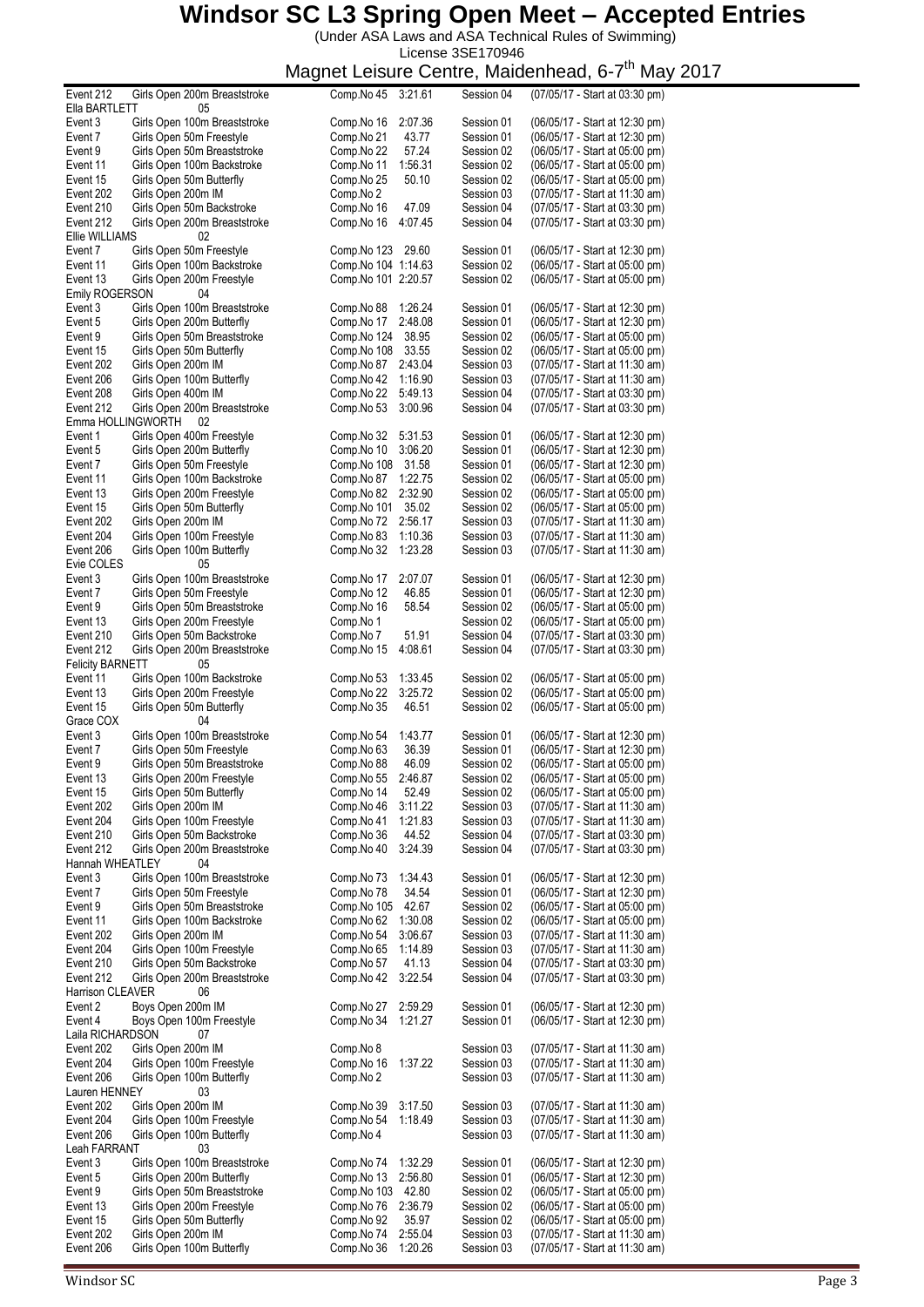(Under ASA Laws and ASA Technical Rules of Swimming)

License 3SE170946 Magnet Leisure Centre, Maidenhead, 6-7<sup>th</sup> May 2017

| Leah OLIVER              | 05                                                      |                          |                    |                          |                                                                  |
|--------------------------|---------------------------------------------------------|--------------------------|--------------------|--------------------------|------------------------------------------------------------------|
| Event 202                | Girls Open 200m IM                                      | Comp.No 42               | 3:15.56            | Session 03               | (07/05/17 - Start at 11:30 am)                                   |
| Event 204                | Girls Open 100m Freestyle                               | Comp.No 80               | 1:11.32            | Session 03               | (07/05/17 - Start at 11:30 am)                                   |
| Event 210                | Girls Open 50m Backstroke                               | Comp.No 94               | 35.56              | Session 04               | (07/05/17 - Start at 03:30 pm)                                   |
| Event 214<br>Liam EAGLE  | Girls Open 200m Backstroke                              | Comp.No 46               | 2:48.43            | Session 04               | (07/05/17 - Start at 03:30 pm)                                   |
| Event 2                  | 03<br>Boys Open 200m IM                                 | Comp.No 32               | 2:55.87            | Session 01               | (06/05/17 - Start at 12:30 pm)                                   |
| Event 6                  | Boys Open 100m Butterfly                                | Comp.No 20               | 1:24.36            | Session 01               | (06/05/17 - Start at 12:30 pm)                                   |
| Event 8                  | Boys Open 400m IM                                       | Comp.No 4                |                    | Session 02               | (06/05/17 - Start at 05:00 pm)                                   |
| Event 10                 | Boys Open 50m Backstroke                                | Comp.No 33               | 40.86              | Session 02               | (06/05/17 - Start at 05:00 pm)                                   |
| Event 12                 | Boys Open 200m Breaststroke                             | Comp.No 22               | 3:19.66            | Session 02               | (06/05/17 - Start at 05:00 pm)                                   |
| Event 201                | Boys Open 400m Freestyle                                | Comp.No 19               | 5:42.81            | Session 03               | (07/05/17 - Start at 11:30 am)                                   |
| Event 207                | Boys Open 50m Freestyle                                 | Comp.No 50               | 33.33              | Session 03               | (07/05/17 - Start at 11:30 am)                                   |
| Event 209                | Boys Open 50m Breaststroke                              | Comp.No 52               | 43.11              | Session 04               | (07/05/17 - Start at 03:30 pm)                                   |
| Event 211                | Boys Open 100m Backstroke                               | Comp.No 25               | 1:37.10            | Session 04               | (07/05/17 - Start at 03:30 pm)                                   |
| Event 213                | Boys Open 200m Freestyle                                | Comp.No 39               | 2:41.76            | Session 04               | (07/05/17 - Start at 03:30 pm)                                   |
| Event 215                | Boys Open 50m Butterfly                                 | Comp.No 51               | 35.96              | Session 04               | (07/05/17 - Start at 03:30 pm)                                   |
| Libby GORDON             | 04                                                      |                          |                    |                          |                                                                  |
| Event 1                  | Girls Open 400m Freestyle                               | Comp.No 38               | 5:24.78            | Session 01               | (06/05/17 - Start at 12:30 pm)                                   |
| Event 5                  | Girls Open 200m Butterfly                               | Comp.No 3                |                    | Session 01               | (06/05/17 - Start at 12:30 pm)                                   |
| Event 7                  | Girls Open 50m Freestyle                                | Comp.No 69               | 35.29              | Session 01               | (06/05/17 - Start at 12:30 pm)                                   |
| Event 11                 | Girls Open 100m Backstroke                              | Comp.No 66               | 1:29.23            | Session 02               | (06/05/17 - Start at 05:00 pm)                                   |
| Event 13                 | Girls Open 200m Freestyle                               | Comp.No 75               | 2:36.95            | Session 02               | (06/05/17 - Start at 05:00 pm)                                   |
| Event 15                 | Girls Open 50m Butterfly                                | Comp.No 60               | 41.98              | Session 02               | (06/05/17 - Start at 05:00 pm)                                   |
| Lily MOORE               | 07                                                      |                          |                    |                          |                                                                  |
| Event 7                  | Girls Open 50m Freestyle                                | Comp.No 20               | 43.80              | Session 01               | (06/05/17 - Start at 12:30 pm)                                   |
| Event 9                  | Girls Open 50m Breaststroke                             | Comp.No 11               | 1:00.89            | Session 02               | (06/05/17 - Start at 05:00 pm)                                   |
| Event 11                 | Girls Open 100m Backstroke                              | Comp.No 5                |                    | Session 02               | (06/05/17 - Start at 05:00 pm)                                   |
| Event 13                 | Girls Open 200m Freestyle                               | Comp.No 12               | 3:51.84            | Session 02               | (06/05/17 - Start at 05:00 pm)                                   |
| Event 15                 | Girls Open 50m Butterfly                                | Comp.No 22               | 50.68              | Session 02               | (06/05/17 - Start at 05:00 pm)                                   |
| Max NOWAK                | 03                                                      |                          |                    |                          |                                                                  |
| Event 201                | Boys Open 400m Freestyle                                | Comp.No 24               | 5:05.39            | Session 03               | (07/05/17 - Start at 11:30 am)                                   |
| Event 203                | Boys Open 100m Breaststroke                             | Comp.No 42               | 1:27.44            | Session 03               | (07/05/17 - Start at 11:30 am)                                   |
| Event 207                | Boys Open 50m Freestyle                                 | Comp.No 62               | 30.80              | Session 03               | (07/05/17 - Start at 11:30 am)                                   |
| Event 209                | Boys Open 50m Breaststroke                              | Comp.No 60               | 40.69              | Session 04               | (07/05/17 - Start at 03:30 pm)                                   |
| Event 213                | Boys Open 200m Freestyle                                | Comp.No 50               | 2:24.18            | Session 04               | (07/05/17 - Start at 03:30 pm)                                   |
| Event 215                | Boys Open 50m Butterfly                                 | Comp.No 35               | 41.22              | Session 04               | (07/05/17 - Start at 03:30 pm)                                   |
| Nathan LANE              | 04                                                      |                          |                    |                          |                                                                  |
| Event 203                | Boys Open 100m Breaststroke                             | Comp.No 44               | 1:27.01            | Session 03               | (07/05/17 - Start at 11:30 am)                                   |
| Event 207                | Boys Open 50m Freestyle                                 | Comp.No 65               | 30.28              | Session 03               | (07/05/17 - Start at 11:30 am)                                   |
| Event 209                | Boys Open 50m Breaststroke                              | Comp.No 56               | 41.82              | Session 04               | (07/05/17 - Start at 03:30 pm)                                   |
| Event 211                | Boys Open 100m Backstroke                               | Comp.No 50               | 1:17.86            | Session 04               | (07/05/17 - Start at 03:30 pm)                                   |
| Event 215                | Boys Open 50m Butterfly                                 | Comp.No 34               | 41.32              | Session 04               | (07/05/17 - Start at 03:30 pm)                                   |
| Nikita GRAILLE           | 06                                                      |                          |                    |                          |                                                                  |
| Event 2                  | Boys Open 200m IM                                       | Comp.No 18               | 3:28.55            | Session 01               | (06/05/17 - Start at 12:30 pm)                                   |
| Event 4                  | Boys Open 100m Freestyle                                | Comp.No 19               | 1:26.95            | Session 01               | (06/05/17 - Start at 12:30 pm)                                   |
| Event 10                 | Boys Open 50m Backstroke                                | Comp.No 29               | 42.27              | Session 02               | (06/05/17 - Start at 05:00 pm)                                   |
| Event 12                 | Boys Open 200m Breaststroke                             | Comp.No 8                | 4:04.45            | Session 02               | (06/05/17 - Start at 05:00 pm)                                   |
| Event 14                 | Boys Open 200m Backstroke                               | Comp. No 13 3:19.13      |                    | Session 02               | (06/05/17 - Start at 05:00 pm)                                   |
| Event 203                | Boys Open 100m Breaststroke                             | Comp.No 19               | 1:52.38            | Session 03               | (07/05/17 - Start at 11:30 am)                                   |
| Event 207                | Boys Open 50m Freestyle                                 | Comp.No 27               | 37.69              | Session 03               | (07/05/17 - Start at 11:30 am)                                   |
| Event 209                | Boys Open 50m Breaststroke                              | Comp.No 35               | 51.07              | Session 04               | (07/05/17 - Start at 03:30 pm)                                   |
| Event 211                | Boys Open 100m Backstroke                               | Comp.No 24               | 1:37.39            | Session 04               | (07/05/17 - Start at 03:30 pm)                                   |
| Event 213                | Boys Open 200m Freestyle                                | Comp.No 19               | 3:14.67            | Session 04               | (07/05/17 - Start at 03:30 pm)                                   |
| Event 215                | Boys Open 50m Butterfly                                 | Comp.No 28               | 43.13              | Session 04               | (07/05/17 - Start at 03:30 pm)                                   |
| Oliver MILES             | 06                                                      |                          |                    |                          |                                                                  |
| Event 2                  | Boys Open 200m IM                                       | Comp.No 3                | 1:26.83            | Session 01               | (06/05/17 - Start at 12:30 pm)                                   |
| Event 4                  | Boys Open 100m Freestyle                                | Comp.No 20               |                    | Session 01<br>Session 02 | (06/05/17 - Start at 12:30 pm)                                   |
| Event 10                 | Boys Open 50m Backstroke<br>Boys Open 200m Breaststroke | Comp.No 15               | 44.90              |                          | (06/05/17 - Start at 05:00 pm)<br>(06/05/17 - Start at 05:00 pm) |
| Event 12                 | Boys Open 200m Backstroke                               | Comp.No 13               | 3:42.63            | Session 02<br>Session 02 |                                                                  |
| Event 14                 | Boys Open 100m Breaststroke                             | Comp.No 8                | 3:27.19<br>1:48.61 |                          | (06/05/17 - Start at 05:00 pm)                                   |
| Event 203                | Boys Open 50m Freestyle                                 | Comp.No 23               | 38.46              | Session 03               | (07/05/17 - Start at 11:30 am)<br>(07/05/17 - Start at 11:30 am) |
| Event 207                | Boys Open 50m Breaststroke                              | Comp.No 23               | 51.52              | Session 03               | (07/05/17 - Start at 03:30 pm)                                   |
| Event 209<br>Event 211   | Boys Open 100m Backstroke                               | Comp.No 34<br>Comp.No 23 | 1:37.51            | Session 04               | (07/05/17 - Start at 03:30 pm)                                   |
|                          |                                                         |                          |                    | Session 04               | (07/05/17 - Start at 03:30 pm)                                   |
| Event 213<br>Rachel LYNE | Boys Open 200m Freestyle<br>04                          | Comp.No 8                | 3:28.43            | Session 04               |                                                                  |
| Event 202                | Girls Open 200m IM                                      |                          |                    |                          |                                                                  |
| Event 204                | Girls Open 100m Freestyle                               | Comp.No 69<br>Comp.No 49 | 2:57.31<br>1:19.07 | Session 03<br>Session 03 | (07/05/17 - Start at 11:30 am)<br>(07/05/17 - Start at 11:30 am) |
| Event 208                | Girls Open 400m IM                                      | Comp.No 16               | 6:18.19            | Session 04               | (07/05/17 - Start at 03:30 pm)                                   |
| Event 214                | Girls Open 200m Backstroke                              | Comp.No 47               | 2:48.37            | Session 04               | (07/05/17 - Start at 03:30 pm)                                   |
| Scott CAMPBELL           | 03                                                      |                          |                    |                          |                                                                  |
| Event 2                  | Boys Open 200m IM                                       | Comp.No 39               | 2:41.79            | Session 01               | (06/05/17 - Start at 12:30 pm)                                   |
| Event 6                  | Boys Open 100m Butterfly                                | Comp.No 27               | 1:13.95            | Session 01               | (06/05/17 - Start at 12:30 pm)                                   |
| Event 8                  | Boys Open 400m IM                                       | Comp.No 10               | 5:32.42            | Session 02               | (06/05/17 - Start at 05:00 pm)                                   |
| Event 201                | Boys Open 400m Freestyle                                | Comp.No 28               | 4:48.87            | Session 03               | (07/05/17 - Start at 11:30 am)                                   |
| Event 205                | Boys Open 200m Butterfly                                | Comp.No 7                | 2:45.36            | Session 03               | (07/05/17 - Start at 11:30 am)                                   |
| Event 213                | Boys Open 200m Freestyle                                | Comp.No 54               | 2:18.94            | Session 04               | (07/05/17 - Start at 03:30 pm)                                   |
| Thalia WATKIN            | 05                                                      |                          |                    |                          |                                                                  |
| Event 3                  | Girls Open 100m Breaststroke                            | Comp.No 44               | 1:48.68            | Session 01               | (06/05/17 - Start at 12:30 pm)                                   |
|                          |                                                         |                          |                    |                          |                                                                  |
|                          |                                                         |                          |                    |                          |                                                                  |
| Event 7<br>Event 11      | Girls Open 50m Freestyle<br>Girls Open 100m Backstroke  | Comp.No 45<br>Comp.No 59 | 38.90<br>1:30.54   | Session 01<br>Session 02 | (06/05/17 - Start at 12:30 pm)<br>(06/05/17 - Start at 05:00 pm) |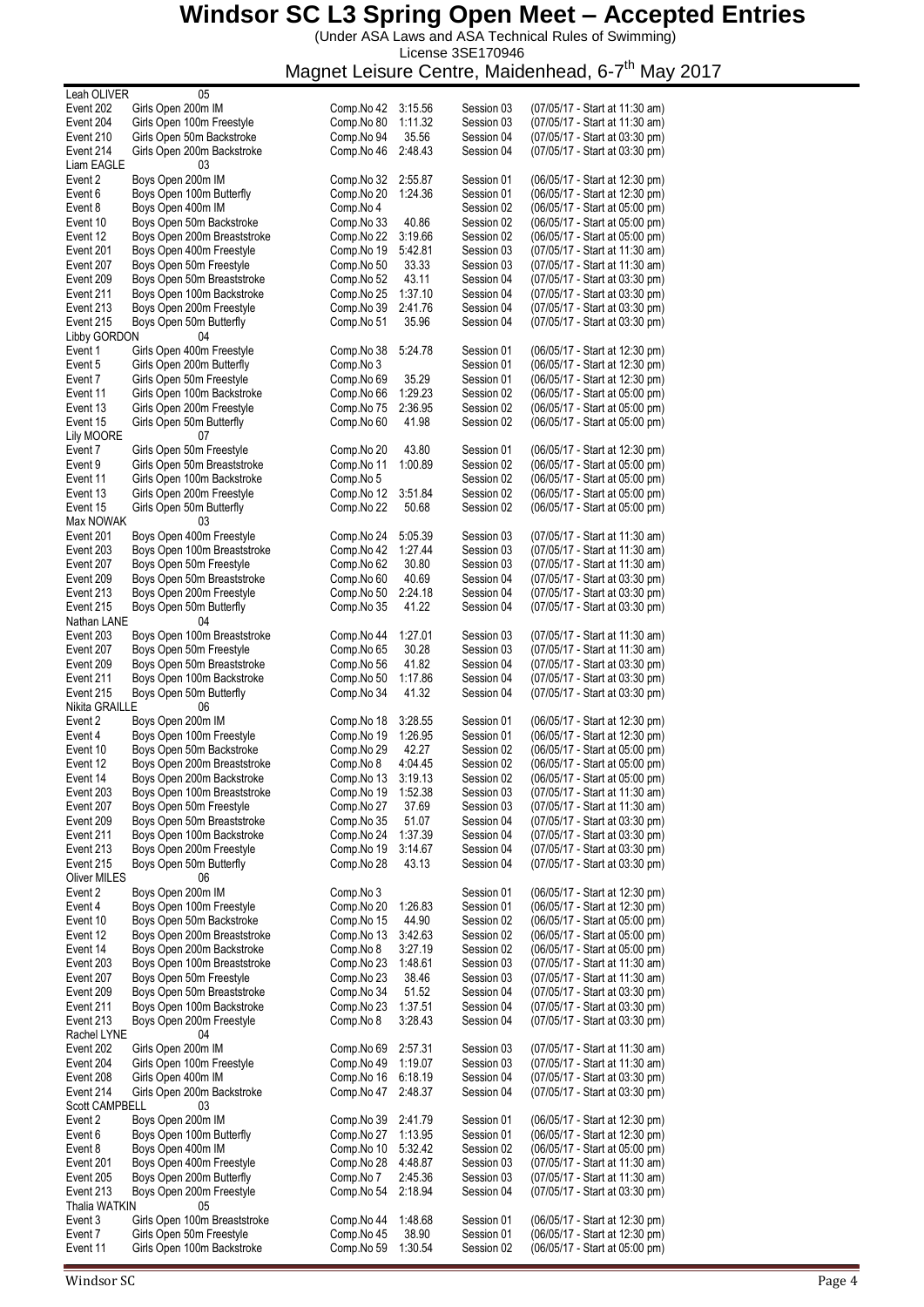(Under ASA Laws and ASA Technical Rules of Swimming) License 3SE170946

Magnet Leisure Centre, Maidenhead, 6-7<sup>th</sup> May 2017

| Event 15                  | Girls Open 50m Butterfly         | 44.14<br>Comp.No 52   | Session 02 | (06/05/17 - Start at 05:00 pm) |
|---------------------------|----------------------------------|-----------------------|------------|--------------------------------|
| Event 202                 | Girls Open 200m IM               | Comp.No 36<br>3:19.17 | Session 03 | (07/05/17 - Start at 11:30 am) |
| Event 206                 | Girls Open 100m Butterfly        | Comp.No 11<br>1:44.26 | Session 03 | (07/05/17 - Start at 11:30 am) |
|                           |                                  |                       |            |                                |
| Event 210                 | Girls Open 50m Backstroke        | 41.76<br>Comp.No 51   | Session 04 | (07/05/17 - Start at 03:30 pm) |
| Event 214                 | Girls Open 200m Backstroke       | 3:08.64<br>Comp.No 28 | Session 04 | (07/05/17 - Start at 03:30 pm) |
| William MILES             | 04                               |                       |            |                                |
|                           |                                  |                       |            |                                |
| Event 2                   | Boys Open 200m IM                | 2:56.53<br>Comp.No 31 | Session 01 | (06/05/17 - Start at 12:30 pm) |
| Event 4                   | Boys Open 100m Freestyle         | 1:08.85<br>Comp.No 50 | Session 01 | (06/05/17 - Start at 12:30 pm) |
|                           |                                  | 35.89                 |            |                                |
| Event 10                  | Boys Open 50m Backstroke         | Comp.No 45            | Session 02 | (06/05/17 - Start at 05:00 pm) |
| Event 14                  | Boys Open 200m Backstroke        | Comp.No 30<br>2:38.65 | Session 02 | (06/05/17 - Start at 05:00 pm) |
| Event 203                 | Boys Open 100m Breaststroke      | Comp.No 39<br>1:30.55 | Session 03 | (07/05/17 - Start at 11:30 am) |
|                           |                                  |                       |            |                                |
| Event 207                 | Boys Open 50m Freestyle          | 31.70<br>Comp.No 56   | Session 03 | (07/05/17 - Start at 11:30 am) |
| Event 211                 | Boys Open 100m Backstroke        | 1:16.14<br>Comp.No 53 | Session 04 | (07/05/17 - Start at 03:30 pm) |
| Event 213                 | Boys Open 200m Freestyle         | 2:26.59<br>Comp.No 49 | Session 04 | (07/05/17 - Start at 03:30 pm) |
|                           |                                  |                       |            |                                |
| Event 215                 | Boys Open 50m Butterfly          | 38.17<br>Comp.No 45   | Session 04 | (07/05/17 - Start at 03:30 pm) |
| <b>Willow LESLIE</b>      | 07                               |                       |            |                                |
| Event 3                   | Girls Open 100m Breaststroke     | 2:00.47<br>Comp.No 24 | Session 01 | (06/05/17 - Start at 12:30 pm) |
|                           |                                  |                       |            |                                |
| Event 7                   | Girls Open 50m Freestyle         | Comp.No 47<br>38.61   | Session 01 | (06/05/17 - Start at 12:30 pm) |
| Event 9                   | Girls Open 50m Breaststroke      | Comp.No 41<br>54.55   | Session 02 | (06/05/17 - Start at 05:00 pm) |
|                           |                                  |                       |            |                                |
| Event 11                  | Girls Open 100m Backstroke       | Comp.No 3             | Session 02 | (06/05/17 - Start at 05:00 pm) |
| Event 13                  | Girls Open 200m Freestyle        | Comp.No 28<br>3:17.17 | Session 02 | (06/05/17 - Start at 05:00 pm) |
| Event 15                  | Girls Open 50m Butterfly         | 50.63<br>Comp.No 23   | Session 02 | (06/05/17 - Start at 05:00 pm) |
|                           |                                  |                       |            |                                |
| Zachary CUMMINS           | 05                               |                       |            |                                |
| Event 2                   | Boys Open 200m IM                | Comp.No 20<br>3:18.99 | Session 01 | (06/05/17 - Start at 12:30 pm) |
| Event 4                   | Boys Open 100m Freestyle         | Comp.No 35<br>1:20.37 | Session 01 | (06/05/17 - Start at 12:30 pm) |
|                           |                                  |                       |            |                                |
| Event 6                   | Boys Open 100m Butterfly         | Comp.No 13<br>1:42.36 | Session 01 | (06/05/17 - Start at 12:30 pm) |
| Event 203                 | Boys Open 100m Breaststroke      | Comp.No 31<br>1:37.29 | Session 03 | (07/05/17 - Start at 11:30 am) |
| Event 207                 | Boys Open 50m Freestyle          | 36.02<br>Comp.No 37   | Session 03 | (07/05/17 - Start at 11:30 am) |
|                           |                                  |                       |            |                                |
| Event 209                 | Boys Open 50m Breaststroke       | 46.28<br>Comp.No 45   | Session 04 | (07/05/17 - Start at 03:30 pm) |
| Event 211                 | Boys Open 100m Backstroke        | Comp.No 12<br>1:45.97 | Session 04 | (07/05/17 - Start at 03:30 pm) |
|                           |                                  |                       |            |                                |
| Event 213                 | Boys Open 200m Freestyle         | 2:58.17<br>Comp.No 25 | Session 04 | (07/05/17 - Start at 03:30 pm) |
| Event 215                 | Boys Open 50m Butterfly          | 40.67<br>Comp.No 37   | Session 04 | (07/05/17 - Start at 03:30 pm) |
| Zoe ROUNCE                | 01                               |                       |            |                                |
|                           |                                  |                       |            |                                |
| Event 3                   | Girls Open 100m Breaststroke     | Comp.No 84<br>1:27.87 | Session 01 | (06/05/17 - Start at 12:30 pm) |
| Event 5                   | Girls Open 200m Butterfly        | 2:49.55<br>Comp.No 16 | Session 01 | (06/05/17 - Start at 12:30 pm) |
| Event 7                   | Girls Open 50m Freestyle         | 32.62<br>Comp.No 100  | Session 01 | (06/05/17 - Start at 12:30 pm) |
|                           |                                  |                       |            |                                |
| Event 9                   | Girls Open 50m Breaststroke      | 39.55<br>Comp.No 122  | Session 02 | (06/05/17 - Start at 05:00 pm) |
| Event 15                  | Girls Open 50m Butterfly         | 35.24<br>Comp.No 99   | Session 02 | (06/05/17 - Start at 05:00 pm) |
|                           |                                  |                       |            |                                |
| Event 202                 | Girls Open 200m IM               | 2:48.41<br>Comp.No 84 | Session 03 | (07/05/17 - Start at 11:30 am) |
| Event 206                 | Girls Open 100m Butterfly        | 1:16.59<br>Comp.No 43 | Session 03 | (07/05/17 - Start at 11:30 am) |
| Event 208                 | Girls Open 400m IM               | 6:13.58<br>Comp.No 17 | Session 04 | (07/05/17 - Start at 03:30 pm) |
|                           |                                  |                       |            |                                |
|                           |                                  |                       |            |                                |
| Event 212                 | Girls Open 200m Breaststroke     | Comp.No 50<br>3:07.71 | Session 04 | (07/05/17 - Start at 03:30 pm) |
|                           |                                  |                       |            |                                |
|                           |                                  |                       |            |                                |
| <b>Bourne End</b>         |                                  |                       |            |                                |
|                           |                                  |                       |            |                                |
| Colette FITZPATRICK       | 06                               |                       |            |                                |
| Event 7                   | Girls Open 50m Freestyle         | Comp.No 28<br>41.11   | Session 01 | (06/05/17 - Start at 12:30 pm) |
|                           |                                  |                       |            |                                |
| Event 13                  | Girls Open 200m Freestyle        | 3:25.89<br>Comp.No 21 | Session 02 | (06/05/17 - Start at 05:00 pm) |
| Eleanor SCARLETT          | 05                               |                       |            |                                |
| Event 3                   | Girls Open 100m Breaststroke     | Comp.No 2             | Session 01 |                                |
|                           |                                  |                       |            | (06/05/17 - Start at 12:30 pm) |
| Event 7                   | Girls Open 50m Freestyle         | Comp.No 14<br>46.80   | Session 01 | (06/05/17 - Start at 12:30 pm) |
| <b>Emily ROBERTS</b>      | 04                               |                       |            |                                |
|                           |                                  |                       |            |                                |
| Event 1                   | Girls Open 400m Freestyle        | Comp.No 14<br>6:36.40 | Session 01 | (06/05/17 - Start at 12:30 pm) |
| Event 7                   | Girls Open 50m Freestyle         | 34.33<br>Comp.No 80   | Session 01 | (06/05/17 - Start at 12:30 pm) |
| Event 9                   |                                  | 47.34<br>Comp.No 80   | Session 02 | (06/05/17 - Start at 05:00 pm) |
|                           | Girls Open 50m Breaststroke      |                       |            |                                |
| Event 13                  | Girls Open 200m Freestyle        | 2:52.85<br>Comp.No 48 | Session 02 | (06/05/17 - Start at 05:00 pm) |
| Event 15                  | Girls Open 50m Butterfly         | 37.30<br>Comp.No 83   | Session 02 | (06/05/17 - Start at 05:00 pm) |
| Fraser BATEMAN            | 04                               |                       |            |                                |
|                           |                                  |                       |            |                                |
| Event 8                   | Boys Open 400m IM                | Comp.No 1             | Session 02 | (06/05/17 - Start at 05:00 pm) |
| Event 10                  | Boys Open 50m Backstroke         | Comp.No 35<br>40.65   | Session 02 | (06/05/17 - Start at 05:00 pm) |
| Event 12                  |                                  |                       | Session 02 |                                |
|                           | Boys Open 200m Breaststroke      | 3:49.45<br>Comp.No 12 |            | (06/05/17 - Start at 05:00 pm) |
| Event 14                  | Boys Open 200m Backstroke        | Comp.No 17<br>3:06.11 | Session 02 | (06/05/17 - Start at 05:00 pm) |
| Georgia WAY               | 07                               |                       |            |                                |
| Event 210                 |                                  |                       |            |                                |
|                           | Girls Open 50m Backstroke        | Comp.No 2             | Session 04 | (07/05/17 - Start at 03:30 pm) |
| Luca STAINES              | 04                               |                       |            |                                |
| Event 211                 | Boys Open 100m Backstroke        | 1:10.98<br>Comp.No 62 | Session 04 | (07/05/17 - Start at 03:30 pm) |
|                           |                                  |                       |            |                                |
| Event 213                 | Boys Open 200m Freestyle         | 2:18.90<br>Comp.No 55 | Session 04 | (07/05/17 - Start at 03:30 pm) |
| Natasha WAY 05            |                                  |                       |            |                                |
| Event 210                 | Girls Open 50m Backstroke        | Comp.No 1             | Session 04 | (07/05/17 - Start at 03:30 pm) |
|                           |                                  |                       |            |                                |
| Event 212                 | Girls Open 200m Breaststroke     | Comp.No 2             | Session 04 | (07/05/17 - Start at 03:30 pm) |
| Oren STAINES              | 07                               |                       |            |                                |
|                           |                                  |                       |            |                                |
| Event 2                   | Boys Open 200m IM                | 3:02.51<br>Comp.No 26 | Session 01 | (06/05/17 - Start at 12:30 pm) |
| Event 6                   | Boys Open 100m Butterfly         | 1:34.91<br>Comp.No 14 | Session 01 | (06/05/17 - Start at 12:30 pm) |
|                           |                                  | 6:40.80               |            |                                |
| Event 8                   | Boys Open 400m IM                | Comp.No 6             | Session 02 | (06/05/17 - Start at 05:00 pm) |
| Event 14                  | Boys Open 200m Backstroke        | 2:54.21<br>Comp.No 23 | Session 02 | (06/05/17 - Start at 05:00 pm) |
| Event 201                 | Boys Open 400m Freestyle         | Comp.No 21<br>5:31.51 | Session 03 | (07/05/17 - Start at 11:30 am) |
|                           |                                  |                       |            |                                |
| Event 205                 | Boys Open 200m Butterfly         | 3:23.79<br>Comp.No 5  | Session 03 | (07/05/17 - Start at 11:30 am) |
| Event 207                 | Boys Open 50m Freestyle          | 33.12<br>Comp.No 51   | Session 03 | (07/05/17 - Start at 11:30 am) |
|                           |                                  |                       |            |                                |
| Event 209                 | Boys Open 50m Breaststroke       | 45.70<br>Comp.No 47   | Session 04 | (07/05/17 - Start at 03:30 pm) |
| Event 213                 | Boys Open 200m Freestyle         | 2:34.89<br>Comp.No 44 | Session 04 | (07/05/17 - Start at 03:30 pm) |
| Event 215                 | Boys Open 50m Butterfly          | 36.51<br>Comp.No 49   | Session 04 | (07/05/17 - Start at 03:30 pm) |
|                           |                                  |                       |            |                                |
| Robert AYRES<br>Event 209 | 01<br>Boys Open 50m Breaststroke | Comp.No 59<br>40.77   | Session 04 | (07/05/17 - Start at 03:30 pm) |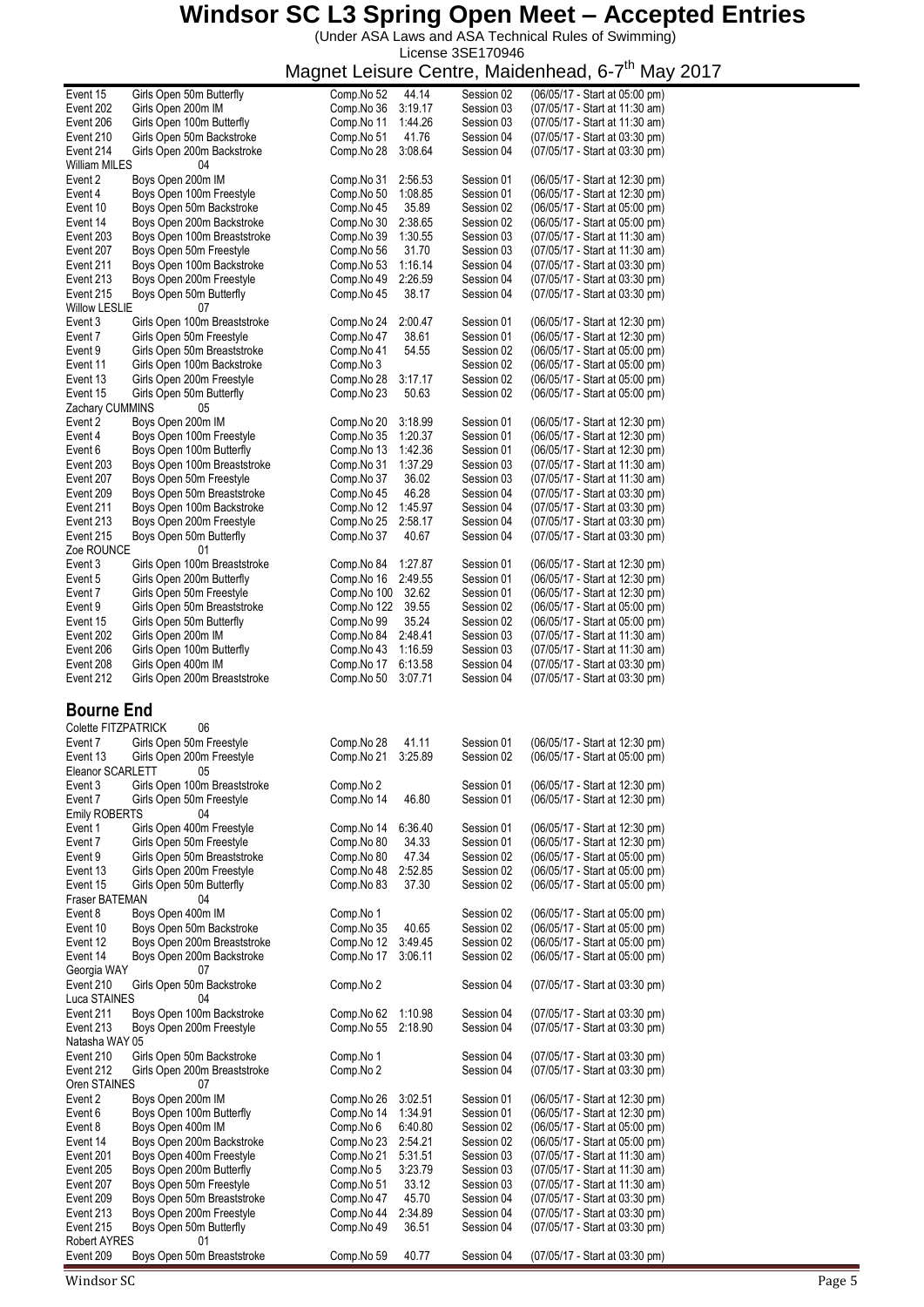(Under ASA Laws and ASA Technical Rules of Swimming) License 3SE170946

#### Magnet Leisure Centre, Maidenhead, 6-7<sup>th</sup> May 2017

|                                   |                                                          |                                   |                    |                          | magnet Leisare Ochte, maidemicau, o <i>r</i><br>ivici y          |
|-----------------------------------|----------------------------------------------------------|-----------------------------------|--------------------|--------------------------|------------------------------------------------------------------|
| Event 213<br>Event 215            | Boys Open 200m Freestyle<br>Boys Open 50m Butterfly      | Comp.No 46<br>Comp.No 46          | 2:30.83<br>36.93   | Session 04<br>Session 04 | (07/05/17 - Start at 03:30 pm)<br>(07/05/17 - Start at 03:30 pm) |
| Ruby MILLARD                      | 04                                                       |                                   |                    |                          |                                                                  |
| Event 1                           | Girls Open 400m Freestyle                                | Comp.No 27                        | 5:39.84            | Session 01               | (06/05/17 - Start at 12:30 pm)                                   |
| Event 3<br>Event 7                | Girls Open 100m Breaststroke<br>Girls Open 50m Freestyle | Comp.No 67<br>Comp.No 83          | 1:37.50<br>34.21   | Session 01<br>Session 01 | (06/05/17 - Start at 12:30 pm)<br>(06/05/17 - Start at 12:30 pm) |
| Event 202                         | Girls Open 200m IM                                       | Comp.No 4                         |                    | Session 03               | (07/05/17 - Start at 11:30 am)                                   |
| Event 208                         | Girls Open 400m IM                                       | Comp.No 2                         |                    | Session 04               | (07/05/17 - Start at 03:30 pm)                                   |
| Event 212<br><b>Talia STAINES</b> | Girls Open 200m Breaststroke<br>02                       | Comp.No 38                        | 3:27.33            | Session 04               | (07/05/17 - Start at 03:30 pm)                                   |
| Event 1                           | Girls Open 400m Freestyle                                | Comp.No 49                        | 4:57.47            | Session 01               | (06/05/17 - Start at 12:30 pm)                                   |
| Event 7                           | Girls Open 50m Freestyle                                 | Comp.No 116                       | 30.74              | Session 01               | (06/05/17 - Start at 12:30 pm)                                   |
| Event 9                           | Girls Open 50m Breaststroke                              | Comp.No 110                       | 41.95              | Session 02               | (06/05/17 - Start at 05:00 pm)                                   |
| Event 13<br>Event 204             | Girls Open 200m Freestyle<br>Girls Open 100m Freestyle   | Comp.No 100 2:20.86<br>Comp.No 99 | 1:06.96            | Session 02<br>Session 03 | (06/05/17 - Start at 05:00 pm)<br>(07/05/17 - Start at 11:30 am) |
| Event 208                         | Girls Open 400m IM                                       | Comp.No 9                         | 6:30.04            | Session 04               | (07/05/17 - Start at 03:30 pm)                                   |
| Thea GRAY                         | 07                                                       |                                   |                    |                          |                                                                  |
| Event 7<br>Event 9                | Girls Open 50m Freestyle<br>Girls Open 50m Breaststroke  | Comp.No 8<br>Comp.No 9            | 48.70<br>1:03.20   | Session 01<br>Session 02 | (06/05/17 - Start at 12:30 pm)<br>(06/05/17 - Start at 05:00 pm) |
| Event 13                          | Girls Open 200m Freestyle                                | Comp.No 3                         |                    | Session 02               | (06/05/17 - Start at 05:00 pm)                                   |
| Tomasz ZYCHOWICZ                  | 03                                                       |                                   |                    |                          |                                                                  |
| Event 209<br>Event 211            | Boys Open 50m Breaststroke<br>Boys Open 100m Backstroke  | Comp.No 48<br>Comp.No 30          | 45.46<br>1:33.35   | Session 04<br>Session 04 | (07/05/17 - Start at 03:30 pm)<br>(07/05/17 - Start at 03:30 pm) |
| Event 213                         | Boys Open 200m Freestyle                                 | Comp.No 35                        | 2:45.38            | Session 04               | (07/05/17 - Start at 03:30 pm)                                   |
| Event 215                         | Boys Open 50m Butterfly                                  | Comp.No 39                        | 39.79              | Session 04               | (07/05/17 - Start at 03:30 pm)                                   |
|                                   |                                                          |                                   |                    |                          |                                                                  |
| <b>Bracknell</b>                  |                                                          |                                   |                    |                          |                                                                  |
| Charlotte ROUTLEDGE<br>Event 11   | 01<br>Girls Open 100m Backstroke                         | Comp. No 101 1:17.30              |                    | Session 02               | (06/05/17 - Start at 05:00 pm)                                   |
| Event 13                          | Girls Open 200m Freestyle                                | Comp.No 89                        | 2:30.34            | Session 02               | (06/05/17 - Start at 05:00 pm)                                   |
| Event 204                         | Girls Open 100m Freestyle                                | Comp.No 94                        | 1:08.05            | Session 03               | (07/05/17 - Start at 11:30 am)                                   |
| Rebecca HAYES                     | 03                                                       |                                   |                    |                          |                                                                  |
| Event 210<br>Event 214            | Girls Open 50m Backstroke<br>Girls Open 200m Backstroke  | Comp.No 81<br>Comp.No 43          | 37.79<br>2:53.29   | Session 04<br>Session 04 | (07/05/17 - Start at 03:30 pm)<br>(07/05/17 - Start at 03:30 pm) |
|                                   |                                                          |                                   |                    |                          |                                                                  |
| <b>Calv Bing</b>                  |                                                          |                                   |                    |                          |                                                                  |
| Ava BUXTON                        | 07                                                       |                                   |                    |                          |                                                                  |
| Event 3<br>Event 7                | Girls Open 100m Breaststroke<br>Girls Open 50m Freestyle | Comp.No 51<br>Comp.No 65          | 1.44.44<br>35.80   | Session 01<br>Session 01 | (06/05/17 - Start at 12:30 pm)<br>(06/05/17 - Start at 12:30 pm) |
| Event 9                           | Girls Open 50m Breaststroke                              | Comp.No 69                        | 49.20              | Session 02               | (06/05/17 - Start at 05:00 pm)                                   |
| Event 13                          | Girls Open 200m Freestyle                                | Comp.No 33                        | 3:12.75            | Session 02               | (06/05/17 - Start at 05:00 pm)                                   |
| Event 202                         | Girls Open 200m IM                                       | Comp.No 41                        | 3:15.95            | Session 03               | (07/05/17 - Start at 11:30 am)                                   |
| Event 204<br>Event 210            | Girls Open 100m Freestyle<br>Girls Open 50m Backstroke   | Comp.No 35<br>Comp.No 38          | 1:24.28<br>44.20   | Session 03<br>Session 04 | (07/05/17 - Start at 11:30 am)<br>(07/05/17 - Start at 03:30 pm) |
| Event 212                         | Girls Open 200m Breaststroke                             | Comp.No 32                        | 3:35.93            | Session 04               | (07/05/17 - Start at 03:30 pm)                                   |
| Lana BUXTON                       | 05                                                       |                                   |                    |                          |                                                                  |
| Event 3<br>Event 7                | Girls Open 100m Breaststroke<br>Girls Open 50m Freestyle | Comp.No 55<br>Comp.No 26          | 1:43.70<br>41.69   | Session 01<br>Session 01 | (06/05/17 - Start at 12:30 pm)<br>(06/05/17 - Start at 12:30 pm) |
| Event 9                           | Girls Open 50m Breaststroke                              | Comp.No 54                        | 52.45              | Session 02               | (06/05/17 - Start at 05:00 pm)                                   |
| Event 204                         | Girls Open 100m Freestyle                                | Comp.No 24                        | 1:30.73            | Session 03               | (07/05/17 - Start at 11:30 am)                                   |
| Event 212<br>Lewis WARNER         | Girls Open 200m Breaststroke<br>05                       | Comp.No 30                        | 3:36.82            | Session 04               | (07/05/17 - Start at 03:30 pm)                                   |
| Event 6                           | Boys Open 100m Butterfly                                 | Comp.No 22                        | 1:20.99            | Session 01               | (06/05/17 - Start at 12:30 pm)                                   |
| Event 8                           | Boys Open 400m IM                                        | Comp.No 8                         | 6:08.10            | Session 02               | (06/05/17 - Start at 05:00 pm)                                   |
| Event 14                          | Boys Open 200m Backstroke                                | Comp.No 26                        | 2:46.97            | Session 02               | (06/05/17 - Start at 05:00 pm)                                   |
| Event 201<br>Event 205            | Boys Open 400m Freestyle<br>Boys Open 200m Butterfly     | Comp.No 20<br>Comp.No 6           | 5:35.17<br>3:02.34 | Session 03<br>Session 03 | (07/05/17 - Start at 11:30 am)<br>(07/05/17 - Start at 11:30 am) |
| Event 209                         | Boys Open 50m Breaststroke                               | Comp.No 50                        | 43.67              | Session 04               | (07/05/17 - Start at 03:30 pm)                                   |
| Event 211                         | Boys Open 100m Backstroke                                | Comp.No 47                        | 1:19.30            | Session 04               | (07/05/17 - Start at 03:30 pm)                                   |
| <b>Chesham</b>                    |                                                          |                                   |                    |                          |                                                                  |
| Anna RILEY                        | 06                                                       |                                   |                    |                          |                                                                  |
| Event 7                           | Girls Open 50m Freestyle                                 | Comp.No 49                        | 38.29              | Session 01               | (06/05/17 - Start at 12:30 pm)                                   |
| Event 9                           | Girls Open 50m Breaststroke                              | Comp.No 27                        | 56.87              | Session 02               | (06/05/17 - Start at 05:00 pm)                                   |
| Event 15<br>Event 204             | Girls Open 50m Butterfly<br>Girls Open 100m Freestyle    | Comp.No 27                        | 48.92<br>1:27.55   | Session 02<br>Session 03 | (06/05/17 - Start at 05:00 pm)<br>(07/05/17 - Start at 11:30 am) |
| Event 210                         | Girls Open 50m Backstroke                                | Comp.No 31<br>Comp.No 3           | 1:37.83            | Session 04               | (07/05/17 - Start at 03:30 pm)                                   |
| Annabelle BILLER                  | 06                                                       |                                   |                    |                          |                                                                  |
| Event 7                           | Girls Open 50m Freestyle                                 | Comp.No 43                        | 39.06              | Session 01               | (06/05/17 - Start at 12:30 pm)                                   |
| Event 11<br>Arun GARAWAY          | Girls Open 100m Backstroke<br>07                         | Comp.No 48                        | 1:36.67            | Session 02               | (06/05/17 - Start at 05:00 pm)                                   |
| Event 10                          | Boys Open 50m Backstroke                                 | Comp.No 2                         | 50.48              | Session 02               | (06/05/17 - Start at 05:00 pm)                                   |
| Event 12                          | Boys Open 200m Breaststroke                              | Comp.No 4                         | 4:25.20            | Session 02               | (06/05/17 - Start at 05:00 pm)                                   |
| Event 14                          | Boys Open 200m Backstroke                                | Comp.No 2                         | 3:45.50<br>2:05.61 | Session 02               | (06/05/17 - Start at 05:00 pm)                                   |
| Event 203<br>Event 207            | Boys Open 100m Breaststroke<br>Boys Open 50m Freestyle   | Comp.No 8<br>Comp.No 6            | 45.40              | Session 03<br>Session 03 | (07/05/17 - Start at 11:30 am)<br>(07/05/17 - Start at 11:30 am) |
| Event 209                         | Boys Open 50m Breaststroke                               | Comp.No 4                         | 1:02.73            | Session 04               | (07/05/17 - Start at 03:30 pm)                                   |
| Event 211                         | Boys Open 100m Backstroke                                | Comp.No 3                         | 2:04.61            | Session 04               | (07/05/17 - Start at 03:30 pm)                                   |
| Event 215<br>Benjamin BILLER      | Boys Open 50m Butterfly<br>03                            | Comp.No 5                         | 57.85              | Session 04               | (07/05/17 - Start at 03:30 pm)                                   |
| Event 4                           | Boys Open 100m Freestyle                                 | Comp.No 23                        | 1:25.26            | Session 01               | (06/05/17 - Start at 12:30 pm)                                   |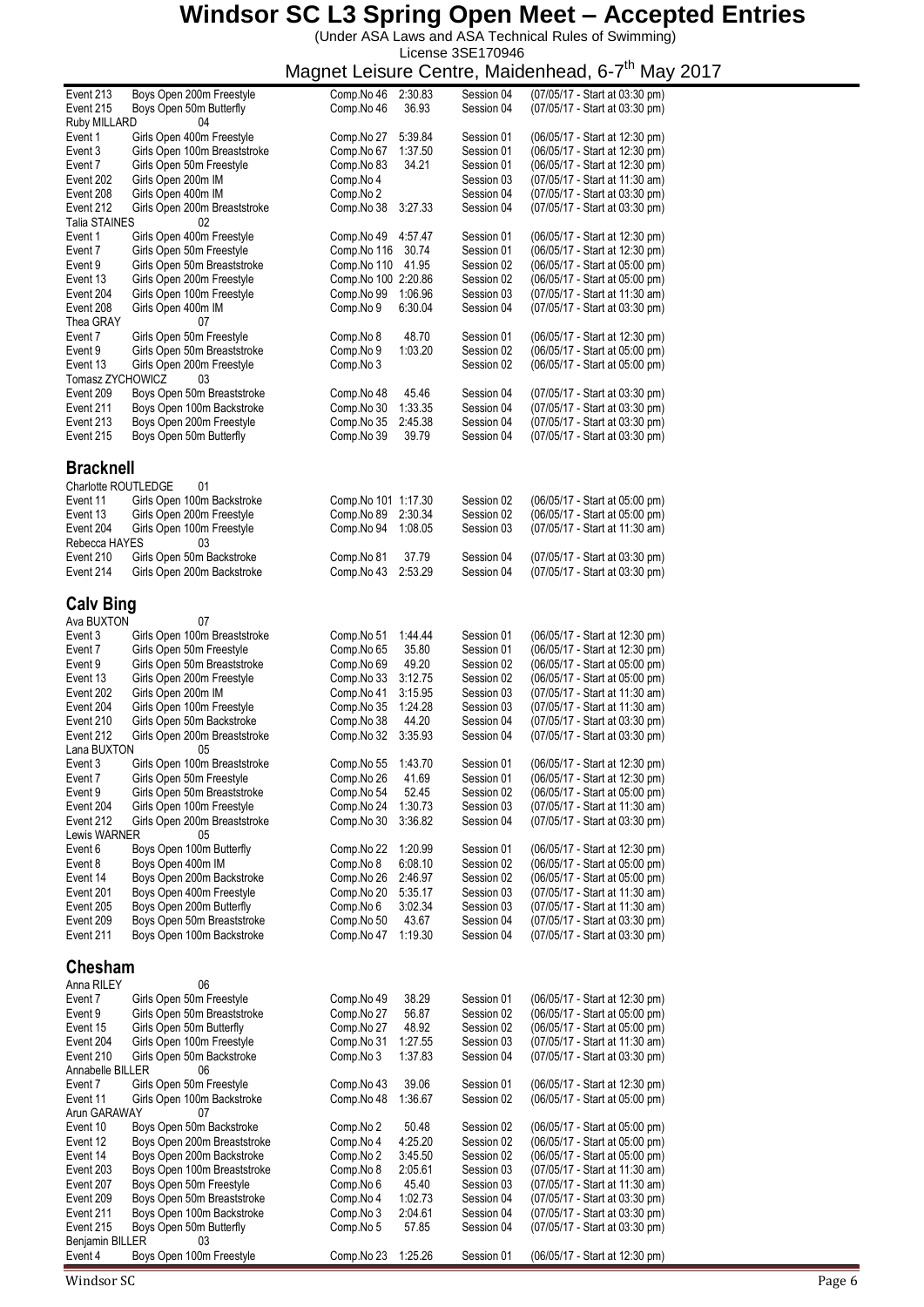(Under ASA Laws and ASA Technical Rules of Swimming) License 3SE170946

|                      |                              |             |         |            | iviagrici Leisure Oeritre, ivididenneau, 0-7<br>iviciy |
|----------------------|------------------------------|-------------|---------|------------|--------------------------------------------------------|
| Event 10             | Boys Open 50m Backstroke     | Comp.No 36  | 40.00   | Session 02 | (06/05/17 - Start at 05:00 pm)                         |
| Benjamin CHAMBERLAIN | 01                           |             |         |            |                                                        |
| Event 2              | Boys Open 200m IM            | Comp.No 36  | 2:49.94 | Session 01 | (06/05/17 - Start at 12:30 pm)                         |
| Event 6              | Boys Open 100m Butterfly     | Comp.No 21  | 1:23.32 | Session 01 | (06/05/17 - Start at 12:30 pm)                         |
| Event 203            | Boys Open 100m Breaststroke  | Comp.No 29  | 1:39.03 | Session 03 | (07/05/17 - Start at 11:30 am)                         |
| Event 207            | Boys Open 50m Freestyle      | Comp.No 66  | 30.25   | Session 03 | (07/05/17 - Start at 11:30 am)                         |
|                      |                              |             |         |            |                                                        |
| <b>Bertie WATERS</b> | 05                           |             |         |            |                                                        |
| Event 201            | Boys Open 400m Freestyle     | Comp.No 10  | 6:31.19 | Session 03 | (07/05/17 - Start at 11:30 am)                         |
| Event 203            | Boys Open 100m Breaststroke  | Comp.No 20  | 1:51.46 | Session 03 | (07/05/17 - Start at 11:30 am)                         |
| Event 207            | Boys Open 50m Freestyle      | Comp.No 28  | 37.40   | Session 03 | (07/05/17 - Start at 11:30 am)                         |
| Evelyn MCEWEN        | 07                           |             |         |            |                                                        |
| Event 9              | Girls Open 50m Breaststroke  | Comp.No 3   | 1:10.16 | Session 02 | (06/05/17 - Start at 05:00 pm)                         |
| Event 11             |                              |             | 2:02.30 | Session 02 | (06/05/17 - Start at 05:00 pm)                         |
|                      | Girls Open 100m Backstroke   | Comp.No 10  |         |            |                                                        |
| Freddie KENWARD      | 07                           |             |         |            |                                                        |
| Event 211            | Boys Open 100m Backstroke    | Comp.No 13  | 1:43.26 | Session 04 | (07/05/17 - Start at 03:30 pm)                         |
| Event 213            | Boys Open 200m Freestyle     | Comp.No 7   | 3:44.65 | Session 04 | (07/05/17 - Start at 03:30 pm)                         |
| Event 215            | Boys Open 50m Butterfly      | Comp.No 13  | 51.89   | Session 04 | (07/05/17 - Start at 03:30 pm)                         |
| Freya LOVELACE       | 07                           |             |         |            |                                                        |
| Event 9              | Girls Open 50m Breaststroke  | Comp.No 7   | 1:05.22 | Session 02 | (06/05/17 - Start at 05:00 pm)                         |
|                      |                              |             |         |            |                                                        |
| Event 11             | Girls Open 100m Backstroke   | Comp.No 12  | 1:55.00 | Session 02 | (06/05/17 - Start at 05:00 pm)                         |
| Gabrielle RILEY      | 06                           |             |         |            |                                                        |
| Event 3              | Girls Open 100m Breaststroke | Comp.No 31  | 1:56.20 | Session 01 | (06/05/17 - Start at 12:30 pm)                         |
| Event 7              | Girls Open 50m Freestyle     | Comp.No 74  | 34.93   | Session 01 | (06/05/17 - Start at 12:30 pm)                         |
| Event 9              | Girls Open 50m Breaststroke  | Comp.No 68  | 49.81   | Session 02 | (06/05/17 - Start at 05:00 pm)                         |
| Event 11             | Girls Open 100m Backstroke   | Comp.No 54  | 1:32.94 | Session 02 | (06/05/17 - Start at 05:00 pm)                         |
| Event 15             | Girls Open 50m Butterfly     | Comp.No 21  | 50.68   | Session 02 | (06/05/17 - Start at 05:00 pm)                         |
|                      |                              |             |         |            |                                                        |
| Event 204            | Girls Open 100m Freestyle    | Comp.No 36  | 1:24.24 | Session 03 | (07/05/17 - Start at 11:30 am)                         |
| Grace IBBESON        | 06                           |             |         |            |                                                        |
| Event 210            | Girls Open 50m Backstroke    | Comp.No 17  | 47.07   | Session 04 | (07/05/17 - Start at 03:30 pm)                         |
| Event 212            | Girls Open 200m Breaststroke | Comp.No 12  | 4:12.48 | Session 04 | (07/05/17 - Start at 03:30 pm)                         |
| Hannah PENTON        | 05                           |             |         |            |                                                        |
| Event 3              |                              |             | 1:52.94 |            |                                                        |
|                      | Girls Open 100m Breaststroke | Comp.No 38  |         | Session 01 | (06/05/17 - Start at 12:30 pm)                         |
| Event 7              | Girls Open 50m Freestyle     | Comp.No 38  | 39.46   | Session 01 | (06/05/17 - Start at 12:30 pm)                         |
| Event 202            | Girls Open 200m IM           | Comp.No 19  | 3:40.22 | Session 03 | (07/05/17 - Start at 11:30 am)                         |
| Event 204            | Girls Open 100m Freestyle    | Comp.No 38  | 1:23.39 | Session 03 | (07/05/17 - Start at 11:30 am)                         |
| Event 210            | Girls Open 50m Backstroke    | Comp.No 28  | 45.35   | Session 04 | (07/05/17 - Start at 03:30 pm)                         |
| Event 212            | Girls Open 200m Breaststroke | Comp.No 11  | 4:12.67 | Session 04 | (07/05/17 - Start at 03:30 pm)                         |
| Harriet REDINGTON    | 02                           |             |         |            |                                                        |
|                      |                              |             |         |            |                                                        |
| Event 3              | Girls Open 100m Breaststroke | Comp.No 80  | 1:29.51 | Session 01 | (06/05/17 - Start at 12:30 pm)                         |
| Event 7              | Girls Open 50m Freestyle     | Comp.No 89  | 33.62   | Session 01 | (06/05/17 - Start at 12:30 pm)                         |
| Event 9              | Girls Open 50m Breaststroke  | Comp.No 114 | 41.10   | Session 02 | (06/05/17 - Start at 05:00 pm)                         |
| Isabelle LOVELACE    | 07                           |             |         |            |                                                        |
| Event 9              | Girls Open 50m Breaststroke  | Comp.No 14  | 59.67   | Session 02 | (06/05/17 - Start at 05:00 pm)                         |
| Event 11             | Girls Open 100m Backstroke   | Comp.No 41  | 1:38.00 | Session 02 | (06/05/17 - Start at 05:00 pm)                         |
|                      |                              |             |         |            |                                                        |
| Jamie REDINGTON      | 05                           |             |         |            |                                                        |
| Event 4              | Boys Open 100m Freestyle     | Comp.No 3   | 1:46.23 | Session 01 | (06/05/17 - Start at 12:30 pm)                         |
| Joel SAWYER          | 06                           |             |         |            |                                                        |
| Event 10             | Boys Open 50m Backstroke     | Comp.No 28  | 42.75   | Session 02 | (06/05/17 - Start at 05:00 pm)                         |
| Event 14             | Boys Open 200m Backstroke    | Comp.No 11  | 3:24.46 | Session 02 | (06/05/17 - Start at 05:00 pm)                         |
| Event 209            | Boys Open 50m Breaststroke   | Comp.No 8   | 59.27   | Session 04 | (07/05/17 - Start at 03:30 pm)                         |
| Event 211            | Boys Open 100m Backstroke    | Comp.No 37  | 1:27.81 | Session 04 | (07/05/17 - Start at 03:30 pm)                         |
|                      |                              |             |         |            |                                                        |
| Event 213            | Boys Open 200m Freestyle     | Comp.No 14  | 3:22.53 | Session 04 | (07/05/17 - Start at 03:30 pm)                         |
| Joseph CHAMBERLAIN   | 03                           |             |         |            |                                                        |
| Event 2              | Boys Open 200m IM            | Comp.No 33  | 2:51.93 | Session 01 | (06/05/17 - Start at 12:30 pm)                         |
| Event 4              | Boys Open 100m Freestyle     | Comp.No 52  | 1:08.53 | Session 01 | (06/05/17 - Start at 12:30 pm)                         |
| Event 203            | Boys Open 100m Breaststroke  | Comp.No 34  | 1:32.87 | Session 03 | (07/05/17 - Start at 11:30 am)                         |
| Event 207            | Boys Open 50m Freestyle      | Comp.No 57  | 31.53   | Session 03 | (07/05/17 - Start at 11:30 am)                         |
| Joseph PITTS         | 07                           |             |         |            |                                                        |
|                      |                              |             |         |            |                                                        |
| Event 207            | Boys Open 50m Freestyle      | Comp.No 3   | 52.49   | Session 03 | (07/05/17 - Start at 11:30 am)                         |
| Event 209            | Boys Open 50m Breaststroke   | Comp.No 5   | 1:01.40 | Session 04 | (07/05/17 - Start at 03:30 pm)                         |
| Katie REPPER         | 04                           |             |         |            |                                                        |
| Event 204            | Girls Open 100m Freestyle    | Comp.No 68  | 1:13.85 | Session 03 | (07/05/17 - Start at 11:30 am)                         |
| Event 206            | Girls Open 100m Butterfly    | Comp.No 26  | 1:27.32 | Session 03 | (07/05/17 - Start at 11:30 am)                         |
| Lilli DESTE          | 05                           |             |         |            |                                                        |
|                      |                              |             |         |            |                                                        |
| Event 9              | Girls Open 50m Breaststroke  | Comp.No 76  | 48.25   | Session 02 | (06/05/17 - Start at 05:00 pm)                         |
| Event 11             | Girls Open 100m Backstroke   | Comp.No 65  | 1:29.54 | Session 02 | (06/05/17 - Start at 05:00 pm)                         |
| Event 13             | Girls Open 200m Freestyle    | Comp.No 51  | 2:50.32 | Session 02 | (06/05/17 - Start at 05:00 pm)                         |
| Event 15             | Girls Open 50m Butterfly     | Comp.No 64  | 41.02   | Session 02 | (06/05/17 - Start at 05:00 pm)                         |
| Louis KEMPE          | 07                           |             |         |            |                                                        |
| Event 4              | Boys Open 100m Freestyle     | Comp.No 11  | 1:36.10 | Session 01 | (06/05/17 - Start at 12:30 pm)                         |
| Event 203            | Boys Open 100m Breaststroke  | Comp.No 5   | 2:08.65 | Session 03 | (07/05/17 - Start at 11:30 am)                         |
|                      |                              |             |         |            |                                                        |
| Event 207            | Boys Open 50m Freestyle      | Comp.No 7   | 44.89   | Session 03 | (07/05/17 - Start at 11:30 am)                         |
| Event 209            | Boys Open 50m Breaststroke   | Comp.No 9   | 58.23   | Session 04 | (07/05/17 - Start at 03:30 pm)                         |
| Event 211            | Boys Open 100m Backstroke    | Comp.No 7   | 1:51.12 | Session 04 | (07/05/17 - Start at 03:30 pm)                         |
| Event 215            | Boys Open 50m Butterfly      | Comp.No 3   | 59.66   | Session 04 | (07/05/17 - Start at 03:30 pm)                         |
| Louisa KESHISHIAN    | 04                           |             |         |            |                                                        |
| Event 3              | Girls Open 100m Breaststroke | Comp.No 59  | 1:41.79 | Session 01 | (06/05/17 - Start at 12:30 pm)                         |
|                      |                              |             | 35.24   |            |                                                        |
| Event 7              | Girls Open 50m Freestyle     | Comp.No 70  |         | Session 01 | (06/05/17 - Start at 12:30 pm)                         |
| Event 9              | Girls Open 50m Breaststroke  | Comp.No 101 | 43.06   | Session 02 | (06/05/17 - Start at 05:00 pm)                         |
| Madeleine LEWIS      | 04                           |             |         |            |                                                        |
| Event 11             | Girls Open 100m Backstroke   | Comp.No 86  | 1:22.88 | Session 02 | (06/05/17 - Start at 05:00 pm)                         |
| Event 13             | Girls Open 200m Freestyle    | Comp.No 44  | 2:56.10 | Session 02 | (06/05/17 - Start at 05:00 pm)                         |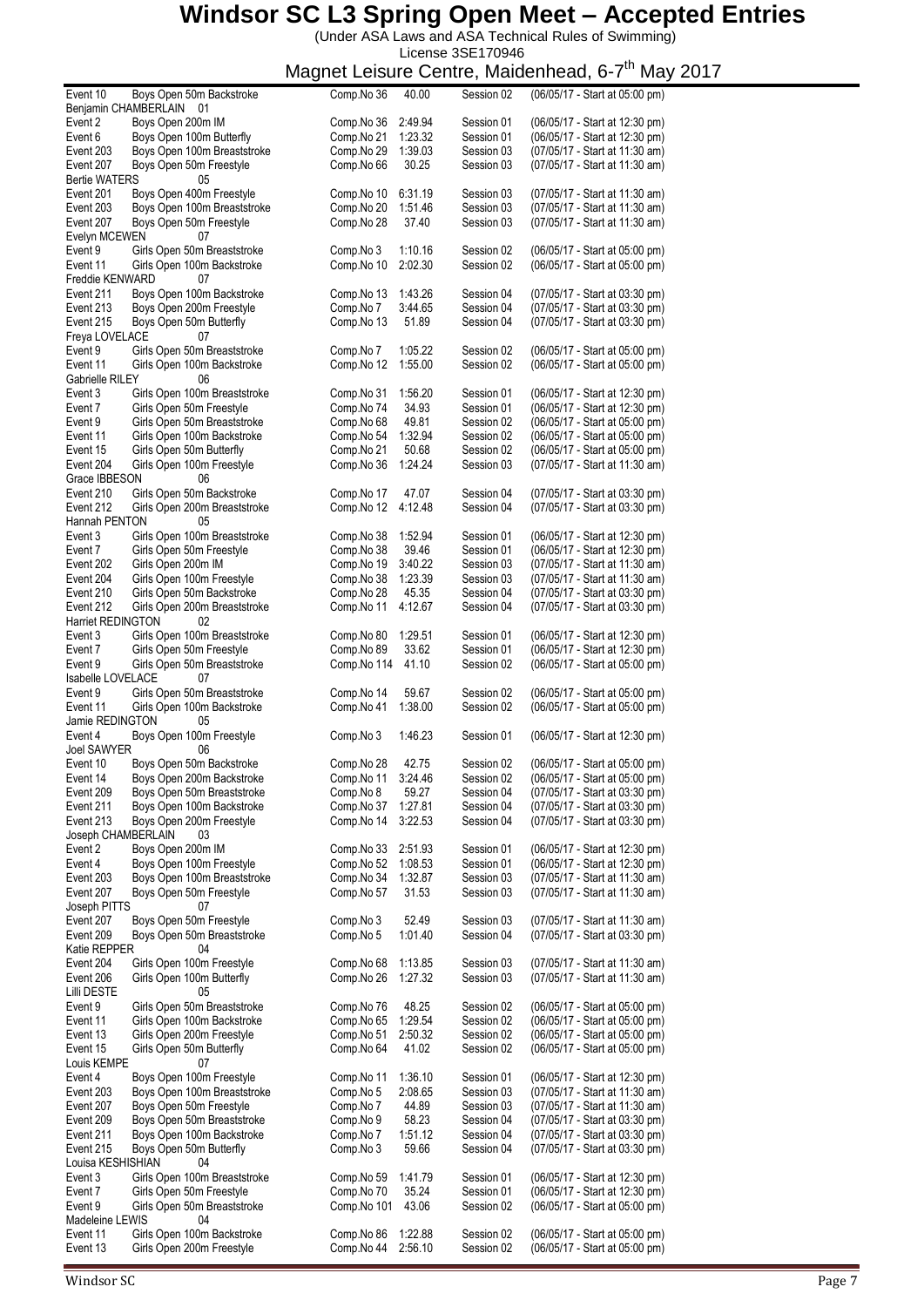(Under ASA Laws and ASA Technical Rules of Swimming)

License 3SE170946

Magnet Leisure Centre, Maidenhead, 6-7<sup>th</sup> May 2017

|                     | Matthew JONES<br>05                                   |                          |                  |            |                                                                  |
|---------------------|-------------------------------------------------------|--------------------------|------------------|------------|------------------------------------------------------------------|
| Event 2             | Boys Open 200m IM                                     | Comp.No 8                | 4:08.52          | Session 01 | (06/05/17 - Start at 12:30 pm)                                   |
| Event 4             | Boys Open 100m Freestyle                              | Comp.No 37               | 1:17.91          | Session 01 | (06/05/17 - Start at 12:30 pm)                                   |
| Event 209           | Boys Open 50m Breaststroke                            | Comp.No 29               | 52.25            | Session 04 | (07/05/17 - Start at 03:30 pm)                                   |
| Event 211           | Boys Open 100m Backstroke                             | Comp.No 14               | 1:42.99          | Session 04 | (07/05/17 - Start at 03:30 pm)                                   |
| Event 215           | Boys Open 50m Butterfly                               | Comp.No 33               | 41.80            | Session 04 | (07/05/17 - Start at 03:30 pm)                                   |
| Mirabelle WATERS    | 02                                                    |                          |                  |            |                                                                  |
| Event 204           | Girls Open 100m Freestyle                             | Comp. No 106 1:02.22     |                  | Session 03 | (07/05/17 - Start at 11:30 am)                                   |
| Naomi BALDACCHINO   | 00                                                    |                          |                  |            |                                                                  |
| Event 9             | Girls Open 50m Breaststroke                           | Comp.No 66               | 49.94            | Session 02 | (06/05/17 - Start at 05:00 pm)                                   |
| Event 13            | Girls Open 200m Freestyle                             | Comp.No 26               | 3:20.26          | Session 02 | (06/05/17 - Start at 05:00 pm)                                   |
| Event 15            | Girls Open 50m Butterfly                              | Comp.No 7                | 55.00            | Session 02 | (06/05/17 - Start at 05:00 pm)                                   |
| Nicholas PEMBERTON  | 06                                                    |                          |                  |            |                                                                  |
| Event 10            | Boys Open 50m Backstroke                              | Comp.No 3                | 48.97            | Session 02 | (06/05/17 - Start at 05:00 pm)                                   |
| Event 12            | Boys Open 200m Breaststroke                           | Comp.No 10               | 3:59.68          | Session 02 | (06/05/17 - Start at 05:00 pm)                                   |
|                     |                                                       |                          |                  |            |                                                                  |
| Event 209           | Boys Open 50m Breaststroke                            | Comp.No 28               | 52.26            | Session 04 | (07/05/17 - Start at 03:30 pm)                                   |
| Event 213           | Boys Open 200m Freestyle                              | Comp.No 10               | 3:26.25          | Session 04 | (07/05/17 - Start at 03:30 pm)                                   |
| Samuel CHAMBERLAIN  | 06                                                    |                          |                  |            |                                                                  |
| Event 4             | Boys Open 100m Freestyle                              | Comp.No 2                | 1:48.52          | Session 01 | (06/05/17 - Start at 12:30 pm)                                   |
| Event 203           | Boys Open 100m Breaststroke                           | Comp.No 7                | 2:06.97          | Session 03 | (07/05/17 - Start at 11:30 am)                                   |
| Event 207           | Boys Open 50m Freestyle                               | Comp.No 4                | 46.47            | Session 03 | (07/05/17 - Start at 11:30 am)                                   |
| Samuel JONES        | 01                                                    |                          |                  |            |                                                                  |
| Event 4             | Boys Open 100m Freestyle                              | Comp.No 61               | 1:01.46          | Session 01 | (06/05/17 - Start at 12:30 pm)                                   |
| Event 209           | Boys Open 50m Breaststroke                            | Comp.No 55               | 42.41            | Session 04 | (07/05/17 - Start at 03:30 pm)                                   |
| Event 211           | Boys Open 100m Backstroke                             | Comp.No 56               | 1:14.52          | Session 04 | (07/05/17 - Start at 03:30 pm)                                   |
| Event 215           | Boys Open 50m Butterfly                               | Comp.No 57               | 32.37            | Session 04 | (07/05/17 - Start at 03:30 pm)                                   |
| Scarlett LEWIS      | 05                                                    |                          |                  |            |                                                                  |
| Event 11            | Girls Open 100m Backstroke                            | Comp.No 71               | 1:27.01          | Session 02 | (06/05/17 - Start at 05:00 pm)                                   |
| Event 15            | Girls Open 50m Butterfly                              | Comp.No 72               | 39.28            | Session 02 | (06/05/17 - Start at 05:00 pm)                                   |
| Simon EVANS         | 05                                                    |                          |                  |            |                                                                  |
|                     |                                                       |                          |                  |            |                                                                  |
| Event 2             | Boys Open 200m IM                                     | Comp.No 7                | 4:10.56          | Session 01 | (06/05/17 - Start at 12:30 pm)                                   |
| Event 4             | Boys Open 100m Freestyle                              | Comp.No 6                | 1:43.47          | Session 01 | (06/05/17 - Start at 12:30 pm)                                   |
| Event 201           | Boys Open 400m Freestyle                              | Comp.No 8                | 6:44.50          | Session 03 | (07/05/17 - Start at 11:30 am)                                   |
| Event 207           | Boys Open 50m Freestyle                               | Comp.No 9                | 42.97            | Session 03 | (07/05/17 - Start at 11:30 am)                                   |
| Event 209           | Boys Open 50m Breaststroke                            | Comp.No 3                | 1:05.16          | Session 04 | (07/05/17 - Start at 03:30 pm)                                   |
| Event 211           | Boys Open 100m Backstroke                             | Comp.No 8                | 1:50.58          | Session 04 | (07/05/17 - Start at 03:30 pm)                                   |
| Event 215           | Boys Open 50m Butterfly                               | Comp.No 4                | 59.25            | Session 04 | (07/05/17 - Start at 03:30 pm)                                   |
| Siobhan TOPPIN      | 04                                                    |                          |                  |            |                                                                  |
| Event 3             | Girls Open 100m Breaststroke                          | Comp.No 64               | 1:39.88          | Session 01 | (06/05/17 - Start at 12:30 pm)                                   |
| Event 7             | Girls Open 50m Freestyle                              | Comp.No 67               | 35.38            | Session 01 | (06/05/17 - Start at 12:30 pm)                                   |
| Event 9             | Girls Open 50m Breaststroke                           | Comp.No 96               | 45.03            | Session 02 | (06/05/17 - Start at 05:00 pm)                                   |
| Event 11            | Girls Open 100m Backstroke                            | Comp.No 72               | 1:26.75          | Session 02 | (06/05/17 - Start at 05:00 pm)                                   |
|                     |                                                       |                          |                  |            |                                                                  |
|                     |                                                       |                          |                  |            |                                                                  |
| Event 13            | Girls Open 200m Freestyle                             | Comp.No 41               | 2:58.19          | Session 02 | (06/05/17 - Start at 05:00 pm)                                   |
| Event 210           | Girls Open 50m Backstroke                             | Comp.No 58               | 40.94            | Session 04 | (07/05/17 - Start at 03:30 pm)                                   |
| Event 212           | Girls Open 200m Breaststroke                          | Comp.No 28               | 3:42.38          | Session 04 | (07/05/17 - Start at 03:30 pm)                                   |
| Event 214           | Girls Open 200m Backstroke                            | Comp.No 20               | 3:16.44          | Session 04 | (07/05/17 - Start at 03:30 pm)                                   |
|                     |                                                       |                          |                  |            |                                                                  |
| <b>Flitwick</b>     |                                                       |                          |                  |            |                                                                  |
|                     |                                                       |                          |                  |            |                                                                  |
| Adam HOLMES         | 04                                                    |                          |                  |            |                                                                  |
| Event 2             | Boys Open 200m IM                                     | Comp.No 17               | 3:30.45          | Session 01 | (06/05/17 - Start at 12:30 pm)                                   |
| Event 10            | Boys Open 50m Backstroke                              | Comp.No 43               | 36.39            | Session 02 | (06/05/17 - Start at 05:00 pm)                                   |
| Event 207           | Boys Open 50m Freestyle                               | Comp.No 46               | 33.95            | Session 03 | (07/05/17 - Start at 11:30 am)                                   |
| Event 209           | Boys Open 50m Breaststroke                            | Comp.No 27               | 52.50            | Session 04 | (07/05/17 - Start at 03:30 pm)                                   |
| Event 211           | Boys Open 100m Backstroke                             | Comp.No 45               | 1:21.32          | Session 04 | (07/05/17 - Start at 03:30 pm)                                   |
| Event 213           | Boys Open 200m Freestyle                              | Comp.No 41               | 2:38.13          | Session 04 | (07/05/17 - Start at 03:30 pm)                                   |
| Event 215           | Boys Open 50m Butterfly                               | Comp.No 42               | 38.50            | Session 04 | (07/05/17 - Start at 03:30 pm)                                   |
| <b>Billy CUTLER</b> | 02                                                    |                          |                  |            |                                                                  |
| Event 4             | Boys Open 100m Freestyle                              | Comp.No 59               | 1:04.20          | Session 01 | (06/05/17 - Start at 12:30 pm)                                   |
| Event 10            | Boys Open 50m Backstroke                              | Comp.No 53               | 33.90            | Session 02 | (06/05/17 - Start at 05:00 pm)                                   |
| Event 12            | Boys Open 200m Breaststroke                           | Comp.No 26               | 3:00.25          | Session 02 | (06/05/17 - Start at 05:00 pm)                                   |
| Event 14            | Boys Open 200m Backstroke                             | Comp.No 31               | 2:33.21          | Session 02 | (06/05/17 - Start at 05:00 pm)                                   |
| Event 203           |                                                       | Comp.No 47               |                  | Session 03 |                                                                  |
|                     | Boys Open 100m Breaststroke                           |                          | 1:24.40          |            | (07/05/17 - Start at 11:30 am)                                   |
| Event 207           | Boys Open 50m Freestyle                               | Comp.No 74               | 28.40            | Session 03 | (07/05/17 - Start at 11:30 am)                                   |
| Event 209           | Boys Open 50m Breaststroke                            | Comp.No 64               | 38.20            | Session 04 | (07/05/17 - Start at 03:30 pm)                                   |
| Event 211           | Boys Open 100m Backstroke                             | Comp.No 60               | 1:12.00          | Session 04 | (07/05/17 - Start at 03:30 pm)                                   |
| Event 213           | Boys Open 200m Freestyle                              | Comp.No 56               | 2:18.20          | Session 04 | (07/05/17 - Start at 03:30 pm)                                   |
| Emika MALIA         | 04                                                    |                          |                  |            |                                                                  |
| Event 3             | Girls Open 100m Breaststroke                          | Comp.No 40               | 1:50.75          | Session 01 | (06/05/17 - Start at 12:30 pm)                                   |
| Event 7             | Girls Open 50m Freestyle                              | Comp.No 66               | 35.53            | Session 01 | (06/05/17 - Start at 12:30 pm)                                   |
| Event 9             | Girls Open 50m Breaststroke                           | Comp.No 35               | 55.65            | Session 02 | (06/05/17 - Start at 05:00 pm)                                   |
| Event 13            | Girls Open 200m Freestyle                             | Comp.No 10               | 4:03.56          | Session 02 | (06/05/17 - Start at 05:00 pm)                                   |
| Event 15            | Girls Open 50m Butterfly                              | Comp.No 46               | 44.69            | Session 02 | (06/05/17 - Start at 05:00 pm)                                   |
| Event 202           | Girls Open 200m IM                                    | Comp.No 37               | 3:18.58          | Session 03 | (07/05/17 - Start at 11:30 am)                                   |
| Event 204           | Girls Open 100m Freestyle                             | Comp.No 30               | 1:28.50          | Session 03 | (07/05/17 - Start at 11:30 am)                                   |
| Event 210           | Girls Open 50m Backstroke                             | Comp.No 27               | 45.70            | Session 04 | (07/05/17 - Start at 03:30 pm)                                   |
| Emma BOOST          | 02                                                    |                          |                  |            |                                                                  |
| Event 1             | Girls Open 400m Freestyle                             | Comp.No 44               | 5:07.80          | Session 01 | (06/05/17 - Start at 12:30 pm)                                   |
| Event 7             | Girls Open 50m Freestyle                              | Comp.No 106              | 32.19            | Session 01 | (06/05/17 - Start at 12:30 pm)                                   |
| Event 11            | Girls Open 100m Backstroke                            | Comp. No 102 1:17.02     |                  | Session 02 | (06/05/17 - Start at 05:00 pm)                                   |
| Event 13            |                                                       |                          |                  | Session 02 |                                                                  |
| Event 15            | Girls Open 200m Freestyle<br>Girls Open 50m Butterfly | Comp.No 97<br>Comp.No 89 | 2:25.45<br>36.25 | Session 02 | (06/05/17 - Start at 05:00 pm)<br>(06/05/17 - Start at 05:00 pm) |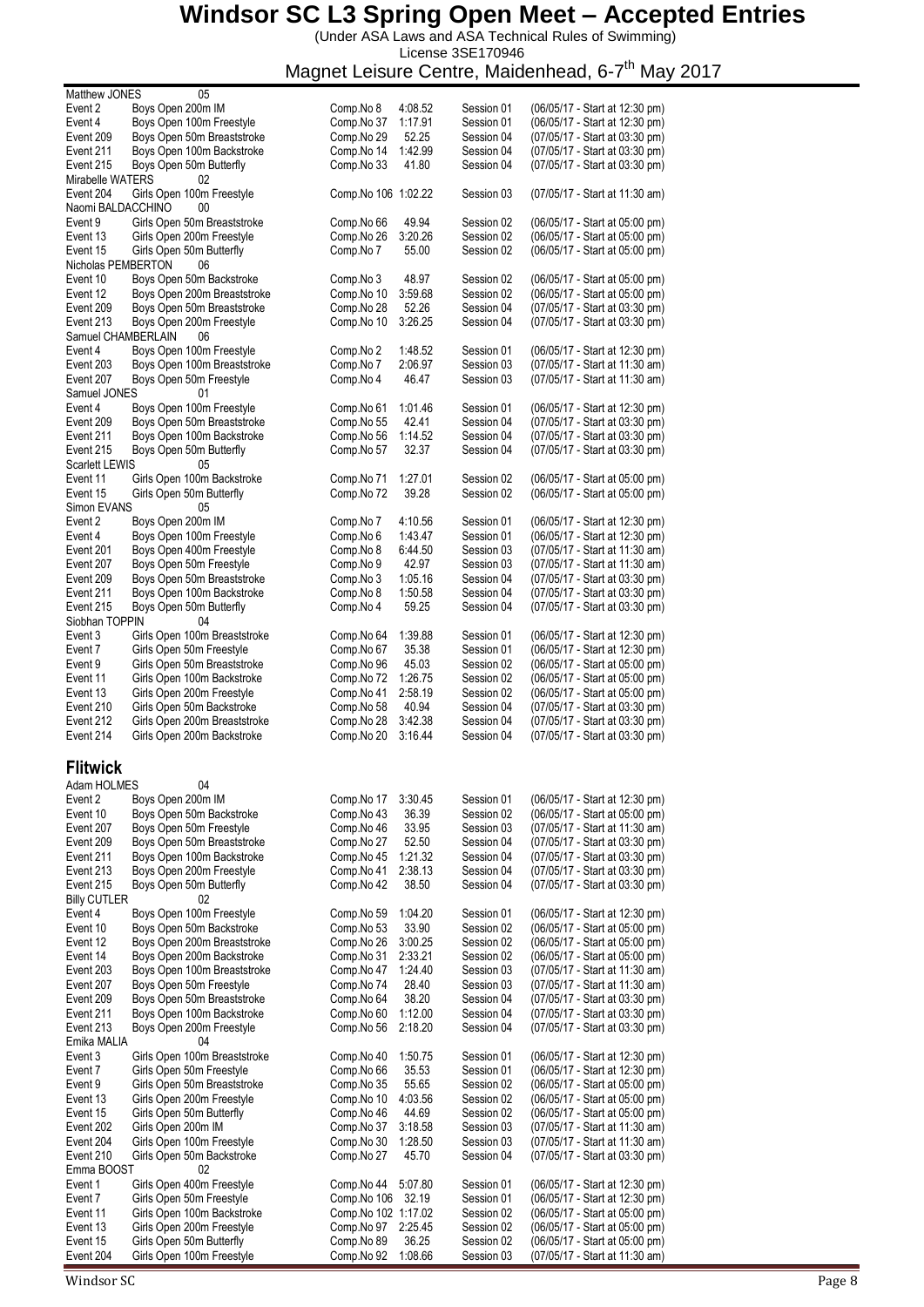(Under ASA Laws and ASA Technical Rules of Swimming) License 3SE170946

| Event 206             | Girls Open 100m Butterfly                      | Comp.No 31                | 1:23.91          | Session 03               | (07/05/17 - Start at 11:30 am)                                   |
|-----------------------|------------------------------------------------|---------------------------|------------------|--------------------------|------------------------------------------------------------------|
| Event 210             | Girls Open 50m Backstroke                      | Comp.No 90                | 36.70            | Session 04               | (07/05/17 - Start at 03:30 pm)                                   |
|                       |                                                |                           |                  |                          |                                                                  |
| Event 214             | Girls Open 200m Backstroke                     | Comp.No 51                | 2:43.96          | Session 04               | (07/05/17 - Start at 03:30 pm)                                   |
| Emma SCHOFIELD        | 04                                             |                           |                  |                          |                                                                  |
| Event 1               | Girls Open 400m Freestyle                      | Comp.No 24                | 5:48.40          | Session 01               | (06/05/17 - Start at 12:30 pm)                                   |
| Event 7               | Girls Open 50m Freestyle                       | Comp.No 71                | 35.17            | Session 01               | (06/05/17 - Start at 12:30 pm)                                   |
| Event 9               | Girls Open 50m Breaststroke                    | Comp.No 63                | 50.24            | Session 02               | (06/05/17 - Start at 05:00 pm)                                   |
| Event 13              | Girls Open 200m Freestyle                      | Comp.No 54                | 2:47.62          | Session 02               | (06/05/17 - Start at 05:00 pm)                                   |
| Event 15              | Girls Open 50m Butterfly                       | Comp.No 73                | 39.10            | Session 02               | (06/05/17 - Start at 05:00 pm)                                   |
|                       |                                                |                           |                  |                          |                                                                  |
| Event 202             | Girls Open 200m IM                             | Comp.No 55                | 3:06.33          | Session 03               | (07/05/17 - Start at 11:30 am)                                   |
| Event 204             | Girls Open 100m Freestyle                      | Comp.No 48                | 1:19.66          | Session 03               | (07/05/17 - Start at 11:30 am)                                   |
| Event 206             | Girls Open 100m Butterfly                      | Comp.No 15                | 1:38.50          | Session 03               | (07/05/17 - Start at 11:30 am)                                   |
| Event 208             | Girls Open 400m IM                             | Comp.No 7                 | 6:41.79          | Session 04               | (07/05/17 - Start at 03:30 pm)                                   |
| Francesca BABER       | 06                                             |                           |                  |                          |                                                                  |
| Event 3               | Girls Open 100m Breaststroke                   | Comp.No 43                | 1:49.98          | Session 01               | (06/05/17 - Start at 12:30 pm)                                   |
|                       |                                                |                           |                  |                          |                                                                  |
| Event 5               | Girls Open 200m Butterfly                      | Comp.No 15                | 2:55.79          | Session 01               | (06/05/17 - Start at 12:30 pm)                                   |
| Event 7               | Girls Open 50m Freestyle                       | Comp.No 90                | 33.60            | Session 01               | (06/05/17 - Start at 12:30 pm)                                   |
| Event 11              | Girls Open 100m Backstroke                     | Comp.No 69                | 1:28.37          | Session 02               | (06/05/17 - Start at 05:00 pm)                                   |
| Event 13              | Girls Open 200m Freestyle                      | Comp.No 58                | 2:43.90          | Session 02               | (06/05/17 - Start at 05:00 pm)                                   |
| Event 15              | Girls Open 50m Butterfly                       | Comp.No 91                | 36.04            | Session 02               | (06/05/17 - Start at 05:00 pm)                                   |
|                       |                                                |                           | 3:25.73          |                          |                                                                  |
| Event 202             | Girls Open 200m IM                             | Comp.No 27                |                  | Session 03               | (07/05/17 - Start at 11:30 am)                                   |
| Event 204             | Girls Open 100m Freestyle                      | Comp.No 72                | 1:13.00          | Session 03               | (07/05/17 - Start at 11:30 am)                                   |
| Event 206             | Girls Open 100m Butterfly                      | Comp.No 34                | 1:21.80          | Session 03               | (07/05/17 - Start at 11:30 am)                                   |
| Event 210             | Girls Open 50m Backstroke                      | Comp.No 75                | 38.50            | Session 04               | (07/05/17 - Start at 03:30 pm)                                   |
| Event 214             | Girls Open 200m Backstroke                     | Comp.No 14                | 3:22.11          | Session 04               | (07/05/17 - Start at 03:30 pm)                                   |
| Freya WILLIAMS        | 05                                             |                           |                  |                          |                                                                  |
|                       | Girls Open 100m Breaststroke                   |                           |                  |                          |                                                                  |
| Event 3               |                                                | Comp.No 27                | 1:59.96          | Session 01               | (06/05/17 - Start at 12:30 pm)                                   |
| Event 7               | Girls Open 50m Freestyle                       | Comp.No 30                | 40.89            | Session 01               | (06/05/17 - Start at 12:30 pm)                                   |
| Event 9               | Girls Open 50m Breaststroke                    | Comp.No 23                | 57.15            | Session 02               | (06/05/17 - Start at 05:00 pm)                                   |
| Event 11              | Girls Open 100m Backstroke                     | Comp.No 25                | 1:46.54          | Session 02               | (06/05/17 - Start at 05:00 pm)                                   |
| Event 13              | Girls Open 200m Freestyle                      | Comp.No 19                | 3:31.31          | Session 02               | (06/05/17 - Start at 05:00 pm)                                   |
|                       |                                                |                           |                  |                          |                                                                  |
| Event 15              | Girls Open 50m Butterfly                       | Comp.No 12                | 52.93            | Session 02               | (06/05/17 - Start at 05:00 pm)                                   |
| Imogen THOMPSON       | 03                                             |                           |                  |                          |                                                                  |
| Event 3               | Girls Open 100m Breaststroke                   | Comp.No 86                | 1:26.82          | Session 01               | (06/05/17 - Start at 12:30 pm)                                   |
| Event 7               | Girls Open 50m Freestyle                       | Comp.No 104               | 32.20            | Session 01               | (06/05/17 - Start at 12:30 pm)                                   |
| Event 9               | Girls Open 50m Breaststroke                    | Comp.No 121               | 39.96            | Session 02               | (06/05/17 - Start at 05:00 pm)                                   |
| Event 11              | Girls Open 100m Backstroke                     | Comp.No 63                | 1:30.00          | Session 02               | (06/05/17 - Start at 05:00 pm)                                   |
|                       |                                                |                           | 36.95            |                          |                                                                  |
| Event 15              | Girls Open 50m Butterfly                       | Comp.No 85                |                  | Session 02               | (06/05/17 - Start at 05:00 pm)                                   |
| Event 202             | Girls Open 200m IM                             | Comp.No 70                | 2:56.60          | Session 03               | (07/05/17 - Start at 11:30 am)                                   |
| Event 204             | Girls Open 100m Freestyle                      | Comp.No 75                | 1:12.38          | Session 03               | (07/05/17 - Start at 11:30 am)                                   |
| Event 210             | Girls Open 50m Backstroke                      | Comp.No 71                | 38.92            | Session 04               | (07/05/17 - Start at 03:30 pm)                                   |
| Event 212             | Girls Open 200m Breaststroke                   | Comp.No 51                | 3:06.73          | Session 04               | (07/05/17 - Start at 03:30 pm)                                   |
| <b>Jack WILLIAMS</b>  | 06                                             |                           |                  |                          |                                                                  |
|                       | Boys Open 100m Freestyle                       |                           |                  |                          |                                                                  |
| Event 4               |                                                | Comp.No 13                | 1:35.36          | Session 01               | (06/05/17 - Start at 12:30 pm)                                   |
| Event 10              | Boys Open 50m Backstroke                       | Comp.No 4                 | 48.53            | Session 02               | (06/05/17 - Start at 05:00 pm)                                   |
| Event 12              | Boys Open 200m Breaststroke                    | Comp.No 7                 | 4:09.74          | Session 02               | (06/05/17 - Start at 05:00 pm)                                   |
| Event 14              | Boys Open 200m Backstroke                      | Comp.No 3                 | 3:43.93          | Session 02               | (06/05/17 - Start at 05:00 pm)                                   |
| Jake HICKMOTT         | 05                                             |                           |                  |                          |                                                                  |
| Event 2               | Boys Open 200m IM                              | Comp.No 21                | 3:18.05          | Session 01               | (06/05/17 - Start at 12:30 pm)                                   |
|                       |                                                |                           |                  |                          |                                                                  |
| Event 4               | Boys Open 100m Freestyle                       | Comp.No 36                | 1:18.34          | Session 01               | (06/05/17 - Start at 12:30 pm)                                   |
| Event 10              | Boys Open 50m Backstroke                       | Comp.No 34                | 40.70            | Session 02               | (06/05/17 - Start at 05:00 pm)                                   |
| Event 14              | Boys Open 200m Backstroke                      | Comp.No 16                | 3:06.38          | Session 02               | (06/05/17 - Start at 05:00 pm)                                   |
| Event 201             | Boys Open 400m Freestyle                       | Comp.No 17                | 5:47.43          | Session 03               | (07/05/17 - Start at 11:30 am)                                   |
| Event 203             | Boys Open 100m Breaststroke                    | Comp.No 17                | 1:55.57          | Session 03               | (07/05/17 - Start at 11:30 am)                                   |
| Event 207             | Boys Open 50m Freestyle                        | Comp.No 41                | 35.50            | Session 03               | (07/05/17 - Start at 11:30 am)                                   |
|                       |                                                | Comp.No 15                |                  |                          |                                                                  |
| Event 209             | Boys Open 50m Breaststroke                     |                           | 55.42            | Session 04               | (07/05/17 - Start at 03:30 pm)                                   |
| Event 211             | Boys Open 100m Backstroke                      | Comp.No 38                | 1:27.50          | Session 04               | (07/05/17 - Start at 03:30 pm)                                   |
| Event 213             | Boys Open 200m Freestyle                       | Comp.No 33                | 2:46.07          | Session 04               | (07/05/17 - Start at 03:30 pm)                                   |
| Event 215             | Boys Open 50m Butterfly                        | Comp.No 22                | 46.65            | Session 04               | (07/05/17 - Start at 03:30 pm)                                   |
| Katie TOMPKINS        | 00                                             |                           |                  |                          |                                                                  |
| Event 3               | Girls Open 100m Breaststroke                   | Comp.No 79                | 1:29.90          | Session 01               | (06/05/17 - Start at 12:30 pm)                                   |
|                       |                                                | Comp.No 117               |                  |                          |                                                                  |
| Event 7               | Girls Open 50m Freestyle                       |                           | 30.74            | Session 01               | (06/05/17 - Start at 12:30 pm)                                   |
| Event 9               | Girls Open 50m Breaststroke                    | Comp.No 116               | 40.85            | Session 02               | (06/05/17 - Start at 05:00 pm)                                   |
| Event 13              | Girls Open 200m Freestyle                      | Comp.No 96                | 2:25.56          | Session 02               | (06/05/17 - Start at 05:00 pm)                                   |
| Event 15              | Girls Open 50m Butterfly                       | Comp.No 104               | 34.51            | Session 02               | (06/05/17 - Start at 05:00 pm)                                   |
| Event 202             | Girls Open 200m IM                             | Comp.No 80                | 2:49.61          | Session 03               | (07/05/17 - Start at 11:30 am)                                   |
| Event 204             | Girls Open 100m Freestyle                      | Comp.No 97                | 1:07.79          | Session 03               | (07/05/17 - Start at 11:30 am)                                   |
| Event 206             | Girls Open 100m Butterfly                      | Comp.No 39                | 1:19.29          | Session 03               | (07/05/17 - Start at 11:30 am)                                   |
|                       |                                                |                           |                  |                          |                                                                  |
| Event 212             | Girls Open 200m Breaststroke                   | Comp.No 48                | 3:10.79          | Session 04               | (07/05/17 - Start at 03:30 pm)                                   |
| Kiera WILLIAMS        | 02                                             |                           |                  |                          |                                                                  |
| Event 3               | Girls Open 100m Breaststroke                   | Comp.No 83                | 1:28.89          | Session 01               | (06/05/17 - Start at 12:30 pm)                                   |
| Event 7               | Girls Open 50m Freestyle                       | Comp.No 122               | 29.70            | Session 01               | (06/05/17 - Start at 12:30 pm)                                   |
| Event 9               | Girls Open 50m Breaststroke                    | Comp.No 120               | 40.00            | Session 02               | (06/05/17 - Start at 05:00 pm)                                   |
| Event 11              |                                                |                           | 1:18.96          | Session 02               | (06/05/17 - Start at 05:00 pm)                                   |
|                       |                                                |                           |                  |                          |                                                                  |
|                       | Girls Open 100m Backstroke                     | Comp.No 95                |                  |                          |                                                                  |
| Event 15              | Girls Open 50m Butterfly                       | Comp.No 107               | 33.97            | Session 02               | (06/05/17 - Start at 05:00 pm)                                   |
| Lillia THOMPSON       | 03                                             |                           |                  |                          |                                                                  |
| Event 3               | Girls Open 100m Breaststroke                   | Comp.No 75                | 1:31.60          | Session 01               | (06/05/17 - Start at 12:30 pm)                                   |
|                       |                                                |                           |                  |                          |                                                                  |
| Event 7               | Girls Open 50m Freestyle                       | Comp.No 124               | 29.30            | Session 01               | (06/05/17 - Start at 12:30 pm)                                   |
| Event 9               | Girls Open 50m Breaststroke                    | Comp. No 112 41.39        |                  | Session 02               | (06/05/17 - Start at 05:00 pm)                                   |
| Event 13              | Girls Open 200m Freestyle                      | Comp.No 92 2:29.63        |                  | Session 02               | (06/05/17 - Start at 05:00 pm)                                   |
| Event 15<br>Event 202 | Girls Open 50m Butterfly<br>Girls Open 200m IM | Comp.No 102<br>Comp.No 81 | 34.72<br>2:49.60 | Session 02<br>Session 03 | (06/05/17 - Start at 05:00 pm)<br>(07/05/17 - Start at 11:30 am) |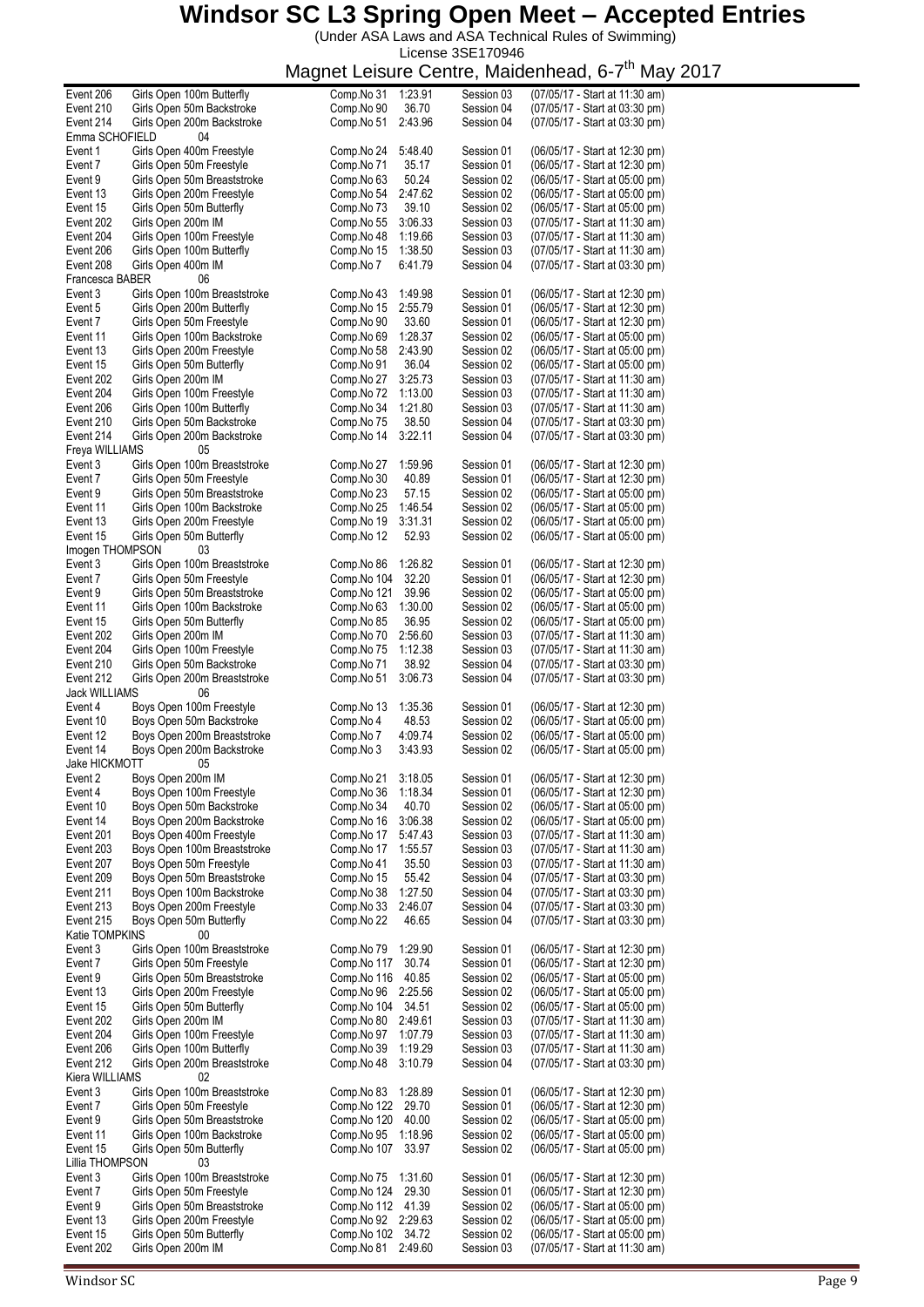(Under ASA Laws and ASA Technical Rules of Swimming) License 3SE170946

| Event 204          | Girls Open 100m Freestyle    | Comp. No 103 1:04.24  | Session 03 | (07/05/17 - Start at 11:30 am) |
|--------------------|------------------------------|-----------------------|------------|--------------------------------|
| Event 206          | Girls Open 100m Butterfly    | Comp.No 20<br>1:32.42 | Session 03 | (07/05/17 - Start at 11:30 am) |
| Event 210          | Girls Open 50m Backstroke    | Comp.No 88<br>37.04   | Session 04 | (07/05/17 - Start at 03:30 pm) |
| <b>Lily MOORE</b>  | 06                           |                       |            |                                |
| Event 1            | Girls Open 400m Freestyle    | 6:34.53<br>Comp.No 15 | Session 01 | (06/05/17 - Start at 12:30 pm) |
| Event 3            | Girls Open 100m Breaststroke | 1:53.03<br>Comp.No 37 | Session 01 | (06/05/17 - Start at 12:30 pm) |
| Event 7            | Girls Open 50m Freestyle     | Comp.No 37<br>39.53   | Session 01 | (06/05/17 - Start at 12:30 pm) |
| Event 9            | Girls Open 50m Breaststroke  | 54.93<br>Comp.No 39   | Session 02 | (06/05/17 - Start at 05:00 pm) |
| Event 11           | Girls Open 100m Backstroke   | Comp.No 33<br>1.41.19 | Session 02 | (06/05/17 - Start at 05:00 pm) |
| Event 13           | Girls Open 200m Freestyle    | Comp.No 38<br>3:05.69 | Session 02 | (06/05/17 - Start at 05:00 pm) |
| Event 15           | Girls Open 50m Butterfly     | Comp.No 15<br>52.38   | Session 02 | (06/05/17 - Start at 05:00 pm) |
| Event 204          | Girls Open 100m Freestyle    | 1:28.76<br>Comp.No 29 | Session 03 | (07/05/17 - Start at 11:30 am) |
| Event 210          | Girls Open 50m Backstroke    | 46.64<br>Comp.No 21   | Session 04 | (07/05/17 - Start at 03:30 pm) |
|                    |                              | 4:03.41               |            |                                |
| Event 212          | Girls Open 200m Breaststroke | Comp.No 19            | Session 04 | (07/05/17 - Start at 03:30 pm) |
| Event 214          | Girls Open 200m Backstroke   | 3:33.55<br>Comp.No 9  | Session 04 | (07/05/17 - Start at 03:30 pm) |
| Madeleine PHILLIPS | 04                           |                       |            |                                |
| Event 1            | Girls Open 400m Freestyle    | Comp.No 29<br>5:36.87 | Session 01 | (06/05/17 - Start at 12:30 pm) |
| Event 7            | Girls Open 50m Freestyle     | Comp.No 76<br>34.65   | Session 01 | (06/05/17 - Start at 12:30 pm) |
| Event 11           | Girls Open 100m Backstroke   | 1:30.10<br>Comp.No 61 | Session 02 | (06/05/17 - Start at 05:00 pm) |
| Event 13           | Girls Open 200m Freestyle    | Comp.No 68<br>2:39.79 | Session 02 | (06/05/17 - Start at 05:00 pm) |
| Event 15           | Girls Open 50m Butterfly     | 46.82<br>Comp.No 34   | Session 02 | (06/05/17 - Start at 05:00 pm) |
| Event 202          | Girls Open 200m IM           | Comp.No 40<br>3:16.23 | Session 03 | (07/05/17 - Start at 11:30 am) |
| Event 204          | Girls Open 100m Freestyle    | Comp.No 66<br>1:14.77 | Session 03 | (07/05/17 - Start at 11:30 am) |
| Event 210          | Girls Open 50m Backstroke    | 41.51<br>Comp.No 54   | Session 04 | (07/05/17 - Start at 03:30 pm) |
| Event 214          | Girls Open 200m Backstroke   | Comp.No 29<br>3:08.02 | Session 04 | (07/05/17 - Start at 03:30 pm) |
| Mari CUTLER        | 04                           |                       |            |                                |
| Event 1            | Girls Open 400m Freestyle    | 6:45.00               |            | (06/05/17 - Start at 12:30 pm) |
|                    |                              | Comp.No 12            | Session 01 |                                |
| Event 3            | Girls Open 100m Breaststroke | Comp.No 69<br>1:36.57 | Session 01 | (06/05/17 - Start at 12:30 pm) |
| Event 7            | Girls Open 50m Freestyle     | Comp.No 94<br>33.15   | Session 01 | (06/05/17 - Start at 12:30 pm) |
| Event 9            | Girls Open 50m Breaststroke  | Comp.No 87<br>46.25   | Session 02 | (06/05/17 - Start at 05:00 pm) |
| Event 11           | Girls Open 100m Backstroke   | Comp.No 77<br>1:25.27 | Session 02 | (06/05/17 - Start at 05:00 pm) |
| Event 13           | Girls Open 200m Freestyle    | Comp.No 32<br>3:14.35 | Session 02 | (06/05/17 - Start at 05:00 pm) |
| Event 15           | Girls Open 50m Butterfly     | 44.46<br>Comp.No 49   | Session 02 | (06/05/17 - Start at 05:00 pm) |
| Event 202          | Girls Open 200m IM           | 3:02.32<br>Comp.No 61 | Session 03 | (07/05/17 - Start at 11:30 am) |
| Event 204          | Girls Open 100m Freestyle    | 1:13.31<br>Comp.No 70 | Session 03 | (07/05/17 - Start at 11:30 am) |
| Event 210          | Girls Open 50m Backstroke    | 37.10<br>Comp.No 87   | Session 04 | (07/05/17 - Start at 03:30 pm) |
| Event 212          | Girls Open 200m Breaststroke | Comp.No 36<br>3:31.12 | Session 04 | (07/05/17 - Start at 03:30 pm) |
| Event 214          | Girls Open 200m Backstroke   | 2:55.25<br>Comp.No 42 | Session 04 | (07/05/17 - Start at 03:30 pm) |
| Oliver HUNT        | 03                           |                       |            |                                |
| Event 4            | Boys Open 100m Freestyle     | Comp.No 46<br>1:12.15 | Session 01 | (06/05/17 - Start at 12:30 pm) |
|                    | Boys Open 50m Backstroke     |                       |            | (06/05/17 - Start at 05:00 pm) |
| Event 10           |                              | Comp.No 27<br>43.48   | Session 02 |                                |
| Event 12           | Boys Open 200m Breaststroke  | Comp.No 23<br>3:11.93 | Session 02 | (06/05/17 - Start at 05:00 pm) |
| Event 203          | Boys Open 100m Breaststroke  | 1:26.64<br>Comp.No 45 | Session 03 | (07/05/17 - Start at 11:30 am) |
| Event 207          | Boys Open 50m Freestyle      | 31.30<br>Comp.No 58   | Session 03 | (07/05/17 - Start at 11:30 am) |
| Event 209          | Boys Open 50m Breaststroke   | 38.19<br>Comp.No 65   | Session 04 | (07/05/17 - Start at 03:30 pm) |
| Event 215          | Boys Open 50m Butterfly      | 42.63<br>Comp.No 30   | Session 04 | (07/05/17 - Start at 03:30 pm) |
| Olivia FOWLER      | 03                           |                       |            |                                |
| Event 1            | Girls Open 400m Freestyle    | Comp No 48 5:02.81    | Session 01 | (06/05/17 - Start at 12:30 pm) |
| Event 7            | Girls Open 50m Freestyle     | Comp.No 102 32.37     | Session 01 | (06/05/17 - Start at 12:30 pm) |
| Event 11           | Girls Open 100m Backstroke   | Comp.No 100 1:18.08   | Session 02 | (06/05/17 - Start at 05:00 pm) |
| Event 13           | Girls Open 200m Freestyle    | 2:28.74<br>Comp.No 93 | Session 02 | (06/05/17 - Start at 05:00 pm) |
| Event 15           | Girls Open 50m Butterfly     | Comp. No 103 34.70    | Session 02 | (06/05/17 - Start at 05:00 pm) |
| Event 202          | Girls Open 200m IM           | Comp.No 86<br>2:46.28 | Session 03 | (07/05/17 - Start at 11:30 am) |
| Event 204          | Girls Open 100m Freestyle    | Comp.No 81<br>1:10.65 | Session 03 | (07/05/17 - Start at 11:30 am) |
|                    |                              |                       | Session 03 |                                |
| Event 206          | Girls Open 100m Butterfly    | Comp.No 37<br>1:20.25 |            | (07/05/17 - Start at 11:30 am) |
| Event 210          | Girls Open 50m Backstroke    | Comp.No 85<br>37.60   | Session 04 | (07/05/17 - Start at 03:30 pm) |
| Event 214          | Girls Open 200m Backstroke   | Comp.No 48<br>2:47.89 | Session 04 | (07/05/17 - Start at 03:30 pm) |
| Ruby BLACKMORE     | 06                           |                       |            |                                |
| Event 3            | Girls Open 100m Breaststroke | Comp.No 56<br>1:43.69 | Session 01 | (06/05/17 - Start at 12:30 pm) |
| Event 7            | Girls Open 50m Freestyle     | Comp.No 34<br>39.84   | Session 01 | (06/05/17 - Start at 12:30 pm) |
| Event 9            | Girls Open 50m Breaststroke  | Comp.No 79<br>47.40   | Session 02 | (06/05/17 - Start at 05:00 pm) |
| Event 11           | Girls Open 100m Backstroke   | Comp.No 50<br>1:35.98 | Session 02 | (06/05/17 - Start at 05:00 pm) |
| Event 13           | Girls Open 200m Freestyle    | Comp.No 27<br>3:18.32 | Session 02 | (06/05/17 - Start at 05:00 pm) |
| Event 15           | Girls Open 50m Butterfly     | Comp.No 5<br>55.64    | Session 02 | (06/05/17 - Start at 05:00 pm) |
| Event 202          | Girls Open 200m IM           | 3:25.15<br>Comp.No 28 | Session 03 | (07/05/17 - Start at 11:30 am) |
| Event 204          | Girls Open 100m Freestyle    | Comp.No 37<br>1:23.76 | Session 03 | (07/05/17 - Start at 11:30 am) |
| Ruby RYALL         | 05                           |                       |            |                                |
| Event 1            | Girls Open 400m Freestyle    | Comp.No 9<br>6:59.65  | Session 01 | (06/05/17 - Start at 12:30 pm) |
| Event 7            | Girls Open 50m Freestyle     | Comp.No 23<br>42.39   | Session 01 | (06/05/17 - Start at 12:30 pm) |
| Event 9            | Girls Open 50m Breaststroke  | 56.85<br>Comp.No 28   | Session 02 | (06/05/17 - Start at 05:00 pm) |
| Event 11           | Girls Open 100m Backstroke   | Comp.No 34<br>1:40.33 | Session 02 | (06/05/17 - Start at 05:00 pm) |
|                    |                              |                       |            |                                |
| Event 15           | Girls Open 50m Butterfly     | Comp.No 11<br>53.36   | Session 02 | (06/05/17 - Start at 05:00 pm) |
| Event 202          | Girls Open 200m IM           | Comp.No 10<br>4:07.02 | Session 03 | (07/05/17 - Start at 11:30 am) |
| Event 204          | Girls Open 100m Freestyle    | Comp.No 21<br>1:32.83 | Session 03 | (07/05/17 - Start at 11:30 am) |
| Event 210          | Girls Open 50m Backstroke    | 46.94<br>Comp.No 18   | Session 04 | (07/05/17 - Start at 03:30 pm) |
| Event 214          | Girls Open 200m Backstroke   | Comp.No 10<br>3:29.95 | Session 04 | (07/05/17 - Start at 03:30 pm) |
| Shannon RYALL      | 05                           |                       |            |                                |
| Event 1            | Girls Open 400m Freestyle    | Comp.No 7<br>7:18.05  | Session 01 | (06/05/17 - Start at 12:30 pm) |
| Event 7            | Girls Open 50m Freestyle     | Comp.No 18<br>44.89   | Session 01 | (06/05/17 - Start at 12:30 pm) |
| Event 9            | Girls Open 50m Breaststroke  | Comp.No 10<br>1:02.25 | Session 02 | (06/05/17 - Start at 05:00 pm) |
| Event 11           | Girls Open 100m Backstroke   | Comp.No 16<br>1:50.36 | Session 02 | (06/05/17 - Start at 05:00 pm) |
| Event 15           | Girls Open 50m Butterfly     | Comp.No 4<br>55.83    | Session 02 | (06/05/17 - Start at 05:00 pm) |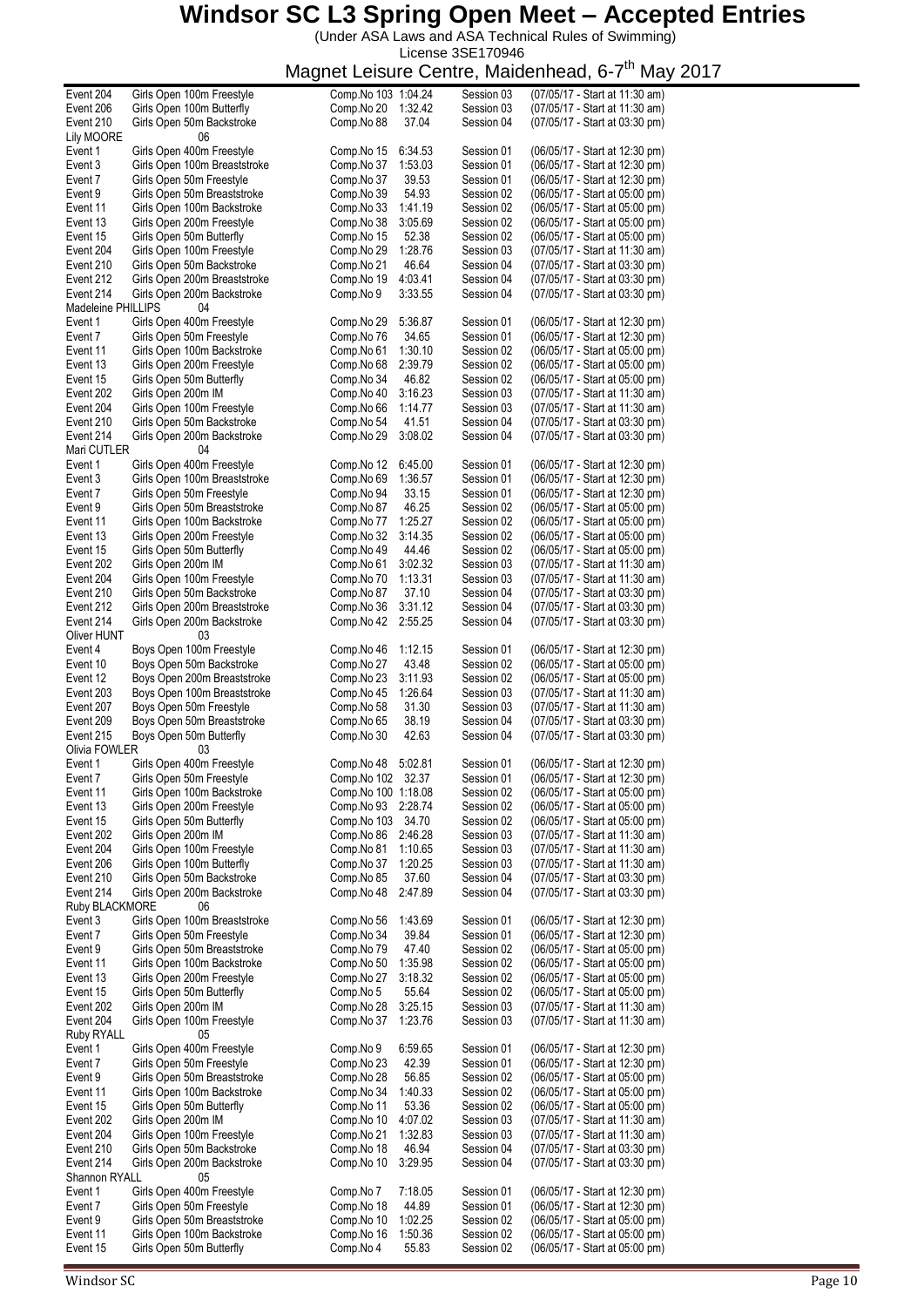(Under ASA Laws and ASA Technical Rules of Swimming) License 3SE170946

|                                        |                              | ວ |            |         |            |                                |
|----------------------------------------|------------------------------|---|------------|---------|------------|--------------------------------|
| Event 202                              | Girls Open 200m IM           |   | Comp.No 9  | 4:38.14 | Session 03 | (07/05/17 - Start at 11:30 am) |
| Event 204                              | Girls Open 100m Freestyle    |   | Comp.No 14 | 1:38.82 | Session 03 | (07/05/17 - Start at 11:30 am) |
|                                        |                              |   |            |         |            |                                |
| Event 210                              | Girls Open 50m Backstroke    |   | Comp.No 9  | 50.51   | Session 04 | (07/05/17 - Start at 03:30 pm) |
| Event 214                              | Girls Open 200m Backstroke   |   | Comp.No 5  | 3:48.11 | Session 04 | (07/05/17 - Start at 03:30 pm) |
| Sophie FOWLER                          | 05                           |   |            |         |            |                                |
|                                        |                              |   |            |         |            |                                |
| Event 1                                | Girls Open 400m Freestyle    |   | Comp.No 40 | 5:22.50 | Session 01 | (06/05/17 - Start at 12:30 pm) |
| Event 7                                | Girls Open 50m Freestyle     |   | Comp.No 86 | 34.05   | Session 01 | (06/05/17 - Start at 12:30 pm) |
| Event 9                                | Girls Open 50m Breaststroke  |   | Comp.No 85 | 46.38   | Session 02 | (06/05/17 - Start at 05:00 pm) |
|                                        |                              |   |            |         |            |                                |
| Event 13                               | Girls Open 200m Freestyle    |   | Comp.No 78 | 2:36.10 | Session 02 | (06/05/17 - Start at 05:00 pm) |
| Event 15                               | Girls Open 50m Butterfly     |   | Comp.No 79 | 37.80   | Session 02 | (06/05/17 - Start at 05:00 pm) |
| Event 202                              | Girls Open 200m IM           |   | Comp.No 65 | 2:59.93 | Session 03 | (07/05/17 - Start at 11:30 am) |
|                                        |                              |   |            |         |            |                                |
| Event 206                              | Girls Open 100m Butterfly    |   | Comp.No 21 | 1:31.11 | Session 03 | (07/05/17 - Start at 11:30 am) |
| Event 208                              | Girls Open 400m IM           |   | Comp.No 15 | 6:19.45 | Session 04 | (07/05/17 - Start at 03:30 pm) |
| Event 210                              | Girls Open 50m Backstroke    |   | Comp.No 59 | 40.90   | Session 04 | (07/05/17 - Start at 03:30 pm) |
|                                        |                              |   |            |         |            |                                |
| Event 214                              | Girls Open 200m Backstroke   |   | Comp.No 26 | 3:09.50 | Session 04 | (07/05/17 - Start at 03:30 pm) |
| Tom MALIA                              | 04                           |   |            |         |            |                                |
|                                        | Boys Open 200m IM            |   |            | 2:42.01 |            | (06/05/17 - Start at 12:30 pm) |
| Event 2                                |                              |   | Comp.No 38 |         | Session 01 |                                |
| Event 4                                | Boys Open 100m Freestyle     |   | Comp.No 54 | 1:07.27 | Session 01 | (06/05/17 - Start at 12:30 pm) |
| Event 6                                | Boys Open 100m Butterfly     |   | Comp.No 15 | 1:34.26 | Session 01 | (06/05/17 - Start at 12:30 pm) |
|                                        |                              |   |            |         |            |                                |
| Event 8                                | Boys Open 400m IM            |   | Comp.No 9  | 5:50.10 | Session 02 | (06/05/17 - Start at 05:00 pm) |
| Event 10                               | Boys Open 50m Backstroke     |   | Comp.No 51 | 34.18   | Session 02 | (06/05/17 - Start at 05:00 pm) |
| Event 201                              | Boys Open 400m Freestyle     |   | Comp.No 25 | 4:56.85 | Session 03 | (07/05/17 - Start at 11:30 am) |
|                                        |                              |   |            |         |            |                                |
| Event 203                              | Boys Open 100m Breaststroke  |   | Comp.No 40 | 1:28.84 | Session 03 | (07/05/17 - Start at 11:30 am) |
| Event 207                              | Boys Open 50m Freestyle      |   | Comp.No 59 | 31.23   | Session 03 | (07/05/17 - Start at 11:30 am) |
| Event 209                              | Boys Open 50m Breaststroke   |   | Comp.No 58 | 41.20   | Session 04 | (07/05/17 - Start at 03:30 pm) |
|                                        |                              |   |            |         |            |                                |
| Event 211                              | Boys Open 100m Backstroke    |   | Comp.No 57 | 1:13.49 | Session 04 | (07/05/17 - Start at 03:30 pm) |
| Event 213                              | Boys Open 200m Freestyle     |   | Comp.No 51 | 2:22.39 | Session 04 | (07/05/17 - Start at 03:30 pm) |
| Event 215                              |                              |   | Comp.No 48 | 36.55   | Session 04 | (07/05/17 - Start at 03:30 pm) |
|                                        | Boys Open 50m Butterfly      |   |            |         |            |                                |
| <b>Tyler WATSON</b>                    | 04                           |   |            |         |            |                                |
| Event 2                                | Boys Open 200m IM            |   | Comp.No 40 | 2:41.65 | Session 01 | (06/05/17 - Start at 12:30 pm) |
|                                        |                              |   |            |         |            |                                |
| Event 4                                | Boys Open 100m Freestyle     |   | Comp.No 57 | 1:05.06 | Session 01 | (06/05/17 - Start at 12:30 pm) |
| Event 6                                | Boys Open 100m Butterfly     |   | Comp.No 25 | 1:16.07 | Session 01 | (06/05/17 - Start at 12:30 pm) |
| Event 10                               | Boys Open 50m Backstroke     |   | Comp.No 47 | 35.10   | Session 02 | (06/05/17 - Start at 05:00 pm) |
|                                        |                              |   |            |         |            |                                |
| Event 12                               | Boys Open 200m Breaststroke  |   | Comp.No 19 | 3:22.83 | Session 02 | (06/05/17 - Start at 05:00 pm) |
| Event 203                              | Boys Open 100m Breaststroke  |   | Comp.No 35 | 1:32.80 | Session 03 | (07/05/17 - Start at 11:30 am) |
| Event 207                              | Boys Open 50m Freestyle      |   | Comp.No 64 | 30.40   | Session 03 | (07/05/17 - Start at 11:30 am) |
|                                        |                              |   |            |         |            |                                |
| Event 209                              | Boys Open 50m Breaststroke   |   | Comp.No 54 | 42.83   | Session 04 | (07/05/17 - Start at 03:30 pm) |
| Event 211                              | Boys Open 100m Backstroke    |   | Comp.No 54 | 1:15.22 | Session 04 | (07/05/17 - Start at 03:30 pm) |
| Event 215                              | Boys Open 50m Butterfly      |   | Comp.No 52 | 33.50   | Session 04 | (07/05/17 - Start at 03:30 pm) |
|                                        |                              |   |            |         |            |                                |
| <b>Guildford Ct</b><br>Camilla LOYNING | 00                           |   |            |         |            |                                |
| Event 202                              | Girls Open 200m IM           |   | Comp.No 88 | 2:40.83 | Session 03 | (07/05/17 - Start at 11:30 am) |
|                                        |                              |   |            |         |            | (07/05/17 - Start at 03:30 pm) |
| Event 212                              | Girls Open 200m Breaststroke |   | Comp.No 54 | 2:59.47 | Session 04 |                                |
| Niamh PEARCE                           | 07                           |   |            |         |            |                                |
| Event 212                              | Girls Open 200m Breaststroke |   | Comp.No 26 | 3:49.29 | Session 04 | (07/05/17 - Start at 03:30 pm) |
|                                        |                              |   |            |         |            |                                |
| Event 214                              | Girls Open 200m Backstroke   |   | Comp.No 19 | 3:18.14 | Session 04 | (07/05/17 - Start at 03:30 pm) |
| <b>Gwich Royals</b>                    |                              |   |            |         |            |                                |
| Alex HOPE                              | 06                           |   |            |         |            |                                |
| Event 3                                | Girls Open 100m Breaststroke |   | Comp.No 34 | 1:55.60 | Session 01 | (06/05/17 - Start at 12:30 pm) |
|                                        |                              |   |            |         |            |                                |
| Event 5                                | Girls Open 200m Butterfly    |   | Comp.No 1  |         | Session 01 | (06/05/17 - Start at 12:30 pm) |
| Event 7                                | Girls Open 50m Freestyle     |   | Comp.No 35 | 39.74   | Session 01 | (06/05/17 - Start at 12:30 pm) |
| Event 9                                | Girls Open 50m Breaststroke  |   | Comp.No 53 | 52.61   | Session 02 | (06/05/17 - Start at 05:00 pm) |
|                                        |                              |   |            |         |            |                                |
| Event 11                               | Girls Open 100m Backstroke   |   | Comp.No 36 | 1:40.04 | Session 02 | (06/05/17 - Start at 05:00 pm) |
| Event 13                               | Girls Open 200m Freestyle    |   | Comp.No 16 | 3:35.96 | Session 02 | (06/05/17 - Start at 05:00 pm) |
| Event 15                               | Girls Open 50m Butterfly     |   | Comp.No 41 | 45.83   | Session 02 | (06/05/17 - Start at 05:00 pm) |
|                                        |                              |   |            |         |            |                                |
| Event 202                              | Girls Open 200m IM           |   | Comp.No 7  |         | Session 03 | (07/05/17 - Start at 11:30 am) |
| Event 204                              | Girls Open 100m Freestyle    |   | Comp.No 10 | 1:40.79 | Session 03 | (07/05/17 - Start at 11:30 am) |
| Event 206                              | Girls Open 100m Butterfly    |   | Comp.No 1  |         | Session 03 | (07/05/17 - Start at 11:30 am) |
|                                        |                              |   |            |         |            | (07/05/17 - Start at 03:30 pm) |
| Event 210                              | Girls Open 50m Backstroke    |   | Comp.No 14 | 47.58   | Session 04 |                                |
| Event 212                              | Girls Open 200m Breaststroke |   | Comp.No 17 | 4:04.22 | Session 04 | (07/05/17 - Start at 03:30 pm) |
| Event 214                              | Girls Open 200m Backstroke   |   | Comp.No 13 | 3:22.43 | Session 04 | (07/05/17 - Start at 03:30 pm) |
|                                        |                              |   |            |         |            |                                |
| <b>Hounslow Jets</b>                   |                              |   |            |         |            |                                |
| Aden HINGORANI                         | 05                           |   |            |         |            |                                |
|                                        |                              |   |            |         |            |                                |
| Event 4                                | Boys Open 100m Freestyle     |   | Comp.No 30 | 1:21.91 | Session 01 | (06/05/17 - Start at 12:30 pm) |
| Event 6                                | Boys Open 100m Butterfly     |   | Comp.No 16 | 1:33.12 | Session 01 | (06/05/17 - Start at 12:30 pm) |
| Event 205                              | Boys Open 200m Butterfly     |   | Comp.No 1  |         | Session 03 | (07/05/17 - Start at 11:30 am) |
|                                        |                              |   |            |         |            |                                |
| Event 207                              | Boys Open 50m Freestyle      |   | Comp.No 34 | 36.62   | Session 03 | (07/05/17 - Start at 11:30 am) |
| Event 213                              | Boys Open 200m Freestyle     |   | Comp.No 2  |         | Session 04 | (07/05/17 - Start at 03:30 pm) |
| Event 215                              | Boys Open 50m Butterfly      |   | Comp.No 44 | 38.27   | Session 04 | (07/05/17 - Start at 03:30 pm) |
|                                        |                              |   |            |         |            |                                |
| Annika MALHOTRA                        | 99                           |   |            |         |            |                                |
| Event 9                                | Girls Open 50m Breaststroke  |   | Comp.No 92 | 45.58   | Session 02 | (06/05/17 - Start at 05:00 pm) |
| Event 13                               | Girls Open 200m Freestyle    |   | Comp.No 60 | 2:42.98 | Session 02 | (06/05/17 - Start at 05:00 pm) |
|                                        |                              |   |            |         |            |                                |
| Event 15                               | Girls Open 50m Butterfly     |   | Comp.No 82 | 37.46   | Session 02 | (06/05/17 - Start at 05:00 pm) |
| Event 202                              | Girls Open 200m IM           |   | Comp.No 60 | 3:02.57 | Session 03 | (07/05/17 - Start at 11:30 am) |
| Event 206                              | Girls Open 100m Butterfly    |   | Comp.No 24 | 1:28.77 | Session 03 | (07/05/17 - Start at 11:30 am) |
|                                        |                              |   |            |         |            |                                |
| Badr EL AOUADI                         | 03                           |   |            |         |            |                                |
| Event 4                                | Boys Open 100m Freestyle     |   | Comp.No 43 | 1:14.34 | Session 01 | (06/05/17 - Start at 12:30 pm) |
|                                        |                              |   |            |         | Session 03 |                                |
| Event 201                              | Boys Open 400m Freestyle     |   | Comp.No 11 | 6:07.63 |            | (07/05/17 - Start at 11:30 am) |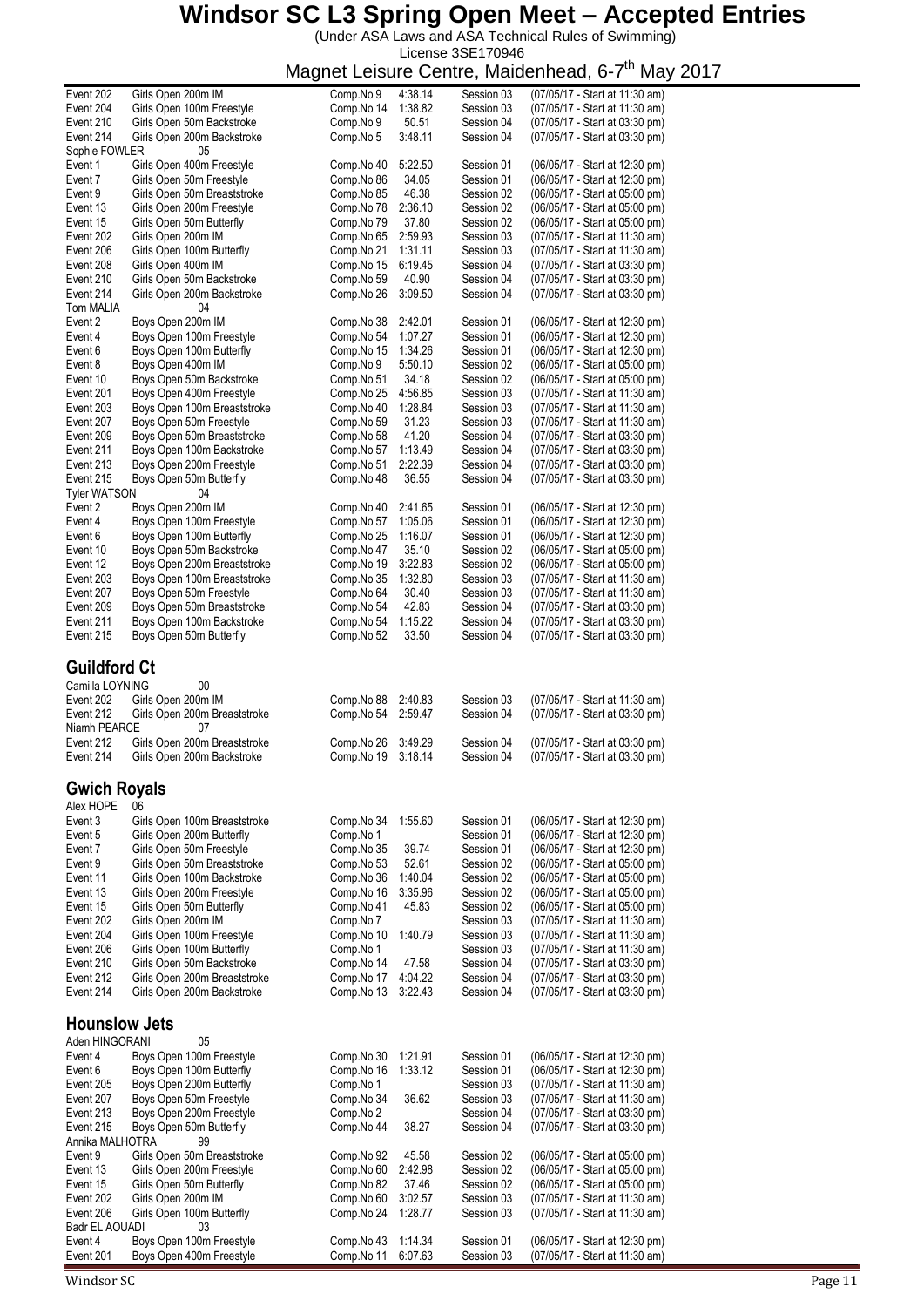(Under ASA Laws and ASA Technical Rules of Swimming) License 3SE170946

|                        |                              | magnet Leisard Ochte, maidemicau, o r |         |            | iviciy                         |
|------------------------|------------------------------|---------------------------------------|---------|------------|--------------------------------|
| Event 207              | Boys Open 50m Freestyle      | Comp.No 43                            | 34.77   | Session 03 | (07/05/17 - Start at 11:30 am) |
| Event 213              | Boys Open 200m Freestyle     | Comp.No 37                            | 2:42.74 | Session 04 | (07/05/17 - Start at 03:30 pm) |
| Charlotte BENT         | 05                           |                                       |         |            |                                |
| Event 3                | Girls Open 100m Breaststroke | Comp.No 7                             |         | Session 01 | (06/05/17 - Start at 12:30 pm) |
| Event 7                | Girls Open 50m Freestyle     | Comp.No 41                            | 39.21   | Session 01 | (06/05/17 - Start at 12:30 pm) |
| Event 9                | Girls Open 50m Breaststroke  | Comp.No 43                            | 54.28   | Session 02 | (06/05/17 - Start at 05:00 pm) |
| Event 11               | Girls Open 100m Backstroke   | Comp.No 45                            | 1:37.30 | Session 02 | (06/05/17 - Start at 05:00 pm) |
|                        |                              |                                       |         |            |                                |
| Event 15               | Girls Open 50m Butterfly     | Comp.No 32                            | 47.38   | Session 02 | (06/05/17 - Start at 05:00 pm) |
| Event 202              | Girls Open 200m IM           | Comp.No 5                             |         | Session 03 | (07/05/17 - Start at 11:30 am) |
| Event 204              | Girls Open 100m Freestyle    | Comp.No 25                            | 1:30.12 | Session 03 | (07/05/17 - Start at 11:30 am) |
| Event 210              | Girls Open 50m Backstroke    | Comp.No 40                            | 43.30   | Session 04 | (07/05/17 - Start at 03:30 pm) |
| Frank BENT             | 04                           |                                       |         |            |                                |
| Event 4                | Boys Open 100m Freestyle     | Comp.No 25                            | 1:25.18 | Session 01 | (06/05/17 - Start at 12:30 pm) |
| Event 6                | Boys Open 100m Butterfly     | Comp.No 11                            | 1:44.42 | Session 01 | (06/05/17 - Start at 12:30 pm) |
| Event 10               | Boys Open 50m Backstroke     | Comp.No 25                            | 43.92   | Session 02 | (06/05/17 - Start at 05:00 pm) |
| Event 207              | Boys Open 50m Freestyle      | Comp.No 32                            | 36.83   | Session 03 | (07/05/17 - Start at 11:30 am) |
|                        |                              |                                       |         |            |                                |
| Event 211              | Boys Open 100m Backstroke    | Comp.No 26                            | 1:36.33 | Session 04 | (07/05/17 - Start at 03:30 pm) |
| Event 215              | Boys Open 50m Butterfly      | Comp.No 26                            | 44.80   | Session 04 | (07/05/17 - Start at 03:30 pm) |
| Giorgio FERRETTI       | 05                           |                                       |         |            |                                |
| Event 2                | Boys Open 200m IM            | Comp.No 2                             |         | Session 01 | (06/05/17 - Start at 12:30 pm) |
| Event 12               | Boys Open 200m Breaststroke  | Comp.No 1                             |         | Session 02 | (06/05/17 - Start at 05:00 pm) |
| Event 203              | Boys Open 100m Breaststroke  | Comp.No 2                             |         | Session 03 | (07/05/17 - Start at 11:30 am) |
| Event 207              | Boys Open 50m Freestyle      | Comp.No 1                             |         | Session 03 | (07/05/17 - Start at 11:30 am) |
| Event 209              | Boys Open 50m Breaststroke   | Comp.No 1                             |         | Session 04 | (07/05/17 - Start at 03:30 pm) |
| Event 215              | Boys Open 50m Butterfly      | Comp.No 1                             |         | Session 04 | (07/05/17 - Start at 03:30 pm) |
| <b>Joe VICKERS</b>     | 05                           |                                       |         |            |                                |
|                        |                              |                                       |         |            |                                |
| Event 2                | Boys Open 200m IM            | Comp.No 23                            | 3:16.54 | Session 01 | (06/05/17 - Start at 12:30 pm) |
| Event 4                | Boys Open 100m Freestyle     | Comp.No 42                            | 1:14.55 | Session 01 | (06/05/17 - Start at 12:30 pm) |
| Event 6                | Boys Open 100m Butterfly     | Comp.No 17                            | 1:31.25 | Session 01 | (06/05/17 - Start at 12:30 pm) |
| Event 8                | Boys Open 400m IM            | Comp.No 2                             |         | Session 02 | (06/05/17 - Start at 05:00 pm) |
| Event 201              | Boys Open 400m Freestyle     | Comp.No 16                            | 5:49.04 | Session 03 | (07/05/17 - Start at 11:30 am) |
| Event 203              | Boys Open 100m Breaststroke  | Comp.No 27                            | 1:44.87 | Session 03 | (07/05/17 - Start at 11:30 am) |
| Event 207              | Boys Open 50m Freestyle      | Comp.No 47                            | 33.67   | Session 03 | (07/05/17 - Start at 11:30 am) |
| Event 209              | Boys Open 50m Breaststroke   | Comp.No 32                            | 51.82   | Session 04 | (07/05/17 - Start at 03:30 pm) |
| Event 213              | Boys Open 200m Freestyle     | Comp.No 36                            | 2:43.93 | Session 04 | (07/05/17 - Start at 03:30 pm) |
| Event 215              | Boys Open 50m Butterfly      | Comp.No 41                            | 39.12   | Session 04 | (07/05/17 - Start at 03:30 pm) |
| Katerina RYAN          | 06                           |                                       |         |            |                                |
|                        |                              |                                       |         |            |                                |
| Event 3                | Girls Open 100m Breaststroke | Comp.No 1                             |         | Session 01 | (06/05/17 - Start at 12:30 pm) |
| Event 7                | Girls Open 50m Freestyle     | Comp.No 61                            | 36.59   | Session 01 | (06/05/17 - Start at 12:30 pm) |
| Event 9                | Girls Open 50m Breaststroke  | Comp.No 55                            | 52.22   | Session 02 | (06/05/17 - Start at 05:00 pm) |
| Event 11               | Girls Open 100m Backstroke   | Comp.No 4                             |         | Session 02 | (06/05/17 - Start at 05:00 pm) |
| Event 13               | Girls Open 200m Freestyle    | Comp.No 4                             |         | Session 02 | (06/05/17 - Start at 05:00 pm) |
| Event 15               | Girls Open 50m Butterfly     | Comp.No 38                            | 46.01   | Session 02 | (06/05/17 - Start at 05:00 pm) |
| Event 202              | Girls Open 200m IM           | Comp.No 3                             |         | Session 03 | (07/05/17 - Start at 11:30 am) |
| Event 204              | Girls Open 100m Freestyle    | Comp.No 1                             |         | Session 03 | (07/05/17 - Start at 11:30 am) |
| Event 210              | Girls Open 50m Backstroke    | Comp.No 39                            | 43.47   | Session 04 | (07/05/17 - Start at 03:30 pm) |
| Olivia MARKEVICHIUTE   | 04                           |                                       |         |            |                                |
| Event 1                |                              |                                       | 5:26.86 | Session 01 |                                |
|                        | Girls Open 400m Freestyle    | Comp.No 35                            |         |            | (06/05/17 - Start at 12:30 pm) |
| Event 5                | Girls Open 200m Butterfly    | Comp.No 11                            | 3:02.04 | Session 01 | (06/05/17 - Start at 12:30 pm) |
| Event 7                | Girls Open 50m Freestyle     | Comp.No 101                           | 32.50   | Session 01 | (06/05/17 - Start at 12:30 pm) |
| Event 11               | Girls Open 100m Backstroke   | Comp.No 92                            | 1:20.09 | Session 02 | (06/05/17 - Start at 05:00 pm) |
| Event 15               | Girls Open 50m Butterfly     | Comp.No 93                            | 35.88   | Session 02 | (06/05/17 - Start at 05:00 pm) |
| Event 202              | Girls Open 200m IM           | Comp.No 76                            | 2:53.58 | Session 03 | (07/05/17 - Start at 11:30 am) |
| Event 204              | Girls Open 100m Freestyle    | Comp.No 89                            | 1:09.33 | Session 03 | (07/05/17 - Start at 11:30 am) |
| Event 206              | Girls Open 100m Butterfly    | Comp.No 38                            | 1:19.56 | Session 03 | (07/05/17 - Start at 11:30 am) |
| Pradeep ELLEPOLA       | 06                           |                                       |         |            |                                |
| Event 201              | Boys Open 400m Freestyle     | Comp.No 14                            | 5:53.92 | Session 03 | (07/05/17 - Start at 11:30 am) |
| Event 207              | Boys Open 50m Freestyle      | Comp.No 48                            | 33.63   | Session 03 | (07/05/17 - Start at 11:30 am) |
| Event 213              | Boys Open 200m Freestyle     | Comp.No 30                            | 2:50.45 | Session 04 | (07/05/17 - Start at 03:30 pm) |
|                        | Boys Open 50m Butterfly      | Comp.No 36                            | 40.83   |            |                                |
| Event 215              |                              |                                       |         | Session 04 | (07/05/17 - Start at 03:30 pm) |
| RJ STAFFORD-DAVIES     | 06                           |                                       |         |            |                                |
| Event 4                | Boys Open 100m Freestyle     | Comp.No 9                             | 1:39.84 | Session 01 | (06/05/17 - Start at 12:30 pm) |
| Event 10               | Boys Open 50m Backstroke     | Comp.No 9                             | 47.63   | Session 02 | (06/05/17 - Start at 05:00 pm) |
| Event 203              | Boys Open 100m Breaststroke  | Comp.No 14                            | 1:56.89 | Session 03 | (07/05/17 - Start at 11:30 am) |
| Event 207              | Boys Open 50m Freestyle      | Comp.No 8                             | 43.12   | Session 03 | (07/05/17 - Start at 11:30 am) |
| Event 209              | Boys Open 50m Breaststroke   | Comp.No 19                            | 54.90   | Session 04 | (07/05/17 - Start at 03:30 pm) |
| Rosie ROBERTSON        | 99                           |                                       |         |            |                                |
| Event 3                | Girls Open 100m Breaststroke | Comp.No 35                            | 1:55.18 | Session 01 | (06/05/17 - Start at 12:30 pm) |
| Event 7                | Girls Open 50m Freestyle     | Comp.No 48                            | 38.29   | Session 01 | (06/05/17 - Start at 12:30 pm) |
| Event 9                | Girls Open 50m Breaststroke  | Comp.No 38                            | 55.06   | Session 02 | (06/05/17 - Start at 05:00 pm) |
|                        |                              |                                       |         |            |                                |
| William BENT           | 01                           |                                       |         |            |                                |
| Event 2                | Boys Open 200m IM            | Comp.No 42                            | 2:38.96 | Session 01 | (06/05/17 - Start at 12:30 pm) |
| Event 4                | Boys Open 100m Freestyle     | Comp.No 62                            | 1:00.67 | Session 01 | (06/05/17 - Start at 12:30 pm) |
| Event 6                | Boys Open 100m Butterfly     | Comp.No 29                            | 1:11.37 | Session 01 | (06/05/17 - Start at 12:30 pm) |
| Event 10               | Boys Open 50m Backstroke     | Comp.No 54                            | 32.26   | Session 02 | (06/05/17 - Start at 05:00 pm) |
| Event 207              | Boys Open 50m Freestyle      | Comp.No 77                            | 27.25   | Session 03 | (07/05/17 - Start at 11:30 am) |
| Event 211              | Boys Open 100m Backstroke    | Comp.No 61                            | 1:11.19 | Session 04 | (07/05/17 - Start at 03:30 pm) |
| Event 215              | Boys Open 50m Butterfly      | Comp.No 60                            | 29.62   | Session 04 | (07/05/17 - Start at 03:30 pm) |
|                        |                              |                                       |         |            |                                |
|                        |                              |                                       |         |            |                                |
| Keynsham               |                              |                                       |         |            |                                |
| <b>Calvin METCALFE</b> | 06                           |                                       |         |            |                                |
| Event 209              | Boys Open 50m Breaststroke   | Comp.No 16                            | 55.41   | Session 04 | (07/05/17 - Start at 03:30 pm) |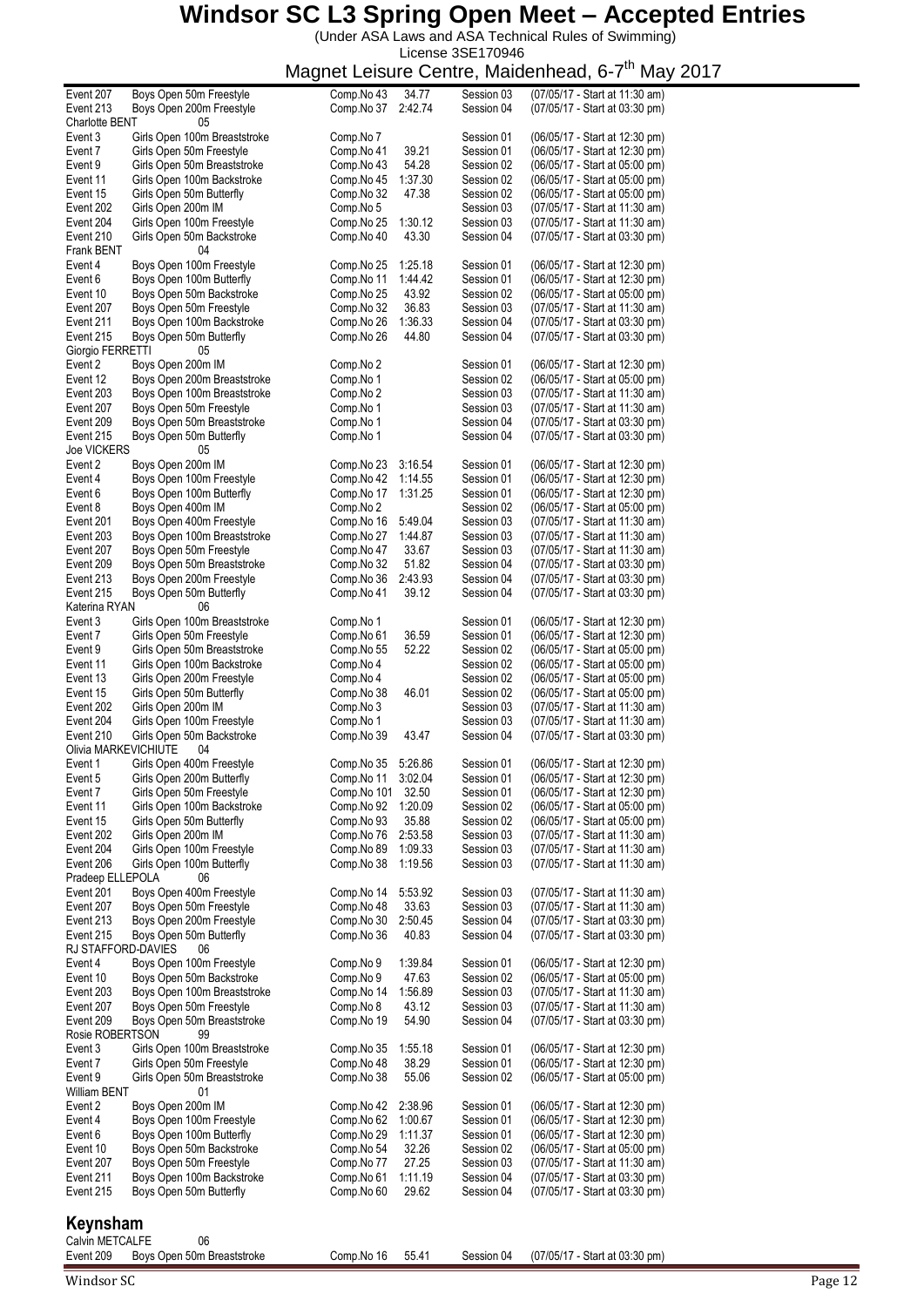(Under ASA Laws and ASA Technical Rules of Swimming)

License 3SE170946

Magnet Leisure Centre, Maidenhead, 6-7<sup>th</sup> May 2017

|                            |                                                         |                          |                  |                          | iviagriet Leisure Ceritie, ivialueririeau, o- <i>r</i><br>iviay  |
|----------------------------|---------------------------------------------------------|--------------------------|------------------|--------------------------|------------------------------------------------------------------|
| Event 213<br>Event 215     | Boys Open 200m Freestyle<br>Boys Open 50m Butterfly     | Comp.No 20<br>Comp.No 19 | 3:13.78<br>48.65 | Session 04<br>Session 04 | (07/05/17 - Start at 03:30 pm)<br>(07/05/17 - Start at 03:30 pm) |
| Kingston Roy               |                                                         |                          |                  |                          |                                                                  |
| Aidan MCCLUSKEY            | 05                                                      |                          |                  |                          |                                                                  |
| Event 8                    | Boys Open 400m IM                                       | Comp.No 5                | 7:06.12          | Session 02               | (06/05/17 - Start at 05:00 pm)                                   |
| Megan JENKINS              | 05                                                      |                          |                  |                          |                                                                  |
| Event 202                  | Girls Open 200m IM                                      | Comp.No 48               | 3:10.21          | Session 03               | (07/05/17 - Start at 11:30 am)                                   |
| Event 208                  | Girls Open 400m IM                                      | Comp.No 6                | 6:50.66          | Session 04               | (07/05/17 - Start at 03:30 pm)                                   |
| Event 210                  | Girls Open 50m Backstroke                               | Comp.No 69               | 38.99            | Session 04               | (07/05/17 - Start at 03:30 pm)                                   |
| Event 212                  | Girls Open 200m Breaststroke                            | Comp.No 34               | 3:33.15          | Session 04               | (07/05/17 - Start at 03:30 pm)                                   |
| Event 214                  | Girls Open 200m Backstroke                              | Comp.No 40               | 2:56.46          | Session 04               | (07/05/17 - Start at 03:30 pm)                                   |
| Philip CINPOES             | 07                                                      |                          |                  |                          |                                                                  |
| Event 2                    | Boys Open 200m IM                                       | Comp.No 25               | 3:13.98          | Session 01               | (06/05/17 - Start at 12:30 pm)                                   |
| Event 8                    | Boys Open 400m IM                                       | Comp.No 3                |                  | Session 02               | (06/05/17 - Start at 05:00 pm)                                   |
| Event 201                  | Boys Open 400m Freestyle                                | Comp.No 2                |                  | Session 03               | (07/05/17 - Start at 11:30 am)                                   |
| Loughborough               |                                                         |                          |                  |                          |                                                                  |
| Event 205                  | Alexander SOLER-CANTO 02<br>Boys Open 200m Butterfly    | Comp.No 8                | 2:42.00          | Session 03               | (07/05/17 - Start at 11:30 am)                                   |
| Event 211                  | Boys Open 100m Backstroke                               | Comp.No 59               | 1:12.12          | Session 04               | (07/05/17 - Start at 03:30 pm)                                   |
| Event 215                  | Boys Open 50m Butterfly                                 | Comp.No 54               | 32.70            | Session 04               | (07/05/17 - Start at 03:30 pm)                                   |
|                            |                                                         |                          |                  |                          |                                                                  |
| <b>Maidenhead</b>          |                                                         |                          |                  |                          |                                                                  |
| Ajah SYLVA                 | 05                                                      |                          |                  |                          |                                                                  |
| Event 7                    | Girls Open 50m Freestyle<br>Girls Open 50m Breaststroke | Comp.No 64<br>Comp.No 12 | 36.09<br>59.87   | Session 01               | (06/05/17 - Start at 12:30 pm)<br>(06/05/17 - Start at 05:00 pm) |
| Event 9<br>Event 11        | Girls Open 100m Backstroke                              | Comp.No 51               | 1:35.20          | Session 02<br>Session 02 | (06/05/17 - Start at 05:00 pm)                                   |
| Event 15                   | Girls Open 50m Butterfly                                | Comp.No 57               | 42.64            | Session 02               | (06/05/17 - Start at 05:00 pm)                                   |
| Event 204                  | Girls Open 100m Freestyle                               | Comp.No 19               | 1:33.16          | Session 03               | (07/05/17 - Start at 11:30 am)                                   |
| Event 210                  | Girls Open 50m Backstroke                               | Comp.No 41               | 43.29            | Session 04               | (07/05/17 - Start at 03:30 pm)                                   |
| Amelia BELL                | 05                                                      |                          |                  |                          |                                                                  |
| Event 202                  | Girls Open 200m IM                                      | Comp.No 82               | 2:48.76          | Session 03               | (07/05/17 - Start at 11:30 am)                                   |
| Event 204                  | Girls Open 100m Freestyle                               | Comp.No 79               | 1:11.66          | Session 03               | (07/05/17 - Start at 11:30 am)                                   |
| Event 208                  | Girls Open 400m IM                                      | Comp.No 14               | 6:20.00          | Session 04               | (07/05/17 - Start at 03:30 pm)                                   |
| Event 210                  | Girls Open 50m Backstroke                               | Comp.No 97               | 34.42            | Session 04               | (07/05/17 - Start at 03:30 pm)                                   |
| Event 214                  | Girls Open 200m Backstroke                              | Comp.No 49               | 2:45.57          | Session 04               | (07/05/17 - Start at 03:30 pm)                                   |
| Caitlin FREEMAN            | 06                                                      |                          |                  |                          |                                                                  |
| Event 11                   | Girls Open 100m Backstroke                              | Comp.No 37               | 1:38.56          | Session 02               | (06/05/17 - Start at 05:00 pm)                                   |
| Event 13<br>Event 15       | Girls Open 200m Freestyle<br>Girls Open 50m Butterfly   | Comp.No 37               | 3:06.62<br>44.07 | Session 02<br>Session 02 | (06/05/17 - Start at 05:00 pm)                                   |
| Event 202                  | Girls Open 200m IM                                      | Comp.No 53<br>Comp.No 34 | 3:20.00          | Session 03               | (06/05/17 - Start at 05:00 pm)<br>(07/05/17 - Start at 11:30 am) |
| Event 204                  | Girls Open 100m Freestyle                               | Comp.No 55               | 1:18.45          | Session 03               | (07/05/17 - Start at 11:30 am)                                   |
| Caitlin IRELAND            | 05                                                      |                          |                  |                          |                                                                  |
| Event 208                  | Girls Open 400m IM                                      | Comp.No 20               | 6:05.00          | Session 04               | (07/05/17 - Start at 03:30 pm)                                   |
| Event 210                  | Girls Open 50m Backstroke                               | Comp.No 89               | 36.86            | Session 04               | (07/05/17 - Start at 03:30 pm)                                   |
| Callum POTTER              | 07                                                      |                          |                  |                          |                                                                  |
| Event 207                  | Boys Open 50m Freestyle                                 | Comp.No 11               | 42.74            | Session 03               | (07/05/17 - Start at 11:30 am)                                   |
| Hannah BERGMAN             | 04                                                      |                          |                  |                          |                                                                  |
| Event 1                    | Girls Open 400m Freestyle                               | Comp.No 26               | 5:44.74          | Session 01               | (06/05/17 - Start at 12:30 pm)                                   |
| Event 3                    | Girls Open 100m Breaststroke                            | Comp.No 68               | 1:36.61          | Session 01               | (06/05/17 - Start at 12:30 pm)                                   |
| Event 11                   | Girls Open 100m Backstroke                              | Comp.No 58               | 1:30.58          | Session 02               | (06/05/17 - Start at 05:00 pm)                                   |
| Event 13<br>Event 15       | Girls Open 200m Freestyle<br>Girls Open 50m Butterfly   | Comp.No 61<br>Comp.No 48 | 2:42.45<br>44.49 | Session 02<br>Session 02 | (06/05/17 - Start at 05:00 pm)<br>(06/05/17 - Start at 05:00 pm) |
| Event 202                  | Girls Open 200m IM                                      | Comp.No 51               | 3:09.65          | Session 03               | (07/05/17 - Start at 11:30 am)                                   |
| Event 204                  | Girls Open 100m Freestyle                               | Comp.No 52               | 1:18.59          | Session 03               | (07/05/17 - Start at 11:30 am)                                   |
| Event 206                  | Girls Open 100m Butterfly                               | Comp.No 10               | 1:44.63          | Session 03               | (07/05/17 - Start at 11:30 am)                                   |
| Event 212                  | Girls Open 200m Breaststroke                            | Comp.No 29               | 3:39.39          | Session 04               | (07/05/17 - Start at 03:30 pm)                                   |
| Event 214                  | Girls Open 200m Backstroke                              | Comp.No 27               | 3:08.73          | Session 04               | (07/05/17 - Start at 03:30 pm)                                   |
| <b>Isabelle LEGTMANN</b>   | 05                                                      |                          |                  |                          |                                                                  |
| Event 7                    | Girls Open 50m Freestyle                                | Comp.No 96               | 32.90            | Session 01               | (06/05/17 - Start at 12:30 pm)                                   |
| Event 9                    | Girls Open 50m Breaststroke                             | Comp.No 83               | 46.56            | Session 02               | (06/05/17 - Start at 05:00 pm)                                   |
| Event 13                   | Girls Open 200m Freestyle                               | Comp.No 64               | 2:40.79          | Session 02               | (06/05/17 - Start at 05:00 pm)                                   |
| Event 15                   | Girls Open 50m Butterfly                                | Comp.No 66               | 40.50            | Session 02               | (06/05/17 - Start at 05:00 pm)                                   |
| Event 202                  | Girls Open 200m IM                                      | Comp.No 59               | 3:03.32          | Session 03               | (07/05/17 - Start at 11:30 am)                                   |
| Event 204                  | Girls Open 100m Freestyle                               | Comp.No 61               | 1:15.73          | Session 03               | (07/05/17 - Start at 11:30 am)                                   |
| Event 210<br>James CALLISS | Girls Open 50m Backstroke<br>02                         | Comp.No 55               | 41.32            | Session 04               | (07/05/17 - Start at 03:30 pm)                                   |
| Event 201                  | Boys Open 400m Freestyle                                | Comp.No 29               | 4:43.93          | Session 03               | (07/05/17 - Start at 11:30 am)                                   |
| Event 203                  | Boys Open 100m Breaststroke                             | Comp.No 41               | 1:28.10          | Session 03               | (07/05/17 - Start at 11:30 am)                                   |
| Event 207                  | Boys Open 50m Freestyle                                 | Comp.No 63               | 30.50            | Session 03               | (07/05/17 - Start at 11:30 am)                                   |
| Event 209                  | Boys Open 50m Breaststroke                              | Comp.No 62               | 38.60            | Session 04               | (07/05/17 - Start at 03:30 pm)                                   |
| Event 211                  | Boys Open 100m Backstroke                               | Comp.No 39               | 1:26.92          | Session 04               | (07/05/17 - Start at 03:30 pm)                                   |
| Event 213                  | Boys Open 200m Freestyle                                | Comp.No 57               | 2:16.80          | Session 04               | (07/05/17 - Start at 03:30 pm)                                   |
| John CAEN                  | 07                                                      |                          |                  |                          |                                                                  |
| Event 4                    | Boys Open 100m Freestyle                                | Comp.No 15               | 1:32.54          | Session 01               | (06/05/17 - Start at 12:30 pm)                                   |
| Event 10                   | Boys Open 50m Backstroke                                | Comp.No 5                | 48.50            | Session 02               | (06/05/17 - Start at 05:00 pm)                                   |
| Event 207                  | Boys Open 50m Freestyle                                 | Comp.No 24               | 38.41            | Session 03               | (07/05/17 - Start at 11:30 am)                                   |
| Event 211                  | Boys Open 100m Backstroke                               | Comp.No 33               | 1:30.00          | Session 04               | (07/05/17 - Start at 03:30 pm)                                   |
| Event 213<br>Event 215     | Boys Open 200m Freestyle<br>Boys Open 50m Butterfly     | Comp.No 16<br>Comp.No 15 | 3:20.00<br>50.45 | Session 04<br>Session 04 | (07/05/17 - Start at 03:30 pm)<br>(07/05/17 - Start at 03:30 pm) |
|                            |                                                         |                          |                  |                          |                                                                  |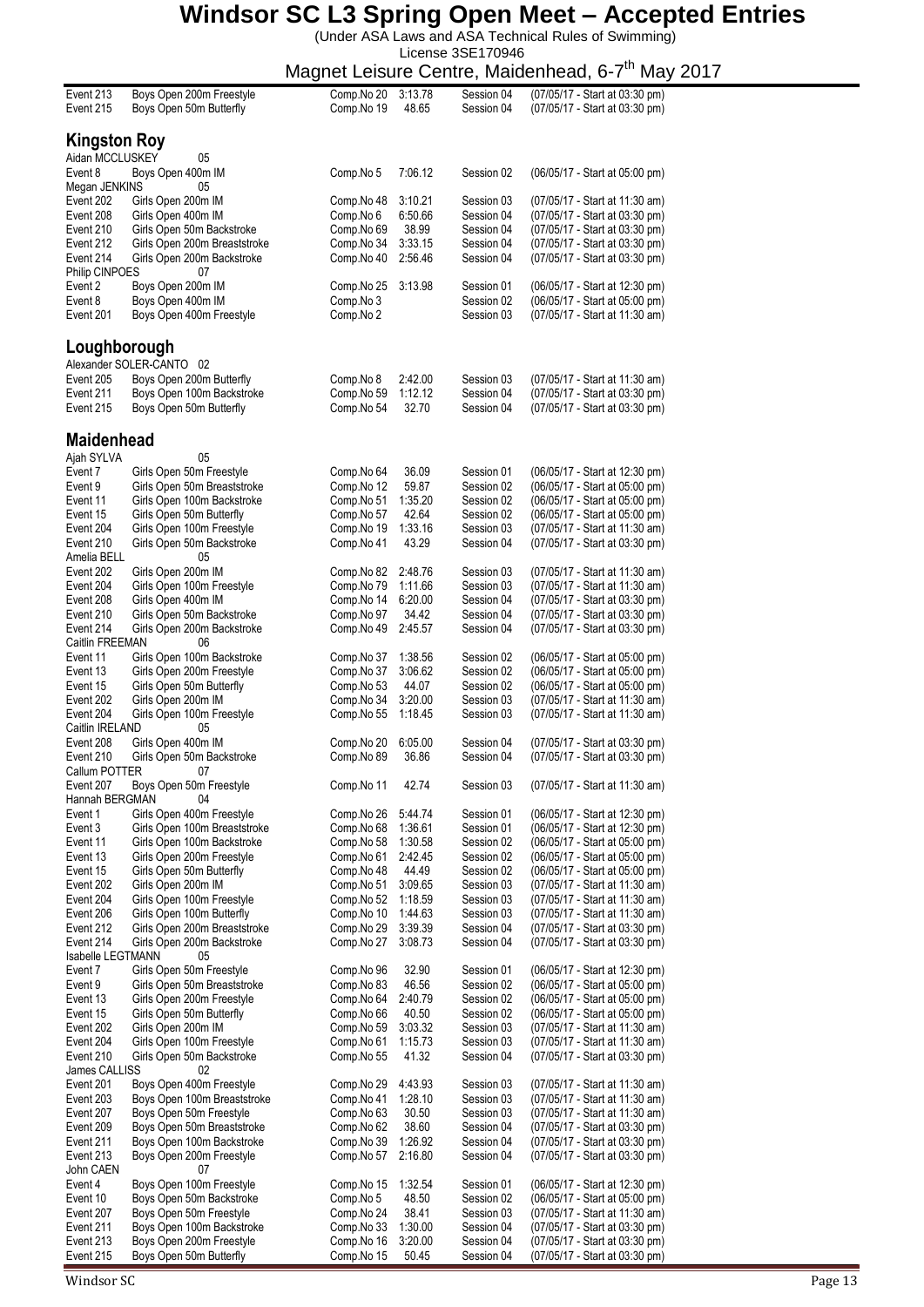(Under ASA Laws and ASA Technical Rules of Swimming) License 3SE170946

Magnet Leisure Centre, Maidenhead, 6-7<sup>th</sup> May 2017

| Lola MATEOS-CANTERO        | 05                                                      |                          |                    |                          |                                                                  |
|----------------------------|---------------------------------------------------------|--------------------------|--------------------|--------------------------|------------------------------------------------------------------|
| Event 202                  | Girls Open 200m IM                                      | Comp.No 50               | 3:09.65            | Session 03               | (07/05/17 - Start at 11:30 am)                                   |
| Event 204<br>Event 210     | Girls Open 100m Freestyle<br>Girls Open 50m Backstroke  | Comp.No 74<br>Comp.No 83 | 1:12.59<br>37.76   | Session 03<br>Session 04 | (07/05/17 - Start at 11:30 am)<br>(07/05/17 - Start at 03:30 pm) |
| Event 214                  | Girls Open 200m Backstroke                              | Comp.No 35               | 2:57.04            | Session 04               | (07/05/17 - Start at 03:30 pm)                                   |
|                            | Marta MATEOS-CANTERO 07                                 |                          |                    |                          |                                                                  |
| Event 210                  | Girls Open 50m Backstroke                               | Comp.No 49               | 42.09              | Session 04               | (07/05/17 - Start at 03:30 pm)                                   |
| Event 214                  | Girls Open 200m Backstroke                              | Comp.No 17               | 3:18.39            | Session 04               | (07/05/17 - Start at 03:30 pm)                                   |
| <b>Matthew BURROWS</b>     | 07                                                      |                          |                    |                          |                                                                  |
| Event 4                    | Boys Open 100m Freestyle                                | Comp.No 26               | 1:24.98            | Session 01               | (06/05/17 - Start at 12:30 pm)                                   |
| Event 10                   | Boys Open 50m Backstroke                                | Comp.No 22               | 44.05              | Session 02               | (06/05/17 - Start at 05:00 pm)                                   |
| Event 14                   | Boys Open 200m Backstroke                               | Comp.No 1                | 3:47.99            | Session 02               | (06/05/17 - Start at 05:00 pm)                                   |
| Event 207                  | Boys Open 50m Freestyle                                 | Comp.No 36               | 36.05              | Session 03               | (07/05/17 - Start at 11:30 am)                                   |
| Event 211                  | Boys Open 100m Backstroke                               | Comp.No 2                | 2:07.82            | Session 04               | (07/05/17 - Start at 03:30 pm)                                   |
| Event 215                  | Boys Open 50m Butterfly                                 | Comp.No 12               | 52.97              | Session 04               | (07/05/17 - Start at 03:30 pm)                                   |
| Nathan POTTER<br>Event 4   | 05<br>Boys Open 100m Freestyle                          |                          | 1:16.47            |                          |                                                                  |
| Event 201                  | Boys Open 400m Freestyle                                | Comp.No 39<br>Comp.No 15 | 5:49.69            | Session 01<br>Session 03 | (06/05/17 - Start at 12:30 pm)<br>(07/05/17 - Start at 11:30 am) |
| Event 207                  | Boys Open 50m Freestyle                                 | Comp.No 42               | 35.46              | Session 03               | (07/05/17 - Start at 11:30 am)                                   |
| Event 211                  | Boys Open 100m Backstroke                               | Comp.No 22               | 1:37.69            | Session 04               | (07/05/17 - Start at 03:30 pm)                                   |
| Event 213                  | Boys Open 200m Freestyle                                | Comp.No 27               | 2:55.81            | Session 04               | (07/05/17 - Start at 03:30 pm)                                   |
| Rebecca CANTON             | 05                                                      |                          |                    |                          |                                                                  |
| Event 204                  | Girls Open 100m Freestyle                               | Comp.No 32               | 1:26.70            | Session 03               | (07/05/17 - Start at 11:30 am)                                   |
| Event 210                  | Girls Open 50m Backstroke                               | Comp.No 52               | 41.73              | Session 04               | (07/05/17 - Start at 03:30 pm)                                   |
| Ruby RODGER                | 05                                                      |                          |                    |                          |                                                                  |
| Event 9                    | Girls Open 50m Breaststroke                             | Comp.No 78               | 47.85              | Session 02               | (06/05/17 - Start at 05:00 pm)                                   |
| Event 11                   | Girls Open 100m Backstroke                              | Comp.No 47               | 1:36.75            | Session 02               | (06/05/17 - Start at 05:00 pm)                                   |
| Event 13                   | Girls Open 200m Freestyle                               | Comp.No 39               | 3:03.02            | Session 02               | (06/05/17 - Start at 05:00 pm)                                   |
| Event 15                   | Girls Open 50m Butterfly                                | Comp.No 24               | 50.56              | Session 02               | (06/05/17 - Start at 05:00 pm)                                   |
| Thomas HEPWORTH            | 06                                                      |                          |                    |                          |                                                                  |
| Event 4                    | Boys Open 100m Freestyle                                | Comp.No 27               | 1:24.82            | Session 01               | (06/05/17 - Start at 12:30 pm)                                   |
| Event 10                   | Boys Open 50m Backstroke                                | Comp.No 30               | 41.68              | Session 02               | (06/05/17 - Start at 05:00 pm)                                   |
| Event 14<br>Event 207      | Boys Open 200m Backstroke<br>Boys Open 50m Freestyle    | Comp.No 7<br>Comp.No 35  | 3:29.20<br>36.31   | Session 02<br>Session 03 | (06/05/17 - Start at 05:00 pm)<br>(07/05/17 - Start at 11:30 am) |
| Event 211                  | Boys Open 100m Backstroke                               | Comp.No 34               | 1:29.55            | Session 04               | (07/05/17 - Start at 03:30 pm)                                   |
| Event 213                  | Boys Open 200m Freestyle                                | Comp.No 18               | 3:16.06            | Session 04               | (07/05/17 - Start at 03:30 pm)                                   |
|                            |                                                         |                          |                    |                          |                                                                  |
| <b>Newbury</b>             |                                                         |                          |                    |                          |                                                                  |
|                            |                                                         |                          |                    |                          |                                                                  |
| Anna KIERAS                | 04                                                      |                          |                    |                          |                                                                  |
| Event 202<br>Event 204     | Girls Open 200m IM<br>Girls Open 100m Freestyle         | Comp.No 47<br>Comp.No 57 | 3:10.75<br>1:18.14 | Session 03<br>Session 03 | (07/05/17 - Start at 11:30 am)<br>(07/05/17 - Start at 11:30 am) |
| Event 208                  | Girls Open 400m IM                                      | Comp.No 10               | 6:30.00            | Session 04               | (07/05/17 - Start at 03:30 pm)                                   |
| Caitlin NOWELL             | 01                                                      |                          |                    |                          |                                                                  |
| Event 3                    | Girls Open 100m Breaststroke                            | Comp.No 91               | 1:24.00            | Session 01               | (06/05/17 - Start at 12:30 pm)                                   |
| Event 7                    | Girls Open 50m Freestyle                                | Comp.No 119              | 30.69              | Session 01               | (06/05/17 - Start at 12:30 pm)                                   |
| Event 9                    | Girls Open 50m Breaststroke                             | Comp.No 125              | 38.57              | Session 02               | (06/05/17 - Start at 05:00 pm)                                   |
| Event 15                   | Girls Open 50m Butterfly                                | Comp.No 106              | 34.20              | Session 02               | (06/05/17 - Start at 05:00 pm)                                   |
| Event 204                  | Girls Open 100m Freestyle                               | Comp.No 100 1:06.79      |                    | Session 03               | (07/05/17 - Start at 11:30 am)                                   |
| Event 206                  | Girls Open 100m Butterfly                               | Comp.No 44 1:15.91       |                    | Session 03               | (07/05/17 - Start at 11:30 am)                                   |
| Charlotte BOOKER           | 01                                                      |                          |                    |                          |                                                                  |
| Event 1                    | Girls Open 400m Freestyle                               | Comp.No 42               | 5:15.67            | Session 01               | (06/05/17 - Start at 12:30 pm)                                   |
| Event 7                    | Girls Open 50m Freestyle                                | Comp.No 112 31.29        |                    | Session 01               | (06/05/17 - Start at 12:30 pm)                                   |
| Event 13                   | Girls Open 200m Freestyle                               | Comp.No 91               | 2:30.02            | Session 02               | (06/05/17 - Start at 05:00 pm)                                   |
| <b>Charlotte BROWN</b>     | 07                                                      |                          |                    |                          |                                                                  |
| Event 3                    | Girls Open 100m Breaststroke                            | Comp.No 48               | 1:45.90            | Session 01               | (06/05/17 - Start at 12:30 pm)                                   |
| Event 7<br>Event 9         | Girls Open 50m Freestyle<br>Girls Open 50m Breaststroke | Comp.No 40<br>Comp.No 70 | 39.21<br>49.03     | Session 01<br>Session 02 | (06/05/17 - Start at 12:30 pm)<br>(06/05/17 - Start at 05:00 pm) |
| Charlotte VALENTINE        | 07                                                      |                          |                    |                          |                                                                  |
| Event 3                    | Girls Open 100m Breaststroke                            | Comp.No 14               | 2:09.73            | Session 01               | (06/05/17 - Start at 12:30 pm)                                   |
| Christopher EMBERLIN       | 07                                                      |                          |                    |                          |                                                                  |
| Event 10                   | Boys Open 50m Backstroke                                | Comp.No 37               | 38.96              | Session 02               | (06/05/17 - Start at 05:00 pm)                                   |
| Event 14                   | Boys Open 200m Backstroke                               | Comp.No 20               | 2:59.93            | Session 02               | (06/05/17 - Start at 05:00 pm)                                   |
| Event 209                  | Boys Open 50m Breaststroke                              | Comp.No 42               | 48.64              | Session 04               | (07/05/17 - Start at 03:30 pm)                                   |
| Event 211                  | Boys Open 100m Backstroke                               | Comp.No 41               | 1:24.59            | Session 04               | (07/05/17 - Start at 03:30 pm)                                   |
| Event 213                  | Boys Open 200m Freestyle                                | Comp.No 29               | 2:51.62            | Session 04               | (07/05/17 - Start at 03:30 pm)                                   |
| Claudia WAGNER             | 03                                                      |                          |                    |                          |                                                                  |
| Event 1                    | Girls Open 400m Freestyle                               | Comp.No 43               | 5:12.35            | Session 01               | (06/05/17 - Start at 12:30 pm)                                   |
| Event 3                    | Girls Open 100m Breaststroke                            | Comp.No 87               | 1:26.50            | Session 01               | (06/05/17 - Start at 12:30 pm)                                   |
| Event 7                    | Girls Open 50m Freestyle                                | Comp.No 110              | 31.47              | Session 01               | (06/05/17 - Start at 12:30 pm)                                   |
| Event 9                    | Girls Open 50m Breaststroke                             | Comp.No 119              | 40.16              | Session 02               | (06/05/17 - Start at 05:00 pm)                                   |
| Event 13<br>Daniel JACKSON | Girls Open 200m Freestyle<br>03                         | Comp.No 88               | 2:30.40            | Session 02               | (06/05/17 - Start at 05:00 pm)                                   |
| Event 10                   | Boys Open 50m Backstroke                                | Comp.No 24               | 43.94              | Session 02               | (06/05/17 - Start at 05:00 pm)                                   |
| Event 12                   | Boys Open 200m Breaststroke                             | Comp.No 11               | 3:54.00            | Session 02               | (06/05/17 - Start at 05:00 pm)                                   |
| Event 14                   | Boys Open 200m Backstroke                               | Comp.No 15               | 3:12.21            | Session 02               | (06/05/17 - Start at 05:00 pm)                                   |
| Event 209                  | Boys Open 50m Breaststroke                              | Comp.No 26               | 52.55              | Session 04               | (07/05/17 - Start at 03:30 pm)                                   |
| Event 211                  | Boys Open 100m Backstroke                               | Comp.No 32               | 1:31.35            | Session 04               | (07/05/17 - Start at 03:30 pm)                                   |
| Event 213                  | Boys Open 200m Freestyle                                | Comp.No 21               | 3:11.38            | Session 04               | (07/05/17 - Start at 03:30 pm)                                   |
| Event 215                  | Boys Open 50m Butterfly                                 | Comp.No 18               | 48.78              | Session 04               | (07/05/17 - Start at 03:30 pm)                                   |
| Darcy HUNT                 | 06                                                      |                          |                    |                          |                                                                  |
| Event 3                    | Girls Open 100m Breaststroke                            | Comp.No 58               | 1:42.99            | Session 01               | (06/05/17 - Start at 12:30 pm)                                   |
| Event 7                    | Girls Open 50m Freestyle                                | Comp.No 73               | 35.10              | Session 01               | (06/05/17 - Start at 12:30 pm)                                   |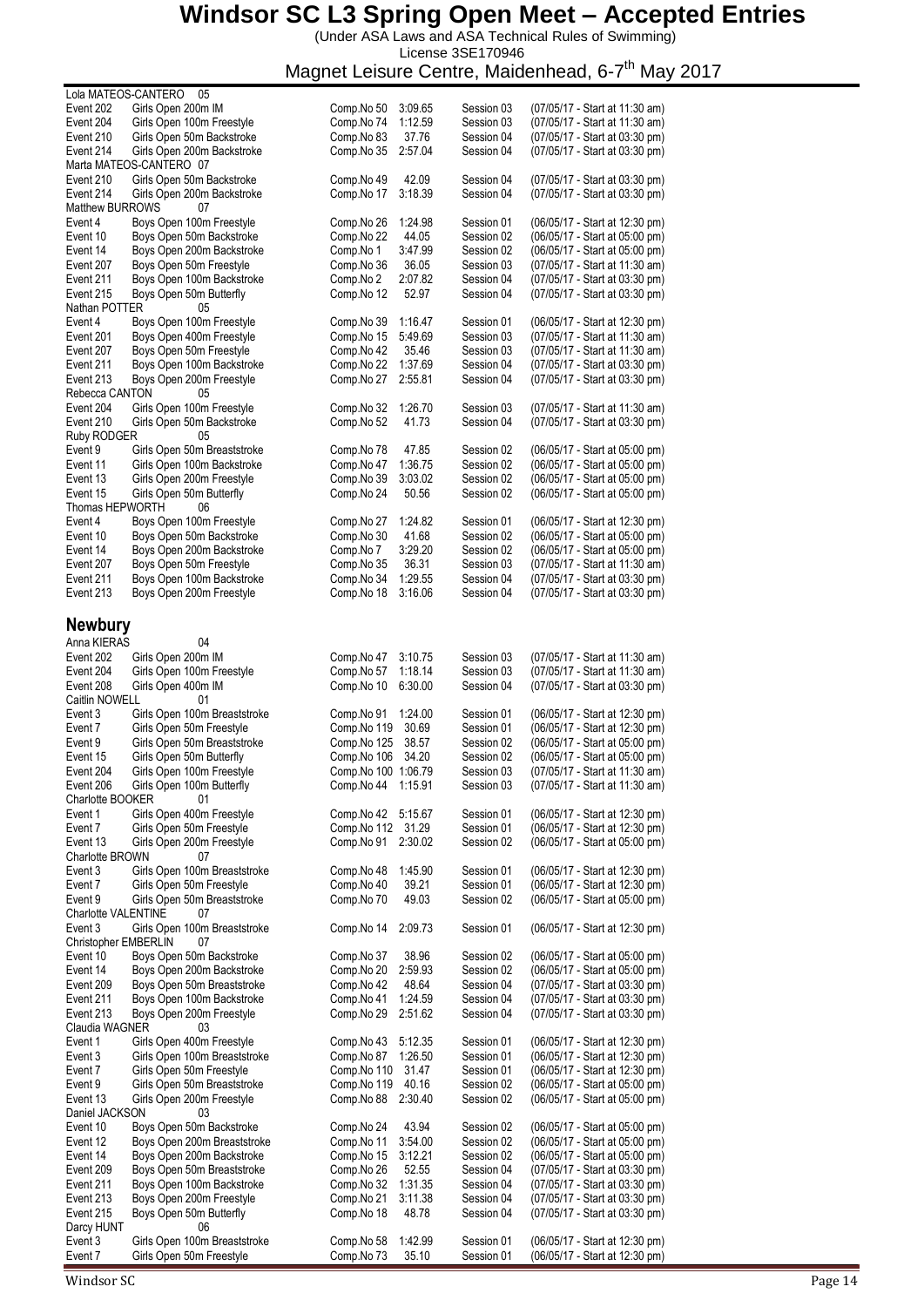(Under ASA Laws and ASA Technical Rules of Swimming) License 3SE170946

| Event 9              | Girls Open 50m Breaststroke  | Comp.No 84  | 46.50   | Session 02 | (06/05/17 - Start at 05:00 pm) |
|----------------------|------------------------------|-------------|---------|------------|--------------------------------|
| Event 13             | Girls Open 200m Freestyle    | Comp.No 8   |         | Session 02 | (06/05/17 - Start at 05:00 pm) |
| Event 202            | Girls Open 200m IM           | Comp.No 14  | 3:50.19 | Session 03 | (07/05/17 - Start at 11:30 am) |
| Event 204            | Girls Open 100m Freestyle    | Comp.No 47  | 1:19.75 | Session 03 | (07/05/17 - Start at 11:30 am) |
|                      |                              |             |         |            |                                |
| Event 210            | Girls Open 50m Backstroke    | Comp.No 44  | 42.53   | Session 04 | (07/05/17 - Start at 03:30 pm) |
| Event 212            | Girls Open 200m Breaststroke | Comp.No 24  | 3:55.69 | Session 04 | (07/05/17 - Start at 03:30 pm) |
| <b>Elliot NOWELL</b> | 03                           |             |         |            |                                |
| Event 4              | Boys Open 100m Freestyle     | Comp.No 55  | 1:06.46 | Session 01 | (06/05/17 - Start at 12:30 pm) |
| Event 10             | Boys Open 50m Backstroke     | Comp.No 44  | 35.90   | Session 02 | (06/05/17 - Start at 05:00 pm) |
|                      | Boys Open 50m Freestyle      |             | 29.72   |            | (07/05/17 - Start at 11:30 am) |
| Event 207            |                              | Comp.No 68  |         | Session 03 |                                |
| Event 211            | Boys Open 100m Backstroke    | Comp.No 46  | 1:20.02 | Session 04 | (07/05/17 - Start at 03:30 pm) |
| Event 213            | Boys Open 200m Freestyle     | Comp.No 47  | 2:28.25 | Session 04 | (07/05/17 - Start at 03:30 pm) |
| Eloise SPARKS        | 03                           |             |         |            |                                |
| Event 1              | Girls Open 400m Freestyle    | Comp.No 17  | 6:17.22 | Session 01 | (06/05/17 - Start at 12:30 pm) |
| Event 13             | Girls Open 200m Freestyle    | Comp.No 84  | 2:32.00 | Session 02 | (06/05/17 - Start at 05:00 pm) |
|                      |                              |             |         |            |                                |
| Eloise WADE          | 06                           |             |         |            |                                |
| Event 3              | Girls Open 100m Breaststroke | Comp.No 66  | 1:37.78 | Session 01 | (06/05/17 - Start at 12:30 pm) |
| Event 7              | Girls Open 50m Freestyle     | Comp.No 82  | 34.24   | Session 01 | (06/05/17 - Start at 12:30 pm) |
| Event 9              | Girls Open 50m Breaststroke  | Comp.No 95  | 45.09   | Session 02 | (06/05/17 - Start at 05:00 pm) |
| Event 15             | Girls Open 50m Butterfly     | Comp.No 78  | 38.17   | Session 02 | (06/05/17 - Start at 05:00 pm) |
|                      | Girls Open 200m IM           |             |         |            |                                |
| Event 202            |                              | Comp.No 44  | 3:12.56 | Session 03 | (07/05/17 - Start at 11:30 am) |
| Event 204            | Girls Open 100m Freestyle    | Comp.No 59  | 1:16.67 | Session 03 | (07/05/17 - Start at 11:30 am) |
| Event 210            | Girls Open 50m Backstroke    | Comp.No 46  | 42.11   | Session 04 | (07/05/17 - Start at 03:30 pm) |
| Event 212            | Girls Open 200m Breaststroke | Comp.No 31  | 3:36.28 | Session 04 | (07/05/17 - Start at 03:30 pm) |
| Elspeth CRANE        | 04                           |             |         |            |                                |
| Event 1              | Girls Open 400m Freestyle    | Comp.No 39  | 5:23.53 | Session 01 | (06/05/17 - Start at 12:30 pm) |
|                      |                              |             |         |            |                                |
| Event 3              | Girls Open 100m Breaststroke | Comp.No 76  | 1:31.50 | Session 01 | (06/05/17 - Start at 12:30 pm) |
| Event 7              | Girls Open 50m Freestyle     | Comp.No 72  | 35.11   | Session 01 | (06/05/17 - Start at 12:30 pm) |
| Event 9              | Girls Open 50m Breaststroke  | Comp.No 108 | 42.29   | Session 02 | (06/05/17 - Start at 05:00 pm) |
| Event 11             | Girls Open 100m Backstroke   | Comp.No 76  | 1:26.06 | Session 02 | (06/05/17 - Start at 05:00 pm) |
| Event 13             | Girls Open 200m Freestyle    | Comp.No 86  | 2:30.96 | Session 02 | (06/05/17 - Start at 05:00 pm) |
|                      |                              |             |         |            |                                |
| Eve GLITZ            | 05                           |             |         |            |                                |
| Event 9              | Girls Open 50m Breaststroke  | Comp.No 49  | 53.74   | Session 02 | (06/05/17 - Start at 05:00 pm) |
| Event 11             | Girls Open 100m Backstroke   | Comp.No 21  | 1:47.52 | Session 02 | (06/05/17 - Start at 05:00 pm) |
| Event 210            | Girls Open 50m Backstroke    | Comp.No 8   | 51.62   | Session 04 | (07/05/17 - Start at 03:30 pm) |
| Event 212            | Girls Open 200m Breaststroke | Comp.No 13  | 4:11.75 | Session 04 | (07/05/17 - Start at 03:30 pm) |
| Event 214            |                              |             |         |            |                                |
|                      | Girls Open 200m Backstroke   | Comp.No 2   |         | Session 04 | (07/05/17 - Start at 03:30 pm) |
| Georgia HUMPHREYS    | 05                           |             |         |            |                                |
| Event 9              | Girls Open 50m Breaststroke  | Comp.No 71  | 48.99   | Session 02 | (06/05/17 - Start at 05:00 pm) |
| Event 11             | Girls Open 100m Backstroke   | Comp.No 90  | 1:21.02 | Session 02 | (06/05/17 - Start at 05:00 pm) |
| Event 13             | Girls Open 200m Freestyle    | Comp.No 53  | 2:47.84 | Session 02 | (06/05/17 - Start at 05:00 pm) |
| Event 15             | Girls Open 50m Butterfly     | Comp.No 62  | 41.25   | Session 02 | (06/05/17 - Start at 05:00 pm) |
|                      |                              |             |         |            |                                |
| Event 210            | Girls Open 50m Backstroke    | Comp.No 78  | 38.26   | Session 04 | (07/05/17 - Start at 03:30 pm) |
| Event 214            | Girls Open 200m Backstroke   | Comp.No 44  | 2:53.19 | Session 04 | (07/05/17 - Start at 03:30 pm) |
| Harry WAGNER         | 06                           |             |         |            |                                |
| Event 2              | Boys Open 200m IM            | Comp.No 22  | 3:18.00 | Session 01 | (06/05/17 - Start at 12:30 pm) |
| Event 4              | Boys Open 100m Freestyle     | Comp.No 32  | 1:21.54 | Session 01 | (06/05/17 - Start at 12:30 pm) |
| Event 12             | Boys Open 200m Breaststroke  | Comp.No 14  | 3:39.78 | Session 02 | (06/05/17 - Start at 05:00 pm) |
|                      |                              |             |         |            |                                |
| Harshika SRIVASTAVA  | 07                           |             |         |            |                                |
| Event 1              | Girls Open 400m Freestyle    | Comp.No 13  | 6:43.08 | Session 01 | (06/05/17 - Start at 12:30 pm) |
| Event 7              | Girls Open 50m Freestyle     | Comp.No 42  | 39.09   | Session 01 | (06/05/17 - Start at 12:30 pm) |
| Event 9              | Girls Open 50m Breaststroke  | Comp.No 51  | 53.13   | Session 02 | (06/05/17 - Start at 05:00 pm) |
| Event 13             | Girls Open 200m Freestyle    | Comp.No 29  | 3:17.05 | Session 02 | (06/05/17 - Start at 05:00 pm) |
|                      |                              |             |         |            |                                |
| Event 15             | Girls Open 50m Butterfly     | Comp.No 40  | 45.91   | Session 02 | (06/05/17 - Start at 05:00 pm) |
| Event 202            | Girls Open 200m IM           | Comp.No 23  | 3:37.34 | Session 03 | (07/05/17 - Start at 11:30 am) |
| Event 210            | Girls Open 50m Backstroke    | Comp.No 26  | 45.74   | Session 04 | (07/05/17 - Start at 03:30 pm) |
| Event 214            | Girls Open 200m Backstroke   | Comp.No 8   | 3:36.03 | Session 04 | (07/05/17 - Start at 03:30 pm) |
| Imogen MATTHEWS      | 04                           |             |         |            |                                |
| Event 9              | Girls Open 50m Breaststroke  | Comp.No 47  | 53.95   | Session 02 | (06/05/17 - Start at 05:00 pm) |
| Event 11             |                              |             |         |            | (06/05/17 - Start at 05:00 pm) |
|                      | Girls Open 100m Backstroke   | Comp.No 2   |         | Session 02 |                                |
| Event 202            | Girls Open 200m IM           | Comp.No 49  | 3:10.17 | Session 03 | (07/05/17 - Start at 11:30 am) |
| Event 206            | Girls Open 100m Butterfly    | Comp.No 22  | 1:29.28 | Session 03 | (07/05/17 - Start at 11:30 am) |
| Event 210            | Girls Open 50m Backstroke    | Comp.No 15  | 47.39   | Session 04 | (07/05/17 - Start at 03:30 pm) |
| Jack JOHNSON         | 00                           |             |         |            |                                |
| Event 6              | Boys Open 100m Butterfly     | Comp.No 24  | 1:18.65 | Session 01 | (06/05/17 - Start at 12:30 pm) |
|                      |                              |             |         |            |                                |
| Event 203            | Boys Open 100m Breaststroke  | Comp.No 38  | 1:31.25 | Session 03 | (07/05/17 - Start at 11:30 am) |
| Event 207            | Boys Open 50m Freestyle      | Comp.No 72  | 28.92   | Session 03 | (07/05/17 - Start at 11:30 am) |
| Event 209            | Boys Open 50m Breaststroke   | Comp.No 57  | 41.23   | Session 04 | (07/05/17 - Start at 03:30 pm) |
| Event 211            | Boys Open 100m Backstroke    | Comp.No 52  | 1:16.70 | Session 04 | (07/05/17 - Start at 03:30 pm) |
| Event 215            | Boys Open 50m Butterfly      | Comp.No 56  | 32.46   | Session 04 | (07/05/17 - Start at 03:30 pm) |
| James MCLAUGHLIN     | 01                           |             |         |            |                                |
|                      |                              |             |         |            |                                |
| Event 201            | Boys Open 400m Freestyle     | Comp.No 30  | 4:40.00 | Session 03 | (07/05/17 - Start at 11:30 am) |
| Event 207            | Boys Open 50m Freestyle      | Comp.No 71  | 29.25   | Session 03 | (07/05/17 - Start at 11:30 am) |
| Jamie LEACH          | 07                           |             |         |            |                                |
| Event 10             | Boys Open 50m Backstroke     | Comp.No 13  | 46.35   | Session 02 | (06/05/17 - Start at 05:00 pm) |
| Event 12             | Boys Open 200m Breaststroke  | Comp.No 18  | 3:25.24 | Session 02 | (06/05/17 - Start at 05:00 pm) |
| Event 209            | Boys Open 50m Breaststroke   | Comp.No 38  | 50.02   | Session 04 | (07/05/17 - Start at 03:30 pm) |
|                      |                              |             |         |            |                                |
| Event 211            | Boys Open 100m Backstroke    | Comp.No 1   |         | Session 04 | (07/05/17 - Start at 03:30 pm) |
| Event 215            | Boys Open 50m Butterfly      | Comp.No 32  | 42.34   | Session 04 | (07/05/17 - Start at 03:30 pm) |
|                      | Jasmine THOMAS-CAMPBEL       | 00          |         |            |                                |
| Event 3              | Girls Open 100m Breaststroke | Comp.No 81  | 1:29.43 | Session 01 | (06/05/17 - Start at 12:30 pm) |
| Event 9              | Girls Open 50m Breaststroke  | Comp.No 113 | 41.28   | Session 02 | (06/05/17 - Start at 05:00 pm) |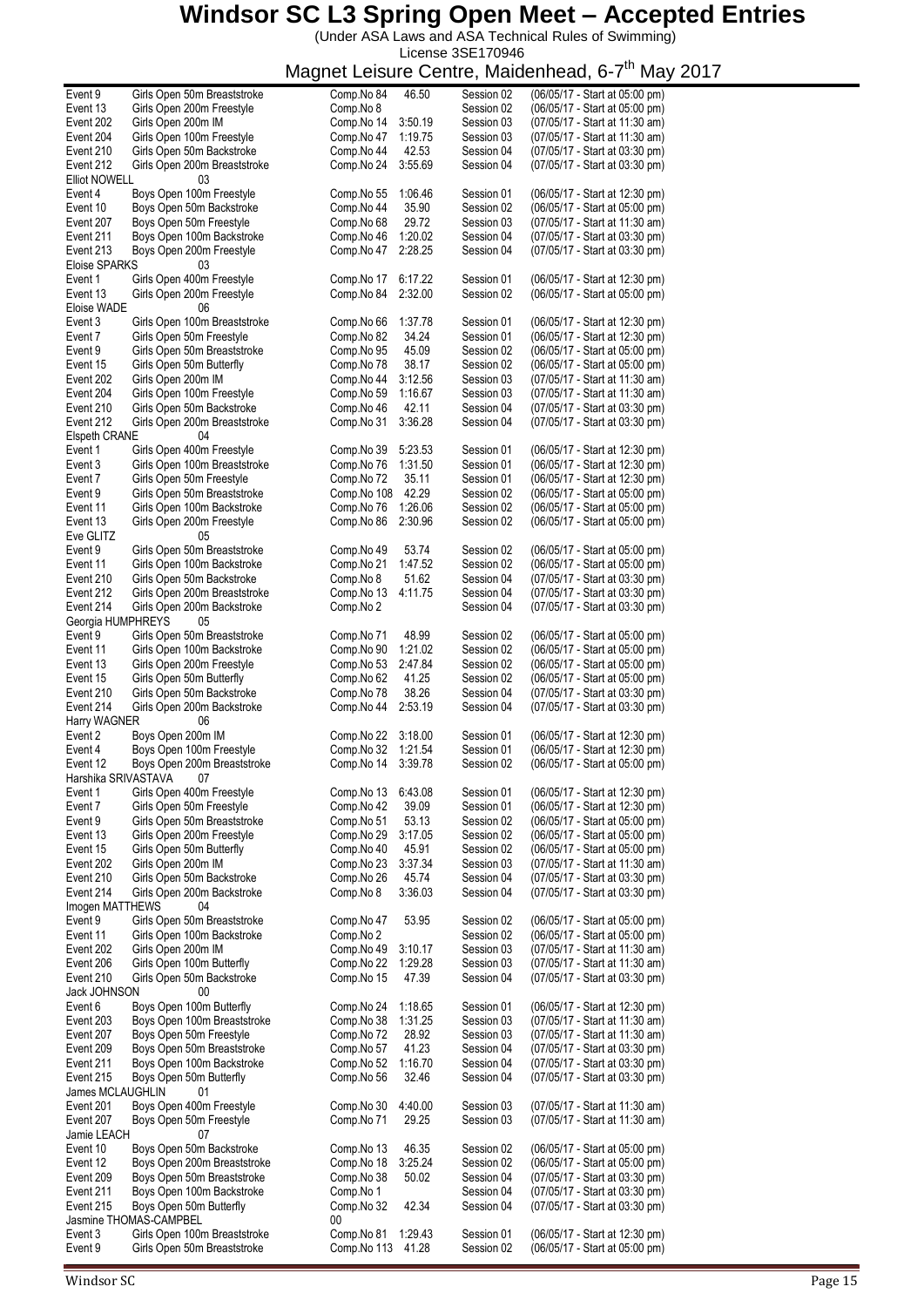(Under ASA Laws and ASA Technical Rules of Swimming) License 3SE170946

| Event 212        | Girls Open 200m Breaststroke | Comp.No 49          | 3:08.94 | Session 04 | (07/05/17 - Start at 03:30 pm) |
|------------------|------------------------------|---------------------|---------|------------|--------------------------------|
| Jessica BURKE    | 04                           |                     |         |            |                                |
|                  | Girls Open 100m Backstroke   |                     | 1:19.78 | Session 02 | (06/05/17 - Start at 05:00 pm) |
| Event 11         |                              | Comp.No 93          |         |            |                                |
| Event 13         | Girls Open 200m Freestyle    | Comp.No 72          | 2:38.01 | Session 02 | (06/05/17 - Start at 05:00 pm) |
| Event 15         | Girls Open 50m Butterfly     | Comp.No 87          | 36.38   | Session 02 | (06/05/17 - Start at 05:00 pm) |
| Event 204        | Girls Open 100m Freestyle    | Comp.No 84          | 1:10.29 | Session 03 | (07/05/17 - Start at 11:30 am) |
|                  |                              |                     |         |            |                                |
| Event 206        | Girls Open 100m Butterfly    | Comp.No 6           |         | Session 03 | (07/05/17 - Start at 11:30 am) |
| Kirsten FRASER   | 07                           |                     |         |            |                                |
| Event 1          | Girls Open 400m Freestyle    | Comp.No 16          | 6:28.54 | Session 01 | (06/05/17 - Start at 12:30 pm) |
|                  |                              |                     |         |            |                                |
| Event 7          | Girls Open 50m Freestyle     | Comp.No 56          | 37.40   | Session 01 | (06/05/17 - Start at 12:30 pm) |
| Event 11         | Girls Open 100m Backstroke   | Comp.No 39          | 1:38.20 | Session 02 | (06/05/17 - Start at 05:00 pm) |
| Event 13         | Girls Open 200m Freestyle    |                     | 2:56.06 | Session 02 |                                |
|                  |                              | Comp.No 45          |         |            | (06/05/17 - Start at 05:00 pm) |
| Event 15         | Girls Open 50m Butterfly     | Comp.No 55          | 43.49   | Session 02 | (06/05/17 - Start at 05:00 pm) |
| Event 204        | Girls Open 100m Freestyle    | Comp.No 44          | 1:20.53 | Session 03 | (07/05/17 - Start at 11:30 am) |
| Event 206        | Girls Open 100m Butterfly    | Comp.No 17          | 1:37.15 | Session 03 | (07/05/17 - Start at 11:30 am) |
|                  |                              |                     |         |            |                                |
| Laura NOWELL     | 06                           |                     |         |            |                                |
| Event 7          | Girls Open 50m Freestyle     | Comp.No 75          | 34.79   | Session 01 | (06/05/17 - Start at 12:30 pm) |
| Event 11         | Girls Open 100m Backstroke   | Comp.No 67          | 1:29.17 | Session 02 | (06/05/17 - Start at 05:00 pm) |
|                  |                              |                     |         |            |                                |
| Event 13         | Girls Open 200m Freestyle    | Comp.No 50          | 2:50.49 | Session 02 | (06/05/17 - Start at 05:00 pm) |
| Event 15         | Girls Open 50m Butterfly     | Comp.No 68          | 40.12   | Session 02 | (06/05/17 - Start at 05:00 pm) |
| Event 204        | Girls Open 100m Freestyle    | Comp.No 53          | 1:18.52 | Session 03 | (07/05/17 - Start at 11:30 am) |
|                  |                              |                     |         |            |                                |
| Event 206        | Girls Open 100m Butterfly    | Comp.No 14          | 1:38.87 | Session 03 | (07/05/17 - Start at 11:30 am) |
| Event 210        | Girls Open 50m Backstroke    | Comp.No 56          | 41.29   | Session 04 | (07/05/17 - Start at 03:30 pm) |
| Lauren VALENTINE | 05                           |                     |         |            |                                |
|                  |                              |                     |         |            |                                |
| Event 3          | Girls Open 100m Breaststroke | Comp.No 29          | 1:57.44 | Session 01 | (06/05/17 - Start at 12:30 pm) |
| Event 7          | Girls Open 50m Freestyle     | Comp.No 57          | 37.12   | Session 01 | (06/05/17 - Start at 12:30 pm) |
| Luca VICARIA     | 02                           |                     |         |            |                                |
|                  |                              |                     |         |            |                                |
| Event 205        | Boys Open 200m Butterfly     | Comp.No 9           | 2:30.66 | Session 03 | (07/05/17 - Start at 11:30 am) |
| Lucy EMBERLIN    | 04                           |                     |         |            |                                |
| Event 9          | Girls Open 50m Breaststroke  | Comp.No 74          | 48.65   | Session 02 | (06/05/17 - Start at 05:00 pm) |
|                  |                              |                     |         |            |                                |
| Event 13         | Girls Open 200m Freestyle    | Comp.No 56          | 2:45.92 | Session 02 | (06/05/17 - Start at 05:00 pm) |
| Event 15         | Girls Open 50m Butterfly     | Comp.No 47          | 44.59   | Session 02 | (06/05/17 - Start at 05:00 pm) |
| Event 210        | Girls Open 50m Backstroke    | Comp.No 29          | 45.15   | Session 04 | (07/05/17 - Start at 03:30 pm) |
|                  |                              |                     |         |            |                                |
| Mabel STEWART    | 05                           |                     |         |            |                                |
| Event 204        | Girls Open 100m Freestyle    | Comp.No 45          | 1:20.23 | Session 03 | (07/05/17 - Start at 11:30 am) |
| Event 210        | Girls Open 50m Backstroke    | Comp.No 47          | 42.11   | Session 04 | (07/05/17 - Start at 03:30 pm) |
| Max MALEHAM      | 07                           |                     |         |            |                                |
|                  |                              |                     |         |            |                                |
| Event 4          | Boys Open 100m Freestyle     | Comp.No 45          | 1:12.50 | Session 01 | (06/05/17 - Start at 12:30 pm) |
| Event 10         | Boys Open 50m Backstroke     | Comp.No 32          | 40.88   | Session 02 | (06/05/17 - Start at 05:00 pm) |
|                  |                              |                     |         |            |                                |
| Event 12         | Boys Open 200m Breaststroke  | Comp.No 20          | 3:22.50 | Session 02 | (06/05/17 - Start at 05:00 pm) |
| Event 203        | Boys Open 100m Breaststroke  | Comp.No 32          | 1:34.35 | Session 03 | (07/05/17 - Start at 11:30 am) |
| Event 207        | Boys Open 50m Freestyle      | Comp.No 44          | 34.61   | Session 03 | (07/05/17 - Start at 11:30 am) |
|                  |                              |                     |         |            |                                |
| Event 209        | Boys Open 50m Breaststroke   | Comp.No 46          | 46.14   | Session 04 | (07/05/17 - Start at 03:30 pm) |
| Event 213        | Boys Open 200m Freestyle     | Comp.No 40          | 2:40.95 | Session 04 | (07/05/17 - Start at 03:30 pm) |
| Event 215        | Boys Open 50m Butterfly      | Comp.No 38          | 39.81   | Session 04 | (07/05/17 - Start at 03:30 pm) |
|                  |                              |                     |         |            |                                |
| Oliver BUTLER    | 05                           |                     |         |            |                                |
| Event 207        | Boys Open 50m Freestyle      | Comp.No 13          | 40.79   | Session 03 | (07/05/17 - Start at 11:30 am) |
| Event 209        | Boys Open 50m Breaststroke   | Comp.No 25          | 52.68   | Session 04 | (07/05/17 - Start at 03:30 pm) |
|                  |                              |                     |         |            |                                |
| Event 211        | Boys Open 100m Backstroke    | Comp.No 10          | 1:48.12 | Session 04 | (07/05/17 - Start at 03:30 pm) |
| Event 215        | Boys Open 50m Butterfly      | Comp.No 7           | 57.11   | Session 04 | (07/05/17 - Start at 03:30 pm) |
| Oliver YORK      | 04                           |                     |         |            |                                |
|                  |                              |                     |         |            |                                |
| Event 201        | Boys Open 400m Freestyle     | Comp.No 18          | 5:46.28 | Session 03 | (07/05/17 - Start at 11:30 am) |
| Event 203        | Boys Open 100m Breaststroke  | Comp.No 36          | 1:32.73 | Session 03 | (07/05/17 - Start at 11:30 am) |
| Event 209        | Boys Open 50m Breaststroke   | Comp.No 49          | 44.00   | Session 04 | (07/05/17 - Start at 03:30 pm) |
|                  |                              |                     |         |            |                                |
| Event 213        | Boys Open 200m Freestyle     | Comp.No 31          | 2:48.52 | Session 04 | (07/05/17 - Start at 03:30 pm) |
| Olivia BEVAN     | 05                           |                     |         |            |                                |
| Event 9          | Girls Open 50m Breaststroke  | Comp.No 109         | 42.00   | Session 02 | (06/05/17 - Start at 05:00 pm) |
| Event 13         | Girls Open 200m Freestyle    | Comp.No 87          | 2:30.66 | Session 02 | (06/05/17 - Start at 05:00 pm) |
|                  |                              |                     |         |            |                                |
| Event 15         | Girls Open 50m Butterfly     | Comp.No 77          | 38.36   | Session 02 | (06/05/17 - Start at 05:00 pm) |
| Event 202        | Girls Open 200m IM           | Comp.No 68          | 2:57.48 | Session 03 | (07/05/17 - Start at 11:30 am) |
| Event 204        | Girls Open 100m Freestyle    | Comp.No 95          | 1:07.94 | Session 03 | (07/05/17 - Start at 11:30 am) |
|                  |                              |                     |         |            |                                |
| Reece BRANDON    | 04                           |                     |         |            |                                |
| Event 203        | Boys Open 100m Breaststroke  | Comp.No 33          | 1:34.16 | Session 03 | (07/05/17 - Start at 11:30 am) |
| Event 207        | Boys Open 50m Freestyle      | Comp.No 61          | 30.94   | Session 03 | (07/05/17 - Start at 11:30 am) |
|                  |                              |                     |         |            |                                |
| Rosie HARRISON   | 04                           |                     |         |            |                                |
| Event 1          | Girls Open 400m Freestyle    | Comp.No 23          | 5:54.36 | Session 01 | (06/05/17 - Start at 12:30 pm) |
| Event 7          | Girls Open 50m Freestyle     | Comp.No 81          | 34.27   | Session 01 | (06/05/17 - Start at 12:30 pm) |
|                  | Girls Open 50m Backstroke    |                     | 39.55   |            | (07/05/17 - Start at 03:30 pm) |
| Event 210        |                              | Comp.No 65          |         | Session 04 |                                |
| Event 212        | Girls Open 200m Breaststroke | Comp.No 33          | 3:33.91 | Session 04 | (07/05/17 - Start at 03:30 pm) |
| Event 214        | Girls Open 200m Backstroke   | Comp.No 41          | 2:55.65 | Session 04 | (07/05/17 - Start at 03:30 pm) |
|                  |                              |                     |         |            |                                |
| Ruth WYATT       | 01                           |                     |         |            |                                |
| Event 11         | Girls Open 100m Backstroke   | Comp.No 107 1:12.11 |         | Session 02 | (06/05/17 - Start at 05:00 pm) |
| Event 15         | Girls Open 50m Butterfly     | Comp.No 110         | 32.50   | Session 02 | (06/05/17 - Start at 05:00 pm) |
| Event 204        | Girls Open 100m Freestyle    | Comp.No 104 1:02.68 |         | Session 03 | (07/05/17 - Start at 11:30 am) |
|                  |                              |                     |         |            |                                |
| Event 206        | Girls Open 100m Butterfly    | Comp.No 45          | 1:10.23 | Session 03 | (07/05/17 - Start at 11:30 am) |
| Scarlett MALEHAM | 04                           |                     |         |            |                                |
| Event 3          | Girls Open 100m Breaststroke | Comp.No 82          | 1:28.98 | Session 01 | (06/05/17 - Start at 12:30 pm) |
|                  |                              |                     |         |            |                                |
| Event 7          | Girls Open 50m Freestyle     | Comp.No 107         | 31.72   | Session 01 | (06/05/17 - Start at 12:30 pm) |
| Event 9          | Girls Open 50m Breaststroke  | Comp.No 117         | 40.70   | Session 02 | (06/05/17 - Start at 05:00 pm) |
| Event 15         | Girls Open 50m Butterfly     | Comp.No 81          | 37.48   | Session 02 | (06/05/17 - Start at 05:00 pm) |
|                  |                              |                     |         |            |                                |
| Event 204        | Girls Open 100m Freestyle    | Comp.No 93          | 1:08.52 | Session 03 | (07/05/17 - Start at 11:30 am) |
| Event 210        | Girls Open 50m Backstroke    | Comp.No 80          | 37.90   | Session 04 | (07/05/17 - Start at 03:30 pm) |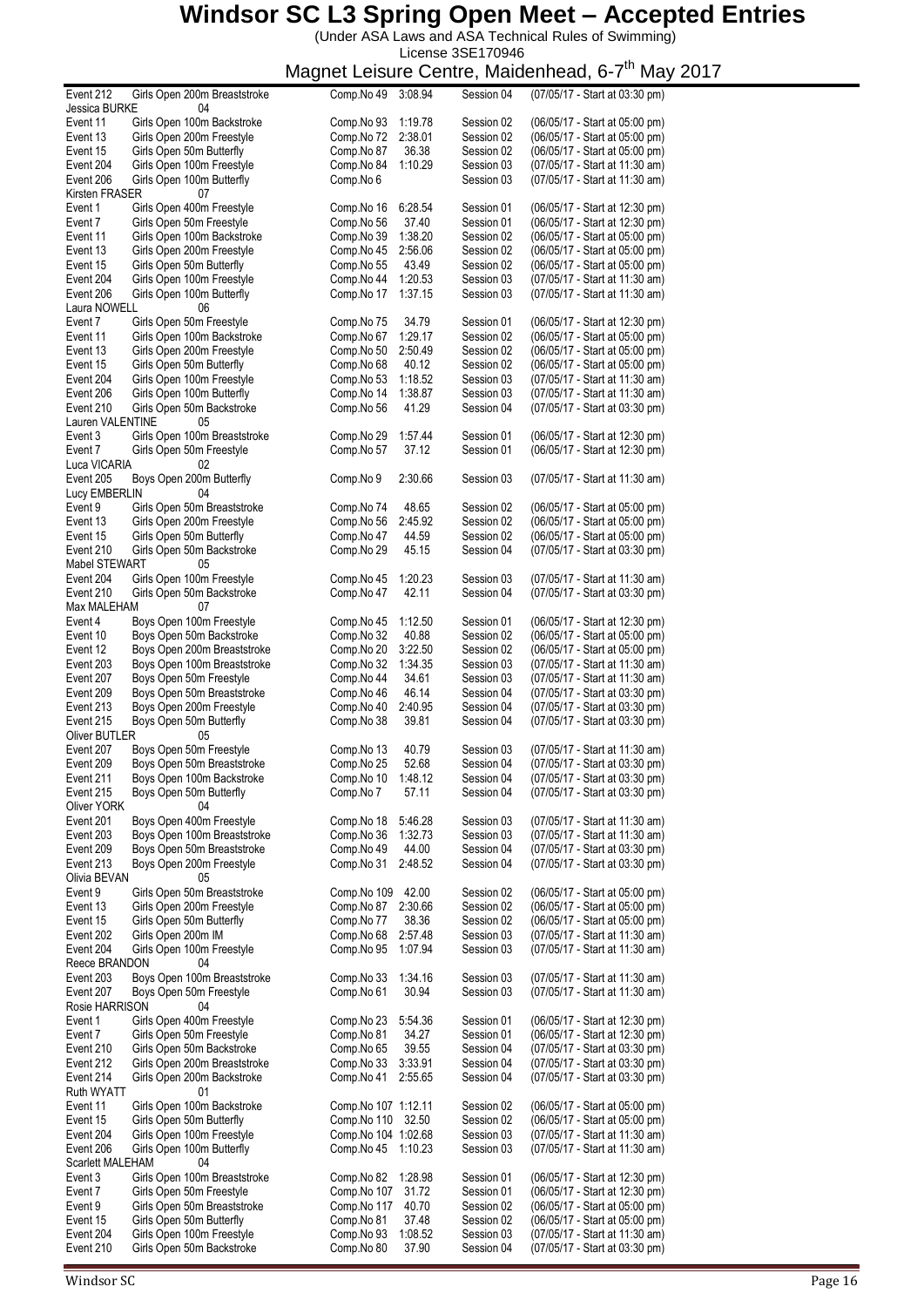(Under ASA Laws and ASA Technical Rules of Swimming)

License 3SE170946

| Event 212            | Girls Open 200m Breaststroke                 | Comp.No 47  | 3:11.70 | Session 04 | (07/05/17 - Start at 03:30 pm) |
|----------------------|----------------------------------------------|-------------|---------|------------|--------------------------------|
|                      |                                              |             |         |            |                                |
| Sophia TWEEDIE       | 04                                           |             |         |            |                                |
| Event 9              | Girls Open 50m Breaststroke                  | Comp.No 86  | 46.33   | Session 02 | (06/05/17 - Start at 05:00 pm) |
| Event 11             | Girls Open 100m Backstroke                   | Comp.No 85  | 1:23.07 | Session 02 | (06/05/17 - Start at 05:00 pm) |
| Event 13             | Girls Open 200m Freestyle                    | Comp.No 46  | 2:55.87 | Session 02 | (06/05/17 - Start at 05:00 pm) |
| Event 15             | Girls Open 50m Butterfly                     | Comp.No 71  | 39.68   | Session 02 | (06/05/17 - Start at 05:00 pm) |
| Sophie WHEADON       | 04                                           |             |         |            |                                |
| Event 9              | Girls Open 50m Breaststroke                  | Comp.No 91  | 45.67   | Session 02 | (06/05/17 - Start at 05:00 pm) |
| Event 11             | Girls Open 100m Backstroke                   | Comp.No 79  | 1:24.68 | Session 02 | (06/05/17 - Start at 05:00 pm) |
|                      |                                              |             |         |            |                                |
| Event 13             | Girls Open 200m Freestyle                    | Comp.No 62  | 2:42.10 | Session 02 | (06/05/17 - Start at 05:00 pm) |
| Event 202            | Girls Open 200m IM                           | Comp.No 57  | 3:04.04 | Session 03 | (07/05/17 - Start at 11:30 am) |
| Event 204            | Girls Open 100m Freestyle                    | Comp.No 60  | 1:16.08 | Session 03 | (07/05/17 - Start at 11:30 am) |
| Event 210            | Girls Open 50m Backstroke                    | Comp.No 64  | 40.04   | Session 04 | (07/05/17 - Start at 03:30 pm) |
| Event 214            | Girls Open 200m Backstroke                   | Comp.No 25  | 3:09.83 | Session 04 | (07/05/17 - Start at 03:30 pm) |
| <b>Tobias ALLEN</b>  | 02                                           |             |         |            |                                |
|                      |                                              |             |         |            |                                |
| Event 10             | Boys Open 50m Backstroke                     | Comp.No 52  | 33.93   | Session 02 | (06/05/17 - Start at 05:00 pm) |
| Event 14             | Boys Open 200m Backstroke                    | Comp.No 27  | 2:45.25 | Session 02 | (06/05/17 - Start at 05:00 pm) |
| Event 201            | Boys Open 400m Freestyle                     | Comp.No 26  | 4:56.39 | Session 03 | (07/05/17 - Start at 11:30 am) |
| Event 207            | Boys Open 50m Freestyle                      | Comp.No 67  | 29.83   | Session 03 | (07/05/17 - Start at 11:30 am) |
| Event 211            | Boys Open 100m Backstroke                    | Comp.No 58  | 1:13.01 | Session 04 | (07/05/17 - Start at 03:30 pm) |
| Event 213            | Boys Open 200m Freestyle                     | Comp.No 53  | 2:19.73 | Session 04 | (07/05/17 - Start at 03:30 pm) |
|                      |                                              |             |         |            |                                |
| Event 215            | Boys Open 50m Butterfly                      | Comp.No 53  | 32.97   | Session 04 | (07/05/17 - Start at 03:30 pm) |
|                      |                                              |             |         |            |                                |
| Reading              |                                              |             |         |            |                                |
|                      |                                              |             |         |            |                                |
| Abby CRYER           | 06                                           |             |         |            |                                |
| Event 11             | Girls Open 100m Backstroke                   | Comp.No 31  | 1:41.89 | Session 02 | (06/05/17 - Start at 05:00 pm) |
| Event 13             | Girls Open 200m Freestyle                    | Comp.No 14  | 3:42.68 | Session 02 | (06/05/17 - Start at 05:00 pm) |
| Event 202            | Girls Open 200m IM                           | Comp.No 11  | 4:04.57 | Session 03 | (07/05/17 - Start at 11:30 am) |
| Event 206            | Girls Open 100m Butterfly                    | Comp.No 8   | 2:07.00 | Session 03 | (07/05/17 - Start at 11:30 am) |
|                      |                                              |             |         |            |                                |
| Event 210            | Girls Open 50m Backstroke                    | Comp.No 10  | 48.01   | Session 04 | (07/05/17 - Start at 03:30 pm) |
| Alfred MCGLENNON     | 03                                           |             |         |            |                                |
| Event 201            | Boys Open 400m Freestyle                     | Comp.No 27  | 4:50.00 | Session 03 | (07/05/17 - Start at 11:30 am) |
| Alyssa ROBERTS       | 03                                           |             |         |            |                                |
| Event 1              | Girls Open 400m Freestyle                    | Comp.No 47  | 5:04.10 | Session 01 | (06/05/17 - Start at 12:30 pm) |
| Event 7              | Girls Open 50m Freestyle                     | Comp.No 103 | 32.29   | Session 01 | (06/05/17 - Start at 12:30 pm) |
|                      |                                              |             |         |            |                                |
| Event 9              | Girls Open 50m Breaststroke                  | Comp.No 99  | 44.69   | Session 02 | (06/05/17 - Start at 05:00 pm) |
| Event 13             | Girls Open 200m Freestyle                    | Comp.No 81  | 2:33.20 | Session 02 | (06/05/17 - Start at 05:00 pm) |
| Event 15             | Girls Open 50m Butterfly                     | Comp.No 96  | 35.80   | Session 02 | (06/05/17 - Start at 05:00 pm) |
| Event 202            | Girls Open 200m IM                           | Comp.No 73  | 2:55.46 | Session 03 | (07/05/17 - Start at 11:30 am) |
| Event 204            | Girls Open 100m Freestyle                    | Comp.No 91  | 1:08.70 | Session 03 | (07/05/17 - Start at 11:30 am) |
|                      | Amelie LAWRENCE-BRISTO                       | 04          |         |            |                                |
|                      |                                              |             |         |            |                                |
| Event 1              | Girls Open 400m Freestyle                    | Comp.No 3   |         | Session 01 | (06/05/17 - Start at 12:30 pm) |
| Andre FARIA          | 04                                           |             |         |            |                                |
|                      |                                              |             |         |            | (06/05/17 - Start at 12:30 pm) |
| Event 2              | Boys Open 200m IM                            | Comp.No 4   |         | Session 01 |                                |
| Event 4              |                                              |             |         |            |                                |
|                      | Boys Open 100m Freestyle                     | Comp.No 40  | 1:16.34 | Session 01 | (06/05/17 - Start at 12:30 pm) |
| Event 6              | Boys Open 100m Butterfly                     | Comp.No 9   | 1:47.02 | Session 01 | (06/05/17 - Start at 12:30 pm) |
| Anjana GOPIKRISHNA   | 03                                           |             |         |            |                                |
| Event 1              | Girls Open 400m Freestyle                    | Comp.No 25  | 5:46.07 | Session 01 | (06/05/17 - Start at 12:30 pm) |
| Event 5              | Girls Open 200m Butterfly                    | Comp.No 7   | 3:28.73 | Session 01 | (06/05/17 - Start at 12:30 pm) |
| Event 7              | Girls Open 50m Freestyle                     | Comp.No 93  | 33.20   | Session 01 | (06/05/17 - Start at 12:30 pm) |
| Event 11             | Girls Open 100m Backstroke                   | Comp.No 80  | 1:24.54 | Session 02 | (06/05/17 - Start at 05:00 pm) |
|                      |                                              |             |         |            |                                |
| Event 13             | Girls Open 200m Freestyle                    | Comp.No 69  | 2:39.20 | Session 02 | (06/05/17 - Start at 05:00 pm) |
| Event 15             | Girls Open 50m Butterfly                     | Comp.No 69  | 40.07   | Session 02 | (06/05/17 - Start at 05:00 pm) |
| Event 202            | Girls Open 200m IM                           | Comp.No 56  | 3:05.28 | Session 03 | (07/05/17 - Start at 11:30 am) |
| Event 204            | Girls Open 100m Freestyle                    | Comp.No 71  | 1:13.25 | Session 03 | (07/05/17 - Start at 11:30 am) |
| Event 210            | Girls Open 50m Backstroke                    | Comp.No 77  | 38.45   | Session 04 | (07/05/17 - Start at 03:30 pm) |
| Event 214            | Girls Open 200m Backstroke                   | Comp.No 33  | 2:59.90 | Session 04 | (07/05/17 - Start at 03:30 pm) |
| Arya KALAVATH        | 04                                           |             |         |            |                                |
|                      |                                              |             |         |            |                                |
| Event 1              | Girls Open 400m Freestyle                    | Comp.No 8   | 7:17.60 | Session 01 | (06/05/17 - Start at 12:30 pm) |
| Event 3              | Girls Open 100m Breaststroke                 | Comp.No 25  | 2:00.35 | Session 01 | (06/05/17 - Start at 12:30 pm) |
| Event 11             | Girls Open 100m Backstroke                   | Comp.No 35  | 1:40.15 | Session 02 | (06/05/17 - Start at 05:00 pm) |
| Event 13             | Girls Open 200m Freestyle                    | Comp.No 23  | 3:25.58 | Session 02 | (06/05/17 - Start at 05:00 pm) |
| <b>Benedict HUNT</b> | 04                                           |             |         |            |                                |
| Event 2              | Boys Open 200m IM                            | Comp.No 13  | 3:35.76 | Session 01 |                                |
|                      |                                              |             |         |            | (06/05/17 - Start at 12:30 pm) |
| Event 4              | Boys Open 100m Freestyle                     | Comp.No 17  | 1:29.23 | Session 01 | (06/05/17 - Start at 12:30 pm) |
| Event 6              | Boys Open 100m Butterfly                     | Comp.No 4   | 1:58.61 | Session 01 | (06/05/17 - Start at 12:30 pm) |
| Bethan DELANEY       | 04                                           |             |         |            |                                |
| Event 3              | Girls Open 100m Breaststroke                 | Comp.No 89  | 1:26.15 | Session 01 | (06/05/17 - Start at 12:30 pm) |
| Event 7              | Girls Open 50m Freestyle                     | Comp.No 99  | 32.66   | Session 01 | (06/05/17 - Start at 12:30 pm) |
| Event 9              | Girls Open 50m Breaststroke                  | Comp.No 126 | 38.40   | Session 02 | (06/05/17 - Start at 05:00 pm) |
| Event 13             |                                              |             |         | Session 02 |                                |
|                      | Girls Open 200m Freestyle                    | Comp.No 67  | 2:40.10 |            | (06/05/17 - Start at 05:00 pm) |
| Event 15             | Girls Open 50m Butterfly                     | Comp.No 95  | 35.80   | Session 02 | (06/05/17 - Start at 05:00 pm) |
| Event 202            | Girls Open 200m IM                           | Comp.No 53  | 3:07.27 | Session 03 | (07/05/17 - Start at 11:30 am) |
| Event 204            | Girls Open 100m Freestyle                    | Comp.No 77  | 1:11.80 | Session 03 | (07/05/17 - Start at 11:30 am) |
| Event 208            | Girls Open 400m IM                           | Comp.No 1   |         | Session 04 | (07/05/17 - Start at 03:30 pm) |
| Callena WYLIE        | 04                                           |             |         |            |                                |
|                      |                                              |             |         |            |                                |
| Event 7              | Girls Open 50m Freestyle                     | Comp.No 77  | 34.60   | Session 01 | (06/05/17 - Start at 12:30 pm) |
| Event 9              | Girls Open 50m Breaststroke                  | Comp.No 37  | 55.25   | Session 02 | (06/05/17 - Start at 05:00 pm) |
| Event 13             | Girls Open 200m Freestyle                    | Comp.No 52  | 2:49.30 | Session 02 | (06/05/17 - Start at 05:00 pm) |
| Event 15             | Girls Open 50m Butterfly                     | Comp.No 39  | 45.96   | Session 02 | (06/05/17 - Start at 05:00 pm) |
| Event 2              | Carlos BAKKER-NOGUER 03<br>Boys Open 200m IM | Comp.No 41  | 2:40.41 | Session 01 | (06/05/17 - Start at 12:30 pm) |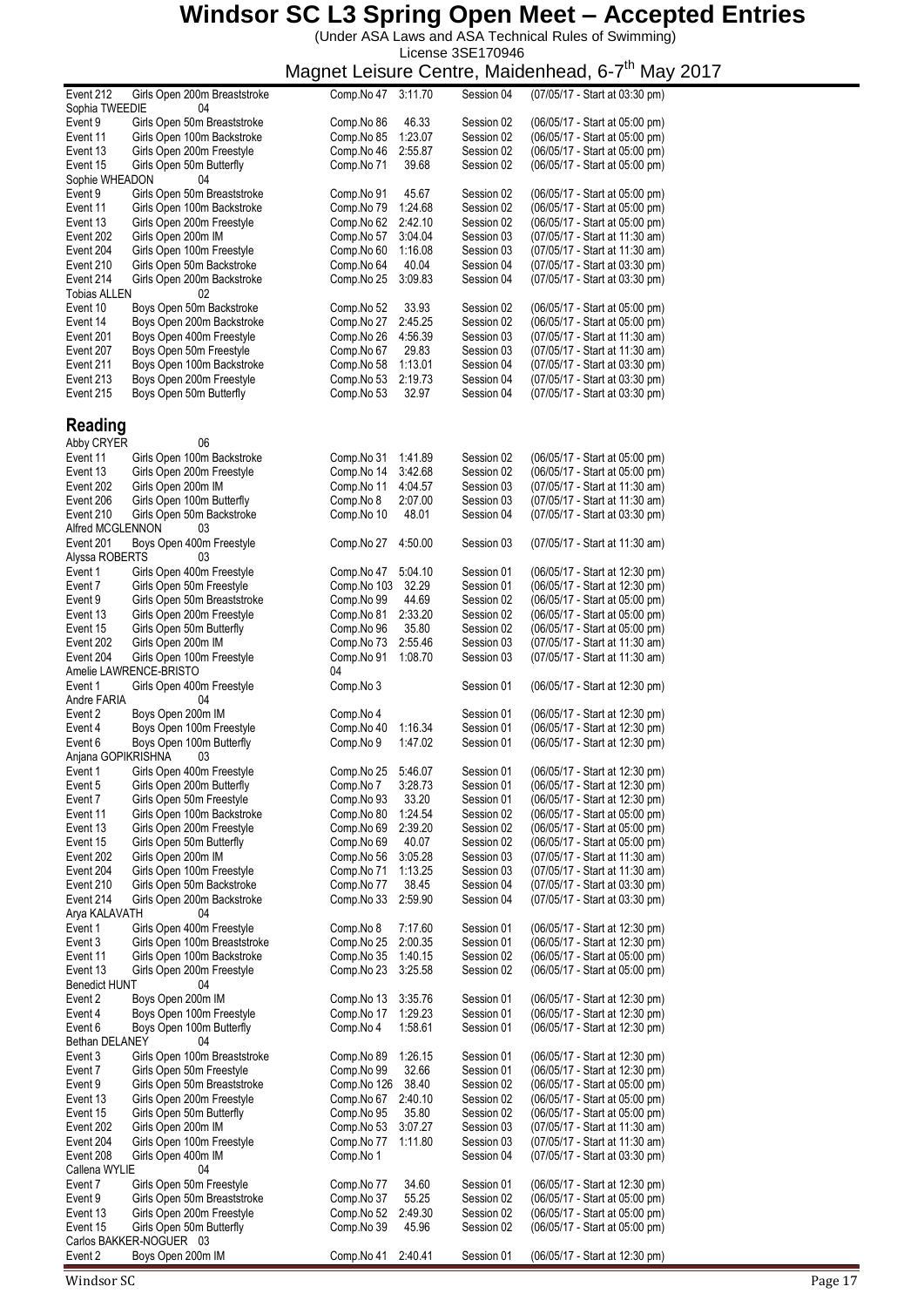(Under ASA Laws and ASA Technical Rules of Swimming) License 3SE170946

| Event 4                 | Boys Open 100m Freestyle        | Comp.No 56       | 1:05.82 | Session 01 | (06/05/17 - Start at 12:30 pm) |
|-------------------------|---------------------------------|------------------|---------|------------|--------------------------------|
| Event 10                | Boys Open 50m Backstroke        | Comp.No 49       | 34.96   | Session 02 | (06/05/17 - Start at 05:00 pm) |
| Event 12                | Boys Open 200m Breaststroke     | Comp.No 28       | 2:52.61 | Session 02 | (06/05/17 - Start at 05:00 pm) |
| Event 203               | Boys Open 100m Breaststroke     | Comp.No 48       | 1:21.32 | Session 03 | (07/05/17 - Start at 11:30 am) |
| Event 207               | Boys Open 50m Freestyle         | Comp.No 69       | 29.50   | Session 03 | (07/05/17 - Start at 11:30 am) |
|                         | Boys Open 50m Breaststroke      |                  |         |            | (07/05/17 - Start at 03:30 pm) |
| Event 209               |                                 | Comp.No 66       | 36.63   | Session 04 |                                |
| Event 211               | Boys Open 100m Backstroke       | Comp.No 49       | 1:18.23 | Session 04 | (07/05/17 - Start at 03:30 pm) |
| Casey ROOK              | 04                              |                  |         |            |                                |
| Event 12                | Boys Open 200m Breaststroke     | Comp.No 24       | 3:07.52 | Session 02 | (06/05/17 - Start at 05:00 pm) |
| Event 201               | Boys Open 400m Freestyle        | Comp.No 22       | 5:15.82 | Session 03 | (07/05/17 - Start at 11:30 am) |
|                         |                                 |                  |         |            |                                |
| Event 203               | Boys Open 100m Breaststroke     | Comp.No 43       | 1:27.42 | Session 03 | (07/05/17 - Start at 11:30 am) |
| Chloe BOWYER            | 04                              |                  |         |            |                                |
| Event 204               | Girls Open 100m Freestyle       | Comp.No 17       | 1:35.81 | Session 03 | (07/05/17 - Start at 11:30 am) |
| Event 210               | Girls Open 50m Backstroke       | Comp.No 23       | 46.18   | Session 04 | (07/05/17 - Start at 03:30 pm) |
| Event 212               | Girls Open 200m Breaststroke    | Comp.No 18       | 4:03.61 | Session 04 | (07/05/17 - Start at 03:30 pm) |
|                         |                                 |                  |         |            |                                |
| Elinor ANFIELD          | 03                              |                  |         |            |                                |
| Event 1                 | Girls Open 400m Freestyle       | Comp.No 51       | 4:55.51 | Session 01 | (06/05/17 - Start at 12:30 pm) |
| Event 7                 | Girls Open 50m Freestyle        | Comp.No 120      | 30.30   | Session 01 | (06/05/17 - Start at 12:30 pm) |
| Event 11                | Girls Open 100m Backstroke      | Comp.No 97       | 1:18.61 | Session 02 | (06/05/17 - Start at 05:00 pm) |
|                         |                                 |                  |         |            | (06/05/17 - Start at 05:00 pm) |
| Event 13                | Girls Open 200m Freestyle       | Comp.No 99       | 2:24.18 | Session 02 |                                |
| Event 15                | Girls Open 50m Butterfly        | Comp.No 88       | 36.38   | Session 02 | (06/05/17 - Start at 05:00 pm) |
| Elizabeth BUXTON        | 05                              |                  |         |            |                                |
| Event 1                 | Girls Open 400m Freestyle       | Comp.No 20       | 6:07.75 | Session 01 | (06/05/17 - Start at 12:30 pm) |
| Event 7                 | Girls Open 50m Freestyle        | Comp.No 59       | 36.90   | Session 01 | (06/05/17 - Start at 12:30 pm) |
|                         | Girls Open 100m Backstroke      | Comp.No 57       |         |            |                                |
| Event 11                |                                 |                  | 1:31.07 | Session 02 | (06/05/17 - Start at 05:00 pm) |
| Event 15                | Girls Open 50m Butterfly        | Comp.No 43       | 45.53   | Session 02 | (06/05/17 - Start at 05:00 pm) |
| Event 202               | Girls Open 200m IM              | Comp.No 32       | 3:21.24 | Session 03 | (07/05/17 - Start at 11:30 am) |
| Event 204               | Girls Open 100m Freestyle       | Comp.No 43       | 1:21.00 | Session 03 | (07/05/17 - Start at 11:30 am) |
|                         |                                 |                  |         |            |                                |
| Event 210               | Girls Open 50m Backstroke       | Comp.No 62       | 40.41   | Session 04 | (07/05/17 - Start at 03:30 pm) |
| Event 214               | Girls Open 200m Backstroke      | Comp.No 22       | 3:11.59 | Session 04 | (07/05/17 - Start at 03:30 pm) |
| Elizabeth ERBETTA       | 05                              |                  |         |            |                                |
| Event 9                 | Girls Open 50m Breaststroke     | Comp.No 104      | 42.73   | Session 02 | (06/05/17 - Start at 05:00 pm) |
| Event 13                | Girls Open 200m Freestyle       | Comp.No 74       | 2:37.40 | Session 02 | (06/05/17 - Start at 05:00 pm) |
|                         |                                 |                  |         |            |                                |
| Event 15                | Girls Open 50m Butterfly        | Comp.No 67       | 40.25   | Session 02 | (06/05/17 - Start at 05:00 pm) |
| Elizabeth HOLDEN        | 05                              |                  |         |            |                                |
| Event 3                 | Girls Open 100m Breaststroke    | Comp.No 13       | 2:10.63 | Session 01 | (06/05/17 - Start at 12:30 pm) |
| Event 7                 | Girls Open 50m Freestyle        | Comp.No 4        | 56.68   | Session 01 | (06/05/17 - Start at 12:30 pm) |
|                         |                                 |                  |         |            |                                |
| Event 9                 | Girls Open 50m Breaststroke     | Comp.No 6        | 1:06.42 | Session 02 | (06/05/17 - Start at 05:00 pm) |
| Event 11                | Girls Open 100m Backstroke      | Comp.No 8        | 2:17.67 | Session 02 | (06/05/17 - Start at 05:00 pm) |
| Event 15                | Girls Open 50m Butterfly        | Comp.No 3        | 59.80   | Session 02 | (06/05/17 - Start at 05:00 pm) |
| Elizabeth RYAN          | 07                              |                  |         |            |                                |
| Event 1                 | Girls Open 400m Freestyle       | Comp.No 2        |         | Session 01 | (06/05/17 - Start at 12:30 pm) |
|                         |                                 |                  |         |            |                                |
| Event 3                 | Girls Open 100m Breaststroke    | Comp.No 6        |         | Session 01 | (06/05/17 - Start at 12:30 pm) |
| Event 5                 | Girls Open 200m Butterfly       | Comp.No 4        |         | Session 01 | (06/05/17 - Start at 12:30 pm) |
| Event 7                 | Girls Open 50m Freestyle        | Comp.No 1        |         | Session 01 | (06/05/17 - Start at 12:30 pm) |
| Ellie FOSTER            | 03                              |                  |         |            |                                |
|                         |                                 |                  |         |            |                                |
| Event 1                 | Girls Open 400m Freestyle       | Comp.No 19       | 6:11.34 | Session 01 | (06/05/17 - Start at 12:30 pm) |
| Event 3                 | Girls Open 100m Breaststroke    | Comp.No 49       | 1:45.04 | Session 01 | (06/05/17 - Start at 12:30 pm) |
| Event 9                 | Girls Open 50m Breaststroke     | Comp.No 75 48.40 |         | Session 02 | (06/05/17 - Start at 05:00 pm) |
| Event 11                | Girls Open 100m Backstroke      | Comp.No 74       | 1:26.33 | Session 02 | (06/05/17 - Start at 05:00 pm) |
|                         |                                 |                  |         |            |                                |
| Event 13                | Girls Open 200m Freestyle       | Comp.No 57       | 2:44.60 | Session 02 | (06/05/17 - Start at 05:00 pm) |
| Event 15                | Girls Open 50m Butterfly        | Comp.No 54       | 43.92   | Session 02 | (06/05/17 - Start at 05:00 pm) |
| Event 202               | Girls Open 200m IM              | Comp.No 38       | 3:18.32 | Session 03 | (07/05/17 - Start at 11:30 am) |
| Event 204               | Girls Open 100m Freestyle       | Comp.No 63       | 1:15.34 | Session 03 | (07/05/17 - Start at 11:30 am) |
|                         | 00                              |                  |         |            |                                |
| <b>Elliot MORGAN</b>    |                                 |                  |         |            |                                |
| Event 201               | Boys Open 400m Freestyle        | Comp.No 31       | 4:29.69 | Session 03 | (07/05/17 - Start at 11:30 am) |
| Event 207               | Boys Open 50m Freestyle         | Comp.No 76       | 27.30   | Session 03 | (07/05/17 - Start at 11:30 am) |
| Event 213               | Boys Open 200m Freestyle        | Comp.No 59       | 2:10.50 | Session 04 | (07/05/17 - Start at 03:30 pm) |
| Event 215               | Boys Open 50m Butterfly         | Comp.No 58       | 31.20   | Session 04 | (07/05/17 - Start at 03:30 pm) |
|                         | 02                              |                  |         |            |                                |
| <b>Emily CRYER</b>      |                                 |                  |         |            |                                |
| Event 202               | Girls Open 200m IM              | Comp.No 43       | 3:14.17 | Session 03 | (07/05/17 - Start at 11:30 am) |
| Event 204               | Girls Open 100m Freestyle       | Comp.No 46       | 1:19.98 | Session 03 | (07/05/17 - Start at 11:30 am) |
| Event 210               | Girls Open 50m Backstroke       | Comp.No 48       | 42.10   | Session 04 | (07/05/17 - Start at 03:30 pm) |
| Event 214               | Girls Open 200m Backstroke      | Comp.No 30       | 3:07.69 | Session 04 | (07/05/17 - Start at 03:30 pm) |
|                         |                                 |                  |         |            |                                |
| Emily MASTERMAN         | 04                              |                  |         |            |                                |
| Event 3                 | Girls Open 100m Breaststroke    | Comp.No 61       | 1.41.11 | Session 01 | (06/05/17 - Start at 12:30 pm) |
| Event 7                 | Girls Open 50m Freestyle        | Comp.No 98       | 32.90   | Session 01 | (06/05/17 - Start at 12:30 pm) |
| Event 11                | Girls Open 100m Backstroke      | Comp.No 82       | 1:23.82 | Session 02 | (06/05/17 - Start at 05:00 pm) |
|                         |                                 |                  |         |            |                                |
| Emma SWANN              | 04                              |                  |         |            |                                |
| Event 9                 | Girls Open 50m Breaststroke     | Comp.No 58       | 51.79   | Session 02 | (06/05/17 - Start at 05:00 pm) |
| Event 13                | Girls Open 200m Freestyle       | Comp.No 24       | 3:25.44 | Session 02 | (06/05/17 - Start at 05:00 pm) |
| Event 15                |                                 | Comp.No 8        | 53.96   | Session 02 | (06/05/17 - Start at 05:00 pm) |
|                         |                                 |                  |         |            |                                |
|                         | Girls Open 50m Butterfly        |                  |         |            |                                |
| Event 202               | Girls Open 200m IM              | Comp.No 17       | 3:44.50 | Session 03 | (07/05/17 - Start at 11:30 am) |
| Event 204               | Girls Open 100m Freestyle       | Comp.No 9        | 1:41.27 | Session 03 | (07/05/17 - Start at 11:30 am) |
| Event 210               | Girls Open 50m Backstroke       | Comp.No 13       | 47.62   | Session 04 | (07/05/17 - Start at 03:30 pm) |
|                         |                                 |                  |         |            |                                |
| Event 212               | Girls Open 200m Breaststroke    | Comp.No 22       | 3:58.38 | Session 04 | (07/05/17 - Start at 03:30 pm) |
| Euan CARROLL            | 04                              |                  |         |            |                                |
| Event 201               | Boys Open 400m Freestyle        | Comp.No 5        |         | Session 03 | (07/05/17 - Start at 11:30 am) |
| Event 207               | Boys Open 50m Freestyle         | Comp.No 26       | 38.30   | Session 03 | (07/05/17 - Start at 11:30 am) |
| Event 209               |                                 | Comp.No 22       | 53.23   | Session 04 | (07/05/17 - Start at 03:30 pm) |
|                         | Boys Open 50m Breaststroke      |                  |         |            |                                |
| Event 211<br>Evie ELSON | Boys Open 100m Backstroke<br>06 | Comp.No 15       | 1:42.76 | Session 04 | (07/05/17 - Start at 03:30 pm) |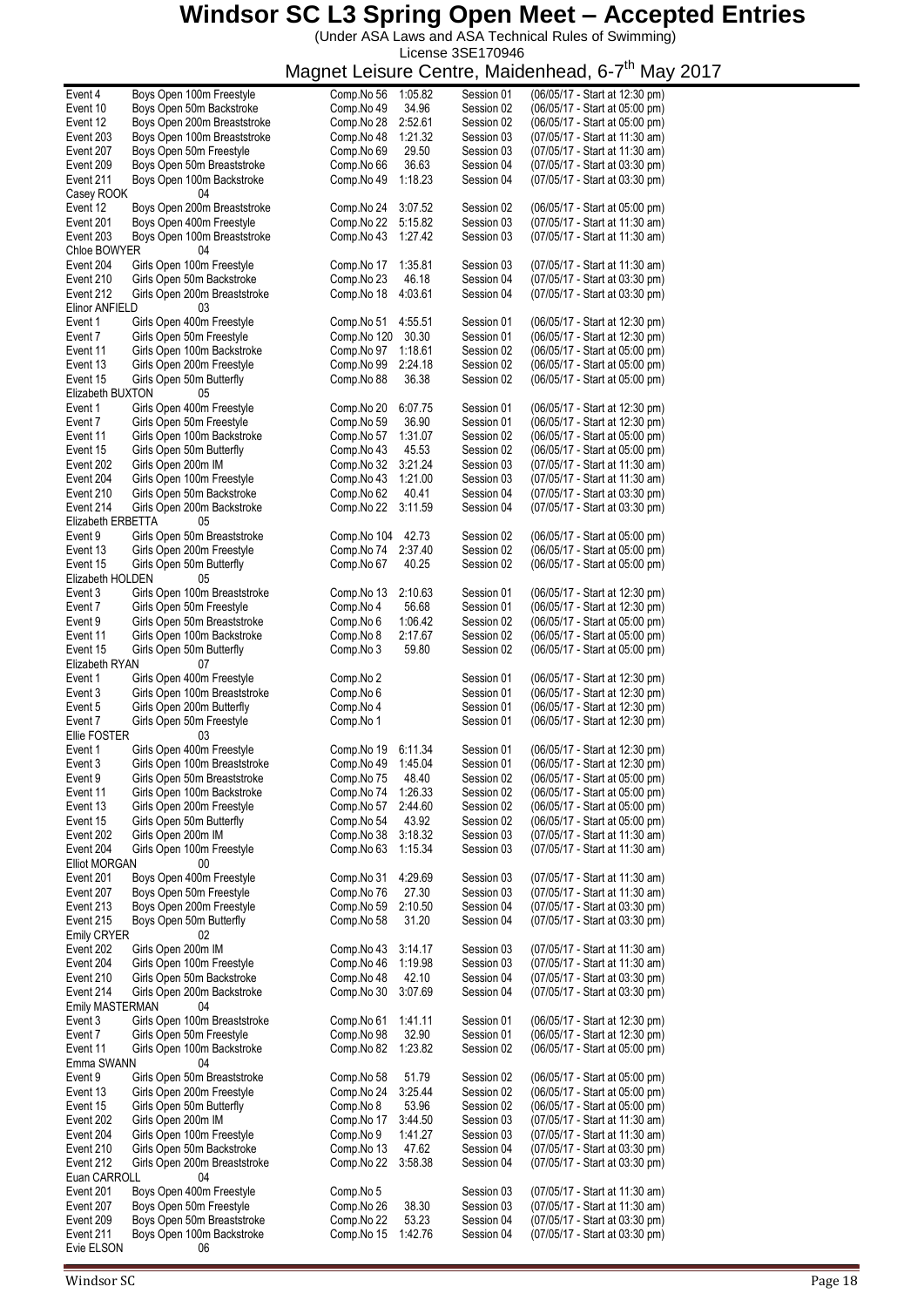(Under ASA Laws and ASA Technical Rules of Swimming) License 3SE170946

| Event 1               | Girls Open 400m Freestyle    | Comp.No 18<br>6:13.80 | Session 01 | (06/05/17 - Start at 12:30 pm) |
|-----------------------|------------------------------|-----------------------|------------|--------------------------------|
| Event 3               | Girls Open 100m Breaststroke | 1:46.66<br>Comp.No 46 | Session 01 | (06/05/17 - Start at 12:30 pm) |
| Event 7               | Girls Open 50m Freestyle     | 38.16<br>Comp.No 51   | Session 01 | (06/05/17 - Start at 12:30 pm) |
| Event 9               | Girls Open 50m Breaststroke  | Comp.No 61<br>50.94   | Session 02 | (06/05/17 - Start at 05:00 pm) |
|                       |                              |                       |            |                                |
| Event 13              | Girls Open 200m Freestyle    | Comp.No 43<br>2:56.55 | Session 02 | (06/05/17 - Start at 05:00 pm) |
| Georgia HARRISON      | 06                           |                       |            |                                |
| Event 7               | Girls Open 50m Freestyle     | 41.85<br>Comp.No 25   | Session 01 | (06/05/17 - Start at 12:30 pm) |
| Event 9               | Girls Open 50m Breaststroke  | Comp.No 48<br>53.94   | Session 02 | (06/05/17 - Start at 05:00 pm) |
|                       |                              |                       |            |                                |
| Event 11              | Girls Open 100m Backstroke   | 1:52.57<br>Comp.No 15 | Session 02 | (06/05/17 - Start at 05:00 pm) |
| Event 13              | Girls Open 200m Freestyle    | 3:35.84<br>Comp.No 17 | Session 02 | (06/05/17 - Start at 05:00 pm) |
| Grace ERBETTA         | 04                           |                       |            |                                |
|                       | Girls Open 50m Breaststroke  |                       |            |                                |
| Event 9               |                              | Comp.No 118<br>40.44  | Session 02 | (06/05/17 - Start at 05:00 pm) |
| Event 13              | Girls Open 200m Freestyle    | 2:27.90<br>Comp.No 94 | Session 02 | (06/05/17 - Start at 05:00 pm) |
| Event 15              | Girls Open 50m Butterfly     | Comp.No 74<br>39.09   | Session 02 | (06/05/17 - Start at 05:00 pm) |
| Harriet JACKMAN       | 05                           |                       |            |                                |
|                       |                              |                       |            |                                |
| Event 9               | Girls Open 50m Breaststroke  | Comp.No 100<br>43.90  | Session 02 | (06/05/17 - Start at 05:00 pm) |
| Event 11              | Girls Open 100m Backstroke   | Comp.No 89<br>1:21.04 | Session 02 | (06/05/17 - Start at 05:00 pm) |
| Event 13              | Girls Open 200m Freestyle    | Comp.No 65<br>2:40.55 | Session 02 | (06/05/17 - Start at 05:00 pm) |
|                       |                              |                       |            |                                |
| Event 15              | Girls Open 50m Butterfly     | Comp.No 97<br>35.50   | Session 02 | (06/05/17 - Start at 05:00 pm) |
| Event 202             | Girls Open 200m IM           | 2:48.70<br>Comp.No 83 | Session 03 | (07/05/17 - Start at 11:30 am) |
| Event 204             | Girls Open 100m Freestyle    | Comp.No 85<br>1:10.14 | Session 03 | (07/05/17 - Start at 11:30 am) |
|                       |                              | 1:18.40               |            |                                |
| Event 206             | Girls Open 100m Butterfly    | Comp.No 40            | Session 03 | (07/05/17 - Start at 11:30 am) |
| <b>Harriet SEATON</b> | 04                           |                       |            |                                |
| Event 11              | Girls Open 100m Backstroke   | Comp. No 105 1:13.05  | Session 02 | (06/05/17 - Start at 05:00 pm) |
| Event 13              | Girls Open 200m Freestyle    | 2:26.56<br>Comp.No 95 | Session 02 | (06/05/17 - Start at 05:00 pm) |
|                       |                              |                       |            |                                |
| Event 210             | Girls Open 50m Backstroke    | Comp.No 95<br>35.23   | Session 04 | (07/05/17 - Start at 03:30 pm) |
| Event 214             | Girls Open 200m Backstroke   | 2:36.95<br>Comp.No 54 | Session 04 | (07/05/17 - Start at 03:30 pm) |
| Holly HALDANE         | 05                           |                       |            |                                |
|                       |                              |                       |            |                                |
| Event 11              | Girls Open 100m Backstroke   | 1:36.11<br>Comp.No 49 | Session 02 | (06/05/17 - Start at 05:00 pm) |
| Event 13              | Girls Open 200m Freestyle    | Comp.No 40<br>3:02.90 | Session 02 | (06/05/17 - Start at 05:00 pm) |
| Event 210             | Girls Open 50m Backstroke    | Comp.No 30<br>45.10   | Session 04 | (07/05/17 - Start at 03:30 pm) |
| Event 212             |                              |                       | Session 04 |                                |
|                       | Girls Open 200m Breaststroke | Comp.No 21<br>4:02.40 |            | (07/05/17 - Start at 03:30 pm) |
| Event 214             | Girls Open 200m Backstroke   | 3:20.40<br>Comp.No 15 | Session 04 | (07/05/17 - Start at 03:30 pm) |
| Imogen JACKSON        | 05                           |                       |            |                                |
| Event 1               | Girls Open 400m Freestyle    | Comp.No 10<br>6:49.71 | Session 01 | (06/05/17 - Start at 12:30 pm) |
|                       |                              |                       |            |                                |
| Event 3               | Girls Open 100m Breaststroke | Comp.No 42<br>1:50.03 | Session 01 | (06/05/17 - Start at 12:30 pm) |
| Event 7               | Girls Open 50m Freestyle     | 38.94<br>Comp.No 44   | Session 01 | (06/05/17 - Start at 12:30 pm) |
| Event 9               | Girls Open 50m Breaststroke  | Comp.No 57<br>51.99   | Session 02 | (06/05/17 - Start at 05:00 pm) |
|                       |                              |                       |            |                                |
| Event 11              | Girls Open 100m Backstroke   | 1:42.77<br>Comp.No 30 | Session 02 | (06/05/17 - Start at 05:00 pm) |
| Event 15              | Girls Open 50m Butterfly     | Comp.No 37<br>46.08   | Session 02 | (06/05/17 - Start at 05:00 pm) |
| Jakub KAPTURSKI       | 03                           |                       |            |                                |
| Event 4               | Boys Open 100m Freestyle     | Comp.No 58<br>1:04.70 | Session 01 | (06/05/17 - Start at 12:30 pm) |
|                       |                              |                       |            |                                |
| Event 10              | Boys Open 50m Backstroke     | 37.80<br>Comp.No 40   | Session 02 | (06/05/17 - Start at 05:00 pm) |
| Event 207             | Boys Open 50m Freestyle      | 29.30<br>Comp.No 70   | Session 03 | (07/05/17 - Start at 11:30 am) |
| Event 209             | Boys Open 50m Breaststroke   | 43.40<br>Comp.No 51   | Session 04 | (07/05/17 - Start at 03:30 pm) |
|                       |                              |                       |            |                                |
| Event 211             | Boys Open 100m Backstroke    | 1:28.83<br>Comp.No 35 | Session 04 | (07/05/17 - Start at 03:30 pm) |
| Event 215             | Boys Open 50m Butterfly      | Comp.No 43<br>38.41   | Session 04 | (07/05/17 - Start at 03:30 pm) |
| James BURGESS         | 01                           |                       |            |                                |
|                       |                              |                       |            | (07/05/17 - Start at 11:30 am) |
| Event 207             | Boys Open 50m Freestyle      | Comp.No 49<br>33.60   | Session 03 |                                |
| Event 209             | Boys Open 50m Breaststroke   | Comp.No 44<br>46.81   | Session 04 | (07/05/17 - Start at 03:30 pm) |
| Event 213             | Boys Open 200m Freestyle     | Comp.No 3             | Session 04 | (07/05/17 - Start at 03:30 pm) |
| Joshua BURCH          | 05                           |                       |            |                                |
|                       |                              |                       |            |                                |
| Event 201             | Boys Open 400m Freestyle     | Comp.No 12<br>6:04.56 | Session 03 | (07/05/17 - Start at 11:30 am) |
| Event 203             | Boys Open 100m Breaststroke  | 1:48.29<br>Comp.No 24 | Session 03 | (07/05/17 - Start at 11:30 am) |
| Event 207             | Boys Open 50m Freestyle      | Comp.No 53<br>32.64   | Session 03 | (07/05/17 - Start at 11:30 am) |
|                       |                              |                       |            |                                |
| Event 211             | Boys Open 100m Backstroke    | Comp.No 42<br>1:22.82 | Session 04 | (07/05/17 - Start at 03:30 pm) |
| Event 213             | Boys Open 200m Freestyle     | 2:47.88<br>Comp.No 32 | Session 04 | (07/05/17 - Start at 03:30 pm) |
| Event 215             | Boys Open 50m Butterfly      | Comp.No 40<br>39.40   | Session 04 | (07/05/17 - Start at 03:30 pm) |
| Joshua MUNGURE        | 06                           |                       |            |                                |
|                       |                              |                       |            |                                |
| Event 2               | Boys Open 200m IM            | Comp.No 1             | Session 01 | (06/05/17 - Start at 12:30 pm) |
| Event 10              | Boys Open 50m Backstroke     | Comp.No 14<br>45.95   | Session 02 | (06/05/17 - Start at 05:00 pm) |
| Event 209             | Boys Open 50m Breaststroke   | 52.16<br>Comp.No 30   | Session 04 | (07/05/17 - Start at 03:30 pm) |
| Event 215             | Boys Open 50m Butterfly      | Comp.No 2             | Session 04 | (07/05/17 - Start at 03:30 pm) |
|                       |                              |                       |            |                                |
| Joshua OWOO           | 06                           |                       |            |                                |
| Event 2               | Boys Open 200m IM            | Comp.No 6<br>4:13.94  | Session 01 | (06/05/17 - Start at 12:30 pm) |
| Event 4               | Boys Open 100m Freestyle     | 1:40.51<br>Comp.No 8  | Session 01 | (06/05/17 - Start at 12:30 pm) |
|                       |                              |                       |            |                                |
| Event 6               | Boys Open 100m Butterfly     | Comp.No 2<br>2:10.23  | Session 01 | (06/05/17 - Start at 12:30 pm) |
| Khanya NGCOBO         | 06                           |                       |            |                                |
| Event 1               | Girls Open 400m Freestyle    | Comp.No 4             | Session 01 | (06/05/17 - Start at 12:30 pm) |
| Event 3               | Girls Open 100m Breaststroke | Comp.No 20<br>2:03.79 | Session 01 | (06/05/17 - Start at 12:30 pm) |
|                       |                              |                       |            |                                |
| Event 11              | Girls Open 100m Backstroke   | Comp.No 17<br>1:48.98 | Session 02 | (06/05/17 - Start at 05:00 pm) |
| Event 15              | Girls Open 50m Butterfly     | Comp.No 6<br>55.50    | Session 02 | (06/05/17 - Start at 05:00 pm) |
| Lili-May SMITH        | 01                           |                       |            |                                |
|                       |                              |                       |            |                                |
| Event 1               | Girls Open 400m Freestyle    | 4:57.44<br>Comp.No 50 | Session 01 | (06/05/17 - Start at 12:30 pm) |
| Event 7               | Girls Open 50m Freestyle     | Comp.No 118<br>30.72  | Session 01 | (06/05/17 - Start at 12:30 pm) |
| Event 204             | Girls Open 100m Freestyle    | Comp.No 101 1:06.04   | Session 03 | (07/05/17 - Start at 11:30 am) |
| Lily-Sofia SANDELL    | 04                           |                       |            |                                |
|                       |                              |                       |            |                                |
| Event 9               | Girls Open 50m Breaststroke  | Comp.No 93<br>45.45   | Session 02 | (06/05/17 - Start at 05:00 pm) |
| Event 11              | Girls Open 100m Backstroke   | Comp.No 64<br>1:29.81 | Session 02 | (06/05/17 - Start at 05:00 pm) |
| Event 13              | Girls Open 200m Freestyle    | Comp.No 49<br>2:50.78 | Session 02 | (06/05/17 - Start at 05:00 pm) |
|                       |                              |                       |            |                                |
| Event 202             | Girls Open 200m IM           | 3:01.50<br>Comp.No 62 | Session 03 | (07/05/17 - Start at 11:30 am) |
| Event 204             | Girls Open 100m Freestyle    | 1:09.50<br>Comp.No 88 | Session 03 | (07/05/17 - Start at 11:30 am) |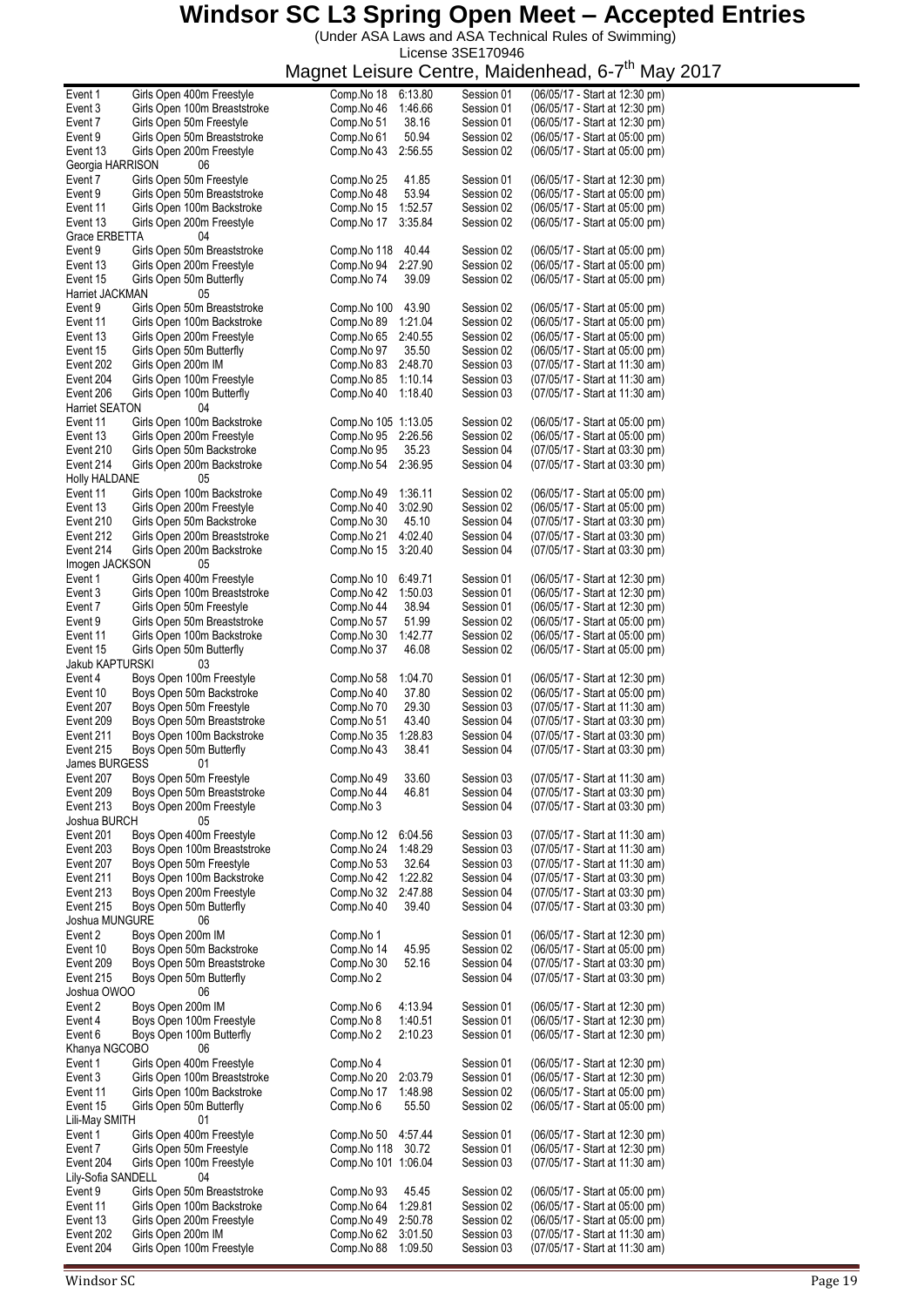(Under ASA Laws and ASA Technical Rules of Swimming)

License 3SE170946

| Event 210          | Girls Open 50m Backstroke    | Comp.No 66  | 39.50   | Session 04 | (07/05/17 - Start at 03:30 pm) |
|--------------------|------------------------------|-------------|---------|------------|--------------------------------|
| <b>Lucy PENTON</b> | 02                           |             |         |            |                                |
| Event 1            | Girls Open 400m Freestyle    | Comp.No 46  | 5:04.45 | Session 01 | (06/05/17 - Start at 12:30 pm) |
| Madeleine HARRISON | 04                           |             |         |            |                                |
|                    | Girls Open 400m Freestyle    |             |         |            |                                |
| Event 1            |                              | Comp.No 21  | 6:06.56 | Session 01 | (06/05/17 - Start at 12:30 pm) |
| Event 3            | Girls Open 100m Breaststroke | Comp.No 53  | 1:43.98 | Session 01 | (06/05/17 - Start at 12:30 pm) |
| Event 7            | Girls Open 50m Freestyle     | Comp.No 87  | 33.80   | Session 01 | (06/05/17 - Start at 12:30 pm) |
| Event 9            | Girls Open 50m Breaststroke  | Comp.No 82  | 46.70   | Session 02 | (06/05/17 - Start at 05:00 pm) |
| Event 11           | Girls Open 100m Backstroke   | Comp.No 60  | 1:30.17 | Session 02 | (06/05/17 - Start at 05:00 pm) |
| Event 13           | Girls Open 200m Freestyle    | Comp.No 70  | 2:39.00 | Session 02 | (06/05/17 - Start at 05:00 pm) |
|                    |                              |             |         |            |                                |
| Event 15           | Girls Open 50m Butterfly     | Comp.No 58  | 42.55   | Session 02 | (06/05/17 - Start at 05:00 pm) |
| Matilda OGSTON     | 06                           |             |         |            |                                |
| Event 202          | Girls Open 200m IM           | Comp.No 30  | 3:23.40 | Session 03 | (07/05/17 - Start at 11:30 am) |
| Event 204          | Girls Open 100m Freestyle    | Comp.No 11  | 1:40.76 | Session 03 | (07/05/17 - Start at 11:30 am) |
| Event 210          | Girls Open 50m Backstroke    | Comp.No 35  | 44.60   | Session 04 | (07/05/17 - Start at 03:30 pm) |
| Event 212          | Girls Open 200m Breaststroke | Comp.No 4   | 4:34.40 | Session 04 | (07/05/17 - Start at 03:30 pm) |
|                    |                              |             |         |            |                                |
| Matilda SANDELL    | 06                           |             |         |            |                                |
| Event 9            | Girls Open 50m Breaststroke  | Comp.No 60  | 51.20   | Session 02 | (06/05/17 - Start at 05:00 pm) |
| Event 11           | Girls Open 100m Backstroke   | Comp.No 70  | 1:27.60 | Session 02 | (06/05/17 - Start at 05:00 pm) |
| Event 13           | Girls Open 200m Freestyle    | Comp.No 35  | 3:10.07 | Session 02 | (06/05/17 - Start at 05:00 pm) |
| Event 202          | Girls Open 200m IM           | Comp.No 25  | 3:28.33 | Session 03 | (07/05/17 - Start at 11:30 am) |
|                    |                              |             |         |            |                                |
| Event 204          | Girls Open 100m Freestyle    | Comp.No 40  | 1:22.00 | Session 03 | (07/05/17 - Start at 11:30 am) |
| Event 210          | Girls Open 50m Backstroke    | Comp.No 63  | 40.14   | Session 04 | (07/05/17 - Start at 03:30 pm) |
| Noah FALOON        | 04                           |             |         |            |                                |
| Event 2            | Boys Open 200m IM            | Comp.No 12  | 3:38.51 | Session 01 | (06/05/17 - Start at 12:30 pm) |
| Event 4            | Boys Open 100m Freestyle     | Comp.No 31  | 1:21.82 | Session 01 | (06/05/17 - Start at 12:30 pm) |
| Event 10           | Boys Open 50m Backstroke     | Comp.No 23  | 44.01   | Session 02 | (06/05/17 - Start at 05:00 pm) |
|                    |                              |             |         |            |                                |
| Event 14           | Boys Open 200m Backstroke    | Comp.No 12  | 3:21.19 | Session 02 | (06/05/17 - Start at 05:00 pm) |
| Event 203          | Boys Open 100m Breaststroke  | Comp.No 21  | 1:49.25 | Session 03 | (07/05/17 - Start at 11:30 am) |
| Event 207          | Boys Open 50m Freestyle      | Comp.No 29  | 37.11   | Session 03 | (07/05/17 - Start at 11:30 am) |
| Event 209          | Boys Open 50m Breaststroke   | Comp.No 36  | 51.05   | Session 04 | (07/05/17 - Start at 03:30 pm) |
| Event 211          | Boys Open 100m Backstroke    | Comp.No 29  | 1:33.48 | Session 04 | (07/05/17 - Start at 03:30 pm) |
|                    |                              |             | 2:55.88 |            |                                |
| Event 213          | Boys Open 200m Freestyle     | Comp.No 26  |         | Session 04 | (07/05/17 - Start at 03:30 pm) |
| Oliver BUXTON      | 00                           |             |         |            |                                |
| Event 4            | Boys Open 100m Freestyle     | Comp.No 64  | 55.76   | Session 01 | (06/05/17 - Start at 12:30 pm) |
| Event 207          | Boys Open 50m Freestyle      | Comp.No 78  | 26.29   | Session 03 | (07/05/17 - Start at 11:30 am) |
| Event 213          | Boys Open 200m Freestyle     | Comp.No 60  | 2:01.88 | Session 04 | (07/05/17 - Start at 03:30 pm) |
| Oliver SMITH 07    |                              |             |         |            |                                |
|                    |                              |             |         |            |                                |
| Event 203          | Boys Open 100m Breaststroke  | Comp.No 10  | 2:03.83 | Session 03 | (07/05/17 - Start at 11:30 am) |
| Event 207          | Boys Open 50m Freestyle      | Comp.No 5   | 45.76   | Session 03 | (07/05/17 - Start at 11:30 am) |
| Event 209          | Boys Open 50m Breaststroke   | Comp.No 12  | 56.25   | Session 04 | (07/05/17 - Start at 03:30 pm) |
| Event 211          | Boys Open 100m Backstroke    | Comp.No 6   | 1:51.39 | Session 04 | (07/05/17 - Start at 03:30 pm) |
| Phoebe MULLAN      | 04                           |             |         |            |                                |
| Event 202          | Girls Open 200m IM           | Comp.No 1   |         | Session 03 | (07/05/17 - Start at 11:30 am) |
|                    |                              |             |         |            |                                |
| Event 204          | Girls Open 100m Freestyle    | Comp.No 2   |         | Session 03 | (07/05/17 - Start at 11:30 am) |
| Rachel SCHOFIELD   | 02                           |             |         |            |                                |
| Event 1            | Girls Open 400m Freestyle    | Comp.No 45  | 5:05.53 | Session 01 | (06/05/17 - Start at 12:30 pm) |
| Event 3            | Girls Open 100m Breaststroke | Comp.No 77  | 1:30.77 | Session 01 | (06/05/17 - Start at 12:30 pm) |
| Event 7            | Girls Open 50m Freestyle     | Comp.No 105 | 32.20   | Session 01 | (06/05/17 - Start at 12:30 pm) |
|                    |                              |             |         |            | (06/05/17 - Start at 05:00 pm) |
| Event 9            | Girls Open 50m Breaststroke  | Comp.No 106 | 42.59   | Session 02 |                                |
| Event 11           | Girls Open 100m Backstroke   | Comp.No 94  | 1:19.40 | Session 02 | (06/05/17 - Start at 05:00 pm) |
| Event 13           | Girls Open 200m Freestyle    | Comp.No 98  | 2:24.22 | Session 02 | (06/05/17 - Start at 05:00 pm) |
| Rafferty EVANS     | 04                           |             |         |            |                                |
| Event 4            | Boys Open 100m Freestyle     | Comp.No 44  | 1:13.21 | Session 01 | (06/05/17 - Start at 12:30 pm) |
| Event 6            | Boys Open 100m Butterfly     | Comp.No 3   | 2:04.96 | Session 01 | (06/05/17 - Start at 12:30 pm) |
|                    |                              |             |         |            |                                |
| Event 10           | Boys Open 50m Backstroke     | Comp.No 41  | 37.40   | Session 02 | (06/05/17 - Start at 05:00 pm) |
| Event 14           | Boys Open 200m Backstroke    | Comp.No 21  | 2:58.70 | Session 02 | (06/05/17 - Start at 05:00 pm) |
| Event 203          | Boys Open 100m Breaststroke  | Comp.No 11  | 2:03.23 | Session 03 | (07/05/17 - Start at 11:30 am) |
| Event 207          | Boys Open 50m Freestyle      | Comp.No 54  | 32.50   | Session 03 | (07/05/17 - Start at 11:30 am) |
| Event 209          | Boys Open 50m Breaststroke   | Comp.No 39  | 49.92   | Session 04 | (07/05/17 - Start at 03:30 pm) |
| Event 211          | Boys Open 100m Backstroke    | Comp.No 43  | 1:21.70 | Session 04 | (07/05/17 - Start at 03:30 pm) |
|                    |                              |             |         |            |                                |
| Event 213          | Boys Open 200m Freestyle     | Comp.No 34  | 2:45.50 | Session 04 | (07/05/17 - Start at 03:30 pm) |
| Rebecca SAUNDERS   | 05                           |             |         |            |                                |
| Event 202          | Girls Open 200m IM           | Comp.No 85  | 2:48.30 | Session 03 | (07/05/17 - Start at 11:30 am) |
| Event 204          | Girls Open 100m Freestyle    | Comp.No 82  | 1:10.50 | Session 03 | (07/05/17 - Start at 11:30 am) |
| Event 206          | Girls Open 100m Butterfly    | Comp.No 35  | 1:20.42 | Session 03 | (07/05/17 - Start at 11:30 am) |
| Rory TIETEMA       | 02                           |             |         |            |                                |
|                    | Boys Open 200m IM            |             |         |            |                                |
| Event 2            |                              | Comp.No 43  | 2:28.66 | Session 01 | (06/05/17 - Start at 12:30 pm) |
| Event 4            | Boys Open 100m Freestyle     | Comp.No 63  | 1:00.50 | Session 01 | (06/05/17 - Start at 12:30 pm) |
| Event 6            | Boys Open 100m Butterfly     | Comp.No 28  | 1:12.15 | Session 01 | (06/05/17 - Start at 12:30 pm) |
| Event 10           | Boys Open 50m Backstroke     | Comp.No 48  | 35.10   | Session 02 | (06/05/17 - Start at 05:00 pm) |
| Event 12           | Boys Open 200m Breaststroke  | Comp.No 27  | 2:59.52 | Session 02 | (06/05/17 - Start at 05:00 pm) |
| Event 14           | Boys Open 200m Backstroke    | Comp.No 28  | 2:39.66 | Session 02 | (06/05/17 - Start at 05:00 pm) |
|                    |                              |             |         |            |                                |
| Event 209          | Boys Open 50m Breaststroke   | Comp.No 67  | 36.60   | Session 04 | (07/05/17 - Start at 03:30 pm) |
| Event 211          | Boys Open 100m Backstroke    | Comp.No 55  | 1:14.88 | Session 04 | (07/05/17 - Start at 03:30 pm) |
| Event 213          | Boys Open 200m Freestyle     | Comp.No 58  | 2:12.25 | Session 04 | (07/05/17 - Start at 03:30 pm) |
| Saba WILLIAMS      | 07                           |             |         |            |                                |
| Event 3            | Girls Open 100m Breaststroke | Comp.No 21  | 2:01.52 | Session 01 | (06/05/17 - Start at 12:30 pm) |
|                    | Girls Open 100m Backstroke   | Comp.No 14  | 1:52.77 | Session 02 | (06/05/17 - Start at 05:00 pm) |
| Event 11           |                              |             |         |            |                                |
| Event 202          | Girls Open 200m IM           | Comp.No 12  | 4:03.45 | Session 03 | (07/05/17 - Start at 11:30 am) |
| Event 204          | Girls Open 100m Freestyle    | Comp.No 12  | 1:40.59 | Session 03 | (07/05/17 - Start at 11:30 am) |
| Event 214          | Girls Open 200m Backstroke   | Comp.No 4   | 4:01.83 | Session 04 | (07/05/17 - Start at 03:30 pm) |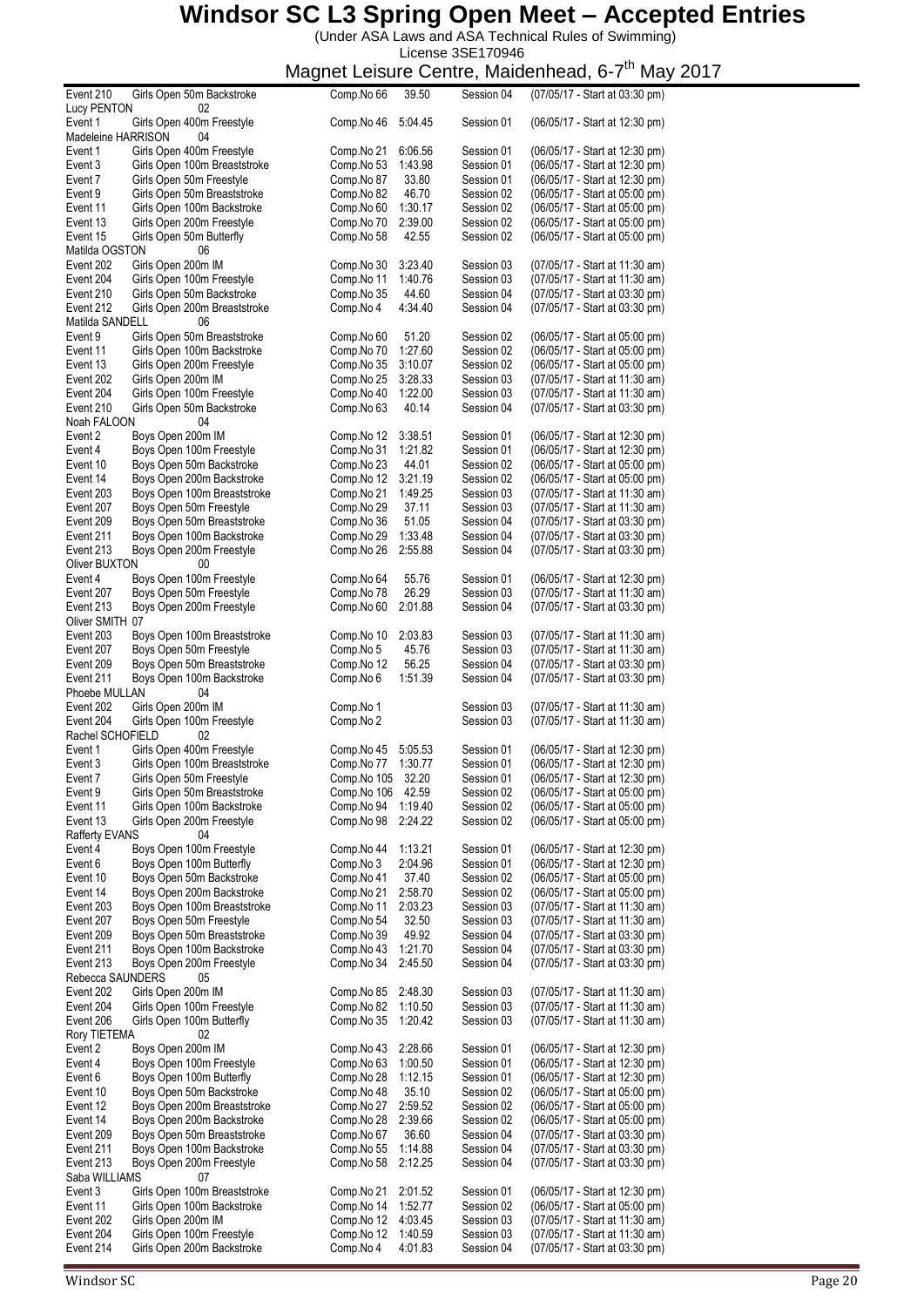(Under ASA Laws and ASA Technical Rules of Swimming) License 3SE170946

| Susanna DE MAIO     | 03                           |             |         |            |                                |
|---------------------|------------------------------|-------------|---------|------------|--------------------------------|
| Event 202           | Girls Open 200m IM           | Comp.No 75  | 2:54.21 | Session 03 | (07/05/17 - Start at 11:30 am) |
| Event 204           | Girls Open 100m Freestyle    | Comp.No 90  | 1:08.90 | Session 03 | (07/05/17 - Start at 11:30 am) |
| Event 208           | Girls Open 400m IM           | Comp.No 13  | 6:20.06 | Session 04 | (07/05/17 - Start at 03:30 pm) |
| Event 210           | Girls Open 50m Backstroke    | Comp.No 82  | 37.77   | Session 04 | (07/05/17 - Start at 03:30 pm) |
| Trisha MISHRA       | 05                           |             |         |            |                                |
| Event 204           | Girls Open 100m Freestyle    | Comp.No 7   | 1:46.60 | Session 03 | (07/05/17 - Start at 11:30 am) |
| Event 210           | Girls Open 50m Backstroke    | Comp.No 5   | 55.75   | Session 04 | (07/05/17 - Start at 03:30 pm) |
| Event 212           | Girls Open 200m Breaststroke | Comp.No 1   |         | Session 04 | (07/05/17 - Start at 03:30 pm) |
| Viktor STOYANOV     | 03                           |             |         |            |                                |
| Event 4             | Boys Open 100m Freestyle     | Comp.No 7   | 1:43.22 | Session 01 | (06/05/17 - Start at 12:30 pm) |
| Event 10            | Boys Open 50m Backstroke     | Comp.No 17  | 44.41   | Session 02 | (06/05/17 - Start at 05:00 pm) |
| Event 207           | Boys Open 50m Freestyle      | Comp.No 39  | 35.67   | Session 03 | (07/05/17 - Start at 11:30 am) |
| Event 211           | Boys Open 100m Backstroke    | Comp.No 5   | 1:53.82 | Session 04 | (07/05/17 - Start at 03:30 pm) |
| Event 213           | Boys Open 200m Freestyle     | Comp.No 4   | 4:03.21 | Session 04 | (07/05/17 - Start at 03:30 pm) |
| Event 215           | Boys Open 50m Butterfly      | Comp.No 24  | 45.22   | Session 04 | (07/05/17 - Start at 03:30 pm) |
| William MUSCROFT    | 04                           |             |         |            |                                |
| Event 2             | Boys Open 200m IM            | Comp.No 30  | 2:57.60 | Session 01 | (06/05/17 - Start at 12:30 pm) |
| Event 4             | Boys Open 100m Freestyle     | Comp.No 49  | 1:09.60 | Session 01 | (06/05/17 - Start at 12:30 pm) |
| Event 6             | Boys Open 100m Butterfly     | Comp.No 12  | 1:43.19 | Session 01 | (06/05/17 - Start at 12:30 pm) |
|                     | Boys Open 50m Backstroke     |             |         |            |                                |
| Event 10            |                              | Comp.No 42  | 37.30   | Session 02 | (06/05/17 - Start at 05:00 pm) |
| Event 14            | Boys Open 200m Backstroke    | Comp.No 24  | 2:52.00 | Session 02 | (06/05/17 - Start at 05:00 pm) |
|                     |                              |             |         |            |                                |
| <b>Rushmoor Ryl</b> |                              |             |         |            |                                |
| <b>James ROWNEY</b> | 05                           |             |         |            |                                |
| Event 2             | Boys Open 200m IM            | Comp.No 14  | 3:35.50 | Session 01 | (06/05/17 - Start at 12:30 pm) |
| Event 4             | Boys Open 100m Freestyle     | Comp.No 29  | 1:22.00 | Session 01 | (06/05/17 - Start at 12:30 pm) |
| Event 6             | Boys Open 100m Butterfly     | Comp.No 1   |         | Session 01 | (06/05/17 - Start at 12:30 pm) |
| Event 209           | Boys Open 50m Breaststroke   | Comp.No 40  | 49.91   | Session 04 | (07/05/17 - Start at 03:30 pm) |
| Event 211           | Boys Open 100m Backstroke    | Comp.No 21  | 1:37.82 | Session 04 | (07/05/17 - Start at 03:30 pm) |
| Madison JONES       | 07                           |             |         |            |                                |
| Event 1             | Girls Open 400m Freestyle    | Comp.No 6   | 7:30.60 | Session 01 | (06/05/17 - Start at 12:30 pm) |
|                     |                              |             |         | Session 01 |                                |
| Event 3             | Girls Open 100m Breaststroke | Comp.No 3   |         |            | (06/05/17 - Start at 12:30 pm) |
| Event 7             | Girls Open 50m Freestyle     | Comp.No 46  | 38.72   | Session 01 | (06/05/17 - Start at 12:30 pm) |
| Event 9             | Girls Open 50m Breaststroke  | Comp.No 30  | 56.25   | Session 02 | (06/05/17 - Start at 05:00 pm) |
| Event 11            | Girls Open 100m Backstroke   | Comp.No 32  | 1:41.70 | Session 02 | (06/05/17 - Start at 05:00 pm) |
| Event 15            | Girls Open 50m Butterfly     | Comp.No 19  | 50.80   | Session 02 | (06/05/17 - Start at 05:00 pm) |
| Event 202           | Girls Open 200m IM           | Comp.No 6   |         | Session 03 | (07/05/17 - Start at 11:30 am) |
| Event 204           | Girls Open 100m Freestyle    | Comp.No 20  | 1:33.10 | Session 03 | (07/05/17 - Start at 11:30 am) |
| Event 206           | Girls Open 100m Butterfly    | Comp.No 5   |         | Session 03 | (07/05/17 - Start at 11:30 am) |
| Event 210           | Girls Open 50m Backstroke    | Comp.No 31  | 44.97   | Session 04 | (07/05/17 - Start at 03:30 pm) |
| <b>Ruby STEWART</b> | 07                           |             |         |            |                                |
| Event 9             | Girls Open 50m Breaststroke  | Comp.No 31  | 55.89   | Session 02 | (06/05/17 - Start at 05:00 pm) |
| Event 11            | Girls Open 100m Backstroke   | Comp.No 28  | 1:44.50 | Session 02 | (06/05/17 - Start at 05:00 pm) |
| Event 13            | Girls Open 200m Freestyle    | Comp.No 34  | 3:11.42 | Session 02 | (06/05/17 - Start at 05:00 pm) |
| Event 15            | Girls Open 50m Butterfly     | Comp.No 2   | 1:00.60 | Session 02 | (06/05/17 - Start at 05:00 pm) |
| Event 202           | Girls Open 200m IM           | Comp.No 33  | 3:20.75 | Session 03 | (07/05/17 - Start at 11:30 am) |
| Event 204           |                              |             |         | Session 03 | (07/05/17 - Start at 11:30 am) |
|                     | Girls Open 100m Freestyle    | Comp.No 3   | 1:47.82 |            |                                |
| Event 206           | Girls Open 100m Butterfly    | Comp.No 9   |         | Session 03 | (07/05/17 - Start at 11:30 am) |
|                     |                              |             |         |            |                                |
| <b>Slough Eton</b>  |                              |             |         |            |                                |
| Gargi CHAKRABARTI   | 06                           |             |         |            |                                |
| Event 7             | Girls Open 50m Freestyle     | Comp.No 5   | 56.60   | Session 01 | (06/05/17 - Start at 12:30 pm) |
| Event 9             | Girls Open 50m Breaststroke  | Comp.No 4   | 1:07.67 | Session 02 | (06/05/17 - Start at 05:00 pm) |
| Event 15            | Girls Open 50m Butterfly     | Comp.No 1   | 1:11.29 | Session 02 | (06/05/17 - Start at 05:00 pm) |
| Hannah WOOD         | 05                           |             |         |            |                                |
| Event 7             | Girls Open 50m Freestyle     | Comp.No 3   | 57.48   | Session 01 | (06/05/17 - Start at 12:30 pm) |
| Event 9             | Girls Open 50m Breaststroke  | Comp.No 2   | 1:28.09 | Session 02 | (06/05/17 - Start at 05:00 pm) |
| Isabel JIMENEZ      | 03                           |             |         |            |                                |
| Event 7             | Girls Open 50m Freestyle     | Comp.No 6   | 50.26   | Session 01 | (06/05/17 - Start at 12:30 pm) |
| Event 204           | Girls Open 100m Freestyle    | Comp.No 5   | 1:50.35 | Session 03 | (07/05/17 - Start at 11:30 am) |
| Jake VAN WENSVEEN   | 06                           |             |         |            |                                |
| Event 10            | Boys Open 50m Backstroke     | Comp.No 8   | 47.81   | Session 02 | (06/05/17 - Start at 05:00 pm) |
| Event 209           | Boys Open 50m Breaststroke   | Comp.No 24  | 53.06   | Session 04 | (07/05/17 - Start at 03:30 pm) |
| Laura SAUNDERS      | 98                           |             |         |            |                                |
| Event 7             | Girls Open 50m Freestyle     | Comp.No 111 | 31.32   | Session 01 | (06/05/17 - Start at 12:30 pm) |
| Event 9             | Girls Open 50m Breaststroke  | Comp.No 97  | 44.82   | Session 02 | (06/05/17 - Start at 05:00 pm) |
| Event 15            | Girls Open 50m Butterfly     | Comp.No 109 | 33.51   | Session 02 | (06/05/17 - Start at 05:00 pm) |
|                     |                              |             |         |            |                                |
| Event 204           | Girls Open 100m Freestyle    | Comp.No 58  | 1:17.26 | Session 03 | (07/05/17 - Start at 11:30 am) |
| Event 206           | Girls Open 100m Butterfly    | Comp.No 30  | 1:25.61 | Session 03 | (07/05/17 - Start at 11:30 am) |
| Megan FULLAM        | 06                           |             |         |            |                                |
| Event 3             | Girls Open 100m Breaststroke | Comp.No 9   | 2:24.45 | Session 01 | (06/05/17 - Start at 12:30 pm) |
| Event 7             | Girls Open 50m Freestyle     | Comp.No 2   | 1:07.51 | Session 01 | (06/05/17 - Start at 12:30 pm) |
| Nathaniel SULLIVAN  | 02                           |             |         |            |                                |
| Event 209           | Boys Open 50m Breaststroke   | Comp.No 2   | 1:07.71 | Session 04 | (07/05/17 - Start at 03:30 pm) |
| Event 213           | Boys Open 200m Freestyle     | Comp.No 6   | 3:58.01 | Session 04 | (07/05/17 - Start at 03:30 pm) |
| Nicole VAN WENSVEEN | 04                           |             |         |            |                                |
| Event 9             | Girls Open 50m Breaststroke  | Comp.No 64  | 50.20   | Session 02 | (06/05/17 - Start at 05:00 pm) |
| Event 210           | Girls Open 50m Backstroke    | Comp.No 34  | 44.61   | Session 04 | (07/05/17 - Start at 03:30 pm) |
| Otylia KONARSKA     | 05                           |             |         |            |                                |
| Event 7             | Girls Open 50m Freestyle     | Comp.No 13  | 46.84   | Session 01 | (06/05/17 - Start at 12:30 pm) |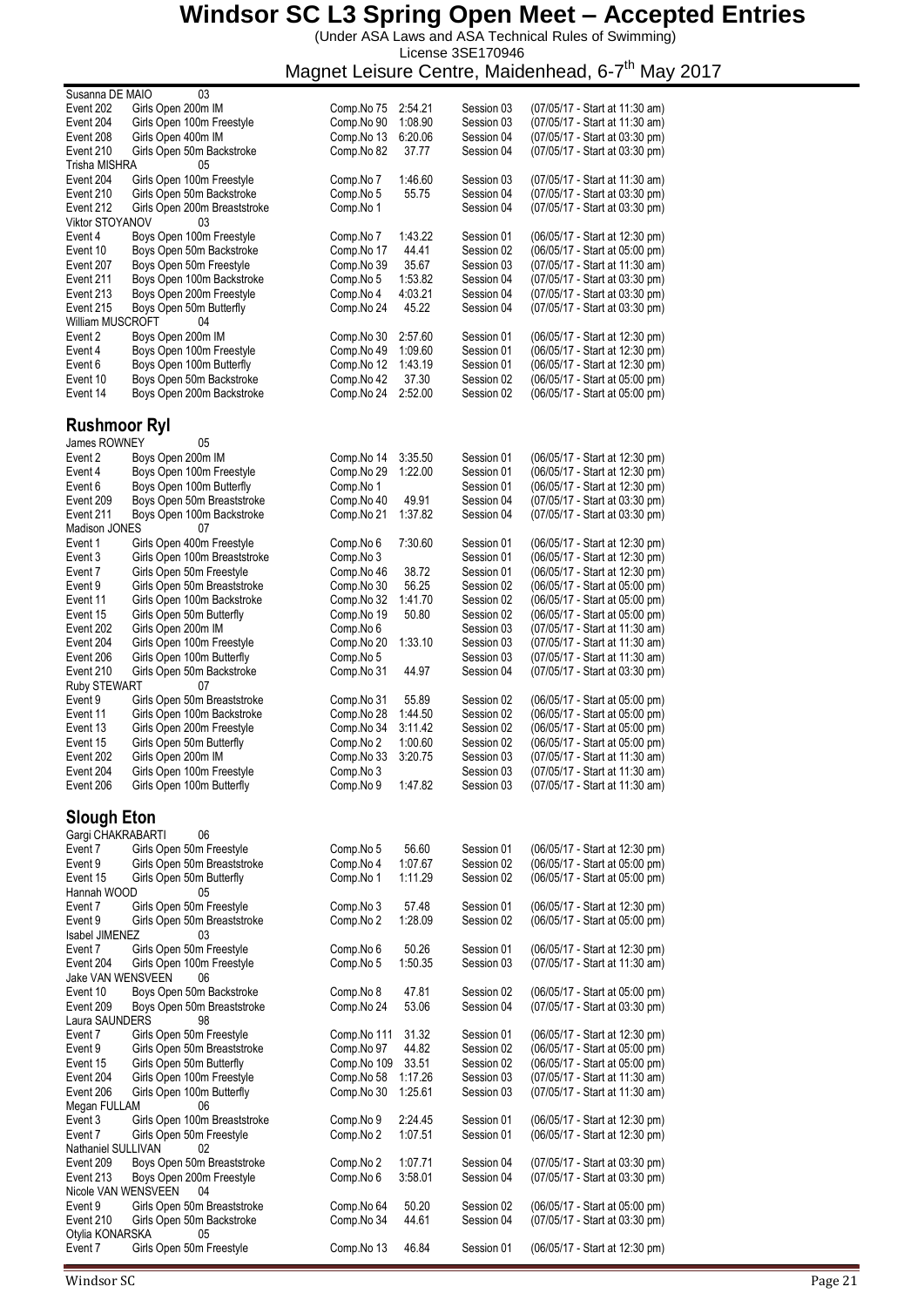(Under ASA Laws and ASA Technical Rules of Swimming) License 3SE170946

|                               |                                                          | magnot Loisuro Oomro,    |                    |                          | $m$ ando $m$<br>ivici y                                          |
|-------------------------------|----------------------------------------------------------|--------------------------|--------------------|--------------------------|------------------------------------------------------------------|
| Event 9<br>Tamara PEN         | Girls Open 50m Breaststroke<br>02                        | Comp.No 5                | 1:06.92            | Session 02               | (06/05/17 - Start at 05:00 pm)                                   |
| Event 7                       | Girls Open 50m Freestyle                                 | Comp.No 91               | 33.56              | Session 01               | (06/05/17 - Start at 12:30 pm)                                   |
| Event 9                       | Girls Open 50m Breaststroke                              | Comp.No 36               | 55.44              | Session 02               | (06/05/17 - Start at 05:00 pm)                                   |
| Event 11                      | Girls Open 100m Backstroke                               | Comp.No 44               | 1:37.48            | Session 02               | (06/05/17 - Start at 05:00 pm)                                   |
| Event 15                      | Girls Open 50m Butterfly                                 | Comp.No 59               | 42.06              | Session 02               | (06/05/17 - Start at 05:00 pm)                                   |
| Event 204                     | Girls Open 100m Freestyle                                | Comp.No 33               | 1:25.49            | Session 03               | (07/05/17 - Start at 11:30 am)                                   |
| Event 210                     | Girls Open 50m Backstroke                                | Comp.No 25               | 45.87              | Session 04               | (07/05/17 - Start at 03:30 pm)                                   |
| <b>Tilehurst</b>              |                                                          |                          |                    |                          |                                                                  |
| <b>Isabel NESS</b><br>Event 1 | 06<br>Girls Open 400m Freestyle                          | Comp.No 22               | 5:55.55            | Session 01               | (06/05/17 - Start at 12:30 pm)                                   |
| Event 3                       | Girls Open 100m Breaststroke                             | Comp.No 50               | 1:44.50            | Session 01               | (06/05/17 - Start at 12:30 pm)                                   |
| Event 5                       | Girls Open 200m Butterfly                                | Comp.No 2                |                    | Session 01               | (06/05/17 - Start at 12:30 pm)                                   |
| Event 208                     | Girls Open 400m IM                                       | Comp.No 3                |                    | Session 04               | (07/05/17 - Start at 03:30 pm)                                   |
| Windsor                       |                                                          |                          |                    |                          |                                                                  |
| Aaron WILKS                   | 05                                                       |                          |                    |                          |                                                                  |
| Event 4                       | Boys Open 100m Freestyle                                 | Comp.No 41               | 1:15.04            | Session 01               | (06/05/17 - Start at 12:30 pm)                                   |
| Event 12                      | Boys Open 200m Breaststroke                              | Comp.No 17               | 3:27.79            | Session 02               | (06/05/17 - Start at 05:00 pm)                                   |
| Event 14<br>Event 203         | Boys Open 200m Backstroke<br>Boys Open 100m Breaststroke | Comp.No 19<br>Comp.No 30 | 3:00.22<br>1:37.79 | Session 02<br>Session 03 | (06/05/17 - Start at 05:00 pm)<br>(07/05/17 - Start at 11:30 am) |
| Event 207                     | Boys Open 50m Freestyle                                  | Comp.No 45               | 34.26              | Session 03               | (07/05/17 - Start at 11:30 am)                                   |
| Event 213                     | Boys Open 200m Freestyle                                 | Comp.No 42               | 2:38.03            | Session 04               | (07/05/17 - Start at 03:30 pm)                                   |
| Amy CHARMAN                   | 08                                                       |                          |                    |                          |                                                                  |
| Event 3                       | Girls Open 100m Breaststroke                             | Comp.No 10               | 2:18.34            | Session 01               | (06/05/17 - Start at 12:30 pm)                                   |
| Event 11                      | Girls Open 100m Backstroke                               | Comp.No 9                | 2:10.12            | Session 02               | (06/05/17 - Start at 05:00 pm)                                   |
| Event 204<br>Caoimhe MCGEE    | Girls Open 100m Freestyle<br>03                          | Comp.No 4                | 1:51.19            | Session 03               | (07/05/17 - Start at 11:30 am)                                   |
| Event 3                       | Girls Open 100m Breaststroke                             | Comp.No 85               | 1:27.58            | Session 01               | (06/05/17 - Start at 12:30 pm)                                   |
| Event 7                       | Girls Open 50m Freestyle                                 | Comp.No 113              | 31.24              | Session 01               | (06/05/17 - Start at 12:30 pm)                                   |
| Event 9                       | Girls Open 50m Breaststroke                              | Comp.No 115              | 40.88              | Session 02               | (06/05/17 - Start at 05:00 pm)                                   |
| Event 11                      | Girls Open 100m Backstroke                               | Comp.No 96               | 1:18.96            | Session 02               | (06/05/17 - Start at 05:00 pm)                                   |
| Event 15                      | Girls Open 50m Butterfly                                 | Comp.No 90               | 36.25              | Session 02               | (06/05/17 - Start at 05:00 pm)                                   |
| Event 202<br>Event 204        | Girls Open 200m IM<br>Girls Open 100m Freestyle          | Comp.No 77<br>Comp.No 96 | 2:53.03<br>1:07.88 | Session 03<br>Session 03 | (07/05/17 - Start at 11:30 am)<br>(07/05/17 - Start at 11:30 am) |
| Event 210                     | Girls Open 50m Backstroke                                | Comp.No 92               | 36.47              | Session 04               | (07/05/17 - Start at 03:30 pm)                                   |
| <b>Charles RYCROFT</b>        | 04                                                       |                          |                    |                          |                                                                  |
| Event 2                       | Boys Open 200m IM                                        | Comp.No 35               | 2:50.05            | Session 01               | (06/05/17 - Start at 12:30 pm)                                   |
| Event 4                       | Boys Open 100m Freestyle                                 | Comp.No 48               | 1:11.40            | Session 01               | (06/05/17 - Start at 12:30 pm)                                   |
| Event 6                       | Boys Open 100m Butterfly                                 | Comp.No 19               | 1:26.37            | Session 01               | (06/05/17 - Start at 12:30 pm)                                   |
| Event 10<br>Event 12          | Boys Open 50m Backstroke<br>Boys Open 200m Breaststroke  | Comp.No 39<br>Comp.No 25 | 38.56<br>3:05.38   | Session 02<br>Session 02 | (06/05/17 - Start at 05:00 pm)<br>(06/05/17 - Start at 05:00 pm) |
| Event 14                      | Boys Open 200m Backstroke                                | Comp.No 14               | 3:12.72            | Session 02               | (06/05/17 - Start at 05:00 pm)                                   |
| Event 203                     | Boys Open 100m Breaststroke                              | Comp.No 46               | 1:26.27            | Session 03               | (07/05/17 - Start at 11:30 am)                                   |
| Event 207                     | Boys Open 50m Freestyle                                  | Comp.No 55               | 32.46              | Session 03               | (07/05/17 - Start at 11:30 am)                                   |
| Event 209                     | Boys Open 50m Breaststroke                               | Comp.No 61               | 39.21              | Session 04               | (07/05/17 - Start at 03:30 pm)                                   |
| Event 211                     | Boys Open 100m Backstroke                                | Comp.No 40               | 1:25.52<br>2:30.93 | Session 04<br>Session 04 | (07/05/17 - Start at 03:30 pm)                                   |
| Event 213<br>Event 215        | Boys Open 200m Freestyle<br>Boys Open 50m Butterfly      | Comp.No 45<br>Comp.No 50 | 36.41              | Session 04               | (07/05/17 - Start at 03:30 pm)<br>(07/05/17 - Start at 03:30 pm) |
| Clement TOUSSAINT             | 02                                                       |                          |                    |                          |                                                                  |
| Event 4                       | Boys Open 100m Freestyle                                 | Comp.No 60               | 1:01.60            | Session 01               | (06/05/17 - Start at 12:30 pm)                                   |
| Event 207                     | Boys Open 50m Freestyle                                  | Comp.No 73               | 28.69              | Session 03               | (07/05/17 - Start at 11:30 am)                                   |
| Event 213                     | Boys Open 200m Freestyle                                 | Comp.No 52               | 2:21.16            | Session 04               | (07/05/17 - Start at 03:30 pm)                                   |
| Dilsher BAGRI<br>Event 10     | 06<br>Boys Open 50m Backstroke                           | Comp.No 21               | 44.09              | Session 02               | (06/05/17 - Start at 05:00 pm)                                   |
| Event 14                      | Boys Open 200m Backstroke                                | Comp.No 6                | 3:32.82            | Session 02               | (06/05/17 - Start at 05:00 pm)                                   |
| Event 201                     | Boys Open 400m Freestyle                                 | Comp.No 6                | 7:43.12            | Session 03               | (07/05/17 - Start at 11:30 am)                                   |
| Event 207                     | Boys Open 50m Freestyle                                  | Comp.No 12               | 41.21              | Session 03               | (07/05/17 - Start at 11:30 am)                                   |
| Event 209                     | Boys Open 50m Breaststroke                               | Comp.No 21               | 53.38              | Session 04               | (07/05/17 - Start at 03:30 pm)                                   |
| Event 211                     | Boys Open 100m Backstroke                                | Comp.No 17               | 1:39.70            | Session 04               | (07/05/17 - Start at 03:30 pm)                                   |
| Event 213<br>Event 215        | Boys Open 200m Freestyle<br>Boys Open 50m Butterfly      | Comp.No 11<br>Comp.No 8  | 3:25.58<br>56.63   | Session 04<br>Session 04 | (07/05/17 - Start at 03:30 pm)<br>(07/05/17 - Start at 03:30 pm) |
| Edwin Valentin IVANESC        | 05                                                       |                          |                    |                          |                                                                  |
| Event 2                       | Boys Open 200m IM                                        | Comp.No 29               | 2:57.94            | Session 01               | (06/05/17 - Start at 12:30 pm)                                   |
| Event 4                       | Boys Open 100m Freestyle                                 | Comp.No 47               | 1:12.09            | Session 01               | (06/05/17 - Start at 12:30 pm)                                   |
| Event 6                       | Boys Open 100m Butterfly                                 | Comp.No 18               | 1:27.27            | Session 01               | (06/05/17 - Start at 12:30 pm)                                   |
| Event 8<br>Event 10           | Boys Open 400m IM<br>Boys Open 50m Backstroke            | Comp.No 7<br>Comp.No 46  | 6:40.57<br>35.87   | Session 02<br>Session 02 | (06/05/17 - Start at 05:00 pm)<br>(06/05/17 - Start at 05:00 pm) |
| Event 14                      | Boys Open 200m Backstroke                                | Comp.No 25               | 2:48.31            | Session 02               | (06/05/17 - Start at 05:00 pm)                                   |
| Event 203                     | Boys Open 100m Breaststroke                              | Comp.No 28               | 1:41.86            | Session 03               | (07/05/17 - Start at 11:30 am)                                   |
| Event 205                     | Boys Open 200m Butterfly                                 | Comp.No 4                | 3:23.94            | Session 03               | (07/05/17 - Start at 11:30 am)                                   |
| Event 207                     | Boys Open 50m Freestyle                                  | Comp.No 52               | 32.81              | Session 03               | (07/05/17 - Start at 11:30 am)                                   |
| Event 209                     | Boys Open 50m Breaststroke                               | Comp.No 43               | 47.59              | Session 04               | (07/05/17 - Start at 03:30 pm)                                   |
| Event 211<br>Event 213        | Boys Open 100m Backstroke<br>Boys Open 200m Freestyle    | Comp.No 51<br>Comp.No 43 | 1:17.75<br>2:36.63 | Session 04<br>Session 04 | (07/05/17 - Start at 03:30 pm)<br>(07/05/17 - Start at 03:30 pm) |
| Event 215                     | Boys Open 50m Butterfly                                  | Comp.No 47               | 36.92              | Session 04               | (07/05/17 - Start at 03:30 pm)                                   |
| Eilidh GREEN                  | 05                                                       |                          |                    |                          |                                                                  |
| Event 1                       | Girls Open 400m Freestyle                                | Comp.No 28               | 5:37.60            | Session 01               | (06/05/17 - Start at 12:30 pm)                                   |
| Event 3                       | Girls Open 100m Breaststroke                             | Comp.No 62               | 1:40.63            | Session 01               | (06/05/17 - Start at 12:30 pm)                                   |
| Event 5                       | Girls Open 200m Butterfly                                | Comp.No 8                | 3:15.76            | Session 01               | (06/05/17 - Start at 12:30 pm)                                   |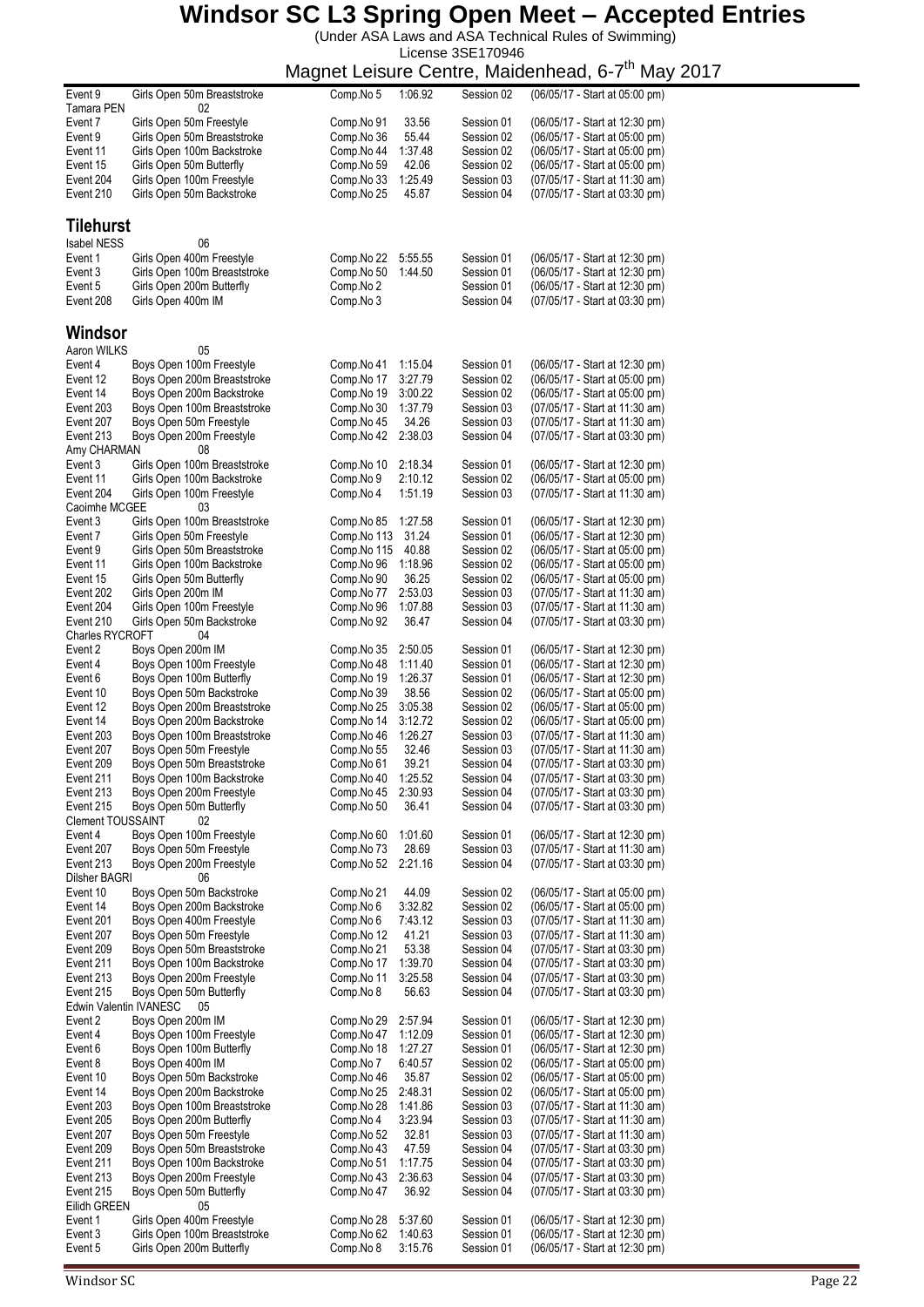(Under ASA Laws and ASA Technical Rules of Swimming) License 3SE170946

| Event 7                 | Girls Open 50m Freestyle     | Comp.No 68  | 35.35   | Session 01 | (06/05/17 - Start at 12:30 pm) |
|-------------------------|------------------------------|-------------|---------|------------|--------------------------------|
| Event 9                 | Girls Open 50m Breaststroke  | Comp.No 77  | 47.94   | Session 02 | (06/05/17 - Start at 05:00 pm) |
| Event 11                | Girls Open 100m Backstroke   | Comp.No 73  | 1:26.48 | Session 02 | (06/05/17 - Start at 05:00 pm) |
|                         |                              |             |         |            |                                |
| Event 13                | Girls Open 200m Freestyle    | Comp.No 59  | 2:43.42 | Session 02 | (06/05/17 - Start at 05:00 pm) |
| Event 15                | Girls Open 50m Butterfly     | Comp.No 65  | 40.97   | Session 02 | (06/05/17 - Start at 05:00 pm) |
| Event 202               | Girls Open 200m IM           | Comp.No 66  | 2:59.78 | Session 03 | (07/05/17 - Start at 11:30 am) |
|                         |                              |             |         |            |                                |
| Event 204               | Girls Open 100m Freestyle    | Comp.No 62  | 1:15.67 | Session 03 | (07/05/17 - Start at 11:30 am) |
| Event 206               | Girls Open 100m Butterfly    | Comp.No 23  | 1:28.82 | Session 03 | (07/05/17 - Start at 11:30 am) |
| Event 208               | Girls Open 400m IM           | Comp.No 12  | 6:21.92 | Session 04 | (07/05/17 - Start at 03:30 pm) |
|                         |                              |             |         |            |                                |
| Event 210               | Girls Open 50m Backstroke    | Comp.No 60  | 40.64   | Session 04 | (07/05/17 - Start at 03:30 pm) |
| Event 212               | Girls Open 200m Breaststroke | Comp.No 35  | 3:32.87 | Session 04 | (07/05/17 - Start at 03:30 pm) |
| Event 214               | Girls Open 200m Backstroke   | Comp.No 32  | 3:01.91 | Session 04 | (07/05/17 - Start at 03:30 pm) |
|                         |                              |             |         |            |                                |
| Elen LEAMON             | 08                           |             |         |            |                                |
| Event 9                 | Girls Open 50m Breaststroke  | Comp.No 13  | 59.75   | Session 02 | (06/05/17 - Start at 05:00 pm) |
| Event 11                | Girls Open 100m Backstroke   | Comp.No 23  | 1:47.28 | Session 02 | (06/05/17 - Start at 05:00 pm) |
|                         |                              |             |         |            |                                |
| Event 13                | Girls Open 200m Freestyle    | Comp.No 15  | 3:42.37 | Session 02 | (06/05/17 - Start at 05:00 pm) |
| Event 15                | Girls Open 50m Butterfly     | Comp.No 13  | 52.70   | Session 02 | (06/05/17 - Start at 05:00 pm) |
| Event 210               | Girls Open 50m Backstroke    | Comp.No 6   | 52.12   | Session 04 | (07/05/17 - Start at 03:30 pm) |
|                         |                              |             |         |            |                                |
| Event 214               | Girls Open 200m Backstroke   | Comp.No 3   |         | Session 04 | (07/05/17 - Start at 03:30 pm) |
| Ella BARTLETT           | 05                           |             |         |            |                                |
| Event 1                 | Girls Open 400m Freestyle    | Comp.No 1   |         | Session 01 | (06/05/17 - Start at 12:30 pm) |
|                         |                              |             |         |            |                                |
| Event 3                 | Girls Open 100m Breaststroke | Comp.No 4   |         | Session 01 | (06/05/17 - Start at 12:30 pm) |
| Event 7                 | Girls Open 50m Freestyle     | Comp.No 19  | 43.87   | Session 01 | (06/05/17 - Start at 12:30 pm) |
| Event 9                 | Girls Open 50m Breaststroke  | Comp.No 29  | 56.25   | Session 02 | (06/05/17 - Start at 05:00 pm) |
|                         |                              |             |         |            |                                |
| Event 11                | Girls Open 100m Backstroke   | Comp.No 26  | 1:45.52 | Session 02 | (06/05/17 - Start at 05:00 pm) |
| Event 13                | Girls Open 200m Freestyle    | Comp.No 11  | 4:02.40 | Session 02 | (06/05/17 - Start at 05:00 pm) |
| Event 15                | Girls Open 50m Butterfly     | Comp.No 18  | 51.00   | Session 02 | (06/05/17 - Start at 05:00 pm) |
|                         |                              |             |         |            |                                |
| Event 210               | Girls Open 50m Backstroke    | Comp.No 50  | 41.91   | Session 04 | (07/05/17 - Start at 03:30 pm) |
| Event 212               | Girls Open 200m Breaststroke | Comp.No 3   | 4:38.51 | Session 04 | (07/05/17 - Start at 03:30 pm) |
| Event 214               | Girls Open 200m Backstroke   | Comp.No 6   | 3:41.72 | Session 04 | (07/05/17 - Start at 03:30 pm) |
|                         |                              |             |         |            |                                |
| <b>Emily MILLER</b>     | 03                           |             |         |            |                                |
| Event 3                 | Girls Open 100m Breaststroke | Comp.No 92  | 1:19.23 | Session 01 | (06/05/17 - Start at 12:30 pm) |
| Event 5                 | Girls Open 200m Butterfly    | Comp.No 14  | 2:56.65 | Session 01 | (06/05/17 - Start at 12:30 pm) |
|                         |                              |             |         |            |                                |
| Event 202               | Girls Open 200m IM           | Comp.No 89  | 2:39.35 | Session 03 | (07/05/17 - Start at 11:30 am) |
| Event 206               | Girls Open 100m Butterfly    | Comp.No 41  | 1:18.17 | Session 03 | (07/05/17 - Start at 11:30 am) |
| Event 212               | Girls Open 200m Breaststroke | Comp.No 55  | 2:55.29 | Session 04 | (07/05/17 - Start at 03:30 pm) |
|                         |                              |             |         |            |                                |
| Event 214               | Girls Open 200m Backstroke   | Comp.No 52  | 2:41.07 | Session 04 | (07/05/17 - Start at 03:30 pm) |
| Emma HILL               | 05                           |             |         |            |                                |
|                         |                              |             |         |            |                                |
| Event 1                 | Girls Open 400m Freestyle    | Comp.No 11  | 6:48.50 | Session 01 | (06/05/17 - Start at 12:30 pm) |
| Event 3                 | Girls Open 100m Breaststroke | Comp.No 28  | 1:58.05 | Session 01 | (06/05/17 - Start at 12:30 pm) |
| Event 7                 | Girls Open 50m Freestyle     | Comp.No 50  | 38.22   | Session 01 | (06/05/17 - Start at 12:30 pm) |
|                         |                              |             |         |            |                                |
| Event 9                 | Girls Open 50m Breaststroke  | Comp.No 56  | 52.05   | Session 02 | (06/05/17 - Start at 05:00 pm) |
| Event 11                | Girls Open 100m Backstroke   | Comp.No 42  | 1:37.82 | Session 02 | (06/05/17 - Start at 05:00 pm) |
| Event 13                | Girls Open 200m Freestyle    | Comp.No 36  | 3:09.02 | Session 02 | (06/05/17 - Start at 05:00 pm) |
|                         |                              |             |         |            |                                |
| Event 15                | Girls Open 50m Butterfly     | Comp.No 26  | 49.76   | Session 02 | (06/05/17 - Start at 05:00 pm) |
| Event 202               | Girls Open 200m IM           | Comp.No 16  | 3:44.69 | Session 03 | (07/05/17 - Start at 11:30 am) |
| Event 204               | Girls Open 100m Freestyle    | Comp.No 8   | 1:41.55 | Session 03 | (07/05/17 - Start at 11:30 am) |
|                         |                              |             |         |            |                                |
| Erin ALEXANDER          | 03                           |             |         |            |                                |
| Event 1                 | Girls Open 400m Freestyle    | Comp.No 31  | 5:33.82 | Session 01 | (06/05/17 - Start at 12:30 pm) |
| Event 7                 | Girls Open 50m Freestyle     | Comp.No 79  | 34.40   | Session 01 | (06/05/17 - Start at 12:30 pm) |
|                         |                              |             |         |            |                                |
| Event 206               | Girls Open 100m Butterfly    | Comp.No 18  | 1:34.14 | Session 03 | (07/05/17 - Start at 11:30 am) |
| Event 208               | Girls Open 400m IM           | Comp.No 11  | 6:22.26 | Session 04 | (07/05/17 - Start at 03:30 pm) |
| Event 210               | Girls Open 50m Backstroke    | Comp.No 61  | 40.44   | Session 04 | (07/05/17 - Start at 03:30 pm) |
|                         |                              |             |         |            |                                |
| Event 212               | Girls Open 200m Breaststroke | Comp.No 41  | 3:23.57 | Session 04 | (07/05/17 - Start at 03:30 pm) |
| Feirin HAY              | 07                           |             |         |            |                                |
| Event 202               | Girls Open 200m IM           | Comp.No 13  | 3:57.43 | Session 03 | (07/05/17 - Start at 11:30 am) |
|                         |                              |             |         |            |                                |
| Event 204               | Girls Open 100m Freestyle    | Comp.No 13  | 1:39.43 | Session 03 | (07/05/17 - Start at 11:30 am) |
| Event 206               | Girls Open 100m Butterfly    | Comp.No 7   | 2:12.54 | Session 03 | (07/05/17 - Start at 11:30 am) |
| Freddie ROBINSON        | 06                           |             |         |            |                                |
|                         |                              |             |         |            |                                |
| Event 4                 | Boys Open 100m Freestyle     | Comp.No 28  | 1:22.78 | Session 01 | (06/05/17 - Start at 12:30 pm) |
| Event 6                 | Boys Open 100m Butterfly     | Comp.No 6   | 1:54.95 | Session 01 | (06/05/17 - Start at 12:30 pm) |
| Event 10                | Boys Open 50m Backstroke     | Comp.No 16  | 44.86   | Session 02 | (06/05/17 - Start at 05:00 pm) |
|                         |                              |             |         |            |                                |
| Event 201               | Boys Open 400m Freestyle     | Comp.No 3   |         | Session 03 | (07/05/17 - Start at 11:30 am) |
| Event 207               | Boys Open 50m Freestyle      | Comp.No 33  | 36.76   | Session 03 | (07/05/17 - Start at 11:30 am) |
| Event 211               | Boys Open 100m Backstroke    | Comp.No 31  | 1:32.36 | Session 04 | (07/05/17 - Start at 03:30 pm) |
|                         |                              |             |         |            |                                |
| Event 213               | Boys Open 200m Freestyle     | Comp.No 24  | 2:59.27 | Session 04 | (07/05/17 - Start at 03:30 pm) |
| Event 215               | Boys Open 50m Butterfly      | Comp.No 23  | 46.25   | Session 04 | (07/05/17 - Start at 03:30 pm) |
| Freya MILLARD           | 06                           |             |         |            |                                |
|                         |                              |             |         |            |                                |
| Event 202               | Girls Open 200m IM           | Comp.No 20  | 3:38.70 | Session 03 | (07/05/17 - Start at 11:30 am) |
| Event 204               | Girls Open 100m Freestyle    | Comp.No 18  | 1:35.43 | Session 03 | (07/05/17 - Start at 11:30 am) |
| <b>Gabriel MCINTYRE</b> | 07                           |             |         |            |                                |
|                         |                              |             |         |            |                                |
| Event 4                 | Boys Open 100m Freestyle     | Comp.No 16  | 1:32.10 | Session 01 | (06/05/17 - Start at 12:30 pm) |
| Event 207               | Boys Open 50m Freestyle      | Comp.No 14  | 40.76   | Session 03 | (07/05/17 - Start at 11:30 am) |
| Event 209               | Boys Open 50m Breaststroke   | Comp.No 7   | 59.52   | Session 04 | (07/05/17 - Start at 03:30 pm) |
|                         |                              |             |         |            |                                |
| Event 215               | Boys Open 50m Butterfly      | Comp.No 9   | 54.71   | Session 04 | (07/05/17 - Start at 03:30 pm) |
| Hui Qing LIEW           | 04                           |             |         |            |                                |
| Event 9                 | Girls Open 50m Breaststroke  | Comp.No 128 | 37.95   | Session 02 | (06/05/17 - Start at 05:00 pm) |
|                         |                              |             |         |            |                                |
| Event 11                | Girls Open 100m Backstroke   | Comp.No 99  | 1:18.19 | Session 02 | (06/05/17 - Start at 05:00 pm) |
| Event 13                | Girls Open 200m Freestyle    | Comp.No 77  | 2:36.44 | Session 02 | (06/05/17 - Start at 05:00 pm) |
| Event 15                | Girls Open 50m Butterfly     | Comp.No 105 | 34.28   | Session 02 | (06/05/17 - Start at 05:00 pm) |
|                         |                              |             |         |            |                                |
| Event 208               | Girls Open 400m IM           | Comp.No 21  | 5:52.51 | Session 04 | (07/05/17 - Start at 03:30 pm) |
| Event 210               | Girls Open 50m Backstroke    | Comp.No 79  | 38.01   | Session 04 | (07/05/17 - Start at 03:30 pm) |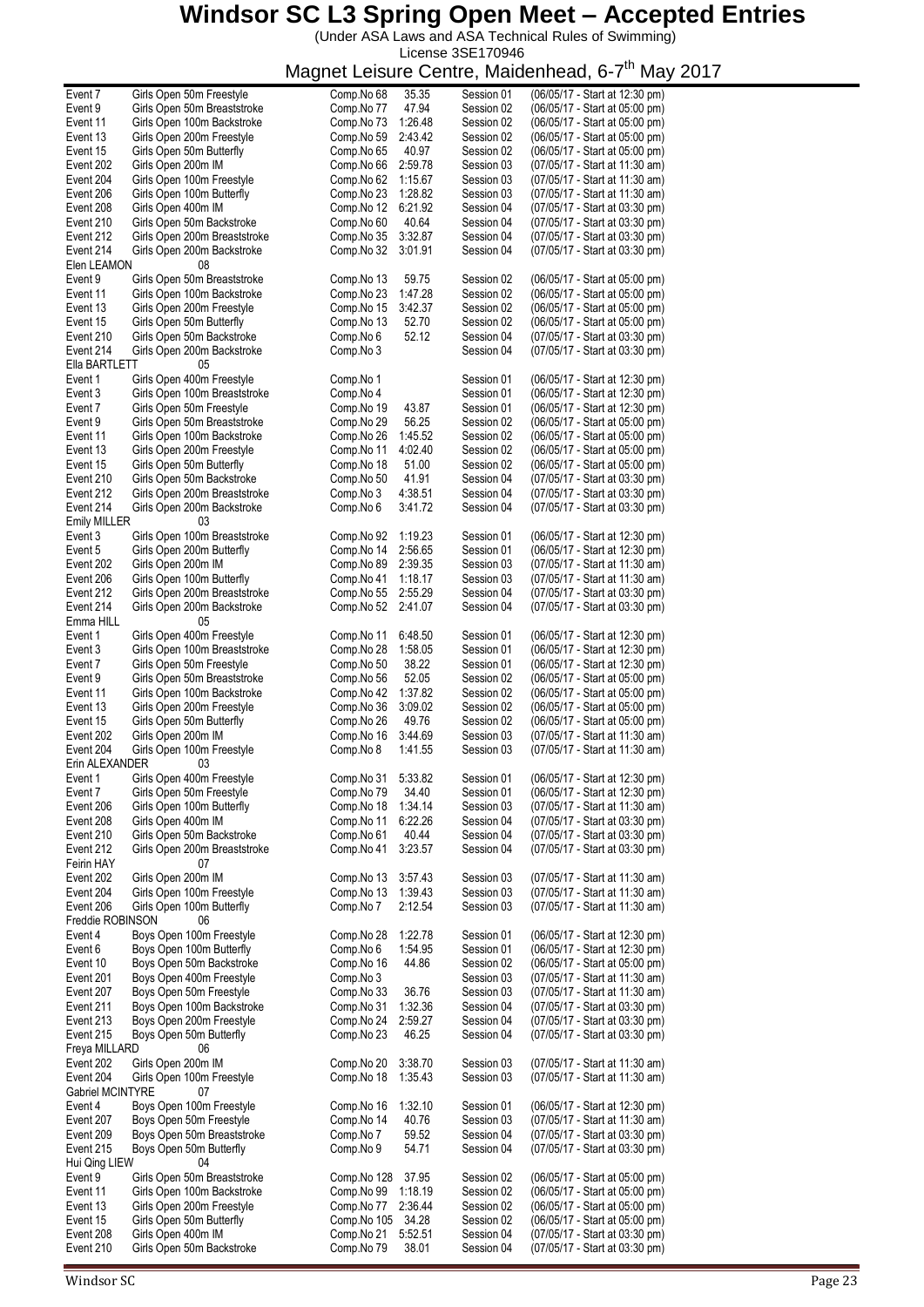(Under ASA Laws and ASA Technical Rules of Swimming) License 3SE170946

|                        |                              | magnot Loiodio |         | $\sim$     | waasuu waa,<br>$\sim$ $\cdot$<br>,,,,,, |
|------------------------|------------------------------|----------------|---------|------------|-----------------------------------------|
| Event 212              | Girls Open 200m Breaststroke | Comp.No 52     | 3:02.80 | Session 04 | (07/05/17 - Start at 03:30 pm)          |
| Event 214              |                              |                |         |            | (07/05/17 - Start at 03:30 pm)          |
|                        | Girls Open 200m Backstroke   | Comp.No 45     | 2:50.88 | Session 04 |                                         |
| Isabella HIBBERD       | 08                           |                |         |            |                                         |
| Event 3                | Girls Open 100m Breaststroke | Comp.No 33     | 1:55.61 | Session 01 | (06/05/17 - Start at 12:30 pm)          |
|                        |                              |                |         |            |                                         |
| Event 7                | Girls Open 50m Freestyle     | Comp.No 24     | 42.39   | Session 01 | (06/05/17 - Start at 12:30 pm)          |
| Event 9                | Girls Open 50m Breaststroke  | Comp.No 46     | 54.06   | Session 02 | (06/05/17 - Start at 05:00 pm)          |
| Event 11               | Girls Open 100m Backstroke   | Comp.No 1      |         | Session 02 | (06/05/17 - Start at 05:00 pm)          |
|                        |                              |                |         |            |                                         |
| Event 13               | Girls Open 200m Freestyle    | Comp.No 6      |         | Session 02 | (06/05/17 - Start at 05:00 pm)          |
| Event 15               | Girls Open 50m Butterfly     | Comp.No 28     | 48.57   | Session 02 | (06/05/17 - Start at 05:00 pm)          |
| <b>Isobel PHILPOTT</b> | 05                           |                |         |            |                                         |
|                        |                              |                |         |            |                                         |
| Event 3                | Girls Open 100m Breaststroke | Comp.No 45     | 1:47.59 | Session 01 | (06/05/17 - Start at 12:30 pm)          |
| Event 7                | Girls Open 50m Freestyle     | Comp.No 95     | 33.04   | Session 01 | (06/05/17 - Start at 12:30 pm)          |
|                        |                              |                |         |            |                                         |
| Event 210              | Girls Open 50m Backstroke    | Comp.No 86     | 37.41   | Session 04 | (07/05/17 - Start at 03:30 pm)          |
| Event 212              | Girls Open 200m Breaststroke | Comp.No 8      | 4:15.38 | Session 04 | (07/05/17 - Start at 03:30 pm)          |
| Jai PATEL              | 05                           |                |         |            |                                         |
|                        |                              |                |         |            |                                         |
| Event 2                | Boys Open 200m IM            | Comp.No 5      | 4:14.30 | Session 01 | (06/05/17 - Start at 12:30 pm)          |
| Event 4                | Boys Open 100m Freestyle     | Comp.No 4      | 1:46.15 | Session 01 | (06/05/17 - Start at 12:30 pm)          |
| Event 10               | Boys Open 50m Backstroke     | Comp.No 1      | 53.27   | Session 02 | (06/05/17 - Start at 05:00 pm)          |
|                        |                              |                |         |            |                                         |
| Event 12               | Boys Open 200m Breaststroke  | Comp.No 2      | 4:31.12 | Session 02 | (06/05/17 - Start at 05:00 pm)          |
| Event 203              | Boys Open 100m Breaststroke  | Comp.No 6      | 2:07.19 | Session 03 | (07/05/17 - Start at 11:30 am)          |
| Event 207              | Boys Open 50m Freestyle      | Comp.No 20     | 39.35   | Session 03 | (07/05/17 - Start at 11:30 am)          |
|                        |                              |                |         |            |                                         |
| Event 209              | Boys Open 50m Breaststroke   | Comp.No 18     | 55.02   | Session 04 | (07/05/17 - Start at 03:30 pm)          |
| Event 211              | Boys Open 100m Backstroke    | Comp.No 4      | 1:54.15 | Session 04 | (07/05/17 - Start at 03:30 pm)          |
|                        |                              | Comp.No 11     |         | Session 04 |                                         |
| Event 215              | Boys Open 50m Butterfly      |                | 53.16   |            | (07/05/17 - Start at 03:30 pm)          |
| James HARGREAVES       | 04                           |                |         |            |                                         |
| Event 10               | Boys Open 50m Backstroke     | Comp.No 38     | 38.83   | Session 02 | (06/05/17 - Start at 05:00 pm)          |
|                        |                              |                |         |            |                                         |
| Event 12               | Boys Open 200m Breaststroke  | Comp.No 21     | 3:21.94 | Session 02 | (06/05/17 - Start at 05:00 pm)          |
| Event 14               | Boys Open 200m Backstroke    | Comp.No 22     | 2:56.37 | Session 02 | (06/05/17 - Start at 05:00 pm)          |
| Event 203              | Boys Open 100m Breaststroke  | Comp.No 37     | 1:32.59 | Session 03 | (07/05/17 - Start at 11:30 am)          |
|                        |                              |                |         |            |                                         |
| Event 207              | Boys Open 50m Freestyle      | Comp.No 40     | 35.61   | Session 03 | (07/05/17 - Start at 11:30 am)          |
| Event 209              | Boys Open 50m Breaststroke   | Comp.No 53     | 43.10   | Session 04 | (07/05/17 - Start at 03:30 pm)          |
| Event 211              | Boys Open 100m Backstroke    | Comp.No 44     | 1:21.44 | Session 04 | (07/05/17 - Start at 03:30 pm)          |
|                        |                              |                |         |            |                                         |
| Event 213              | Boys Open 200m Freestyle     | Comp.No 38     | 2:41.88 | Session 04 | (07/05/17 - Start at 03:30 pm)          |
| James MURPHY           | 04                           |                |         |            |                                         |
|                        |                              |                |         |            |                                         |
| Event 2                | Boys Open 200m IM            | Comp.No 37     | 2:42.72 | Session 01 | (06/05/17 - Start at 12:30 pm)          |
| Event 4                | Boys Open 100m Freestyle     | Comp.No 53     | 1:08.31 | Session 01 | (06/05/17 - Start at 12:30 pm)          |
| Event 6                | Boys Open 100m Butterfly     | Comp.No 26     | 1:14.70 | Session 01 | (06/05/17 - Start at 12:30 pm)          |
|                        |                              |                |         |            |                                         |
| Event 201              | Boys Open 400m Freestyle     | Comp.No 23     | 5:12.29 | Session 03 | (07/05/17 - Start at 11:30 am)          |
| Event 207              | Boys Open 50m Freestyle      | Comp.No 60     | 31.05   | Session 03 | (07/05/17 - Start at 11:30 am)          |
| Event 209              | Boys Open 50m Breaststroke   |                | 38.42   |            | (07/05/17 - Start at 03:30 pm)          |
|                        |                              | Comp.No 63     |         | Session 04 |                                         |
| Event 211              | Boys Open 100m Backstroke    | Comp.No 48     | 1:19.25 | Session 04 | (07/05/17 - Start at 03:30 pm)          |
| Event 213              | Boys Open 200m Freestyle     | Comp.No 48     | 2:28.01 | Session 04 | (07/05/17 - Start at 03:30 pm)          |
|                        |                              |                |         |            |                                         |
| Event 215              | Boys Open 50m Butterfly      | Comp.No 55     | 32.64   | Session 04 | (07/05/17 - Start at 03:30 pm)          |
| James PIKE             | 07                           |                |         |            |                                         |
| Event 2                | Boys Open 200m IM            | Comp.No 10     | 3:57.40 | Session 01 | (06/05/17 - Start at 12:30 pm)          |
|                        |                              |                |         |            |                                         |
| Event 4                | Boys Open 100m Freestyle     | Comp.No 12     | 1:35.60 | Session 01 | (06/05/17 - Start at 12:30 pm)          |
| Event 6                | Boys Open 100m Butterfly     | Comp.No 5      | 1:56.20 | Session 01 | (06/05/17 - Start at 12:30 pm)          |
|                        |                              |                |         |            |                                         |
| Event 209              | Boys Open 50m Breaststroke   | Comp.No 23     | 53.07   | Session 04 | (07/05/17 - Start at 03:30 pm)          |
| Event 211              | Boys Open 100m Backstroke    | Comp.No 18     | 1:39.34 | Session 04 | (07/05/17 - Start at 03:30 pm)          |
| Event 213              | Boys Open 200m Freestyle     | Comp.No 13     | 3:22.92 | Session 04 | (07/05/17 - Start at 03:30 pm)          |
|                        |                              |                |         |            |                                         |
| Event 215              | Boys Open 50m Butterfly      | Comp.No 20     | 47.22   | Session 04 | (07/05/17 - Start at 03:30 pm)          |
| Jenna RUSSELL          | 06                           |                |         |            |                                         |
| Event 7                | Girls Open 50m Freestyle     | Comp.No 11     | 47.41   | Session 01 | (06/05/17 - Start at 12:30 pm)          |
|                        |                              |                |         |            |                                         |
| Event 9                | Girls Open 50m Breaststroke  | Comp.No 17     | 58.41   | Session 02 | (06/05/17 - Start at 05:00 pm)          |
| Event 11               | Girls Open 100m Backstroke   | Comp.No 6      |         | Session 02 | (06/05/17 - Start at 05:00 pm)          |
| Event 13               | Girls Open 200m Freestyle    | Comp.No 5      |         | Session 02 | (06/05/17 - Start at 05:00 pm)          |
|                        |                              |                |         |            |                                         |
| Event 15               | Girls Open 50m Butterfly     | Comp.No 10     | 53.87   | Session 02 | (06/05/17 - Start at 05:00 pm)          |
| Jeremy TOUSSAINT       | 02                           |                |         |            |                                         |
| Event 6                | Boys Open 100m Butterfly     | Comp.No 23     | 1:19.05 | Session 01 | (06/05/17 - Start at 12:30 pm)          |
|                        |                              |                |         |            |                                         |
| Event 207              | Boys Open 50m Freestyle      | Comp.No 75     | 28.15   | Session 03 | (07/05/17 - Start at 11:30 am)          |
| Event 215              | Boys Open 50m Butterfly      | Comp.No 59     | 30.84   | Session 04 | (07/05/17 - Start at 03:30 pm)          |
| Johanna TOTAYS         | 07                           |                |         |            |                                         |
|                        |                              |                |         |            |                                         |
| Event 3                | Girls Open 100m Breaststroke | Comp.No 30     | 1:56.63 | Session 01 | (06/05/17 - Start at 12:30 pm)          |
| Event 9                | Girls Open 50m Breaststroke  | Comp.No 34     | 55.68   | Session 02 | (06/05/17 - Start at 05:00 pm)          |
|                        |                              |                |         |            |                                         |
| Event 212              | Girls Open 200m Breaststroke | Comp.No 14     | 4:10.33 | Session 04 | (07/05/17 - Start at 03:30 pm)          |
| Jonah MCINTYRE         | 05                           |                |         |            |                                         |
| Event 4                | Boys Open 100m Freestyle     | Comp.No 22     | 1:25.54 | Session 01 | (06/05/17 - Start at 12:30 pm)          |
|                        |                              |                |         |            |                                         |
| Event 6                | Boys Open 100m Butterfly     | Comp.No 10     | 1:45.78 | Session 01 | (06/05/17 - Start at 12:30 pm)          |
| Event 201              | Boys Open 400m Freestyle     | Comp.No 7      | 7:12.57 | Session 03 | (07/05/17 - Start at 11:30 am)          |
| Event 205              | Boys Open 200m Butterfly     |                | 4:22.97 |            | (07/05/17 - Start at 11:30 am)          |
|                        |                              | Comp.No 2      |         | Session 03 |                                         |
| Event 207              | Boys Open 50m Freestyle      | Comp.No 25     | 38.37   | Session 03 | (07/05/17 - Start at 11:30 am)          |
| Event 209              | Boys Open 50m Breaststroke   | Comp.No 20     | 53.96   | Session 04 | (07/05/17 - Start at 03:30 pm)          |
|                        |                              |                |         |            |                                         |
| Event 213              | Boys Open 200m Freestyle     | Comp.No 22     | 3:03.56 | Session 04 | (07/05/17 - Start at 03:30 pm)          |
| Event 215              | Boys Open 50m Butterfly      | Comp.No 31     | 42.59   | Session 04 | (07/05/17 - Start at 03:30 pm)          |
| Joseph MOTTRAM         | 07                           |                |         |            |                                         |
|                        |                              |                |         |            |                                         |
| Event 2                | Boys Open 200m IM            | Comp.No 11     | 3:45.00 | Session 01 | (06/05/17 - Start at 12:30 pm)          |
| Event 4                | Boys Open 100m Freestyle     | Comp.No 18     | 1:28.82 | Session 01 | (06/05/17 - Start at 12:30 pm)          |
| Event 10               | Boys Open 50m Backstroke     | Comp.No 18     | 44.36   | Session 02 | (06/05/17 - Start at 05:00 pm)          |
|                        |                              |                |         |            |                                         |
| Event 14               | Boys Open 200m Backstroke    | Comp.No 9      | 3:26.57 | Session 02 | (06/05/17 - Start at 05:00 pm)          |
| Event 203              | Boys Open 100m Breaststroke  | Comp.No 15     | 1:56.83 | Session 03 | (07/05/17 - Start at 11:30 am)          |
| Event 207              | Boys Open 50m Freestyle      | Comp.No 17     | 39.84   |            |                                         |
|                        |                              |                |         | Session 03 | (07/05/17 - Start at 11:30 am)          |
| Event 209              | Boys Open 50m Breaststroke   | Comp.No 17     | 55.06   | Session 04 | (07/05/17 - Start at 03:30 pm)          |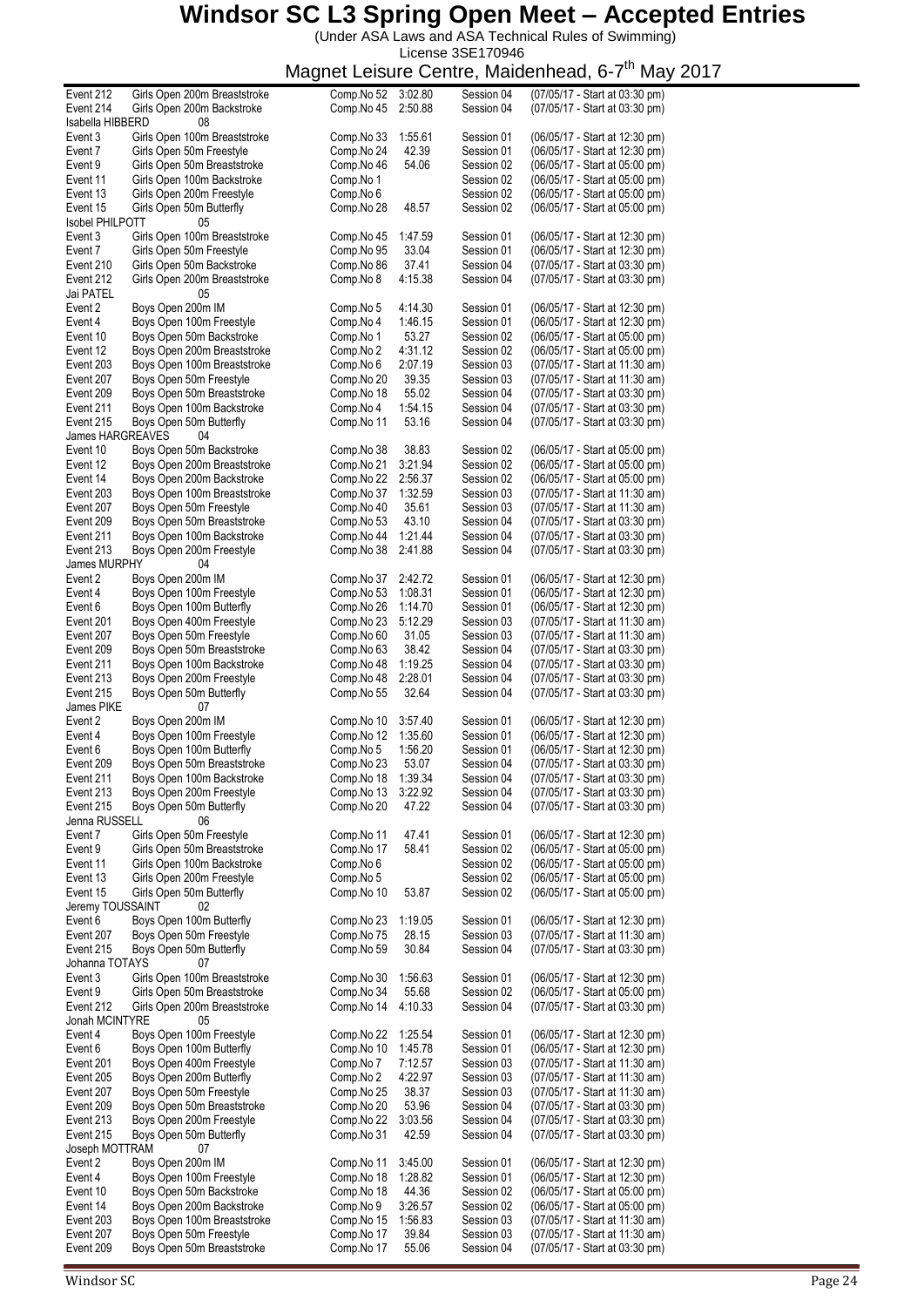(Under ASA Laws and ASA Technical Rules of Swimming) License 3SE170946

| Event 211              | Boys Open 100m Backstroke                       | Comp.No 19<br>1:38.76                        | Session 04               | (07/05/17 - Start at 03:30 pm)                                   |
|------------------------|-------------------------------------------------|----------------------------------------------|--------------------------|------------------------------------------------------------------|
| Event 213              | Boys Open 200m Freestyle                        | Comp.No 17<br>3:17.67                        | Session 04               | (07/05/17 - Start at 03:30 pm)                                   |
| Event 215              | Boys Open 50m Butterfly                         | Comp.No 14<br>50.60                          | Session 04               | (07/05/17 - Start at 03:30 pm)                                   |
| Jude BORG-CARDONA      | 06                                              |                                              |                          |                                                                  |
| Event 2                | Boys Open 200m IM                               | Comp.No 24<br>3:15.13                        | Session 01               | (06/05/17 - Start at 12:30 pm)                                   |
| Event 4                | Boys Open 100m Freestyle                        | 1:21.33<br>Comp.No 33                        | Session 01               | (06/05/17 - Start at 12:30 pm)                                   |
| Event 10               | Boys Open 50m Backstroke                        | 40.91<br>Comp.No 31                          | Session 02               | (06/05/17 - Start at 05:00 pm)                                   |
| Event 14               | Boys Open 200m Backstroke                       | Comp.No 18<br>3:04.92                        | Session 02               | (06/05/17 - Start at 05:00 pm)                                   |
| Event 201              | Boys Open 400m Freestyle                        | 5:54.09<br>Comp.No 13                        | Session 03               | (07/05/17 - Start at 11:30 am)                                   |
| Event 207              | Boys Open 50m Freestyle                         | Comp.No 38<br>35.93                          | Session 03               | (07/05/17 - Start at 11:30 am)                                   |
| Event 211              | Boys Open 100m Backstroke                       | Comp.No 36<br>1:28.06                        | Session 04               | (07/05/17 - Start at 03:30 pm)                                   |
| Event 213              | Boys Open 200m Freestyle                        | 2:52.07<br>Comp.No 28                        | Session 04               | (07/05/17 - Start at 03:30 pm)                                   |
| Event 215              | Boys Open 50m Butterfly                         | 42.97<br>Comp.No 29                          | Session 04               | (07/05/17 - Start at 03:30 pm)                                   |
| Katie DAVIES           | 02                                              |                                              |                          |                                                                  |
| Event 7                | Girls Open 50m Freestyle                        | Comp.No 121<br>30.08                         | Session 01               | (06/05/17 - Start at 12:30 pm)                                   |
| Event 11               | Girls Open 100m Backstroke                      | Comp.No 106 1:12.26                          | Session 02               | (06/05/17 - Start at 05:00 pm)                                   |
| Event 15               | Girls Open 50m Butterfly                        | Comp.No 98<br>35.44                          | Session 02               | (06/05/17 - Start at 05:00 pm)                                   |
| Event 204              | Girls Open 100m Freestyle                       | Comp.No 102 1:04.65                          | Session 03               | (07/05/17 - Start at 11:30 am)                                   |
| Event 210              | Girls Open 50m Backstroke                       | Comp.No 99<br>33.22                          | Session 04               | (07/05/17 - Start at 03:30 pm)                                   |
| Event 214              | Girls Open 200m Backstroke                      | 2:40.95<br>Comp.No 53                        | Session 04               | (07/05/17 - Start at 03:30 pm)                                   |
| Katie FORD             | 06                                              |                                              |                          |                                                                  |
| Event 204              | Girls Open 100m Freestyle                       | 1:12.93<br>Comp.No 73                        | Session 03               | (07/05/17 - Start at 11:30 am)                                   |
| Event 206              | Girls Open 100m Butterfly                       | Comp.No 16<br>1:37.82                        | Session 03               | (07/05/17 - Start at 11:30 am)                                   |
|                        |                                                 | Comp.No 67                                   | Session 04               |                                                                  |
| Event 210              | Girls Open 50m Backstroke                       | 39.40                                        |                          | (07/05/17 - Start at 03:30 pm)                                   |
| Event 214              | Girls Open 200m Backstroke                      | Comp.No 31<br>3:04.39                        | Session 04               | (07/05/17 - Start at 03:30 pm)                                   |
| Khushi MISHRA          | 07                                              |                                              |                          |                                                                  |
| Event 3                | Girls Open 100m Breaststroke                    | Comp.No 5                                    | Session 01               | (06/05/17 - Start at 12:30 pm)                                   |
| Event 7                | Girls Open 50m Freestyle                        | 45.86<br>Comp.No 16                          | Session 01               | (06/05/17 - Start at 12:30 pm)                                   |
| Event 9                | Girls Open 50m Breaststroke                     | 54.68<br>Comp.No 40                          | Session 02               | (06/05/17 - Start at 05:00 pm)                                   |
| Event 11               | Girls Open 100m Backstroke                      | Comp.No 18<br>1:48.86                        | Session 02               | (06/05/17 - Start at 05:00 pm)                                   |
| Lola ANDREWS           | 06                                              |                                              |                          |                                                                  |
| Event 3                | Girls Open 100m Breaststroke                    | Comp.No 63<br>1:40.54                        | Session 01               | (06/05/17 - Start at 12:30 pm)                                   |
| Event 7                | Girls Open 50m Freestyle                        | Comp.No 88<br>33.75                          | Session 01               | (06/05/17 - Start at 12:30 pm)                                   |
| Event 9                | Girls Open 50m Breaststroke                     | 45.25<br>Comp.No 94                          | Session 02               | (06/05/17 - Start at 05:00 pm)                                   |
| Event 11               | Girls Open 100m Backstroke                      | 1:29.16<br>Comp.No 68                        | Session 02               | (06/05/17 - Start at 05:00 pm)                                   |
| Event 15               | Girls Open 50m Butterfly                        | Comp.No 56<br>43.02                          | Session 02               | (06/05/17 - Start at 05:00 pm)                                   |
| Event 202              | Girls Open 200m IM                              | Comp.No 45<br>3:12.11                        | Session 03               | (07/05/17 - Start at 11:30 am)                                   |
| Event 204              | Girls Open 100m Freestyle                       | 1:18.23<br>Comp.No 56                        | Session 03               | (07/05/17 - Start at 11:30 am)                                   |
| Event 210              | Girls Open 50m Backstroke                       | 38.98<br>Comp.No 70                          | Session 04               | (07/05/17 - Start at 03:30 pm)                                   |
| Event 212              | Girls Open 200m Breaststroke                    | 3:45.45<br>Comp.No 27                        | Session 04               | (07/05/17 - Start at 03:30 pm)                                   |
| Event 214              | Girls Open 200m Backstroke                      | Comp.No 11<br>3:26.63                        | Session 04               | (07/05/17 - Start at 03:30 pm)                                   |
| Loukas PHILIPPIDIS     | 07                                              |                                              |                          |                                                                  |
| Event 10               | Boys Open 50m Backstroke                        | Comp.No 7<br>48.13                           | Session 02               | (06/05/17 - Start at 05:00 pm)                                   |
| Event 12               | Boys Open 200m Breaststroke                     | 3:38.49<br>Comp.No 16                        | Session 02               | (06/05/17 - Start at 05:00 pm)                                   |
| Event 203              | Boys Open 100m Breaststroke                     | Comp.No 25<br>1:47.35                        | Session 03               | (07/05/17 - Start at 11:30 am)                                   |
| Event 207              | Boys Open 50m Freestyle                         | Comp.No 15<br>40.75                          | Session 03               | (07/05/17 - Start at 11:30 am)                                   |
| Luca MANOLAS           | 05                                              |                                              |                          |                                                                  |
| Event 2                | Boys Open 200m IM                               | 3:34.70<br>Comp.No 16                        | Session 01               | (06/05/17 - Start at 12:30 pm)                                   |
| Event 4                |                                                 |                                              |                          |                                                                  |
|                        |                                                 |                                              |                          |                                                                  |
|                        | Boys Open 100m Freestyle                        | Comp No 14 1:33.90                           | Session 01               | (06/05/17 - Start at 12:30 pm)                                   |
| Event 6                | Boys Open 100m Butterfly                        | Comp.No 7<br>1:51.86                         | Session 01               | (06/05/17 - Start at 12:30 pm)                                   |
| Event 10               | Boys Open 50m Backstroke                        | Comp.No 6<br>48.25                           | Session 02               | (06/05/17 - Start at 05:00 pm)                                   |
| Event 12               | Boys Open 200m Breaststroke                     | Comp.No 9<br>4:00.00                         | Session 02               | (06/05/17 - Start at 05:00 pm)                                   |
| Event 203              | Boys Open 100m Breaststroke                     | 1:48.69<br>Comp.No 22                        | Session 03               | (07/05/17 - Start at 11:30 am)                                   |
| Event 205              | Boys Open 200m Butterfly                        | 4:05.00<br>Comp.No 3                         | Session 03               | (07/05/17 - Start at 11:30 am)                                   |
| Event 207              | Boys Open 50m Freestyle                         | 39.41<br>Comp.No 19                          | Session 03               | (07/05/17 - Start at 11:30 am)                                   |
| Lucy HOPKINS           | 05                                              |                                              |                          |                                                                  |
| Event 1                | Girls Open 400m Freestyle                       | Comp.No 37<br>5:24.85                        | Session 01               | (06/05/17 - Start at 12:30 pm)                                   |
| Event 3                | Girls Open 100m Breaststroke                    | 1:35.68<br>Comp.No 72                        | Session 01               | (06/05/17 - Start at 12:30 pm)                                   |
| Event 5                | Girls Open 200m Butterfly                       | Comp.No 9<br>3:14.34                         | Session 01               | (06/05/17 - Start at 12:30 pm)                                   |
| Event 7                | Girls Open 50m Freestyle                        | Comp.No 109<br>31.53                         | Session 01               | (06/05/17 - Start at 12:30 pm)                                   |
| Event 9                | Girls Open 50m Breaststroke                     | Comp.No 111<br>41.93                         | Session 02               | (06/05/17 - Start at 05:00 pm)                                   |
| Event 11               | Girls Open 100m Backstroke                      | 1:22.21<br>Comp.No 88                        | Session 02               | (06/05/17 - Start at 05:00 pm)                                   |
| Event 13               | Girls Open 200m Freestyle                       | 2:32.40<br>Comp.No 83                        | Session 02               | (06/05/17 - Start at 05:00 pm)                                   |
| Event 15               | Girls Open 50m Butterfly                        | Comp.No 75<br>38.71                          | Session 02               | (06/05/17 - Start at 05:00 pm)                                   |
| Event 202              | Girls Open 200m IM                              | 2:52.16<br>Comp.No 78                        | Session 03               | (07/05/17 - Start at 11:30 am)                                   |
| Event 204              |                                                 |                                              | Session 03               |                                                                  |
|                        | Girls Open 100m Freestyle                       | 1:09.61<br>Comp.No 87                        |                          | (07/05/17 - Start at 11:30 am)                                   |
| Event 206              | Girls Open 100m Butterfly                       | Comp.No 28<br>1:26.80                        | Session 03               | (07/05/17 - Start at 11:30 am)                                   |
| Event 208              | Girls Open 400m IM                              | 6:07.19<br>Comp.No 18                        | Session 04               | (07/05/17 - Start at 03:30 pm)                                   |
| Event 210              | Girls Open 50m Backstroke                       | Comp.No 93<br>36.05                          | Session 04               | (07/05/17 - Start at 03:30 pm)                                   |
| Event 212              | Girls Open 200m Breaststroke                    | Comp.No 44<br>3:22.20                        | Session 04               | (07/05/17 - Start at 03:30 pm)                                   |
| Event 214              | Girls Open 200m Backstroke                      | Comp.No 39<br>2:56.67                        | Session 04               | (07/05/17 - Start at 03:30 pm)                                   |
| Lucy POTTER            | 05                                              |                                              |                          |                                                                  |
| Event 3                | Girls Open 100m Breaststroke                    | Comp.No 8                                    | Session 01               | (06/05/17 - Start at 12:30 pm)                                   |
| Event 9                | Girls Open 50m Breaststroke                     | Comp.No 1                                    | Session 02               | (06/05/17 - Start at 05:00 pm)                                   |
| Madeleine TOULORGE     | 05                                              |                                              |                          |                                                                  |
| Event 3                | Girls Open 100m Breaststroke                    | 1:50.81<br>Comp.No 39                        | Session 01               | (06/05/17 - Start at 12:30 pm)                                   |
| Event 7                | Girls Open 50m Freestyle                        | Comp.No 54<br>37.76                          | Session 01               | (06/05/17 - Start at 12:30 pm)                                   |
| Event 9                | Girls Open 50m Breaststroke                     | Comp.No 73<br>48.87                          | Session 02               | (06/05/17 - Start at 05:00 pm)                                   |
| Event 11               | Girls Open 100m Backstroke                      | Comp.No 19<br>1:48.80                        | Session 02               | (06/05/17 - Start at 05:00 pm)                                   |
| Event 15               | Girls Open 50m Butterfly                        | Comp.No 33<br>47.37                          | Session 02               | (06/05/17 - Start at 05:00 pm)                                   |
| Event 202<br>Event 210 | Girls Open 200m IM<br>Girls Open 50m Backstroke | 3:23.08<br>Comp.No 31<br>Comp.No 37<br>44.50 | Session 03<br>Session 04 | (07/05/17 - Start at 11:30 am)<br>(07/05/17 - Start at 03:30 pm) |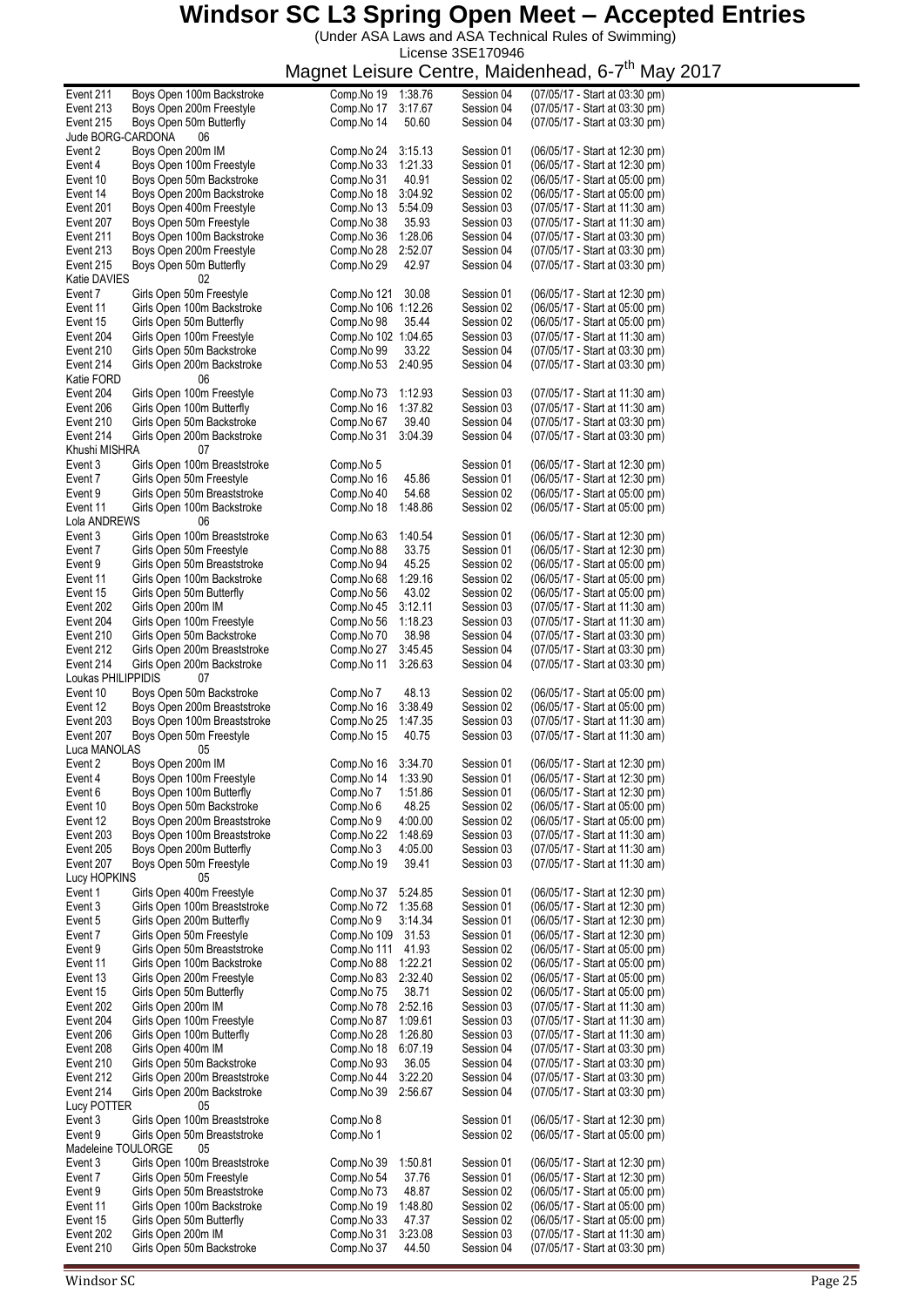(Under ASA Laws and ASA Technical Rules of Swimming) License 3SE170946

| Madison FETIGAN             | 03                                                      |                                     |            |                                                                  |
|-----------------------------|---------------------------------------------------------|-------------------------------------|------------|------------------------------------------------------------------|
| Event 9                     | Girls Open 50m Breaststroke                             | Comp.No 127<br>38.18                | Session 02 | (06/05/17 - Start at 05:00 pm)                                   |
| Event 11                    | Girls Open 100m Backstroke                              | Comp.No 98<br>1:18.41               | Session 02 | (06/05/17 - Start at 05:00 pm)                                   |
| Event 13                    | Girls Open 200m Freestyle                               | 2:30.28<br>Comp.No 90               | Session 02 | (06/05/17 - Start at 05:00 pm)                                   |
| Event 15                    | Girls Open 50m Butterfly                                | 32.12<br>Comp.No 111                | Session 02 | (06/05/17 - Start at 05:00 pm)                                   |
| Event 210                   | Girls Open 50m Backstroke                               | Comp.No 98<br>33.81                 | Session 04 | (07/05/17 - Start at 03:30 pm)                                   |
| Event 212                   | Girls Open 200m Breaststroke                            | Comp.No 39<br>3:27.31               | Session 04 | (07/05/17 - Start at 03:30 pm)                                   |
| Magda SKRZYMOWSKA           | 00                                                      |                                     | Session 01 |                                                                  |
| Event 3<br>Event 7          | Girls Open 100m Breaststroke                            | Comp.No 90<br>1:24.13<br>28.83      | Session 01 | (06/05/17 - Start at 12:30 pm)                                   |
| Event 9                     | Girls Open 50m Freestyle<br>Girls Open 50m Breaststroke | Comp.No 125<br>Comp.No 123<br>39.37 | Session 02 | (06/05/17 - Start at 12:30 pm)<br>(06/05/17 - Start at 05:00 pm) |
| Event 11                    | Girls Open 100m Backstroke                              | Comp.No 108 1:10.85                 |            | (06/05/17 - Start at 05:00 pm)                                   |
|                             |                                                         | 35.20                               | Session 02 | (06/05/17 - Start at 05:00 pm)                                   |
| Event 15                    | Girls Open 50m Butterfly                                | Comp.No 100<br>2:36.84              | Session 02 |                                                                  |
| Event 202<br>Event 204      | Girls Open 200m IM                                      | Comp.No 90<br>Comp. No 105 1:02.34  | Session 03 | (07/05/17 - Start at 11:30 am)<br>(07/05/17 - Start at 11:30 am) |
|                             | Girls Open 100m Freestyle<br>04                         |                                     | Session 03 |                                                                  |
| Martin BOLMAT<br>Event 4    | Boys Open 100m Freestyle                                | Comp.No 5<br>1:45.00                | Session 01 | (06/05/17 - Start at 12:30 pm)                                   |
| Event 12                    | Boys Open 200m Breaststroke                             | Comp.No 3<br>4:30.00                | Session 02 | (06/05/17 - Start at 05:00 pm)                                   |
| Event 203                   | Boys Open 100m Breaststroke                             | 2:05.00                             | Session 03 | (07/05/17 - Start at 11:30 am)                                   |
| Event 207                   |                                                         | Comp.No 9                           |            |                                                                  |
|                             | Boys Open 50m Freestyle                                 | 37.00<br>Comp.No 31                 | Session 03 | (07/05/17 - Start at 11:30 am)                                   |
| Event 209                   | Boys Open 50m Breaststroke                              | 58.00<br>Comp.No 10                 | Session 04 | (07/05/17 - Start at 03:30 pm)                                   |
| Event 211                   | Boys Open 100m Backstroke                               | Comp.No 9<br>1:50.00                | Session 04 | (07/05/17 - Start at 03:30 pm)                                   |
| Event 213                   | Boys Open 200m Freestyle                                | 4:00.00<br>Comp.No 5<br>44.70       | Session 04 | (07/05/17 - Start at 03:30 pm)                                   |
| Event 215<br>Maxim BEROSKIN | Boys Open 50m Butterfly<br>06                           | Comp.No 27                          | Session 04 | (07/05/17 - Start at 03:30 pm)                                   |
| Event 2                     | Boys Open 200m IM                                       | 3:23.56                             |            | (06/05/17 - Start at 12:30 pm)                                   |
|                             |                                                         | Comp.No 19                          | Session 01 |                                                                  |
| Event 4                     | Boys Open 100m Freestyle                                | Comp.No 24<br>1:25.20               | Session 01 | (06/05/17 - Start at 12:30 pm)                                   |
| Event 6                     | Boys Open 100m Butterfly                                | 1:48.91<br>Comp.No 8                | Session 01 | (06/05/17 - Start at 12:30 pm)                                   |
| Event 10                    | Boys Open 50m Backstroke                                | Comp.No 19<br>44.18                 | Session 02 | (06/05/17 - Start at 05:00 pm)                                   |
| Event 12                    | Boys Open 200m Breaststroke                             | 4:10.81<br>Comp.No 6                | Session 02 | (06/05/17 - Start at 05:00 pm)                                   |
| Event 14                    | Boys Open 200m Backstroke                               | 3:33.44<br>Comp.No 5                | Session 02 | (06/05/17 - Start at 05:00 pm)                                   |
| Event 201                   | Boys Open 400m Freestyle                                | Comp.No 4                           | Session 03 | (07/05/17 - Start at 11:30 am)                                   |
| Event 203                   | Boys Open 100m Breaststroke                             | 1:53.13<br>Comp.No 18               | Session 03 | (07/05/17 - Start at 11:30 am)                                   |
| Event 207                   | Boys Open 50m Freestyle                                 | 39.60<br>Comp.No 18                 | Session 03 | (07/05/17 - Start at 11:30 am)                                   |
| Event 209                   | Boys Open 50m Breaststroke                              | 50.93<br>Comp.No 37                 | Session 04 | (07/05/17 - Start at 03:30 pm)                                   |
| Event 211                   | Boys Open 100m Backstroke                               | 1:34.73<br>Comp.No 28               | Session 04 | (07/05/17 - Start at 03:30 pm)                                   |
| Event 213                   | Boys Open 200m Freestyle                                | 3:03.07<br>Comp.No 23               | Session 04 | (07/05/17 - Start at 03:30 pm)                                   |
| Event 215                   | Boys Open 50m Butterfly                                 | 44.90<br>Comp.No 25                 | Session 04 | (07/05/17 - Start at 03:30 pm)                                   |
| Millicent RUSSELL           | 04                                                      |                                     |            |                                                                  |
| Event 3                     | Girls Open 100m Breaststroke                            | 1:30.16<br>Comp.No 78               | Session 01 | (06/05/17 - Start at 12:30 pm)                                   |
| Event 7                     | Girls Open 50m Freestyle                                | Comp.No 84<br>34.20                 | Session 01 | (06/05/17 - Start at 12:30 pm)                                   |
| Event 9                     | Girls Open 50m Breaststroke                             | 42.85<br>Comp.No 102                | Session 02 | (06/05/17 - Start at 05:00 pm)                                   |
| Event 15                    | Girls Open 50m Butterfly                                | 35.87<br>Comp.No 94                 | Session 02 | (06/05/17 - Start at 05:00 pm)                                   |
| Event 206                   | Girls Open 100m Butterfly                               | 1:26.47<br>Comp.No 29               | Session 03 | (07/05/17 - Start at 11:30 am)                                   |
| Event 210                   | Girls Open 50m Backstroke                               | Comp.No 84<br>37.70                 | Session 04 | (07/05/17 - Start at 03:30 pm)                                   |
| Event 212                   | Girls Open 200m Breaststroke                            | 3:22.41<br>Comp.No 43               | Session 04 | (07/05/17 - Start at 03:30 pm)                                   |
| <b>Molly LEAMON</b>         | 05                                                      |                                     |            |                                                                  |
| Event 1                     | Girls Open 400m Freestyle                               | Comp.No 30<br>5:34.29               | Session 01 | (06/05/17 - Start at 12:30 pm)                                   |
| Event 3                     | Girls Open 100m Breaststroke                            | Comp.No 70<br>1:36.53               | Session 01 | (06/05/17 - Start at 12:30 pm)                                   |
| Event 5                     | Girls Open 200m Butterfly                               | Comp.No 12<br>3:00.43               | Session 01 | (06/05/17 - Start at 12:30 pm)                                   |
| Event 7                     | Girls Open 50m Freestyle                                | Comp.No 92<br>33.40                 | Session 01 | (06/05/17 - Start at 12:30 pm)                                   |
| Event 9                     | Girls Open 50m Breaststroke                             | 46.07<br>Comp.No 89                 | Session 02 | (06/05/17 - Start at 05:00 pm)                                   |
| Event 11                    | Girls Open 100m Backstroke                              | Comp. No 103 1:16.00                | Session 02 | (06/05/17 - Start at 05:00 pm)                                   |
| Event 13                    | Girls Open 200m Freestyle                               | 2:37.94<br>Comp.No 73               | Session 02 | (06/05/17 - Start at 05:00 pm)                                   |
| Event 15                    | Girls Open 50m Butterfly                                | 36.68<br>Comp.No 86                 | Session 02 | (06/05/17 - Start at 05:00 pm)                                   |
| Event 202                   | Girls Open 200m IM                                      | Comp.No 79<br>2:50.06               | Session 03 | (07/05/17 - Start at 11:30 am)                                   |
| Event 204                   | Girls Open 100m Freestyle                               | Comp.No 69<br>1:13.63               | Session 03 | (07/05/17 - Start at 11:30 am)                                   |
| Event 206                   | Girls Open 100m Butterfly                               | Comp.No 33<br>1:22.43               | Session 03 | (07/05/17 - Start at 11:30 am)                                   |
| Event 208                   | Girls Open 400m IM                                      | 6:05.90<br>Comp.No 19               | Session 04 | (07/05/17 - Start at 03:30 pm)                                   |
| Event 210                   | Girls Open 50m Backstroke                               | 35.11<br>Comp.No 96                 | Session 04 | (07/05/17 - Start at 03:30 pm)                                   |
| Event 214                   | Girls Open 200m Backstroke                              | 2:45.43<br>Comp.No 50               | Session 04 | (07/05/17 - Start at 03:30 pm)                                   |
| Monty SEAGER                | 07                                                      |                                     |            |                                                                  |
| Event 203                   | Boys Open 100m Breaststroke                             | Comp.No 4<br>2:10.94                | Session 03 | (07/05/17 - Start at 11:30 am)                                   |
| Event 207                   | Boys Open 50m Freestyle                                 | 53.29<br>Comp.No 2                  | Session 03 | (07/05/17 - Start at 11:30 am)                                   |
| Event 209                   | Boys Open 50m Breaststroke                              | 59.78<br>Comp.No 6                  | Session 04 | (07/05/17 - Start at 03:30 pm)                                   |
| Event 211                   | Boys Open 100m Backstroke                               | Comp.No 11<br>1:47.56               | Session 04 | (07/05/17 - Start at 03:30 pm)                                   |
| Event 215                   | Boys Open 50m Butterfly                                 | 57.13<br>Comp.No 6                  | Session 04 | (07/05/17 - Start at 03:30 pm)                                   |
| Naia HILL                   | 04                                                      |                                     |            |                                                                  |
| Event 1                     | Girls Open 400m Freestyle                               | Comp.No 41<br>5:19.87               | Session 01 | (06/05/17 - Start at 12:30 pm)                                   |
| Event 3                     | Girls Open 100m Breaststroke                            | 1:35.94<br>Comp.No 71               | Session 01 | (06/05/17 - Start at 12:30 pm)                                   |
| Event 7                     | Girls Open 50m Freestyle                                | 30.93<br>Comp.No 114                | Session 01 | (06/05/17 - Start at 12:30 pm)                                   |
| Event 11                    | Girls Open 100m Backstroke                              | Comp.No 78<br>1:25.21               | Session 02 | (06/05/17 - Start at 05:00 pm)                                   |
| Event 13                    | Girls Open 200m Freestyle                               | Comp.No 85<br>2:31.54               | Session 02 | (06/05/17 - Start at 05:00 pm)                                   |
| Event 202                   | Girls Open 200m IM                                      | Comp.No 67<br>2:58.66               | Session 03 | (07/05/17 - Start at 11:30 am)                                   |
| Event 204                   | Girls Open 100m Freestyle                               | Comp.No 98<br>1:07.74               | Session 03 | (07/05/17 - Start at 11:30 am)                                   |
| Natasha RYCROFT             | 06                                                      |                                     |            |                                                                  |
| Event 202                   | Girls Open 200m IM                                      | Comp.No 64<br>3:00.44               | Session 03 | (07/05/17 - Start at 11:30 am)                                   |
| Event 204                   | Girls Open 100m Freestyle                               | Comp.No 50<br>1:18.87               | Session 03 | (07/05/17 - Start at 11:30 am)                                   |
| Event 206                   | Girls Open 100m Butterfly                               | Comp.No 27<br>1:27.11               | Session 03 | (07/05/17 - Start at 11:30 am)                                   |
| Event 210                   | Girls Open 50m Backstroke                               | 39.10<br>Comp.No 68                 | Session 04 | (07/05/17 - Start at 03:30 pm)                                   |
| Event 212                   | Girls Open 200m Breaststroke                            | 3:27.80<br>Comp.No 37               | Session 04 | (07/05/17 - Start at 03:30 pm)                                   |
| Event 214                   | Girls Open 200m Backstroke                              | Comp.No 16<br>3:19.04               | Session 04 | (07/05/17 - Start at 03:30 pm)                                   |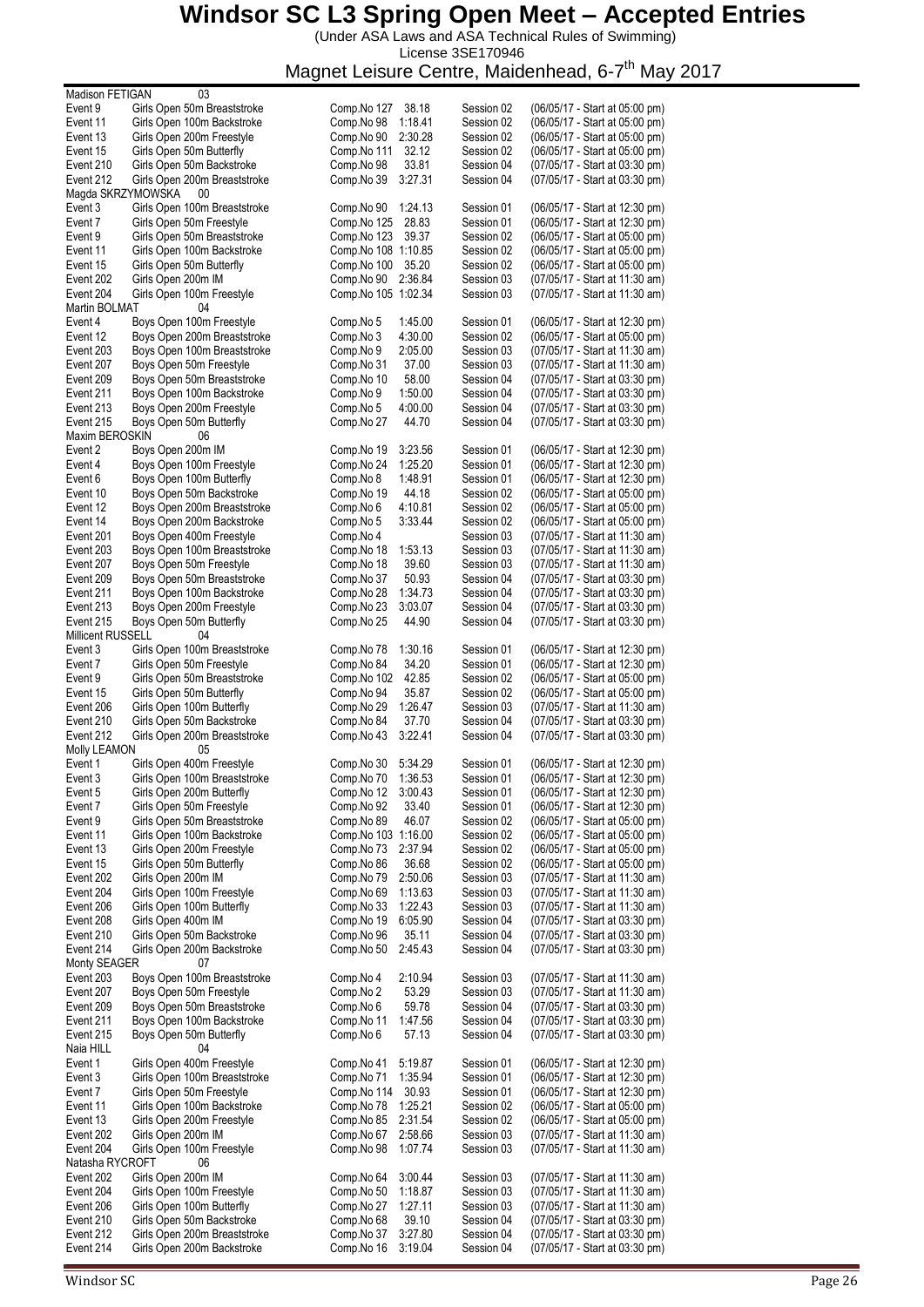(Under ASA Laws and ASA Technical Rules of Swimming) License 3SE170946

| Nuka GOTTSCHALCK      |                    | 05                                                      |                          |                    |                          |                                                                  |
|-----------------------|--------------------|---------------------------------------------------------|--------------------------|--------------------|--------------------------|------------------------------------------------------------------|
| Event 1               |                    | Girls Open 400m Freestyle                               | Comp.No 36               | 5:24.90            | Session 01               | (06/05/17 - Start at 12:30 pm)                                   |
| Event 3               |                    | Girls Open 100m Breaststroke                            | Comp.No 65               | 1:39.23            | Session 01               | (06/05/17 - Start at 12:30 pm)                                   |
| Event 9               |                    | Girls Open 50m Breaststroke                             | Comp.No 98               | 44.79              | Session 02               | (06/05/17 - Start at 05:00 pm)                                   |
| Event 11              |                    | Girls Open 100m Backstroke<br>Girls Open 200m Freestyle | Comp.No 91<br>Comp.No 80 | 1:20.37<br>2:34.23 | Session 02<br>Session 02 | (06/05/17 - Start at 05:00 pm)<br>(06/05/17 - Start at 05:00 pm) |
| Event 13<br>Event 202 | Girls Open 200m IM |                                                         | Comp.No 71               | 2:56.44            | Session 03               | (07/05/17 - Start at 11:30 am)                                   |
| Event 204             |                    | Girls Open 100m Freestyle                               | Comp.No 78               | 1:11.76            | Session 03               | (07/05/17 - Start at 11:30 am)                                   |
| Olivia NICHOLSON      |                    | 07                                                      |                          |                    |                          |                                                                  |
| Event 3               |                    | Girls Open 100m Breaststroke                            | Comp.No 19               | 2:04.43            | Session 01               | (06/05/17 - Start at 12:30 pm)                                   |
| Event 7               |                    | Girls Open 50m Freestyle                                | Comp.No 10               | 47.45              | Session 01               | (06/05/17 - Start at 12:30 pm)                                   |
| Event 9               |                    | Girls Open 50m Breaststroke                             | Comp.No 15               | 59.64              | Session 02               | (06/05/17 - Start at 05:00 pm)                                   |
| Event 13              |                    | Girls Open 200m Freestyle                               | Comp.No 9                | 4:06.32            | Session 02               | (06/05/17 - Start at 05:00 pm)                                   |
| Priya PALMER          |                    | 05                                                      |                          |                    |                          |                                                                  |
| Event 204             |                    | Girls Open 100m Freestyle                               | Comp.No 67               | 1:14.44            | Session 03               | (07/05/17 - Start at 11:30 am)                                   |
| Event 206             |                    | Girls Open 100m Butterfly                               | Comp.No 12               | 1:42.79            | Session 03               | (07/05/17 - Start at 11:30 am)                                   |
| Event 210             |                    | Girls Open 50m Backstroke                               | Comp.No 91               | 36.53              | Session 04               | (07/05/17 - Start at 03:30 pm)                                   |
| Event 214             |                    | Girls Open 200m Backstroke                              | Comp.No 38               | 2:56.79            | Session 04               | (07/05/17 - Start at 03:30 pm)                                   |
| Rhiannon THOMAS       |                    | 07                                                      |                          |                    |                          |                                                                  |
| Event 9               |                    | Girls Open 50m Breaststroke                             | Comp.No 65               | 50.12              | Session 02               | (06/05/17 - Start at 05:00 pm)                                   |
| Event 13              |                    | Girls Open 200m Freestyle                               | Comp.No 18               | 3:32.56            | Session 02               | (06/05/17 - Start at 05:00 pm)                                   |
| Event 15              |                    | Girls Open 50m Butterfly                                | Comp.No 45               | 44.74              | Session 02               | (06/05/17 - Start at 05:00 pm)                                   |
| Event 202             | Girls Open 200m IM |                                                         | Comp.No 24               | 3:33.73            | Session 03               | (07/05/17 - Start at 11:30 am)                                   |
| Event 204             |                    | Girls Open 100m Freestyle                               | Comp.No 15               | 1:37.64            | Session 03               | (07/05/17 - Start at 11:30 am)                                   |
| Event 210             |                    | Girls Open 50m Backstroke                               | Comp.No 24               | 46.04              | Session 04               | (07/05/17 - Start at 03:30 pm)                                   |
| Event 212             |                    | Girls Open 200m Breaststroke                            | Comp.No 23               | 3:57.69            | Session 04               | (07/05/17 - Start at 03:30 pm)                                   |
| Rhiarna WILKS         |                    | 07                                                      |                          |                    |                          |                                                                  |
| Event 1               |                    | Girls Open 400m Freestyle                               | Comp.No 5                | 7:40.19            | Session 01               | (06/05/17 - Start at 12:30 pm)                                   |
| Event 3               |                    | Girls Open 100m Breaststroke                            | Comp.No 26               | 2:00.06            | Session 01               | (06/05/17 - Start at 12:30 pm)                                   |
| Event 7               |                    | Girls Open 50m Freestyle                                | Comp.No 36               | 39.53              | Session 01               | (06/05/17 - Start at 12:30 pm)                                   |
| Event 9               |                    | Girls Open 50m Breaststroke                             | Comp.No 26               | 56.95              | Session 02               | (06/05/17 - Start at 05:00 pm)                                   |
| Event 11              |                    | Girls Open 100m Backstroke                              | Comp.No 38               | 1:38.27            | Session 02               | (06/05/17 - Start at 05:00 pm)                                   |
| Event 13              |                    | Girls Open 200m Freestyle                               | Comp.No 31               | 3:15.15            | Session 02               | (06/05/17 - Start at 05:00 pm)                                   |
| Event 202             | Girls Open 200m IM |                                                         | Comp.No 18               | 3:43.43            | Session 03               | (07/05/17 - Start at 11:30 am)                                   |
| Event 204             |                    | Girls Open 100m Freestyle                               | Comp.No 23               | 1:30.86            | Session 03               | (07/05/17 - Start at 11:30 am)                                   |
| Event 210             |                    | Girls Open 50m Backstroke                               | Comp.No 11               | 47.92              | Session 04               | (07/05/17 - Start at 03:30 pm)                                   |
| Event 212             |                    | Girls Open 200m Breaststroke                            | Comp.No 7                | 4:26.11            | Session 04               | (07/05/17 - Start at 03:30 pm)                                   |
| Event 214             |                    | Girls Open 200m Backstroke                              | Comp.No 7                | 3:39.31            | Session 04               | (07/05/17 - Start at 03:30 pm)                                   |
| Saffron ABEYRATNE     |                    | 06                                                      |                          |                    |                          |                                                                  |
| Event 3               |                    | Girls Open 100m Breaststroke                            | Comp.No 47               | 1:46.49            | Session 01               | (06/05/17 - Start at 12:30 pm)                                   |
| Event 7               |                    | Girls Open 50m Freestyle                                | Comp.No 32               | 40.35              | Session 01               | (06/05/17 - Start at 12:30 pm)                                   |
| Event 9               |                    | Girls Open 50m Breaststroke                             | Comp.No 67               | 49.83              | Session 02               | (06/05/17 - Start at 05:00 pm)                                   |
| Event 11              |                    | Girls Open 100m Backstroke                              | Comp.No 43               | 1:37.51            | Session 02               | (06/05/17 - Start at 05:00 pm)                                   |
| Event 13              |                    | Girls Open 200m Freestyle                               | Comp.No 25               | 3:20.30            | Session 02               | (06/05/17 - Start at 05:00 pm)                                   |
| Event 15              |                    | Girls Open 50m Butterfly                                | Comp.No 30               | 48.19              | Session 02               | (06/05/17 - Start at 05:00 pm)                                   |
| Event 202             | Girls Open 200m IM |                                                         | Comp.No 22               | 3:38.21            | Session 03               | (07/05/17 - Start at 11:30 am)                                   |
| Event 204             |                    | Girls Open 100m Freestyle                               | Comp.No 27               | 1:29.63            | Session 03               | (07/05/17 - Start at 11:30 am)                                   |
| Event 210             |                    | Girls Open 50m Backstroke                               | Comp.No 33               | 44.86              | Session 04               | (07/05/17 - Start at 03:30 pm)                                   |
| Event 212             |                    | Girls Open 200m Breaststroke                            | Comp.No 25               | 3:51.61            | Session 04               | (07/05/17 - Start at 03:30 pm)                                   |
| Event 214             |                    | Girls Open 200m Backstroke                              | Comp.No 12               | 3:23.05            | Session 04               | (07/05/17 - Start at 03:30 pm)                                   |
| Shaya ALTAY           |                    | 06                                                      |                          |                    |                          |                                                                  |
| Event 3               |                    | Girls Open 100m Breaststroke                            | Comp.No 23               | 2:01.10            | Session 01               | (06/05/17 - Start at 12:30 pm)                                   |
| Event 7               |                    | Girls Open 50m Freestyle                                | Comp.No 31               | 40.74              | Session 01               | (06/05/17 - Start at 12:30 pm)                                   |
| Event 9               |                    | Girls Open 50m Breaststroke                             | Comp.No 25               | 57.00              | Session 02               | (06/05/17 - Start at 05:00 pm)                                   |
| Event 11              |                    | Girls Open 100m Backstroke                              | Comp.No 29               | 1:43.09            | Session 02               | (06/05/17 - Start at 05:00 pm)                                   |
| Event 15              |                    | Girls Open 50m Butterfly                                | Comp.No 16               | 51.64              | Session 02               | (06/05/17 - Start at 05:00 pm)                                   |
| Event 204             |                    | Girls Open 100m Freestyle                               | Comp.No 28               | 1:29.05            | Session 03               | (07/05/17 - Start at 11:30 am)                                   |
| Event 210             |                    | Girls Open 50m Backstroke                               | Comp.No 22               | 46.57              | Session 04               | (07/05/17 - Start at 03:30 pm)                                   |
| Event 212             |                    | Girls Open 200m Breaststroke                            | Comp.No 10               | 4:14.00            | Session 04               | (07/05/17 - Start at 03:30 pm)                                   |
| Simrit SINDHER        |                    | 08                                                      |                          |                    |                          |                                                                  |
| Event 9               |                    | Girls Open 50m Breaststroke                             | Comp.No 18               | 58.19              | Session 02               | (06/05/17 - Start at 05:00 pm)                                   |
| Event 11              |                    | Girls Open 100m Backstroke                              | Comp.No 7                |                    | Session 02               | (06/05/17 - Start at 05:00 pm)                                   |
| Event 13              |                    | Girls Open 200m Freestyle                               | Comp.No 2                |                    | Session 02               | (06/05/17 - Start at 05:00 pm)                                   |
| Event 15              |                    | Girls Open 50m Butterfly                                | Comp.No 9                | 53.94              | Session 02               | (06/05/17 - Start at 05:00 pm)                                   |
| Sofia FOLIGNO         |                    | 05                                                      |                          |                    |                          |                                                                  |
| Event 3               |                    | Girls Open 100m Breaststroke                            | Comp.No 52               | 1:44.09            | Session 01               | (06/05/17 - Start at 12:30 pm)                                   |
| Event 7               |                    | Girls Open 50m Freestyle                                | Comp.No 17               | 44.90              | Session 01               | (06/05/17 - Start at 12:30 pm)                                   |
| Event 9               |                    | Girls Open 50m Breaststroke                             | Comp.No 45               | 54.10              | Session 02               | (06/05/17 - Start at 05:00 pm)                                   |
| Event 15              |                    | Girls Open 50m Butterfly                                | Comp.No 20               | 50.79              | Session 02               | (06/05/17 - Start at 05:00 pm)                                   |
| Event 210             |                    | Girls Open 50m Backstroke                               | Comp.No 12               | 47.68              | Session 04               | (07/05/17 - Start at 03:30 pm)                                   |
| Event 214             |                    | Girls Open 200m Backstroke<br>08                        | Comp.No 1                |                    | Session 04               | (07/05/17 - Start at 03:30 pm)                                   |
| Sophia GOGNA          |                    |                                                         |                          |                    |                          |                                                                  |
| Event 210             |                    | Girls Open 50m Backstroke                               | Comp.No 4                | 56.50              | Session 04               | (07/05/17 - Start at 03:30 pm)                                   |
| Event 212             |                    | Girls Open 200m Breaststroke                            | Comp.No 6                | 4:26.30            | Session 04               | (07/05/17 - Start at 03:30 pm)                                   |
| Sophia MANOLAS        |                    | 07<br>Girls Open 100m Breaststroke                      |                          |                    |                          | (06/05/17 - Start at 12:30 pm)                                   |
| Event 3               |                    | Girls Open 50m Freestyle                                | Comp.No 11<br>Comp.No 15 | 2:15.43<br>46.09   | Session 01               | (06/05/17 - Start at 12:30 pm)                                   |
| Event 7<br>Event 9    |                    | Girls Open 50m Breaststroke                             | Comp.No 8                | 1:04.07            | Session 01<br>Session 02 | (06/05/17 - Start at 05:00 pm)                                   |
| Event 11              |                    | Girls Open 100m Backstroke                              | Comp.No 13               | 1:52.87            | Session 02               | (06/05/17 - Start at 05:00 pm)                                   |
| Event 204             |                    | Girls Open 100m Freestyle                               | Comp.No 6                | 1:47.60            |                          | (07/05/17 - Start at 11:30 am)                                   |
| Sophia STEVENS        |                    | 06                                                      |                          |                    | Session 03               |                                                                  |
| Event 7               |                    | Girls Open 50m Freestyle                                | Comp.No 58               | 36.94              | Session 01               | (06/05/17 - Start at 12:30 pm)                                   |
|                       |                    |                                                         |                          |                    |                          |                                                                  |